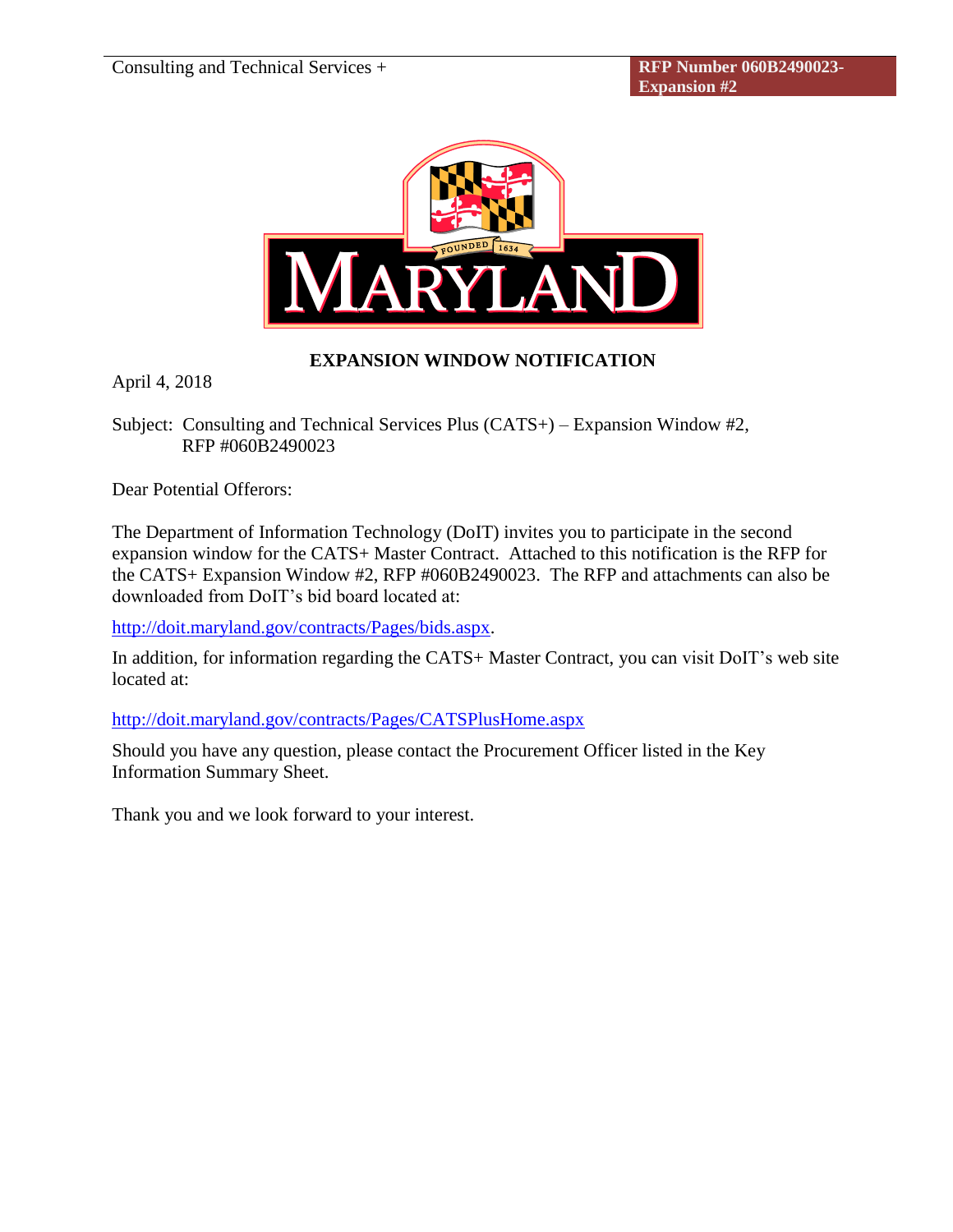# Request for Proposals

# **CONSULTING AND TECHNICAL SERVICES + (CATS+) – Expansion Window #2**

# PROJECT NO. 060B2490023



# **DEPARTMENT OF INFORMATION TECHNOLOGY (DOIT)**

**Issue Date: April 4, 2018**

**Minority Business Enterprises are encouraged to respond to this Solicitation**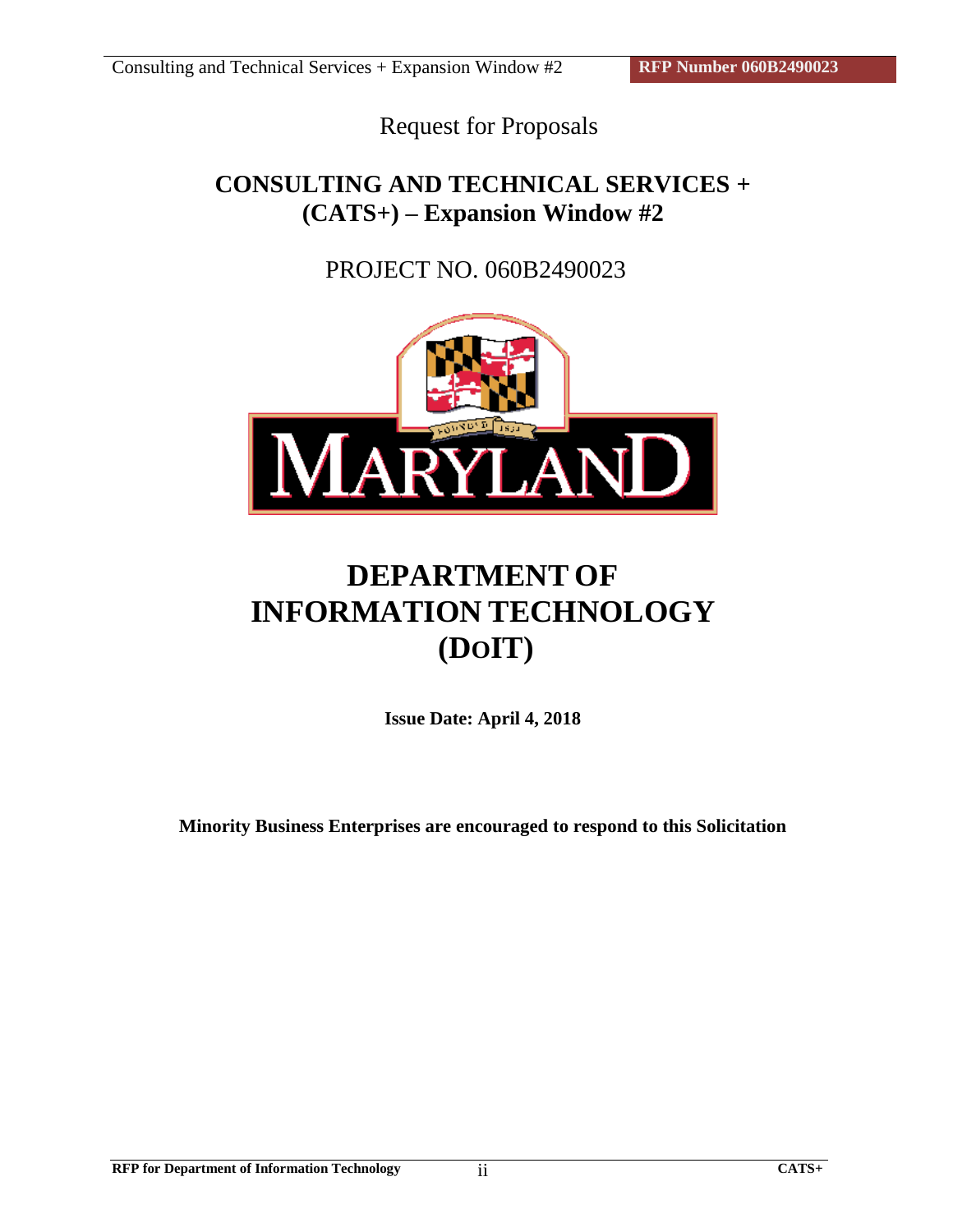# **STATE OF MARYLAND NOTICE TO OFFERORS/CONTRACTORS**

In order to help us improve the quality of State Proposals solicitations, and to make our procurement process more responsive and business friendly, we ask that you take a few minutes and provide comments and suggestions regarding the enclosed solicitation. Please return your comments with your Proposals. If you have chosen not to submit a Proposal on this Contract, please email this completed form to catsplus.doit@maryland.gov.

# Title: **Consulting and Technical Services+ (CATS+) Expansion Window #2 Project No: 060B2490023**

- 1. If you have responded with a "no proposal", please indicate the reason(s) below:
	- ( ) Other commitments preclude our participation at this time.
	- ( ) The subject of the solicitation is not something we ordinarily provide.
	- ( ) We are inexperienced in the work/commodities required.
	- ( ) Specifications are unclear, too restrictive, etc. (Explain in REMARKS section.)
	- ( ) The scope of work is beyond our present capacity.
	- ( ) We cannot be competitive. (Explain in REMARKS section.)
	- ( ) Time allotted for completion of the Proposals is insufficient.
	- ( ) Proposals requirements (other than specifications) are unreasonable or too risky. (Explain in REMARKS section.)
	- ( ) Prior State of Maryland Contract experience was unprofitable or otherwise unsatisfactory. (Explain in REMARKS section.)
	- ( ) Other: \_\_\_\_\_\_\_\_\_\_\_\_\_\_\_\_\_\_\_\_\_\_\_\_\_\_\_\_\_\_\_\_\_\_\_\_\_\_\_\_\_\_\_\_\_\_\_\_\_\_\_\_\_\_\_\_\_
- 2. If you have submitted a Proposal, but wish to offer suggestions or express concerns, please use the Remarks section below.

\_\_\_\_\_\_\_\_\_\_\_\_\_\_\_\_\_\_\_\_\_\_\_\_\_\_\_\_\_\_\_\_\_\_\_\_\_\_\_\_\_\_\_\_\_\_\_\_\_\_\_\_\_\_\_\_\_\_\_\_\_\_\_\_\_\_\_\_\_\_\_\_\_\_\_\_\_\_\_\_\_\_\_\_

REMARKS:

| Phone $(\_\_)$ $\_\_$ - $\_\_$ |
|--------------------------------|
|                                |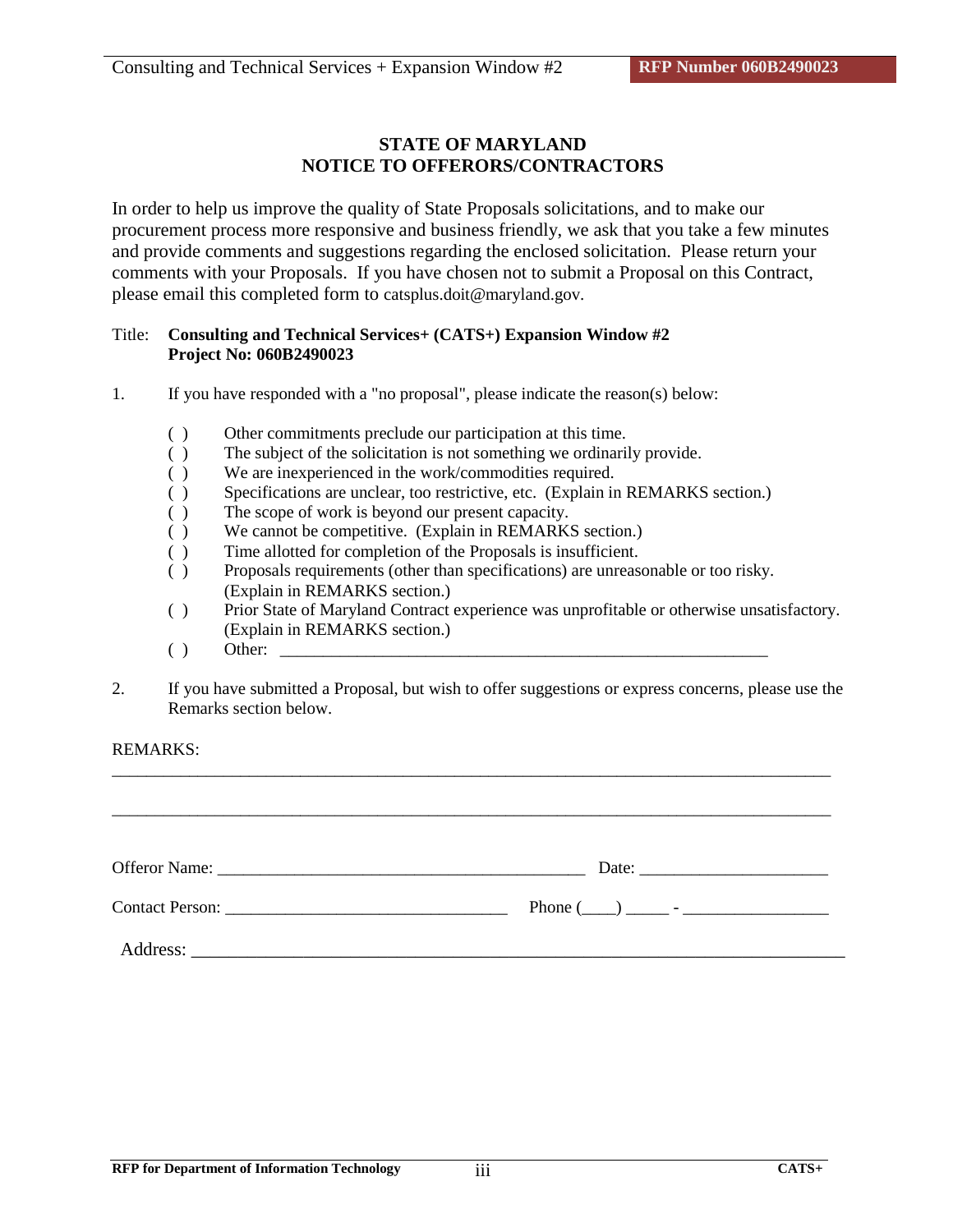# STATE OF MARYLAND DEPARTMENT OF INFORMATION TECHNOLOGY (DoIT) **KEY INFORMATION SUMMARY SHEET**

| <b>RFP Title:</b>                   | <b>Consulting and Technical Services + (CATS+) Expansion</b><br>Window #2                                                           |  |
|-------------------------------------|-------------------------------------------------------------------------------------------------------------------------------------|--|
| <b>RFP Number:</b>                  | 060B2490023                                                                                                                         |  |
| <b>RFP Issue Date:</b>              | April 4, 2018                                                                                                                       |  |
| <b>Closing Date and Time:</b>       | May 4, 2018<br>2:00 P.M., Local Time                                                                                                |  |
| <b>RFP Issuing Department:</b>      | Department of Information Technology (DoIT)<br><b>IT Procurement Office</b>                                                         |  |
| Send Questions (e-mail only) to:    | Gayle Mealy<br>Catsplus.doit@maryland.gov                                                                                           |  |
| <b>Questions Due Date and Time:</b> | Must be received no later than April 20, 2018 2:00 PM., Local<br>Time                                                               |  |
| <b>Procurement Officer:</b>         | Gayle Mealy                                                                                                                         |  |
| Send Proposals to:                  | Gayle Mealy<br>Catsplus.doit@maryland.gov                                                                                           |  |
| <b>Contract Manager:</b>            | Sini Jacob                                                                                                                          |  |
| <b>Contract Type</b>                | Indefinite Quantity Fixed Price and Time and Materials                                                                              |  |
| <b>Contract Duration:</b>           | Approximately 10 Years                                                                                                              |  |
| <b>MBE Goal:</b>                    | 20% with sub-goals for Women-owned of 8 percent, African<br>American-owned of 7 percent and Hispanic American-owned of 2<br>percent |  |
| <b>VSBE Subcontracting Goal</b>     | 0%                                                                                                                                  |  |
| <b>Small Business Reserve</b>       | N <sub>o</sub>                                                                                                                      |  |
| <b>Pre-Proposal Conference:</b>     | April 18, 2018; 3:00 pm - 5:00 pm<br>100 Community Place, Crownsville, MD 21032<br>First Floor, Rooms A and B                       |  |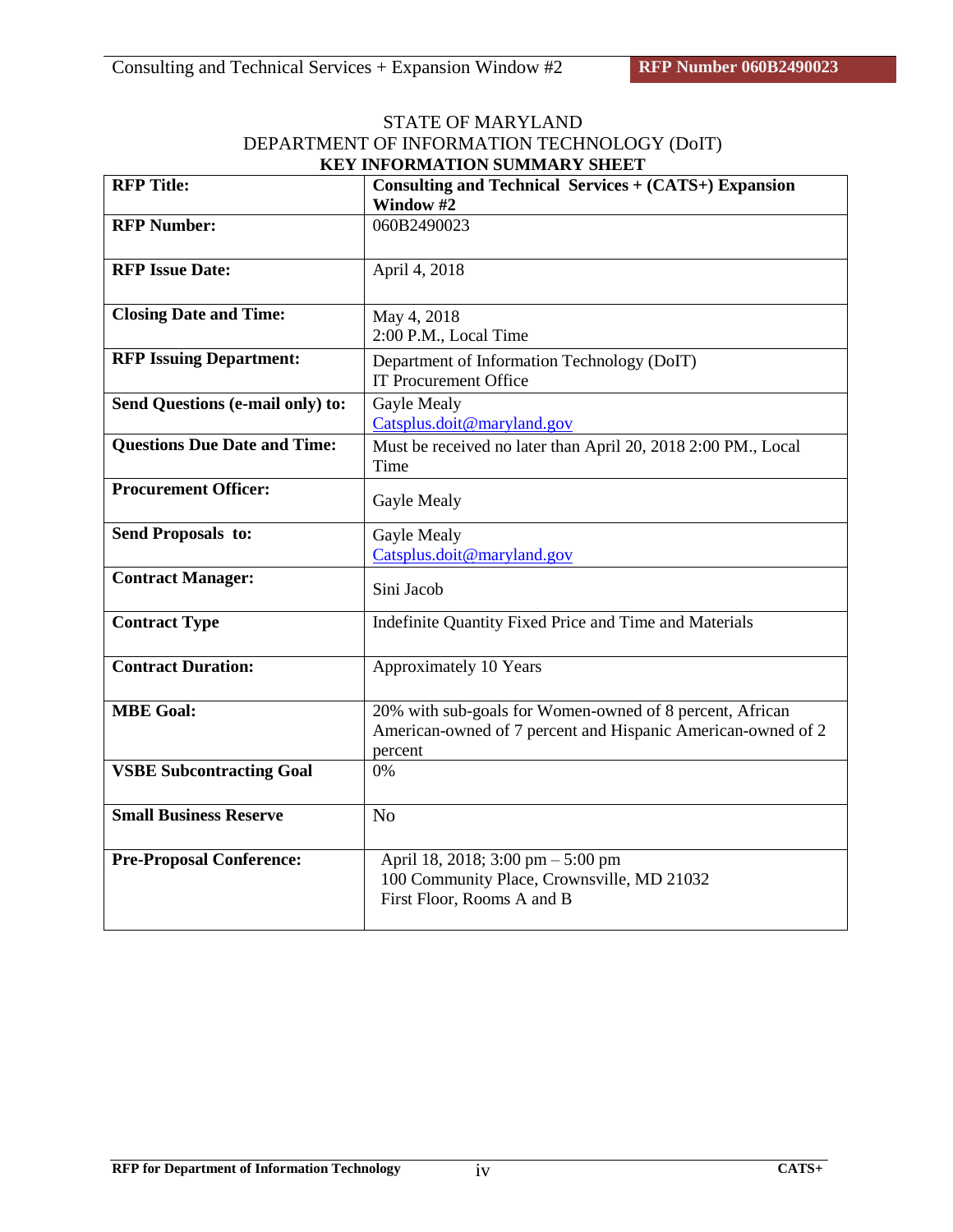# **Table of Contents**

| 1                |      |                                                                         |  |
|------------------|------|-------------------------------------------------------------------------|--|
|                  | 1.1  |                                                                         |  |
|                  | 1.2  |                                                                         |  |
|                  | 1.3  |                                                                         |  |
|                  | 1.4  |                                                                         |  |
|                  | 1.5  |                                                                         |  |
|                  | 1.6  |                                                                         |  |
|                  | 1.7  |                                                                         |  |
|                  | 1.8  |                                                                         |  |
|                  | 1.9  |                                                                         |  |
|                  | 1.10 |                                                                         |  |
|                  | 1.11 |                                                                         |  |
|                  | 1.12 |                                                                         |  |
|                  | 1.13 |                                                                         |  |
|                  | 1.14 |                                                                         |  |
|                  | 1.15 |                                                                         |  |
|                  | 1.16 |                                                                         |  |
|                  | 1.17 |                                                                         |  |
|                  | 1.18 |                                                                         |  |
|                  | 1.19 |                                                                         |  |
|                  | 1.20 |                                                                         |  |
|                  | 1.21 |                                                                         |  |
|                  | 1.22 |                                                                         |  |
|                  | 1.23 |                                                                         |  |
|                  | 1.24 |                                                                         |  |
|                  | 1.25 |                                                                         |  |
|                  | 1.26 |                                                                         |  |
|                  | 1.27 |                                                                         |  |
|                  | 1.28 |                                                                         |  |
|                  | 1.29 |                                                                         |  |
|                  | 1.30 |                                                                         |  |
|                  | 1.31 |                                                                         |  |
|                  | 1.32 |                                                                         |  |
|                  | 1.33 | CONTRACT EXTENDED TO INCLUDE OTHER NON-STATE GOVERNMENTS OR AGENCIES 15 |  |
|                  | 1.34 |                                                                         |  |
|                  | 1.35 |                                                                         |  |
|                  | 1.36 |                                                                         |  |
|                  | 1.37 |                                                                         |  |
|                  | 1.38 |                                                                         |  |
|                  | 1.39 |                                                                         |  |
|                  | 1.40 |                                                                         |  |
|                  | 1.41 |                                                                         |  |
|                  | 1.42 |                                                                         |  |
|                  | 1.43 |                                                                         |  |
| $\boldsymbol{2}$ |      |                                                                         |  |
|                  | 2.1  |                                                                         |  |
|                  | 2.2  |                                                                         |  |
|                  | 2.3  |                                                                         |  |
|                  | 2.4  |                                                                         |  |
|                  | 2.5  |                                                                         |  |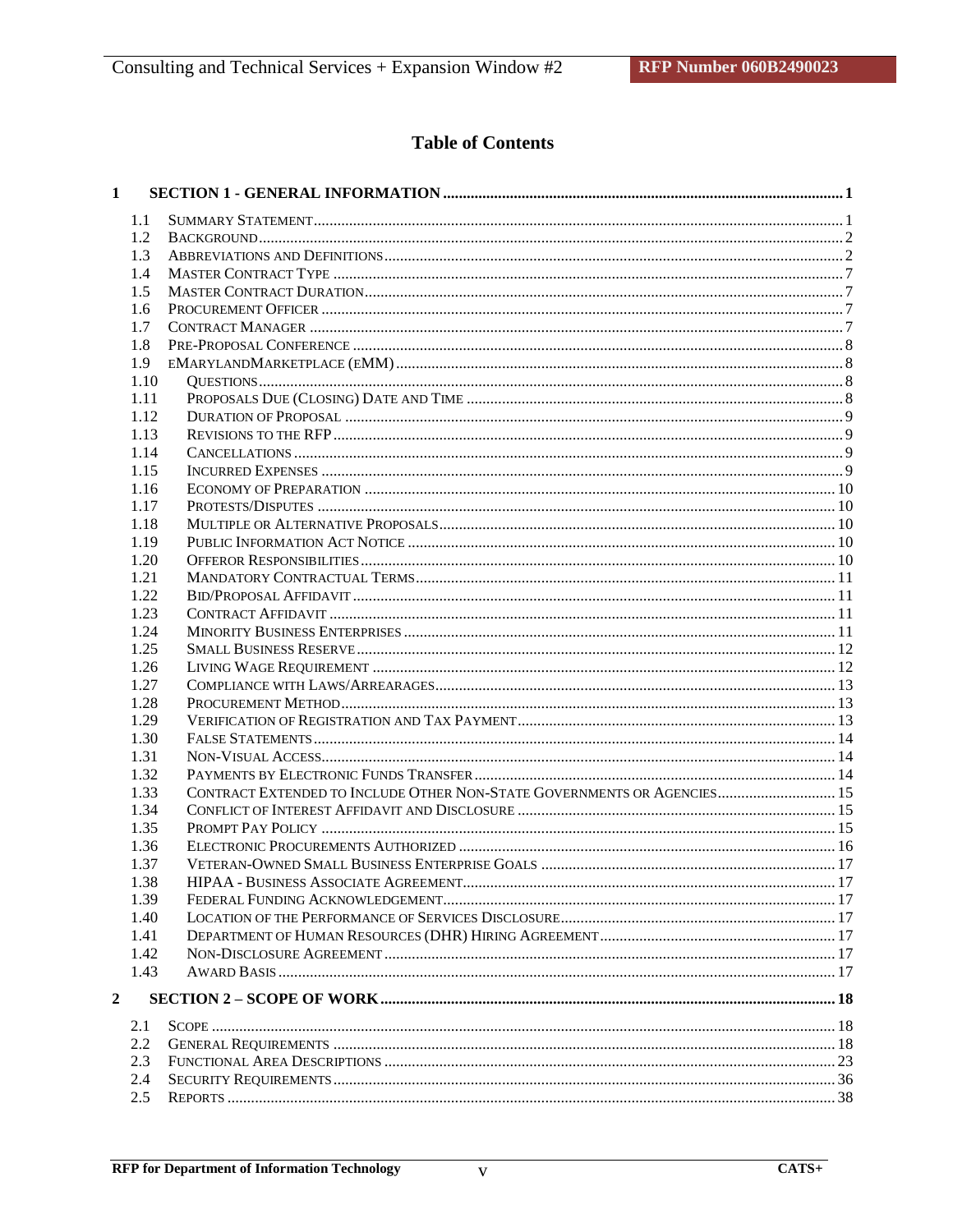| 2.6  |         |  |
|------|---------|--|
| 2.7  |         |  |
| 2.8  |         |  |
| 2.9  |         |  |
| 2.10 |         |  |
|      | 2.10.1  |  |
|      | 2.10.2  |  |
|      | 2.10.3  |  |
|      | 2.10.4  |  |
|      | 2.10.5  |  |
|      | 2.10.6  |  |
|      | 2.10.7  |  |
|      | 2.10.8  |  |
|      | 2.10.9  |  |
|      | 2.10.10 |  |
|      | 2.10.11 |  |
|      | 2.10.12 |  |
|      | 2.10.13 |  |
|      | 2.10.14 |  |
|      | 2.10.15 |  |
|      | 2.10.16 |  |
|      | 2.10.17 |  |
|      | 2.10.18 |  |
|      | 2.10.19 |  |
|      | 2.10.20 |  |
|      | 2.10.21 |  |
|      | 2.10.22 |  |
|      | 2.10.23 |  |
|      | 2.10.24 |  |
|      | 2.10.25 |  |
|      | 2.10.26 |  |
|      | 2.10.27 |  |
|      | 2.10.28 |  |
|      | 2.10.29 |  |
|      | 2.10.30 |  |
|      | 2.10.31 |  |
|      | 2.10.32 |  |
|      | 2.10.33 |  |
|      | 2.10.34 |  |
|      | 2.10.35 |  |
|      | 2.10.36 |  |
|      | 2.10.37 |  |
|      | 2.10.38 |  |
|      | 2.10.39 |  |
|      | 2.10.40 |  |
|      | 2.10.41 |  |
|      | 2.10.42 |  |
|      | 2.10.43 |  |
|      | 2.10.44 |  |
|      | 2.10.45 |  |
|      | 2.10.46 |  |
|      | 2.10.47 |  |
|      | 2.10.48 |  |
|      | 2.10.49 |  |
|      | 2.10.50 |  |
|      | 2.10.51 |  |
|      |         |  |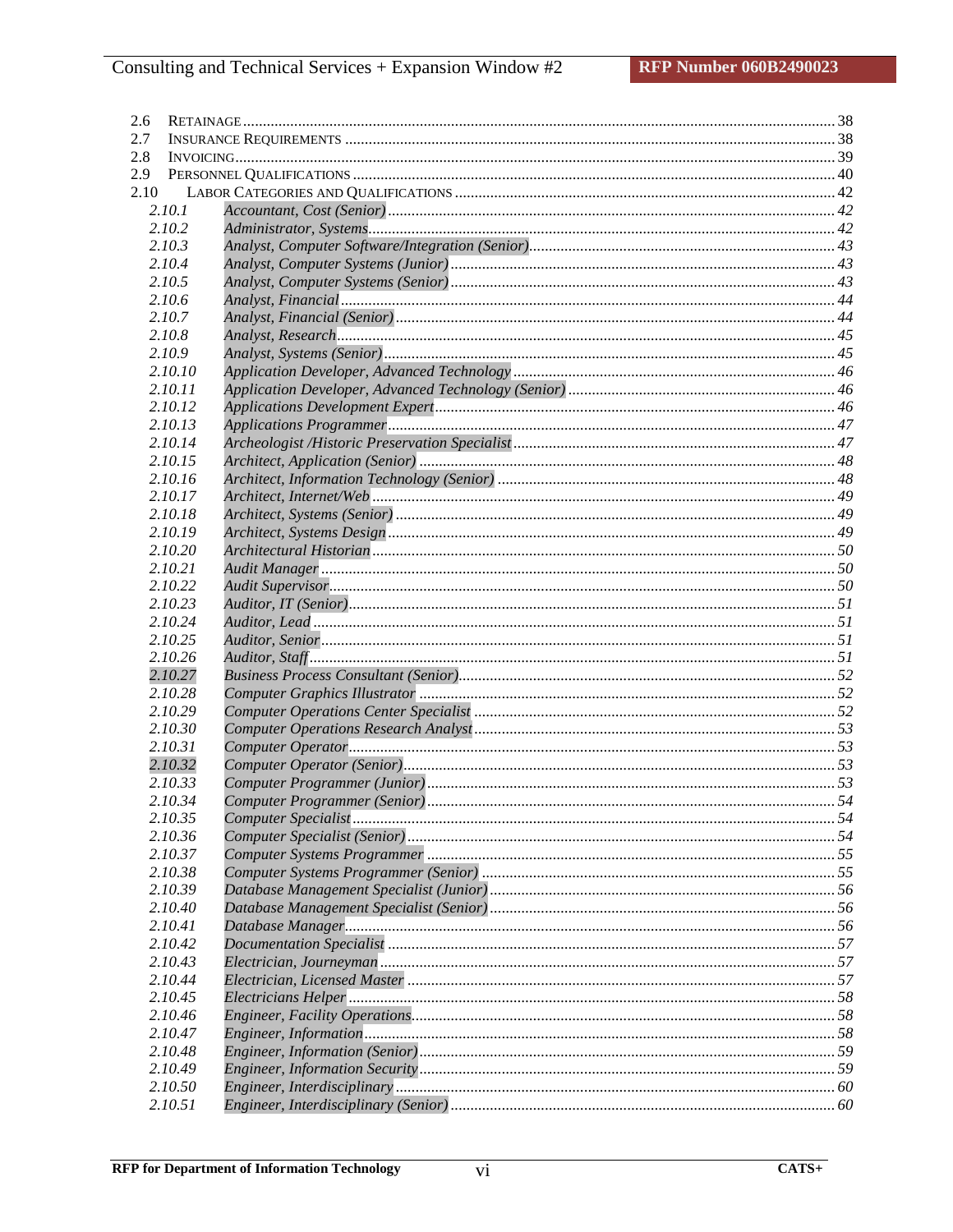| 2.10.52  |  |
|----------|--|
| 2.10.53  |  |
| 2.10.54  |  |
| 2.10.55  |  |
| 2.10.56  |  |
| 2.10.57  |  |
| 2.10.58  |  |
| 2.10.59  |  |
| 2.10.60  |  |
| 2.10.61  |  |
| 2.10.62  |  |
| 2.10.63  |  |
| 2.10.64  |  |
| 2.10.65  |  |
| 2.10.66  |  |
| 2.10.67  |  |
| 2.10.68  |  |
| 2.10.69  |  |
| 2.10.70  |  |
| 2.10.71  |  |
| 2.10.72  |  |
| 2.10.73  |  |
| 2.10.74  |  |
| 2.10.75  |  |
| 2.10.76  |  |
| 2.10.77  |  |
| 2.10.78  |  |
| 2.10.79  |  |
| 2.10.80  |  |
| 2.10.81  |  |
| 2.10.82  |  |
| 2.10.83  |  |
| 2.10.84  |  |
| 2.10.85  |  |
| 2.10.86  |  |
| 2.10.87  |  |
| 2.10.88  |  |
| 2.10.89  |  |
| 2.10.90  |  |
| 2.10.91  |  |
| 2.10.92  |  |
| 2.10.93  |  |
| 2.10.94  |  |
| 2.10.95  |  |
| 2.10.96  |  |
| 2.10.97  |  |
| 2.10.98  |  |
| 2.10.99  |  |
| 2.10.100 |  |
| 2.10.101 |  |
| 2.10.102 |  |
| 2.10.103 |  |
| 2.10.104 |  |
| 2.10.105 |  |
| 2.10.106 |  |
| 2.10.107 |  |
|          |  |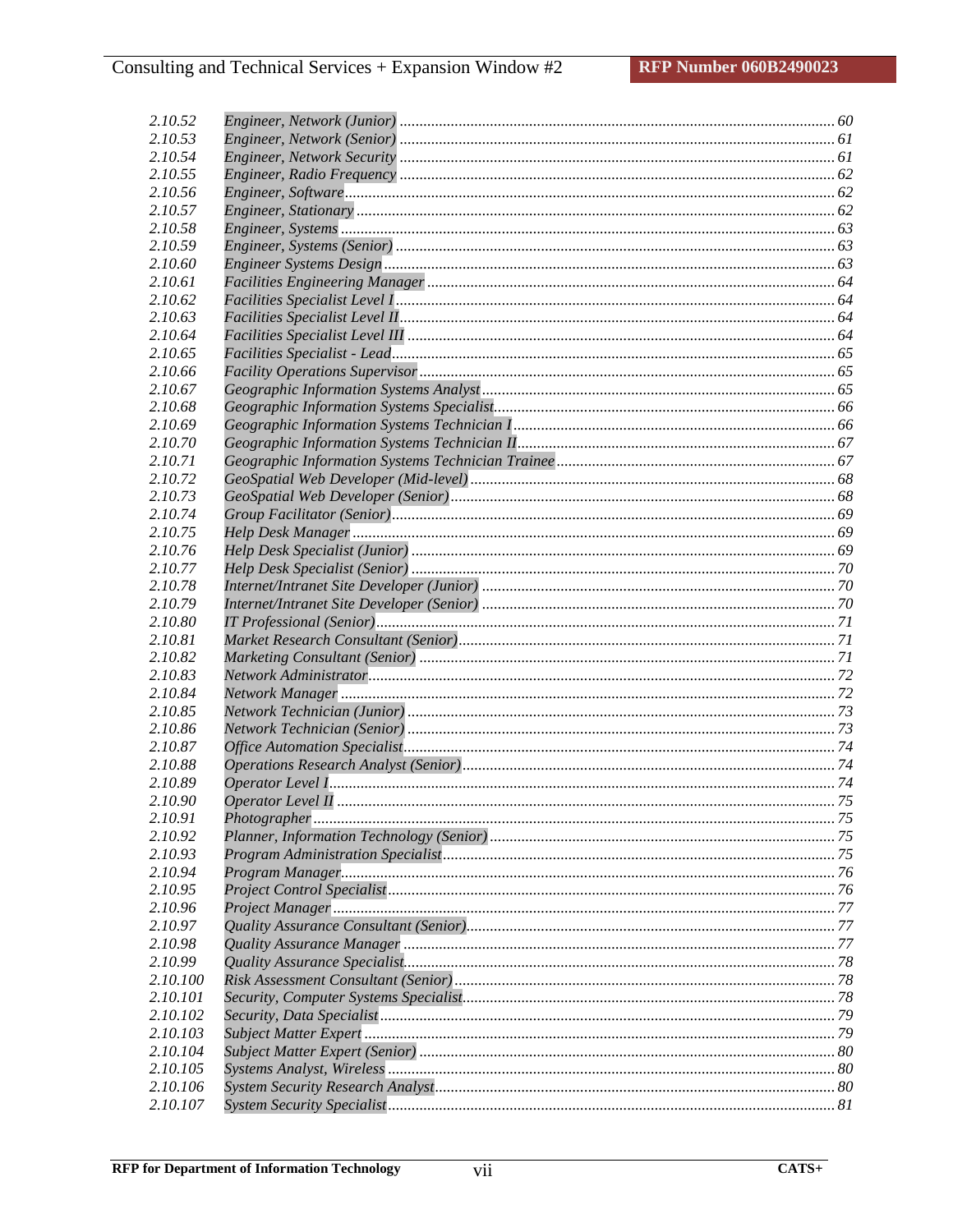|                         | 2.10.108<br>2.10.109<br>2.10.110<br>2.10.111<br>2.10.112<br>2.10.113<br>2.10.114<br>2.10.115 |  |
|-------------------------|----------------------------------------------------------------------------------------------|--|
| 3                       |                                                                                              |  |
|                         | 31<br>32<br>3.2.1<br>3.2.2<br>3.3                                                            |  |
| $\overline{\mathbf{4}}$ |                                                                                              |  |
|                         | 41<br>4.2<br>4.3<br>44<br>4.5                                                                |  |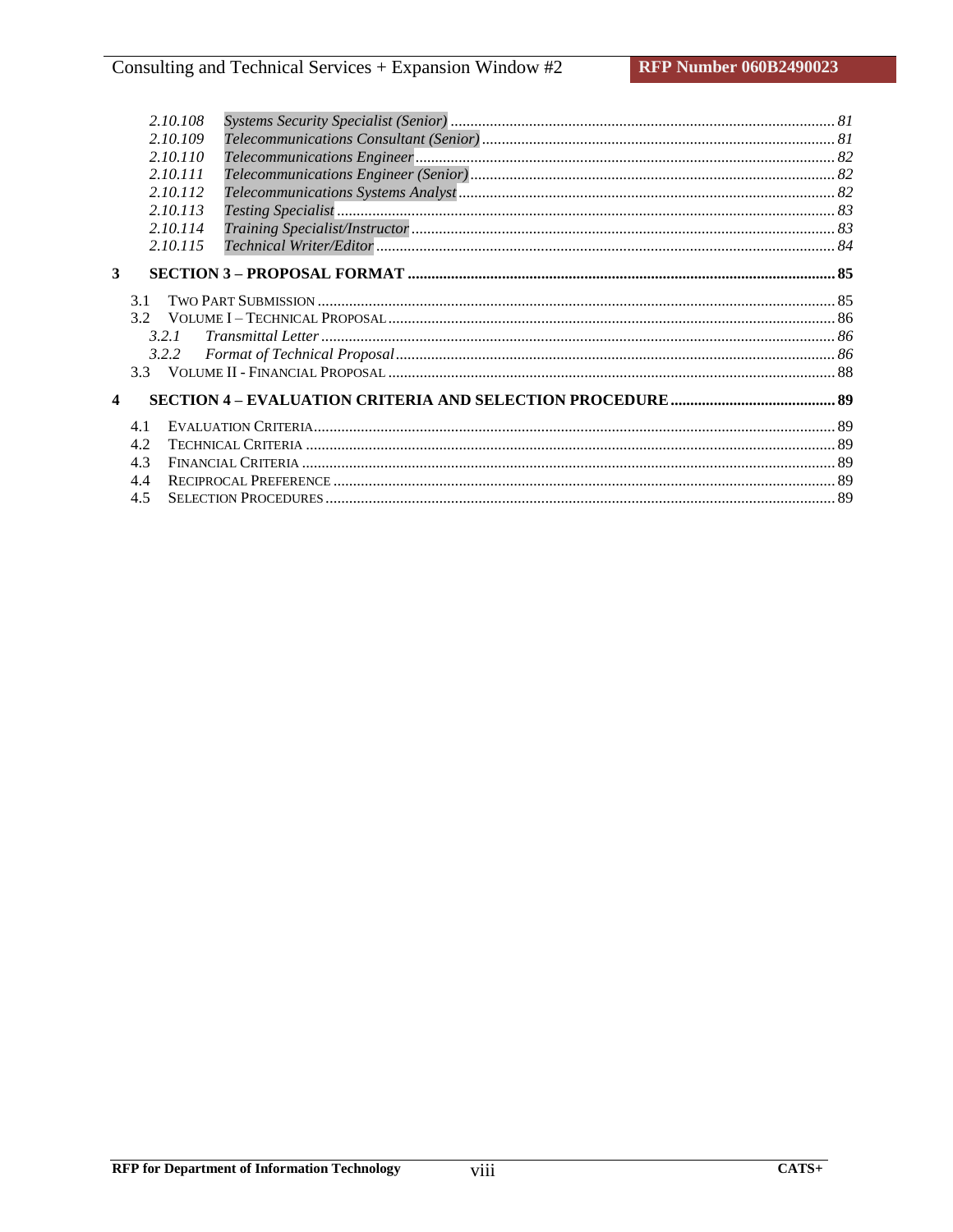# **1 SECTION 1 - GENERAL INFORMATION**

# <span id="page-8-1"></span><span id="page-8-0"></span>**1.1 Summary Statement**

- 1.1.1 The Department of Information Technology (DoIT or the "Department") is issuing this Request for Proposals (RFP) to procure information technology (IT) consulting and technical services for the State of Maryland. The Master Contracts awarded as a result of this solicitation will provide the State with the flexible means of obtaining IT resources quickly and efficiently through the issuance of Task Order Requests for Proposals (TORFP) or Requests for Resumes (RFR) specific to its needs.
- 1.1.2 The scope of this solicitation encompasses 17 primary functional areas. The functional areas are as follows:
	- 1) Enterprise Service Provider
	- 2) Web and Internet Services
	- 3) Electronic Document Management
	- 4) Geographical Information Systems
	- 5) Software Engineering
	- 6) Systems/Facilities Management and Maintenance
	- 7) Information System Security
	- 8) Application Service Provider
	- 9) IT and Telecommunications Financial and Auditing Consulting Services
	- 10) IT Management Consulting Services
	- 11) Business Process Consulting Services
	- 12) Tower Site Preparation
	- 13) Tower Installation
	- 14) Tower Equipment Installation and Services
	- 15) Electronic Benefits Transfer
	- 16) Media and Training Center Support
	- 17) Documentation/Technical Writing
- 1.1.3 DoIT intends to award Master Contracts to all Offerors that the State determines to be qualified. Offerors may propose to one, several or all functional areas.

Specific TORFPs or RFRs will be issued, as needed, throughout the term of the Master Contact. All eligible Master Contractors will be invited to compete. Based on the evaluation of responses, and as specified in the TORFP/RFR, a single or multiple Master Contractor(s) will be selected for award. A specific TO Agreement will then be entered into between the State and the selected Master Contractor(s), which will bind the Master Contractor(s) to the contents of its Proposal, including its price. A TORFP, RFR, TO Agreement, or Proposal may not in any way conflict with or supersede the CATS+ Master Contract.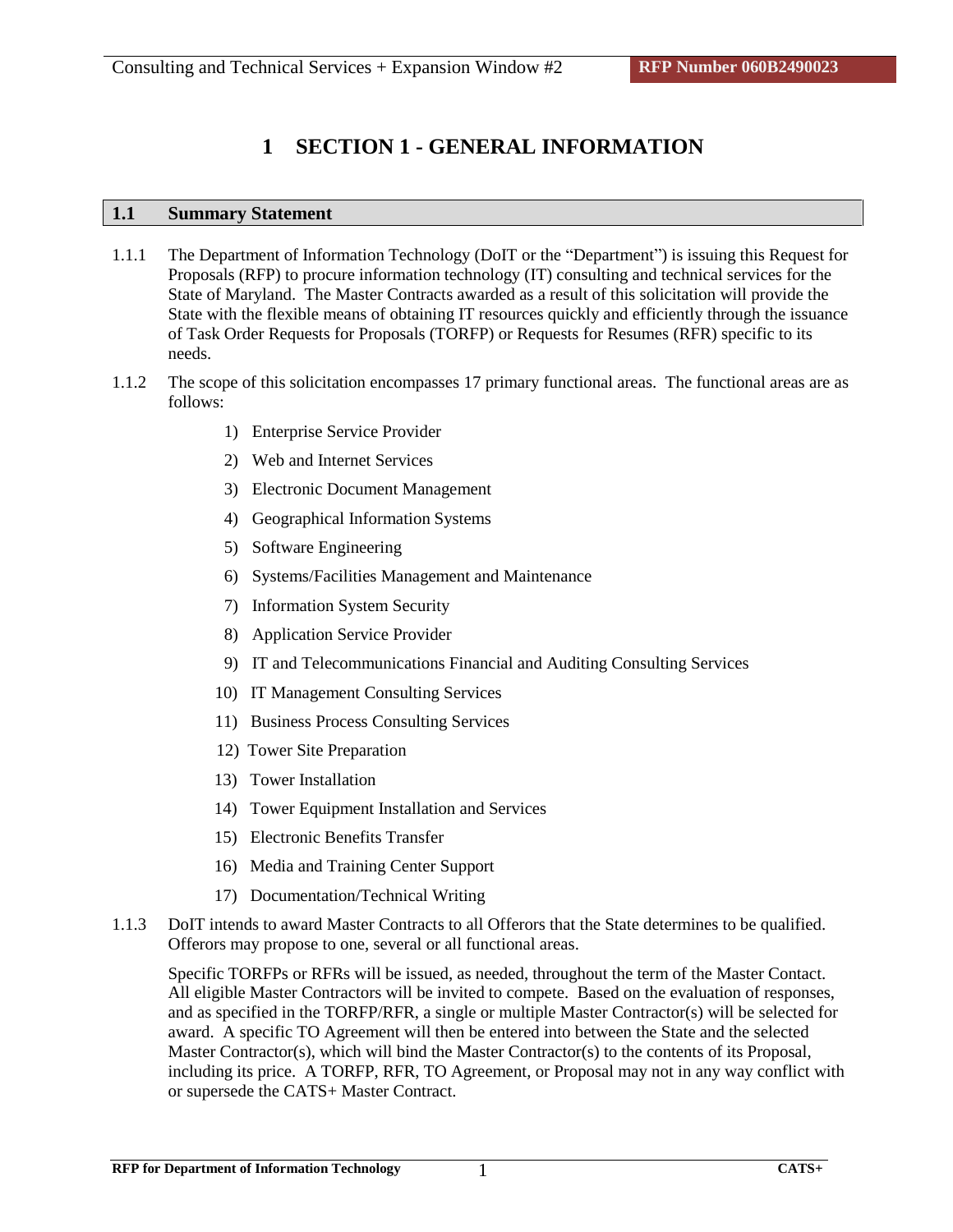# <span id="page-9-0"></span>**1.2 Background**

This CATS+ Program, which began in 2012, is comprised of multiple Master Contracts with select Master Contractors. As described in Section 1.5, DoIT will open Expansion Windows to allow new Offerors to propose to enter the program and to allow existing Master Contractors to add functional areas to their current offering.

# <span id="page-9-1"></span>**1.3 Abbreviations and Definitions**

For purposes of this RFP, the following abbreviations or terms have the meanings indicated below:

| Agency Point of Contact (Agency POC)             | Requesting Agency contact listed in a PORFP                                                                                                                                                                                                                                                                                                                                                                                                                                                                                                                                                                                                                                                                                                                                                                                                                                                                                                                                                                                                                                                                                                                                                                     |
|--------------------------------------------------|-----------------------------------------------------------------------------------------------------------------------------------------------------------------------------------------------------------------------------------------------------------------------------------------------------------------------------------------------------------------------------------------------------------------------------------------------------------------------------------------------------------------------------------------------------------------------------------------------------------------------------------------------------------------------------------------------------------------------------------------------------------------------------------------------------------------------------------------------------------------------------------------------------------------------------------------------------------------------------------------------------------------------------------------------------------------------------------------------------------------------------------------------------------------------------------------------------------------|
| <b>Business Beneficial</b>                       | Type of payment whereby the exclusive payment to the TO<br>Contractor will be a designated portion of the monies saved<br>by the State as a direct result of the service provided by the<br>TO Contractor under the TO Agreement.                                                                                                                                                                                                                                                                                                                                                                                                                                                                                                                                                                                                                                                                                                                                                                                                                                                                                                                                                                               |
| <b>Business Day</b>                              | Monday through Friday (excluding State holidays)                                                                                                                                                                                                                                                                                                                                                                                                                                                                                                                                                                                                                                                                                                                                                                                                                                                                                                                                                                                                                                                                                                                                                                |
| <b>COMAR</b>                                     | Code of Maryland Regulations available on-line at<br>www.dsd.state.md.us                                                                                                                                                                                                                                                                                                                                                                                                                                                                                                                                                                                                                                                                                                                                                                                                                                                                                                                                                                                                                                                                                                                                        |
| <b>Commission Only</b>                           | Type of payment for performing under a TO Agreement<br>whereby the exclusive payment to the TO Contractor is a<br>percentage of monies owed to the State and actually<br>recovered as a result of the TO Contractor's findings.<br>Contractor's commission rate may not exceed 35% of<br>recoveries. The commission percentage rate shall be applied<br>against the amount owed by the audited party to the State<br>and subsequently recovered by the State. In the event that an<br>audit indicates that the audited party owes an amount to the<br>State and that the State owes an amount to the audited party,<br>the discovery of the amount owed by the State to the audited<br>party shall not reduce the commission due to the Contractor.<br>Additionally, the TO Contractor's commission shall not be<br>affected by the form of recovery (i.e. cash, check, or credit<br>to the State). The commission percentage rate will not be<br>applied against or paid for any amount of future cost<br>avoidance or increased revenues (excluding credits to the<br>State made for reimbursement of errors and past overbilling<br>identified by the Contractor) that result from Contractor's<br>findings. |
| Consulting and Technical Services +<br>$(CATS+)$ | This Request for Proposals (RFP) for the Department of<br>Information Technology, Project Number 060B2490023<br>Expansion Window #2, including any amendments.                                                                                                                                                                                                                                                                                                                                                                                                                                                                                                                                                                                                                                                                                                                                                                                                                                                                                                                                                                                                                                                  |
| <b>Contract or Master Contract</b>               | The contract awarded to the successful Offeror(s) pursuant<br>to this RFP, the form of which is attached to this RFP as<br>Attachment A.                                                                                                                                                                                                                                                                                                                                                                                                                                                                                                                                                                                                                                                                                                                                                                                                                                                                                                                                                                                                                                                                        |
| Contract Manager (State CM)                      | The State representative for the Master Contract who is                                                                                                                                                                                                                                                                                                                                                                                                                                                                                                                                                                                                                                                                                                                                                                                                                                                                                                                                                                                                                                                                                                                                                         |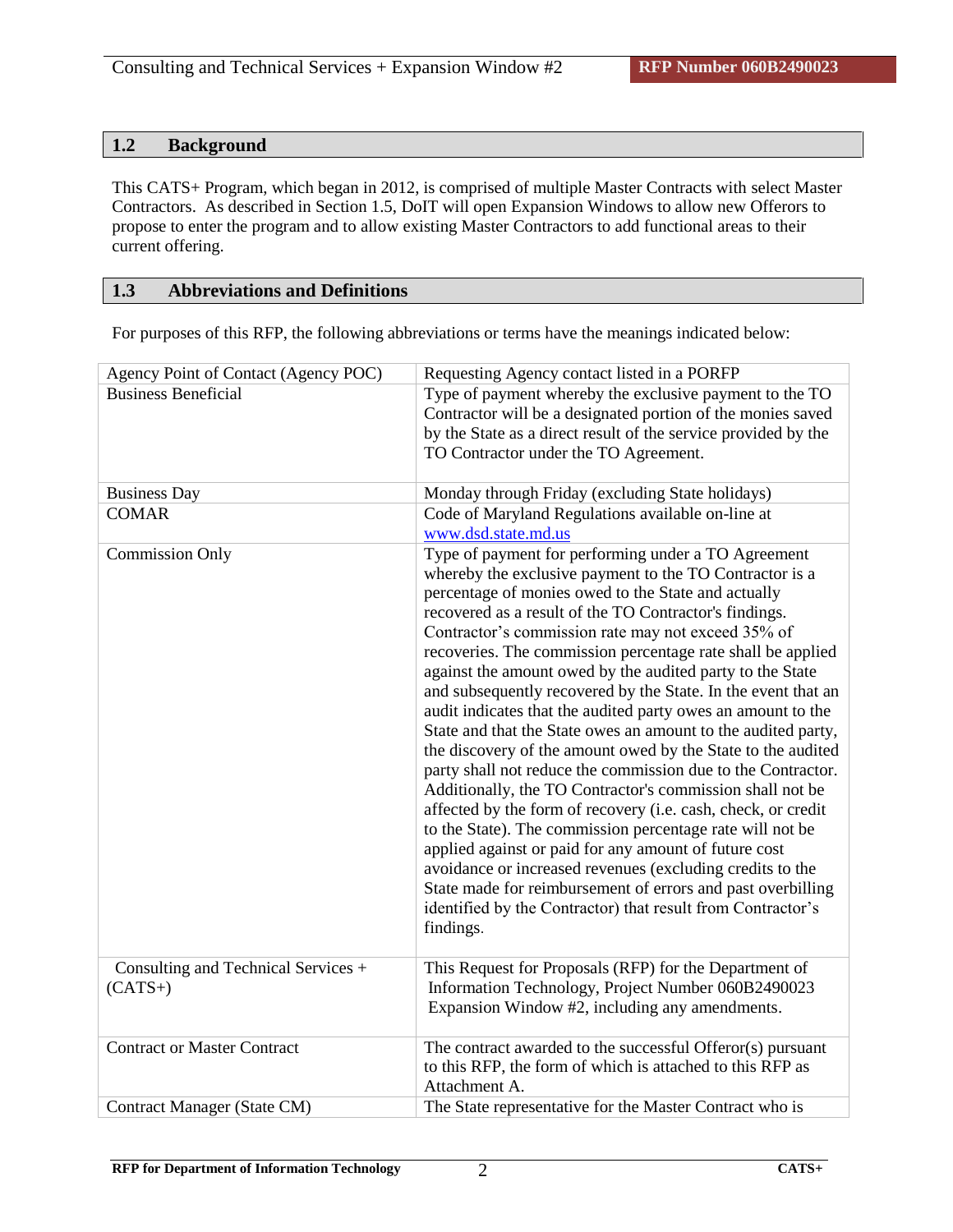|                                             | primarily responsible for contract administration functions,  |
|---------------------------------------------|---------------------------------------------------------------|
|                                             | including issuing written direction, invoice approval,        |
|                                             | monitoring the Master Contract to ensure compliance with      |
|                                             | the terms and conditions of the Master Contract, monitoring   |
|                                             | MBE and VSBE compliance, and achieving completion of          |
|                                             | the Master Contract on budget, on time, and within scope.     |
| <b>Contractor or Master Contractor</b>      | An Offeror awarded a Contract pursuant to this RFP.           |
| <b>Contractor Personnel</b>                 | Employees and agents and subcontractor employees and          |
|                                             |                                                               |
|                                             | agents performing work at the direction of the Contractor     |
|                                             | under the terms of the Contract awarded from this RFP.        |
| Contractor's Point of Contact (Contractor's | Person designated at the time of Contract award by the        |
| POC)                                        | Contractor as the single point of contact with the authority  |
|                                             | and knowledge to resolve contract issues.                     |
| <b>COTS</b>                                 | Commercial- Off- the- Shelf Software                          |
| <b>Custom Software</b>                      | Software, including source code, developed in whole or in     |
|                                             | part, to meet the project requirements for a TO Agreement,    |
|                                             | and also means the computer program that results from that    |
|                                             | development.                                                  |
| Data                                        | A collection of organized information, usually the result of  |
|                                             | experience, observation or experiment, other information      |
|                                             | within a computer system, or a set of premises. This may      |
|                                             | consist of numbers, words or images, particularly as          |
|                                             | measurements or observations of a set of variables.           |
| Department                                  | The unit of the Maryland State government procuring           |
|                                             | equipment and services through the Master Contract issued     |
|                                             | as a result of this RFP                                       |
| Distributor                                 | First tier agent authorized by the requisite parties that own |
|                                             | rights to the Hardware product, to sell and/or service the    |
|                                             | Hardware product                                              |
| <b>DGS</b>                                  | Maryland Department of General Services                       |
|                                             |                                                               |
| DoIT                                        | Maryland Department of Information Technology                 |
| <b>EBT</b>                                  | Electronic Benefit Transfer (EBT) is an electronic system     |
|                                             | that allows a recipient to authorize transfer of their        |
|                                             | government benefits from a Federal account to a retailer      |
|                                             | account to pay for products received.                         |
| eMM                                         | eMaryland Marketplace                                         |
| <b>Expansion Window</b>                     | A period during which new Offerors may propose to             |
|                                             | become Master Contractors.                                    |
| Fixed-Price                                 | Type of payment for performing under a TO Agreement           |
|                                             | whereby the exclusive payment to the TO Contractor for        |
|                                             | product delivered or performance of services is at a firm     |
|                                             | price or a price that is subject to contractually specified   |
|                                             | adjustments.                                                  |
| <b>Fixed Hourly Labor Category Rates</b>    | Fully loaded hourly rates established in the Master Contract  |
|                                             | that include all direct and indirect costs and profit for the |
|                                             | Master Contractor to perform Installation services required   |
|                                             | in a PORFP.                                                   |
| <b>Fully Loaded</b>                         | The inclusion in labor category billing rates of all profit,  |
|                                             | direct and indirect costs associated with performing          |
|                                             | Installation services required in a PORFP. The indirect       |
|                                             |                                                               |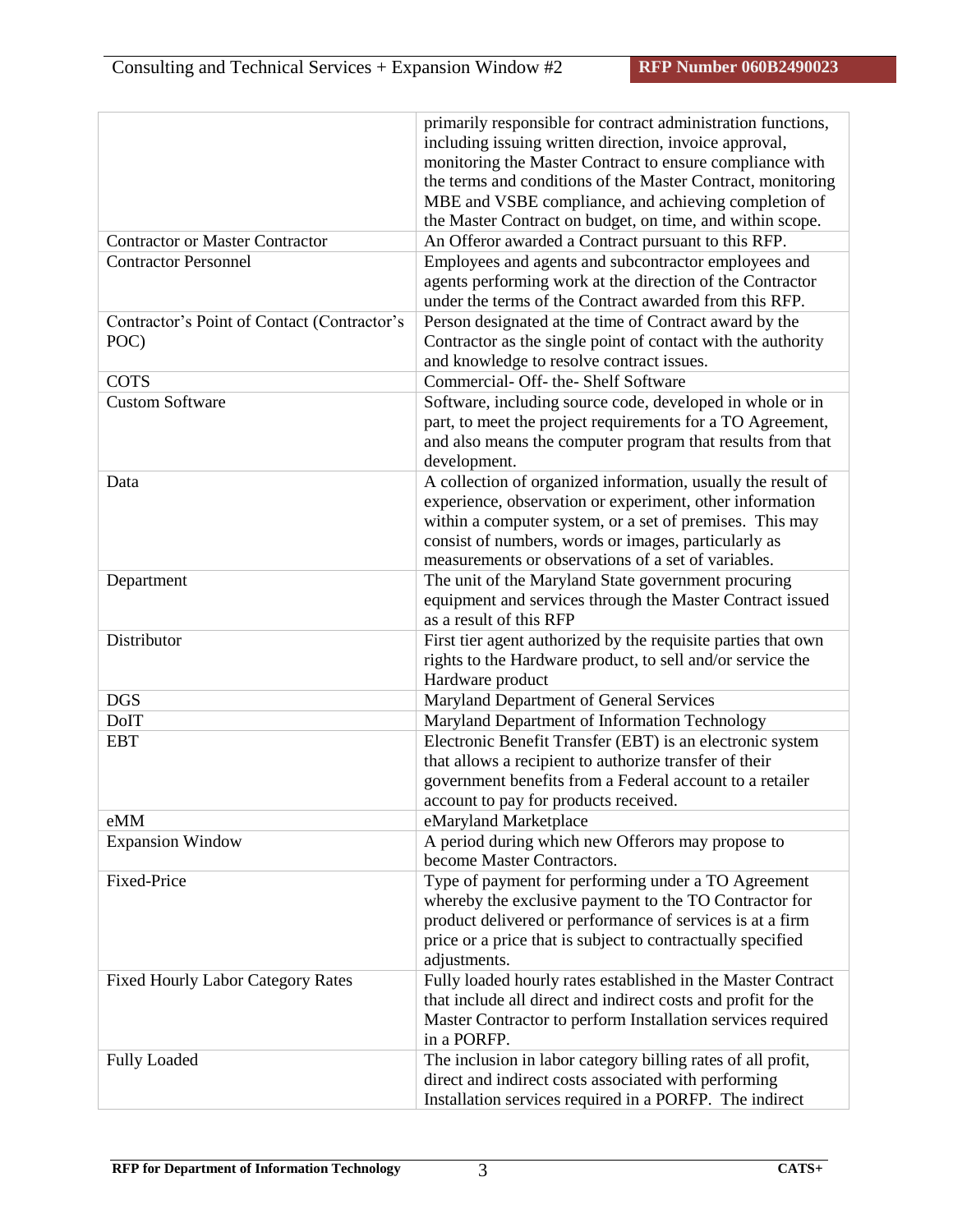|                                    | costs shall include all costs that would normally be                      |
|------------------------------------|---------------------------------------------------------------------------|
|                                    | considered general and administrative costs and/or routine                |
|                                    | travel costs, or which in any way are allocated by the Master             |
|                                    | Contractor against direct labor hours as a means of                       |
|                                    | calculating profit or recouping costs which cannot be                     |
|                                    | directly attributable to services required in a PORFP. Non-               |
|                                    | routine travel costs will be identified in a PORFP, when                  |
|                                    | appropriate.                                                              |
| Installation                       | Transferring Manufacturer's electronic media to computer                  |
|                                    | systems so that the Hardware will provide the features and                |
|                                    | functions generally described in the User Documentation                   |
| IT                                 | <b>Information Technology</b>                                             |
| Letter of Authorization            | A document issued by the manufacturer or distributor                      |
|                                    | authorizing the Offeror / Contractor to sell and/or provide               |
|                                    | services for the manufacturer's product line                              |
| <b>Local Time</b>                  | Time in the Eastern Time zone as observed by the State of                 |
|                                    | Maryland. Unless otherwise specified, all stated times shall              |
|                                    | be Local Time, even if not expressly designated as such                   |
| Manufacturer                       | All entities engaged in the production, preparation,                      |
|                                    | assembly, or construction of desktops, laptops and/or                     |
|                                    | monitors and owning the right thereto.                                    |
| <b>Master Contract</b>             | The Master Contract between the DoIT and each of the                      |
|                                    | Offerors determined technically capable of performing the                 |
|                                    | requirements of this RFP                                                  |
|                                    |                                                                           |
| Master Contractor (MC)             | An Offeror who is awarded a Master Contract under this                    |
|                                    | <b>RFP</b>                                                                |
| Minority Business Enterprise (MBE) | A Minority Business Enterprise certified by the Maryland                  |
|                                    | Department of Transportation under COMAR 21.11.03                         |
| <b>MSRP</b>                        | Manufacturer's Suggested Retail Price                                     |
| <b>Normal State Business Hours</b> | Normal State business hours are 8:00 a.m. - 5:00 p.m.                     |
|                                    | Monday through Friday except State Holidays, which can be                 |
|                                    | found at: www.dbm.maryland.gov - keyword: State                           |
|                                    | Holidays                                                                  |
| Notice To Proceed                  | A formal notification from the agency TO manager that the                 |
|                                    | specific TO Contractor selected to perform under a TO                     |
|                                    | Agreement should immediately, or as of a date contained in                |
|                                    | the notice, begin performance of the TO Agreement. An                     |
|                                    | agency Purchase Order may also serve as an NTP.                           |
| Offeror                            | An entity that submits a proposal in response to this RFP                 |
| <b>POC</b>                         | Point of Contact                                                          |
| Procurement Officer                | The State representative who is responsible for the Contract,             |
|                                    | determining scope issues and is the only State representative             |
|                                    | that can authorize changes to the Contract.                               |
| Proposal                           | As appropriate, either or both an Offeror's Technical or                  |
|                                    |                                                                           |
|                                    | <b>Financial Proposal</b>                                                 |
| Purchase Order (PO)                | Authorizes the selected Master Contractor to proceed with                 |
|                                    | delivery of products and/or any services requested via a                  |
| Request for Proposals (RFP)        | <b>PORFP</b><br>This Request for Proposals for the Maryland Department of |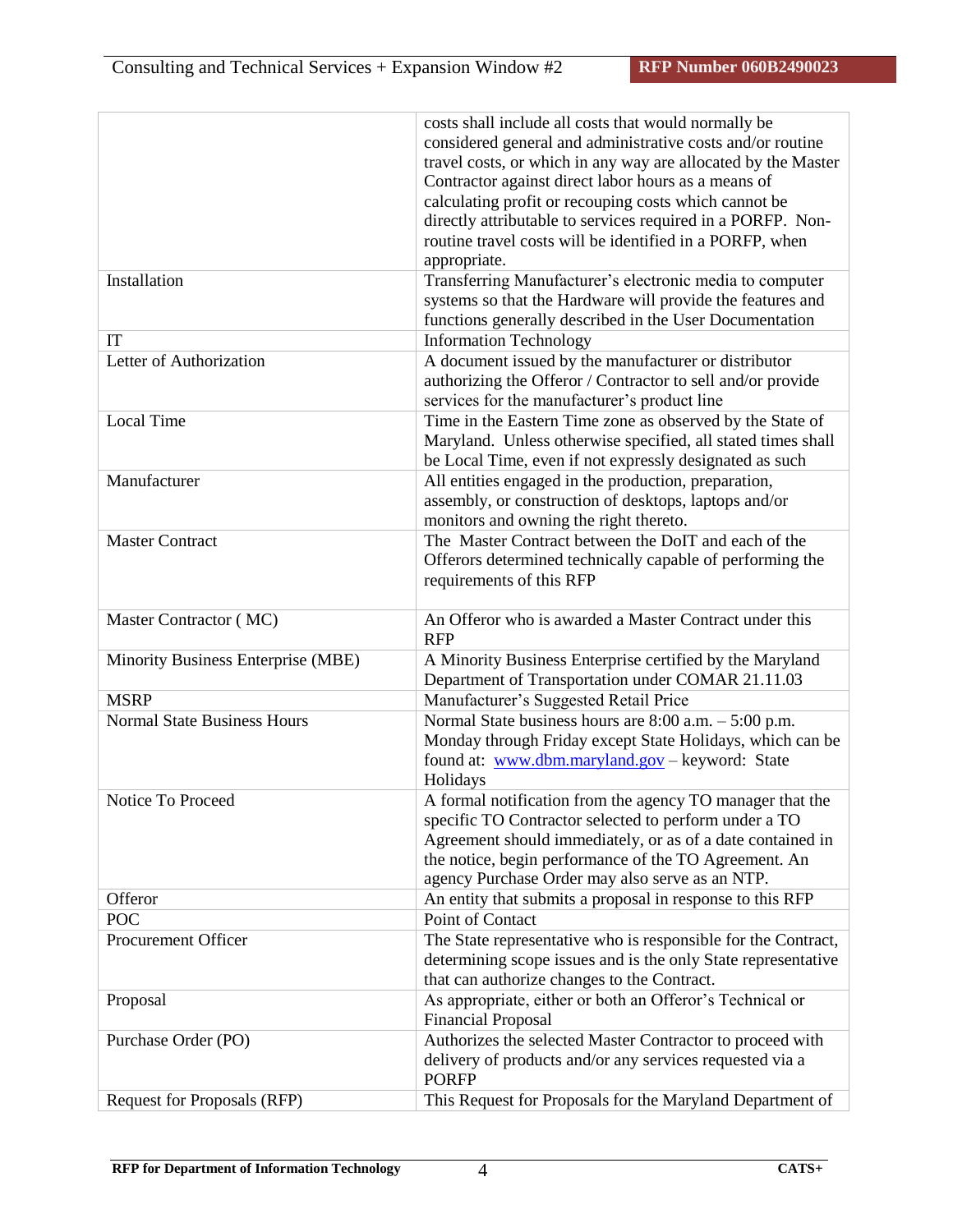|                                    | Information Technology, including any amendments /<br>addenda thereto                                                                                                                                                                                                                                                                                                                                                                                                                                                                                                           |
|------------------------------------|---------------------------------------------------------------------------------------------------------------------------------------------------------------------------------------------------------------------------------------------------------------------------------------------------------------------------------------------------------------------------------------------------------------------------------------------------------------------------------------------------------------------------------------------------------------------------------|
| Request for Resume (RFR)           | A solicitation document that describes specifics regarding<br>acquisition of dedicated resource(s) to supplement State<br>staff on a temporary basis. A single support staff or support<br>groups of up to five (5) members may be engaged for up to<br>six (6) months, without renewal options. A single award for<br>a Major IT Development Project Manager may have tenure<br>of up to the DoIT-approved project closure or the end of the<br>term of the CATS+ Master Contract, whichever is earlier.<br>An RFR is limited to only labor categories defined in this<br>RFP. |
| <b>Requesting Agency</b>           | The unit of the Executive Branch of Maryland State<br>government issuing the PORFP The Requesting Agency for<br>an SBR PORFP shall be a "designated procurement unit"<br>pursuant to $§14-501(b)$ of the State Finance and<br>Procurement Article of the Maryland Annotated Code as<br>amended from time to time.                                                                                                                                                                                                                                                               |
| <b>Revenue Neutral</b>             | Procurement of services without charge to the State,<br>regardless of the actual costs incurred, since costs are paid<br>by one or more third parties.                                                                                                                                                                                                                                                                                                                                                                                                                          |
| <b>SBR</b>                         | Small Business Reserve - A procurement in accordance with<br>Title 14, Subtitle 5 of the State Finance and Procurement<br>Article of the Annotated Code of Maryland, as amended.<br>See Section 1.25 for details.                                                                                                                                                                                                                                                                                                                                                               |
| Software Source Code Documentation | All design tools, documents and diagrams used in the<br>development of the source code including but not limited to<br>data flow diagrams, entity relationship diagrams, work flow<br>diagrams, window layouts, report layouts, process flows,<br>interface designs, logical and physical database design<br>diagram, technical and user manuals, data dictionary, and a<br>copy of the development software used to write and compile<br>the source code.                                                                                                                      |
| <b>State</b>                       | The State of Maryland                                                                                                                                                                                                                                                                                                                                                                                                                                                                                                                                                           |
| <b>System Source Materials</b>     | Those materials necessary to wholly reproduce and fully<br>operate the most current deployed version of the System (or<br>any component part thereof) in a manner equivalent to the<br>original System including[12-41], but not limited to:<br>The executable instructions in their high level, human<br>a.<br>readable form and a version that is in turn interpreted,<br>parsed and or compiled to be executed as part of the                                                                                                                                                |
|                                    | computing system ("source code"). This includes source<br>code created by the Contractor or Subcontractor(s) and<br>source code that is leveraged or extended by the Contractor<br>for use in the project.<br>All associated rules, reports, forms, templates, scripts,<br>$\mathbf{b}$ .                                                                                                                                                                                                                                                                                       |
|                                    | data dictionaries and database functionality.                                                                                                                                                                                                                                                                                                                                                                                                                                                                                                                                   |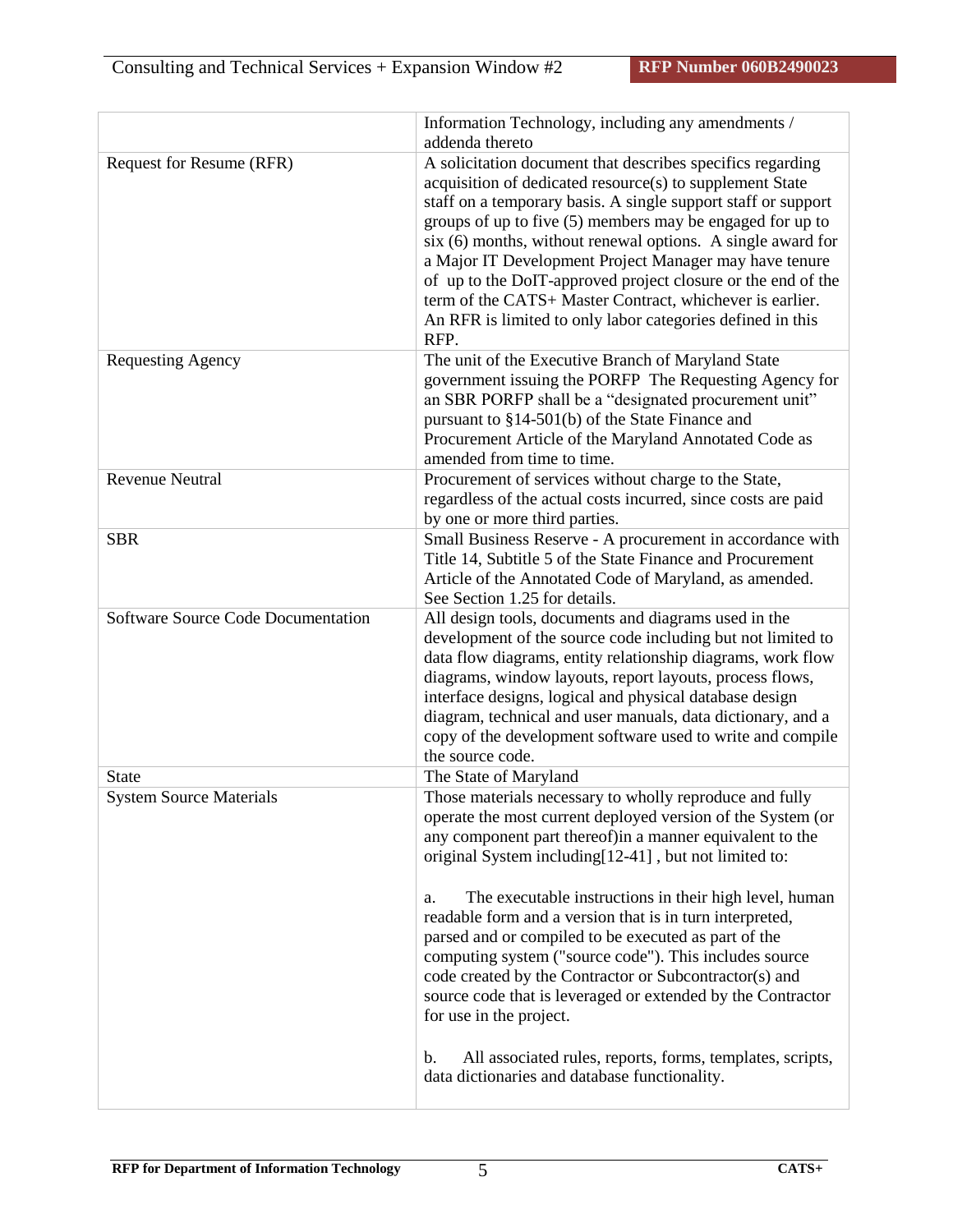|                                                    | All associated configuration file details needed to<br>$\mathbf{c}$ .<br>duplicate the run time environment as deployed in the                                                                                                                                                                                                                                                                                                                                                                                                                                                                                                                                                                                                                                                                                                                                                                                                                                                                                                                                                                   |
|----------------------------------------------------|--------------------------------------------------------------------------------------------------------------------------------------------------------------------------------------------------------------------------------------------------------------------------------------------------------------------------------------------------------------------------------------------------------------------------------------------------------------------------------------------------------------------------------------------------------------------------------------------------------------------------------------------------------------------------------------------------------------------------------------------------------------------------------------------------------------------------------------------------------------------------------------------------------------------------------------------------------------------------------------------------------------------------------------------------------------------------------------------------|
|                                                    | current deployed version of the system.                                                                                                                                                                                                                                                                                                                                                                                                                                                                                                                                                                                                                                                                                                                                                                                                                                                                                                                                                                                                                                                          |
|                                                    | All associated design details, flow charts, algorithms,<br>d.<br>processes, formulas, pseudo-code, procedures, instructions,<br>help files, programmer's notes and other documentation.                                                                                                                                                                                                                                                                                                                                                                                                                                                                                                                                                                                                                                                                                                                                                                                                                                                                                                          |
|                                                    | A complete list of third party, open source, or<br>e.<br>commercial software components and detailed configuration<br>notes for each component necessary to reproduce the system<br>(e.g., operating system, relational database, and rules engine<br>software).                                                                                                                                                                                                                                                                                                                                                                                                                                                                                                                                                                                                                                                                                                                                                                                                                                 |
|                                                    | All associated user instructions and/or training<br>f.<br>materials for business users and technical staff.                                                                                                                                                                                                                                                                                                                                                                                                                                                                                                                                                                                                                                                                                                                                                                                                                                                                                                                                                                                      |
| Task Order Manager (TO Manager)                    | The State's representative who is identified in a<br>TORFP/RFR or a TO Agreement, who will supervise the<br>TO Contractor rendering services for that respective TO<br>Agreement.                                                                                                                                                                                                                                                                                                                                                                                                                                                                                                                                                                                                                                                                                                                                                                                                                                                                                                                |
| Task Order Agreement (TO Agreement)                | A signed contract between DoIT and the Master Contractor<br>selected for award via a TORFP/RFR. A TO Agreement<br>will deal only with the specific TORFP performance<br>aspects. All general terms and conditions contained in the<br>CATS+ Master Contract shall apply to all TO Agreements.                                                                                                                                                                                                                                                                                                                                                                                                                                                                                                                                                                                                                                                                                                                                                                                                    |
| Task Order Contractor (TO Contractor)              | A Master Contractor awarded a TO Agreement                                                                                                                                                                                                                                                                                                                                                                                                                                                                                                                                                                                                                                                                                                                                                                                                                                                                                                                                                                                                                                                       |
| Task Order Procurement Officer (TO                 | The TO Procurement Officer has the sole responsibility for                                                                                                                                                                                                                                                                                                                                                                                                                                                                                                                                                                                                                                                                                                                                                                                                                                                                                                                                                                                                                                       |
| Procurement Officer)                               | the management of the TORFP/RFR process, for the<br>resolution of TO Agreement scope issues, and for<br>authorizing any changes to each TO Agreement.                                                                                                                                                                                                                                                                                                                                                                                                                                                                                                                                                                                                                                                                                                                                                                                                                                                                                                                                            |
| <b>Task Order Request for Proposals</b><br>(TORFP) | A solicitation document that describes all specifics<br>regarding the performance of IT consulting and technical                                                                                                                                                                                                                                                                                                                                                                                                                                                                                                                                                                                                                                                                                                                                                                                                                                                                                                                                                                                 |
| Time and Material (T&M)                            | services as required by a State agency.<br>Type of payment to the TO Contractor specific to TO<br>Agreement performance, based on direct labor hours billed<br>at specific hourly rates, plus non-routine travel costs as may<br>be identified in a TO Agreement, plus the actual cost of any<br>materials provided. The labor category hourly rates may not<br>exceed the hourly rates specified in the Master Contract.<br>The TO Contractor will be required to provide time records<br>and/or other documentation documenting that all direct<br>hours billed have actually been expended by its principals or<br>employees, or those of subcontractors, totally and<br>productively in the performance of the specific TO<br>Agreement. In addition, the TO Contractor must also<br>provide documentation of the actual cost of materials or<br>other activities directly used in the performance of a TO<br>Agreement. The fixed hourly labor category rates, plus the<br>actual cost of materials, and non-routine travel will be the<br>only payment made for this type of TO Agreement. |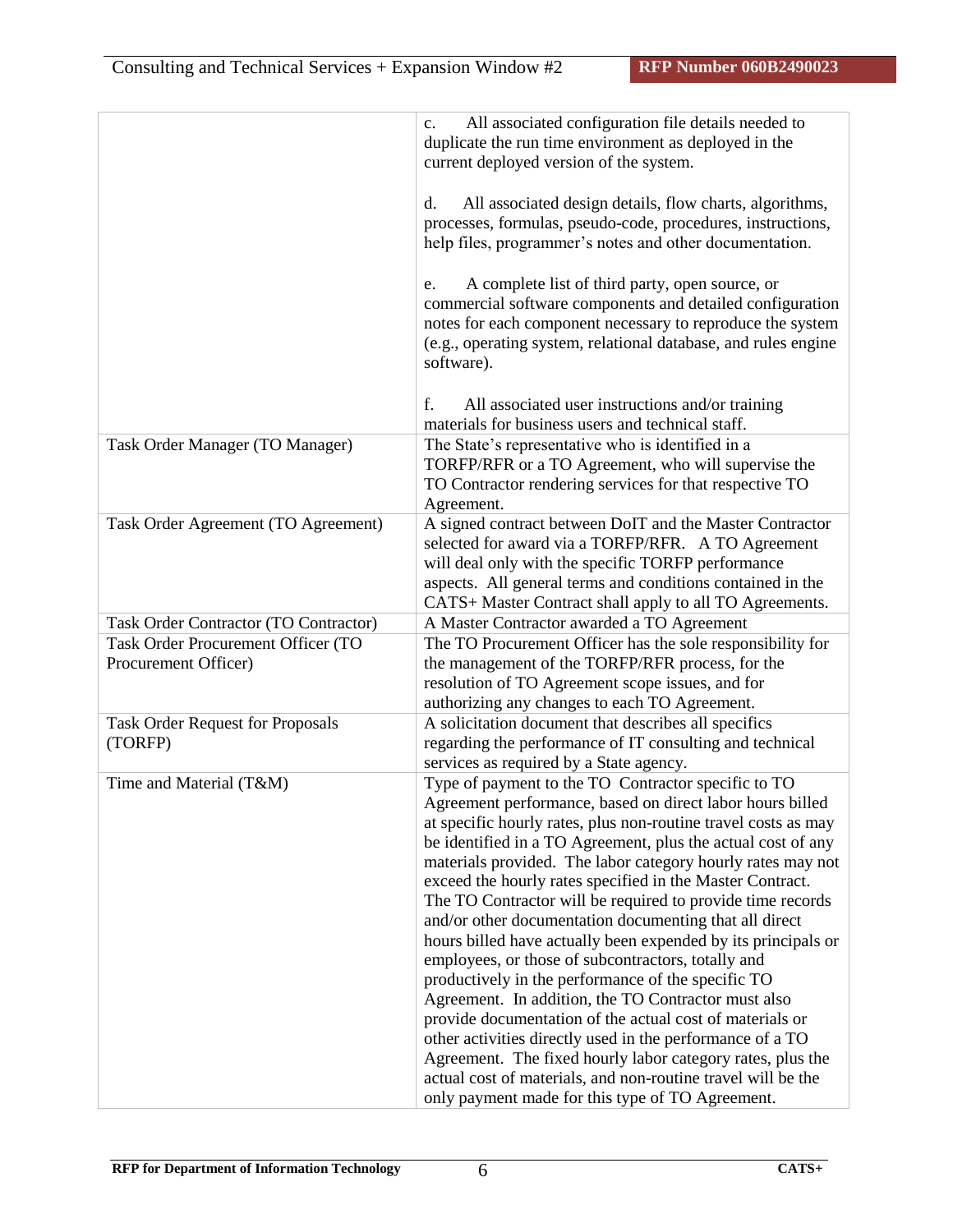| Veteran-owned Small Business Enterprise | A business that is verified by the Center for Verification and |
|-----------------------------------------|----------------------------------------------------------------|
| (VSBE)                                  | Evaluation (CVE) of the United States Department of            |
|                                         | Veterans Affairs as a veteran-owned small business. See        |
|                                         | Code of Maryland Regulations (COMAR) 21.11.13 and              |
|                                         | http://www.vetbiz.gov.                                         |
| Working $Day(s)$                        | Same as "Business Day"                                         |

# <span id="page-14-0"></span>**1.4 Master Contract Type**

The Master Contract shall be an Indefinite Quantity Contract with Firm Fixed Prices in accordance with COMAR 21.06.03.02 and COMAR 21.06.03.06, and Time and Materials in accordance with COMAR 21.06.03.05. Fixed Price (FP) and Time and Material (TM) TO Agreements, as described in each respective TORFP/RFR, will be issued under the Master Contract, as appropriate to the type of services being requested. In addition, revenue neutral**,** or commission-only concepts may be applied.

# <span id="page-14-1"></span>**1.5 Master Contract Duration**

The term of this Contract shall be for a period of approximately ten years terminating on April 21, 2028.

At the State's discretion, and at intervals to be determined, DoIT will announce additional Expansion Windows during which new Offerors may propose to become Master Contractors. Further, during an announced Expansion Window, DoIT will allow existing Master Contractors to propose to add functional areas to their Master Contracts.

At specified intervals throughout the term of the Master Contract, DoIT may issue updated contractual language to reflect changes in program procedures, policies and applicable law. Master Contractors will be required to execute contract modifications that incorporate these changes in order to remain in the CATS+ program.

# <span id="page-14-2"></span>**1.6 Procurement Officer**

The sole point of contact in the State for purposes of this RFP prior to the award of a contract is the Procurement Officer as listed Key Information Summary Sheet.

DoIT may change the Procurement Officer at any time by written notice to the Master Contractors.

#### <span id="page-14-3"></span>**1.7 Contract Manager**

The DoIT Contract Manager for the Contract is listed in the Key Information Summary Sheet.

DoIT may change the State CM at any time by written notice to the Master Contractors.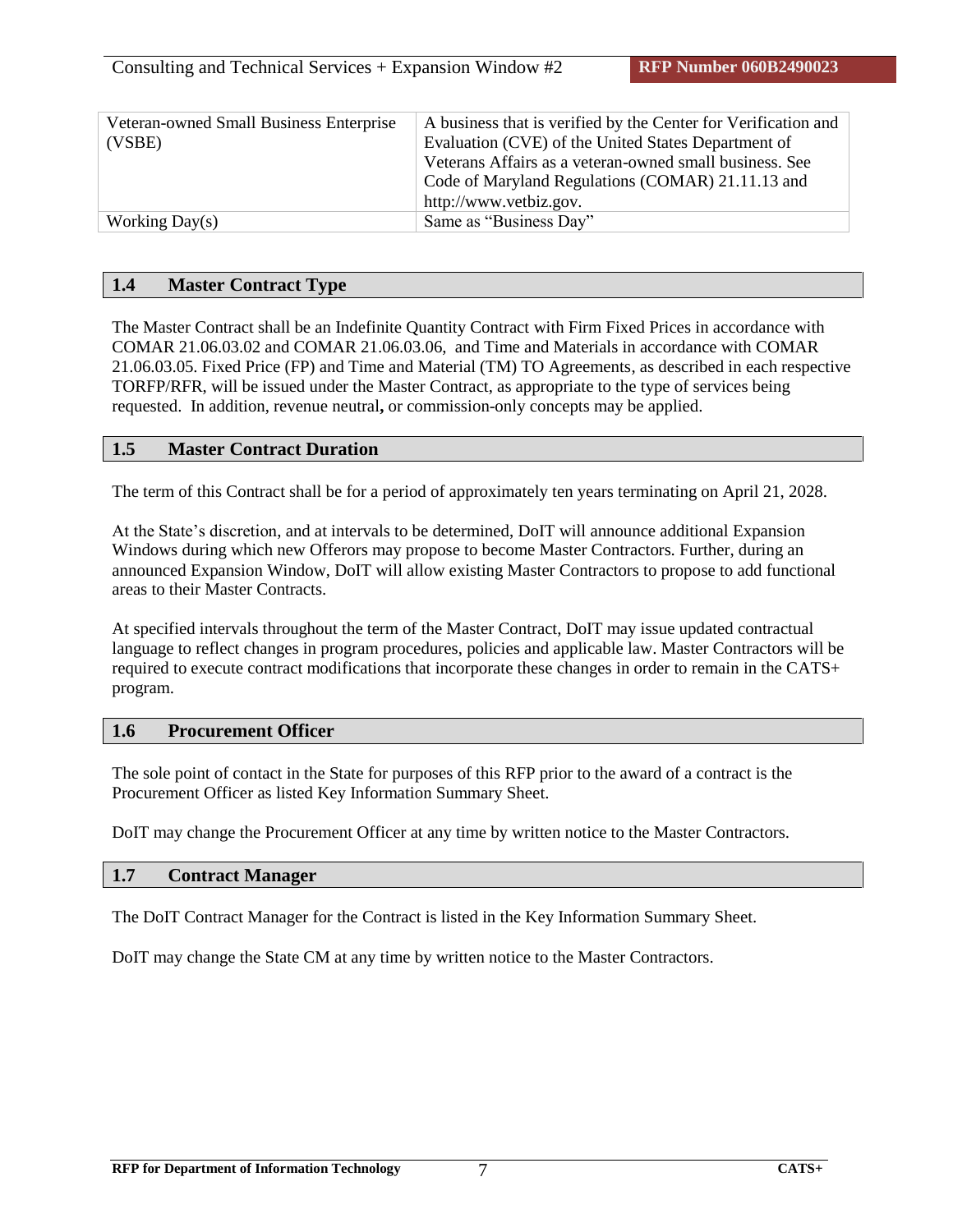# <span id="page-15-0"></span>**1.8 Pre-Proposal Conference**

- 1.8.1 A pre-proposal conference will be held at the time, date and location indicated on the Key Information Summary Sheet. Attendance at the pre-proposal conference is not mandatory, but all interested Offerors are encouraged to attend in order to facilitate better preparation of their proposals.
- 1.82 Seating at pre-proposal conference will be limited to two (2) attendees per company. Attendees should bring a copy of the RFP and a business card to help facilitate the sign-in process.
- 1.83 The pre-proposal conference will be summarized in writing. As promptly as is feasible subsequent to the pre-proposal conference, the attendance record and pre-proposal summary will be distributed via email to all prospective Offerors known to have received a copy of this RFP.
- 1.84 In order to assure adequate seating and other accommodations at the pre-proposal conference, please email the Pre-Proposal Conference Response Form (**Error! Reference source not found.**U) no later than the time and date indicated on the form. In addition, if there is a need for sign language interpretation and/or other special accommodations due to a disability, please call the Procurement Officer no later than five (5) business days prior to the Pre-Proposal Conference. DoIT will make reasonable efforts to provide such special accommodation.

### <span id="page-15-1"></span>**1.9 eMarylandMarketplace (eMM)**

- 1.9.1 eMM is an electronic commerce system administered by the Maryland Department of General Services. In addition to using the DoIT web site (www.DoIT.maryland.gov) and possibly using other means for transmitting the RFP and associated materials, the RFP, pre-proposal conference summary and attendance sheet, Offeror questions and the Procurement Officer's responses, addenda, and other solicitation related information will be made available via eMM
- 1.9.2 In order to receive a Contract award, an Offeror must be registered on eMM. Registration is free. Guidelines can be found on the eMaryland Marketplace website at [https://emaryland.buyspeed.com.](https://emaryland.buyspeed.com/bso/) Click on "Registration" to begin the process and follow the prompts.

#### <span id="page-15-2"></span>**1.10 Questions**

- 1.10.1 All questions shall be submitted via e-mail to the Procurement Officer no later than the date and time indicated in the Key Information Summary Sheet. Please identify in the subject line the Solicitation Number and Title. Answers to all questions that are not clearly specific only to the requestor will be distributed via the same mechanism as for RFP amendments and posted on eMM.
- 1.10.2 Only answers that have been answered in writing by the State can be considered final and binding.

### <span id="page-15-3"></span>**1.11 Proposals Due (Closing) Date and Time**

- 1.11.1 Proposals, in the number and form set forth in Section 3 "Proposal Format," must be received by the Procurement Officer no later than the date and time listed on the Key Information Summary Sheet in order to be considered.
- 1.11.2 Requests for extension of this date or time will not be granted. Offerors mailing Proposals should allow sufficient mail delivery time to ensure timely receipt by the Procurement Officer. Except as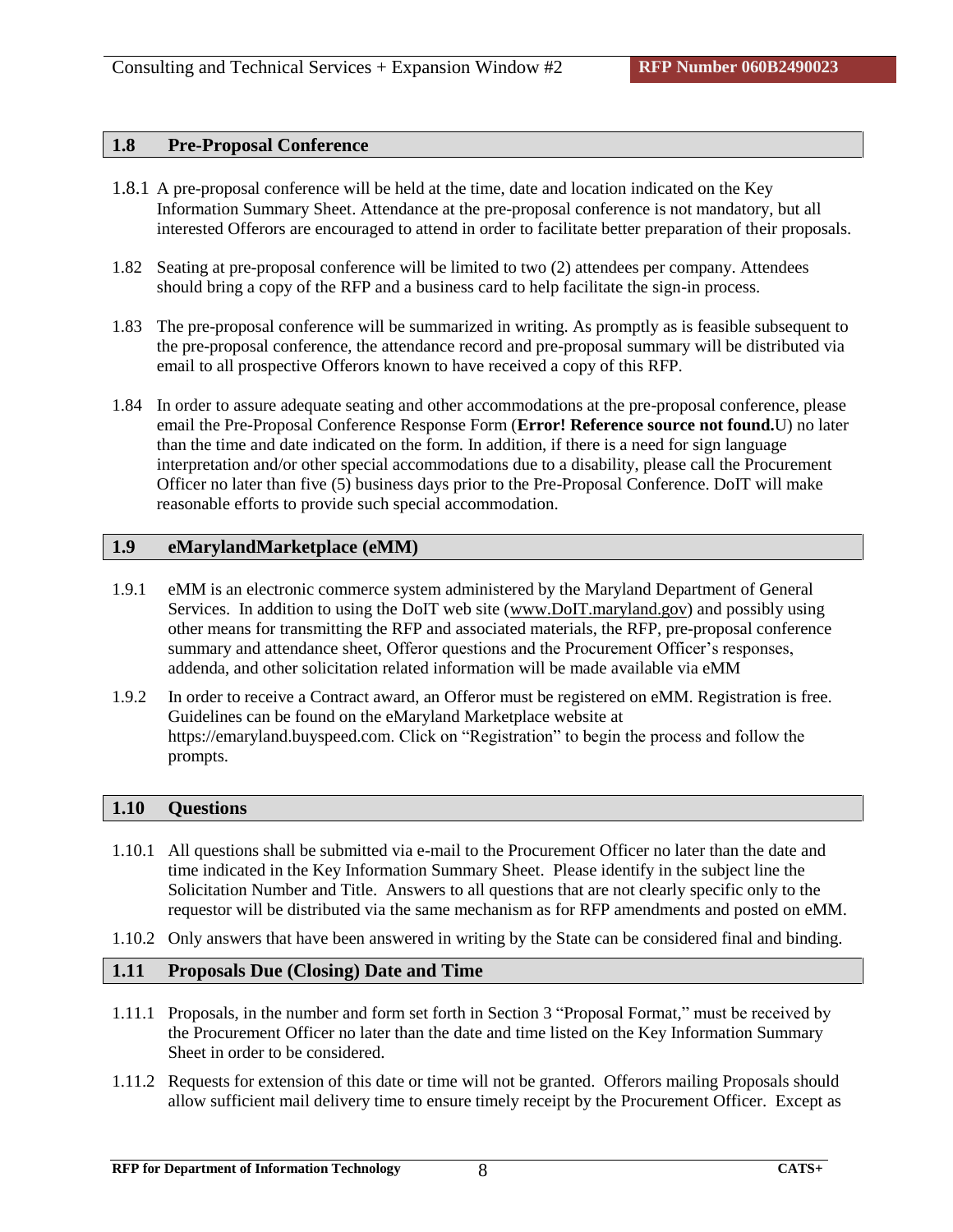provided in COMAR 21.05.03.02, Proposals received by the Procurement Officer after the due date and time shall not be considered.

- 1.11.3 Proposals may be modified or withdrawn by written notice received by the Procurement Officer before the Proposals due time and date
- 1.11.4 Proposals may not be submitted by e-mail or facsimile.
- 1.11.5 Companies not responding to this solicitation are requested to submit the "Notice to Offerors/Contractors" form, which includes company information and the reason for not responding (e.g., too busy, cannot meet mandatory requirements).

# <span id="page-16-0"></span>**1.12 Duration of Proposal**

Proposals submitted in response to this RFP are irrevocable for the latest of the following: 180 days following the closing date for submission of Proposals, Best and Final Offers (BAFO), if requested, or the date any protest concerning this RFP is finally resolved. This period may be extended at the Procurement Officer's request only with the Offeror's written agreement.

# <span id="page-16-1"></span>**1.13 Revisions to the RFP**

- 1.13.1 If it becomes necessary to revise this RFP before the due date for Proposals, the Department shall endeavor to provide addenda to all prospective Offerors that were sent this RFP or which are otherwise known by the Procurement Officer to have obtained this RFP. In addition, addenda to the RFP will be posted on the Department's procurement web page and through eMM. It remains the responsibility of all prospective Offerors to check all applicable websites for any addenda issued prior to the submission of Proposals. Addenda made after the due date for Proposals will be sent only to those Offerors that submitted a timely Proposal and that remain under award consideration as of the issuance date of the addenda.
- 1.13.2 Acknowledgment of the receipt of all addenda to this RFP issued before the Proposal due date shall be included in the Transmittal Letter accompanying the Offeror's Technical Proposal. Acknowledgement of the receipt of addenda to the RFP issued after the Proposal due date shall be in the manner specified in the addendum notice. Failure to acknowledge receipt of an addendum does not relieve the Offeror from complying with the terms, additions, deletions, or corrections set forth in the addendum, and may cause the Proposal to be deemed not susceptible for award.

# <span id="page-16-2"></span>**1.14 Cancellations**

The State reserves the right to cancel this RFP, accept or reject any and all Proposals, in whole or in part, received in response to this RFP, to waive or permit cure of minor irregularities, and to conduct discussions with all qualified or potentially qualified Offerors in any manner necessary to serve the best interests of the State. The State also reserves the right, in its sole discretion, to award a Contract based upon the written Proposals received without prior discussions or negotiations.

# <span id="page-16-3"></span>**1.15 Incurred Expenses**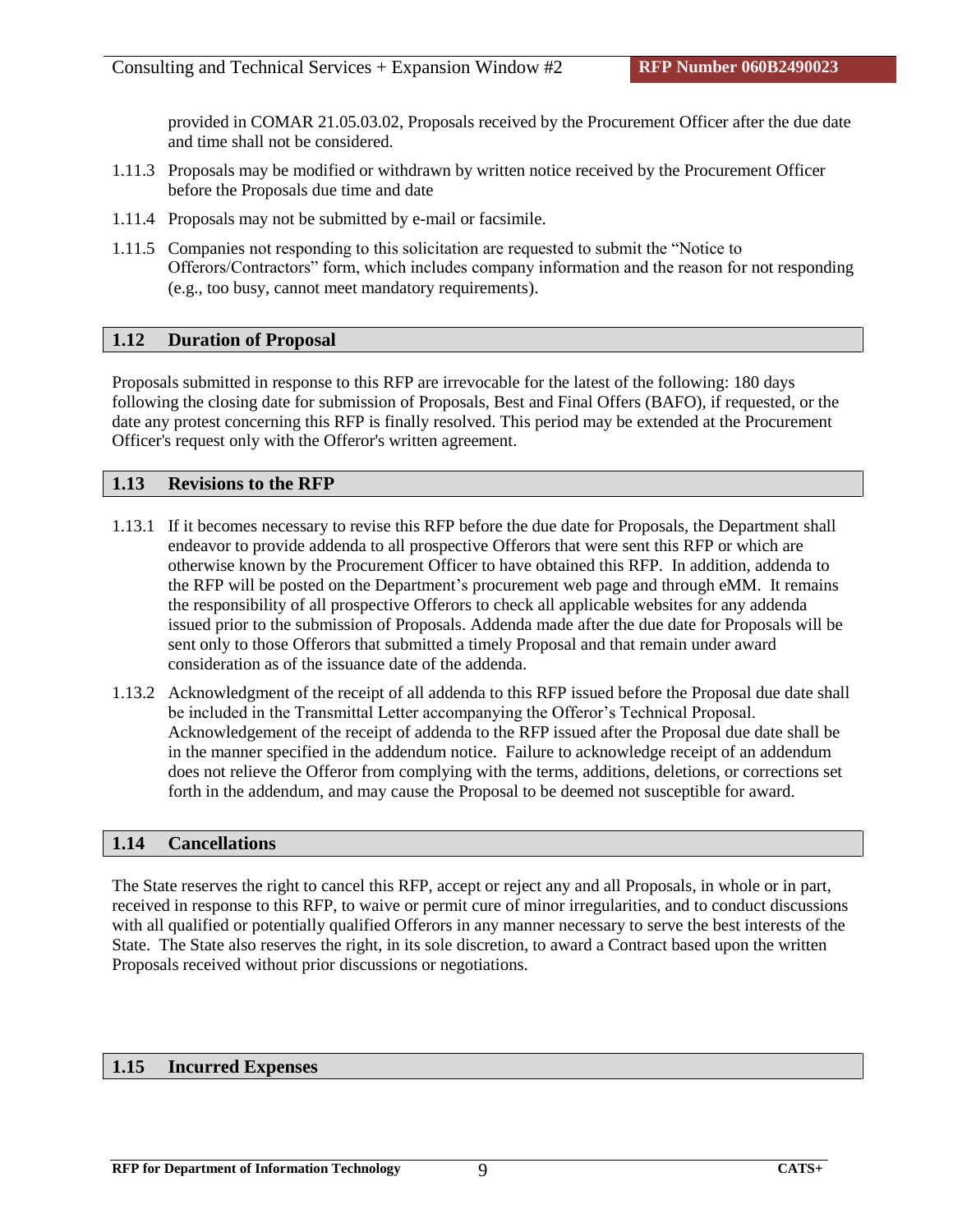The State will not be responsible for any costs incurred by an Offeror in preparing and submitting a Proposal, in making an oral presentation, in providing a demonstration, or in performing any other activities related to submitting a Proposal in response to this solicitation.

# <span id="page-17-0"></span>**1.16 Economy of Preparation**

Proposals should be prepared simply and economically, providing a straightforward and concise description of the Offeror's Proposal to meet the requirements of this RFP.

# <span id="page-17-1"></span>**1.17 Protests/Disputes**

Any protest or dispute related respectively to this solicitation or the Contract shall be subject to the provisions of COMAR 21.10 (Administrative and Civil Remedies).

# <span id="page-17-2"></span>**1.18 Multiple or Alternative Proposals**

Neither multiple nor alternate Proposals will be accepted. Submitting Proposals for more than one functional area is not considered a multiple or alternate Proposal.

# <span id="page-17-3"></span>**1.19 Public Information Act Notice**

- 1.19.1 Offerors should give specific attention to the clear identification of those portions of their Proposals that they deem to be confidential, proprietary commercial information or trade secrets and provide justification why such materials, upon request, should not be disclosed by the State under the Public Information Act, General Provisions Article, Title 4, Md. Code Ann. This confidential and/or proprietary information should be identified by page and section number and placed after the Title Page and before the Table of Contents in the Technical Proposal and, if applicable, separately in the Financial Proposal.
- 1.19.2 Offerors are advised that, upon request for this information from a third party, the Procurement Officer is required to make an independent determination whether the information must be disclosed.

# <span id="page-17-4"></span>**1.20 Offeror Responsibilities**

- 1.20.1 The successful Offeror(s) shall be responsible for rendering products and services for which it has been selected as required by this RFP within the functional area proposed. All subcontractors shall be identified and a complete description of their role relative to the Proposal shall be included in the Offeror's Proposal. If applicable, subcontractors utilized in meeting the established MBE or VSBE participation goal(s) for this solicitation shall be identified as provided in the appropriate Attachment(s) of this RFP (see Section 1.24 "Minority Business Enterprise Goals" and Section 1.37 "Veteran-Owned Small Business Enterprise Goals").
- 1.20.2 If an Offeror that seeks to perform or provide the products/services required by this RFP is the subsidiary of another entity, all information submitted by the Offeror, such as but not limited to, references, financial reports, or experience and documentation (e.g. insurance policies, bonds, letters of credit) used to meet minimum qualifications, if any, shall pertain exclusively to the Offeror, unless the parent organization will guarantee the performance of the subsidiary. If applicable, the Offeror's Proposal shall contain an explicit statement that the parent organization will guarantee the performance of the subsidiary.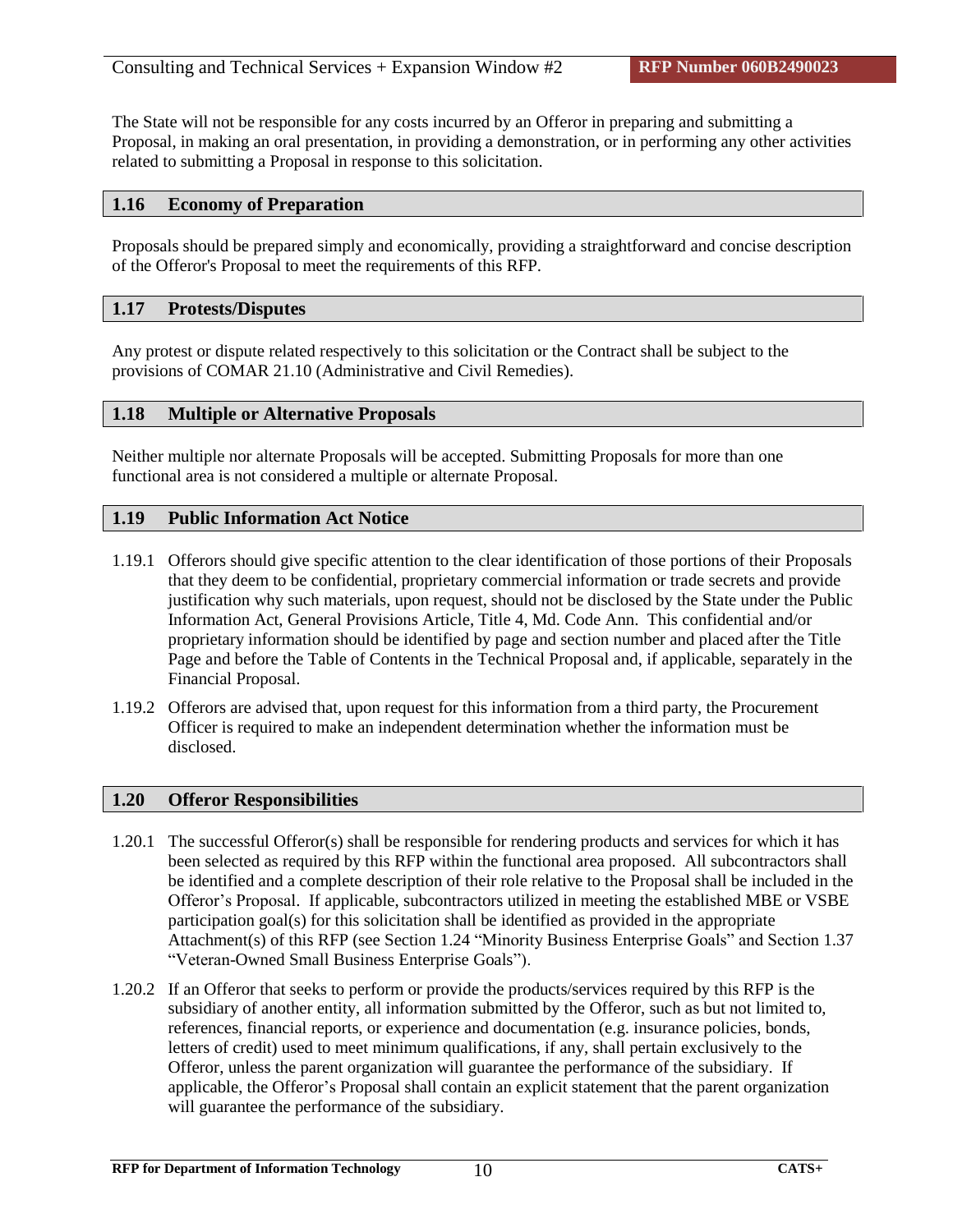# <span id="page-18-0"></span>**1.21 Mandatory Contractual Terms**

By submitting a Proposal in response to this RFP, an Offeror, if selected for award, shall be deemed to have accepted the terms of this RFP and the Contract, attached hereto as Attachment A. Any exceptions to this RFP or the Contract shall be clearly identified in the Executive Summary of the Technical Proposal. A Proposal that takes exception to these terms may be rejected.

### <span id="page-18-1"></span>**1.22 Bid/Proposal Affidavit**

A Proposal submitted by an Offeror must be accompanied by a completed Bid/Proposal Affidavit. A copy of this Affidavit is included as Attachment B of this RFP.

# <span id="page-18-2"></span>**1.23 Contract Affidavit**

All Offerors are advised that if a Contract is awarded as a result of this solicitation, the successful Offeror will be required to complete a Contract Affidavit. A copy of this Affidavit is included for informational purposes as Attachment C of this RFP. This Affidavit shall be provided within five (5) business days from notification of recommended award.

# <span id="page-18-3"></span>**1.24 Minority Business Enterprises**

A minimum overall MBE subcontractor participation goal of 20% has been established for the aggregate of all TO Agreements awarded pursuant to this RFP with sub-goals of 8% for Women-owned businesses, 7% for African American owned businesses, and 2% for Hispanic American owned businesses. The State shall assess the potential for an MBE subcontractor participation goal for each TORFP/RFR issued (including any TORFP/RFR designated as a Small Business Reserve) and shall set a goal, if appropriate.

#### 1.24.1 RFP Requirements

Each Offeror shall complete, sign and submit, without edits, Attachment D-A-CATS+ Master Contract, Master Contractor, Acknowledgement of Task Order MBE Requirements at the time it submits its technical response to the RFP. Failure to do so will result in the State's rejection of the Offeror's Proposal to the RFP as not susceptible for award.

#### 1.24.2 TORFP Requirements

Master Contractors responding to a TORFP with an assigned MBE goal shall complete, sign and submit all required MBE documentation with the TO Proposal, in accordance with the TO Proposal instructions. Failure to do so will result in the State's rejection of the Master Contractor's Proposal to the TORFP.

Each Master Contractor, once awarded a TO, may be responsible for submitting the following forms to provide the State with ongoing monitoring of MBE Participation:

Attachment D-1A MBE Utilization and Fair Solicitation Affidavit & MBE Participation Schedule **(must submit with Proposal)**

Attachment D-1B Waiver Guidance Attachment D-1C Good Faith Efforts Documentation to Support Waiver Request Attachment D-2 Outreach Efforts Compliance Statement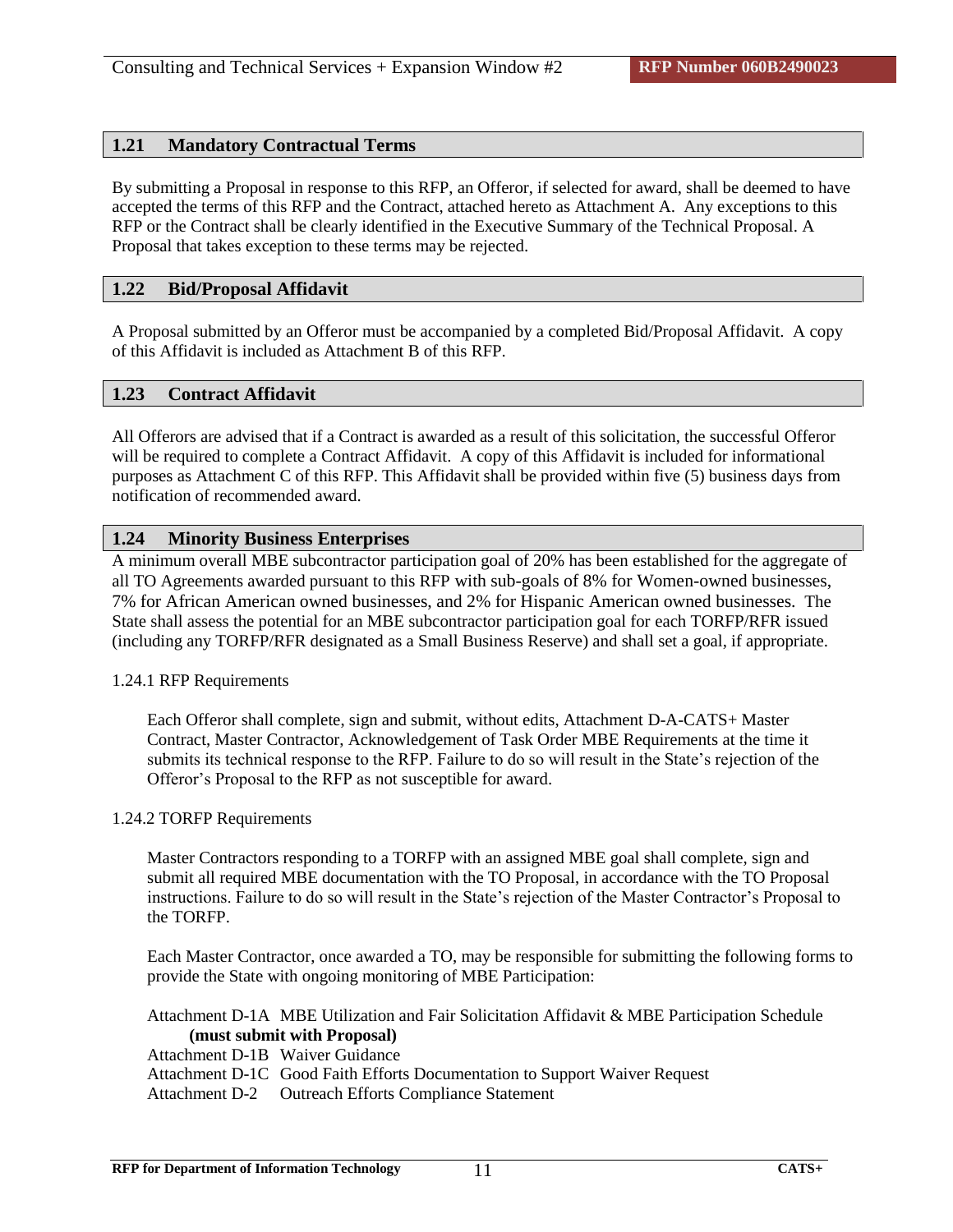Attachment D-3A MBE Subcontractor Project Participation Certification Attachment D-3B MBE Prime Project Participation Certification Attachment D-4A Prime Contractor Paid/Unpaid MBE Invoice Report Attachment D-4B MBE Prime Contractor Report Attachment D-5 Subcontractor/Contractor Unpaid MBE Invoice Report

The most current directory of certified MBEs is available on http://www.mdot.state.md.us through MDOT, Office of Minority Business Enterprise, 7201 Corporate Center Drive, Hanover, MD 21076, phone number 410-865-1269.

# 1.24.3 MBE COMPLIANCE AND LIQUIDATED DAMAGES

It is critical to the success of the State's MBE Program that its contractors make good faith efforts to comply with the Program and contract provisions. To that end, COMAR 21.11.03.10 requires all contracts containing certified MBE participation goals to also contain a liquidated damages provision in the event the contractor fails to comply in good faith with the provisions of the State MBE laws or the pertinent contract terms.

By submitting a response to this solicitation, the Master Contractor agrees to make good faith efforts to comply with the MBE program, and agrees that it shall be subject to the Liquidated Damages provision set forth at §18.14.2 of the Master Contract (Attachment A).

# <span id="page-19-0"></span>**1.25 Small Business Reserve**

- 1.25.1 The State reserves the right to designate any qualifying TORFP/RFR issued pursuant to this RFP as a Small Business Reserve (SBR) TORFP/RFR. The Requesting Agency for a SBR TORFP/RFR must be a "designated procurement unit" pursuant to §14-501(b) of the State Finance and Procurement Article of the Maryland Annotated Code as amended from time to time. In such event, the resulting TO Agreement may only be awarded to a Contractor that meets the qualifications set out in §14-501(c), State Finance & Procurement Article, Annotated Code of Maryland, and is registered with the State's SBR Program. The State shall assess the potential for an MBE subcontractor participation goal, if applicable, for each SBR TORFP/RFR.
- 1.25.2 Throughout the term of the Master Contract, SBR Contractors shall notify the Contract Manager of any change in their status with the program. Should a Master Contractor become SBR certified after award, that Master Contractor shall notify the Contract Manager and provide the Contract Manager with its DGS-assigned Small Business Qualification number.

# <span id="page-19-1"></span>**1.26 Living Wage Requirement**

- 1.26.1 Maryland law requires that contractors meeting certain conditions pay a living wage to covered employees on State service contracts over \$100,000. Maryland Code, State Finance and Procurement, § 18-101 et al. The Commissioner of Labor and Industry at the Department of Labor, Licensing and Regulation requires that a contractor subject to the Living Wage law submit payroll records for covered employees and a signed statement indicating that it paid a living wage to covered employees or receive a waiver from Living Wage reporting requirements. See COMAR 21.11.10.05
- 1.26.2 If subject to the Living Wage law, Contractor agrees that it will abide by all Living Wage law requirements, including but not limited to reporting requirements in COMAR 21.11.10.05.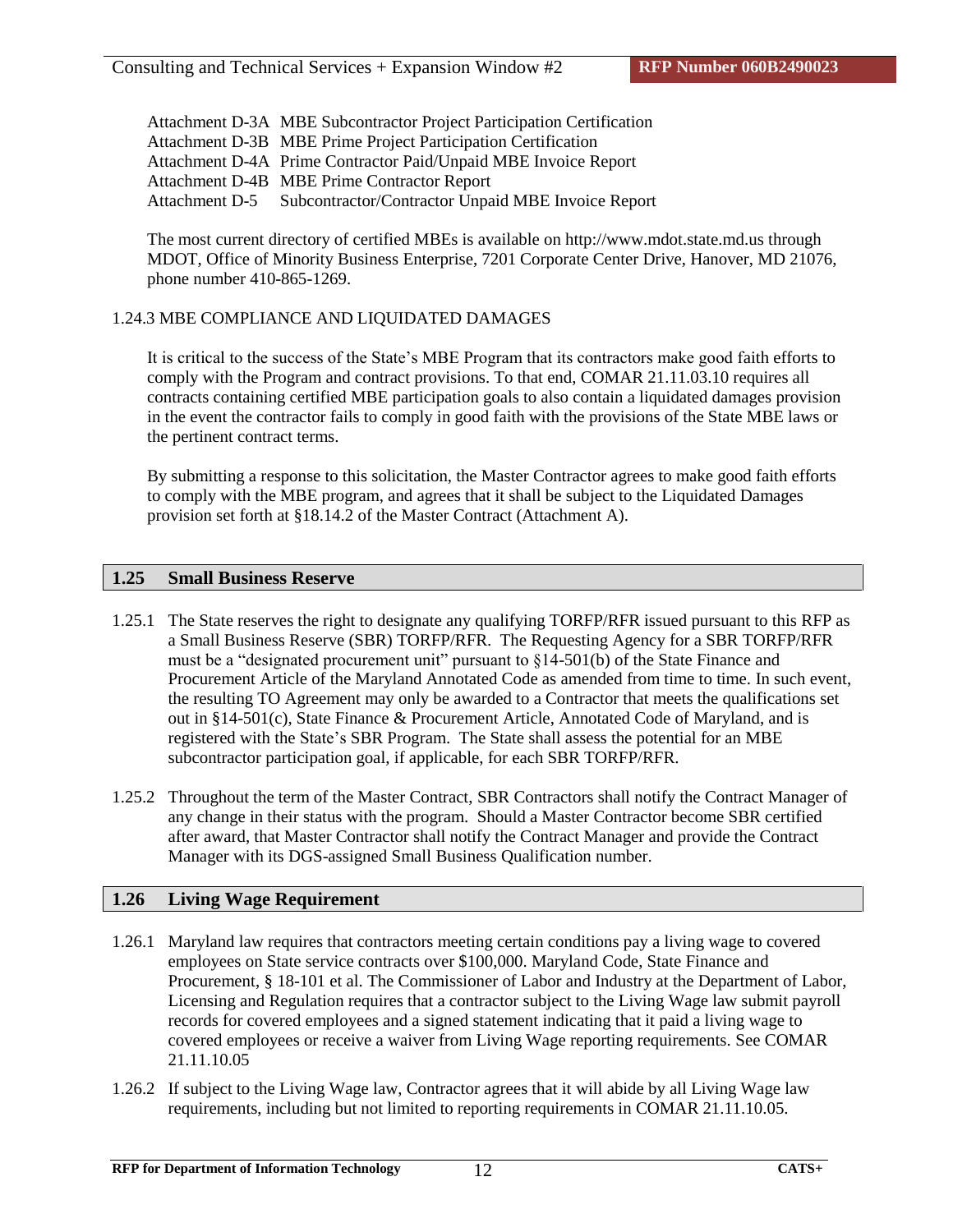Contractor understands that failure of Contractor to provide such documents is a material breach of the terms and conditions and may result in Contract termination, disqualification by the State from participating in State contracts, and other sanctions. Information pertaining to reporting obligations may be found by going to the Maryland Department of Labor, Licensing and Regulation (DLLR) website<http://www.dllr.state.md.us/labor/prev/livingwage.shtml>

- 1.26.3 Additional information regarding the State's living wage requirement is contained in Attachment G. Offerors must complete and submit the Maryland Living Wage Requirements Affidavit of Agreement (Attachment G-1) with their Proposals. If an Offeror fails to complete and submit the required documentation, the State may determine an Offeror to not be responsible under State law.
- 1.26.4 Contractors and subcontractors subject to the Living Wage Law shall pay each covered employee at least the minimum amount set by law for the applicable Tier area. The specific Living Wage rate is determined by whether a majority of services take place in a Tier 1 Area or Tier 2 Area of the State. If the Contractor provides more than 50% of the services from an out-of-State location, the State agency determines the wage tier based on where the majority of the service recipients are located. See COMAR 21.11.10.07.
- 1.26.5 The Offeror shall identify in the Proposal the location from which services will be provided.

NOTE: Whereas the Living Wage may change annually, the Contract will not change because of a Living Wage change.

# <span id="page-20-0"></span>**1.27 Compliance with Laws/Arrearages**

- 1.27.1 By submitting a Proposal in response to this RFP, the Offeror, if selected for award, agrees that it will comply with all federal, State, and local laws applicable to its activities and obligations under the Contract.
- 1.27.2 By submitting a response to this solicitation, the Offeror also represents that it is not in arrears in the payment of any obligations due to the State of Maryland, including the payment of taxes and employee benefits, and that it shall not become so in arrears during the term of the Master Contract if selected for award.

# <span id="page-20-1"></span>**1.28 Procurement Method**

The Contract will be awarded in accordance with the Competitive Sealed Proposals procurement method as described in COMAR 21.05.03.

# <span id="page-20-2"></span>**1.29 Verification of Registration and Tax Payment**

- 1.29.1 Before a business entity can do business in the State of Maryland it must be registered with the Department of Assessments and Taxation, State Office Building, Room 803, 301 West Preston Street, Baltimore, Maryland 21201. The SDAT website i[s http://sdatcert3.resiusa.org/ucc-charter/.](http://sdatcert3.resiusa.org/ucc-charter/)
- 1.29.2 It is strongly recommended that any potential Offeror should complete registration prior to the due date for receipt of Proposals. An Offeror's failure to complete registration with the Department of Assessments and Taxation may disqualify an otherwise successful Offeror from final consideration and recommendation for award.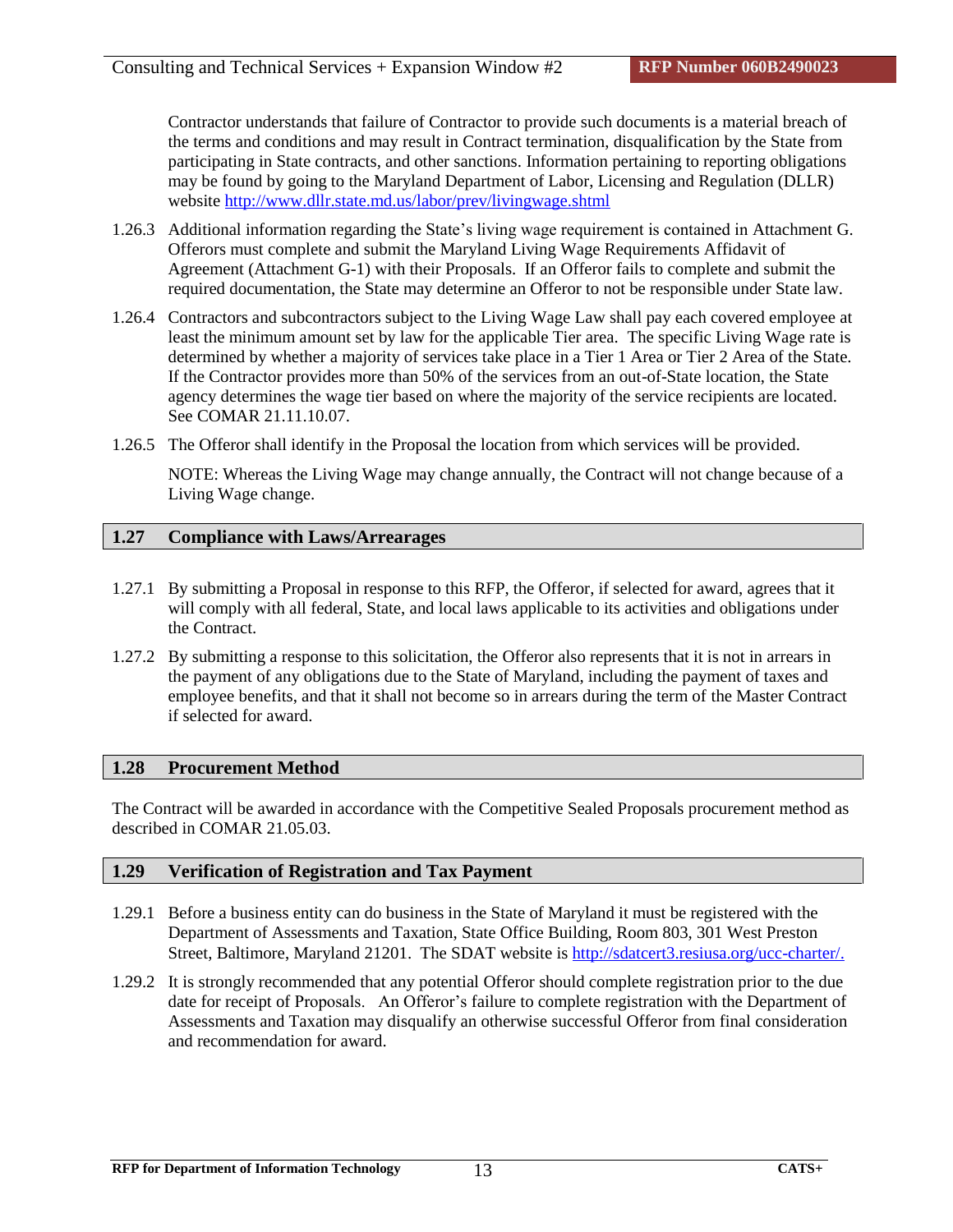#### <span id="page-21-0"></span>**1.30 False Statements**

Offerors are advised that section Md. Code Ann., of the State Finance and Procurement Article, § 11- 205.1 provides as follows:

- 1.30.1 In connection with a procurement contract a person may not willfully:
	- a. Falsify, conceal, or suppress a material fact by any scheme or device;
	- b. Make a false or fraudulent statement or representation of a material fact; or
	- c. Use a false writing or document that contains a false or fraudulent statement or entry of a material fact.
- 1.30.2 A person may not aid or conspire with another person to commit an act under subsection (1) of this section.
- 1.30.3 A person who violates any provision of this section is guilty of a felony and on conviction is subject to a fine not exceeding \$20,000 or imprisonment not exceeding five (5) years or both.

#### <span id="page-21-1"></span>**1.31 Non-Visual Access**

- 1.31.1 By submitting a TO Proposal in response to a TORFP, the Master Contractor warrants that the information technology offered under the TO Proposal (1) provides equivalent access for effective use by both visual and non-visual means; (2) will present information, including prompts used for interactive communications, in formats intended for both visual and non-visual use; (3) if intended for use in a network, can be integrated into networks for obtaining, retrieving, and disseminating information used by individuals who are not blind or visually impaired; and (4) is available, whenever possible, without modification for compatibility with software and hardware for nonvisual access. The Master Contractor further warrants that the cost, if any, of modifying the information technology for compatibility with software and hardware used for non-visual access will not increase the cost of the information technology by more than five percent (5%). For purposes of this Master Contract, the phrase "equivalent access" means the ability to receive, use and manipulate information and operate controls necessary to access and use information technology by non-visual means. Examples of equivalent access include keyboard controls used for input and synthesized speech, Braille, or other audible or tactile means used for output.
- 1.31.2 The Non-visual Access Clause noted in COMAR 21.05.08.05 and referenced in this solicitation is the basis for the standards that have been incorporated into the Maryland regulations, which can be found at: [www.DoIT.maryland.gov](http://www.dbm.maryland.gov/) – keyword: NVA.

#### <span id="page-21-2"></span>**1.32 Payments by Electronic Funds Transfer**

- 1.32.1 By submitting a response to this solicitation, the Offeror agrees to accept payments by electronic funds transfer (EFT) unless the State Comptroller's Office grants an exemption. Payment by EFT is mandatory for contracts exceeding \$200,000. The successful Offeror shall register using the COT/GAD X-10 Vendor Electronic Funds (EFT) Registration Request Form.
- 1.32.2 Any request for exemption shall be submitted to the State Comptroller's Office for approval at the address specified on the COT/GAD X-10 form and shall include the business identification information as stated on the form and include the reason for the exemption. The COT/GAD X-10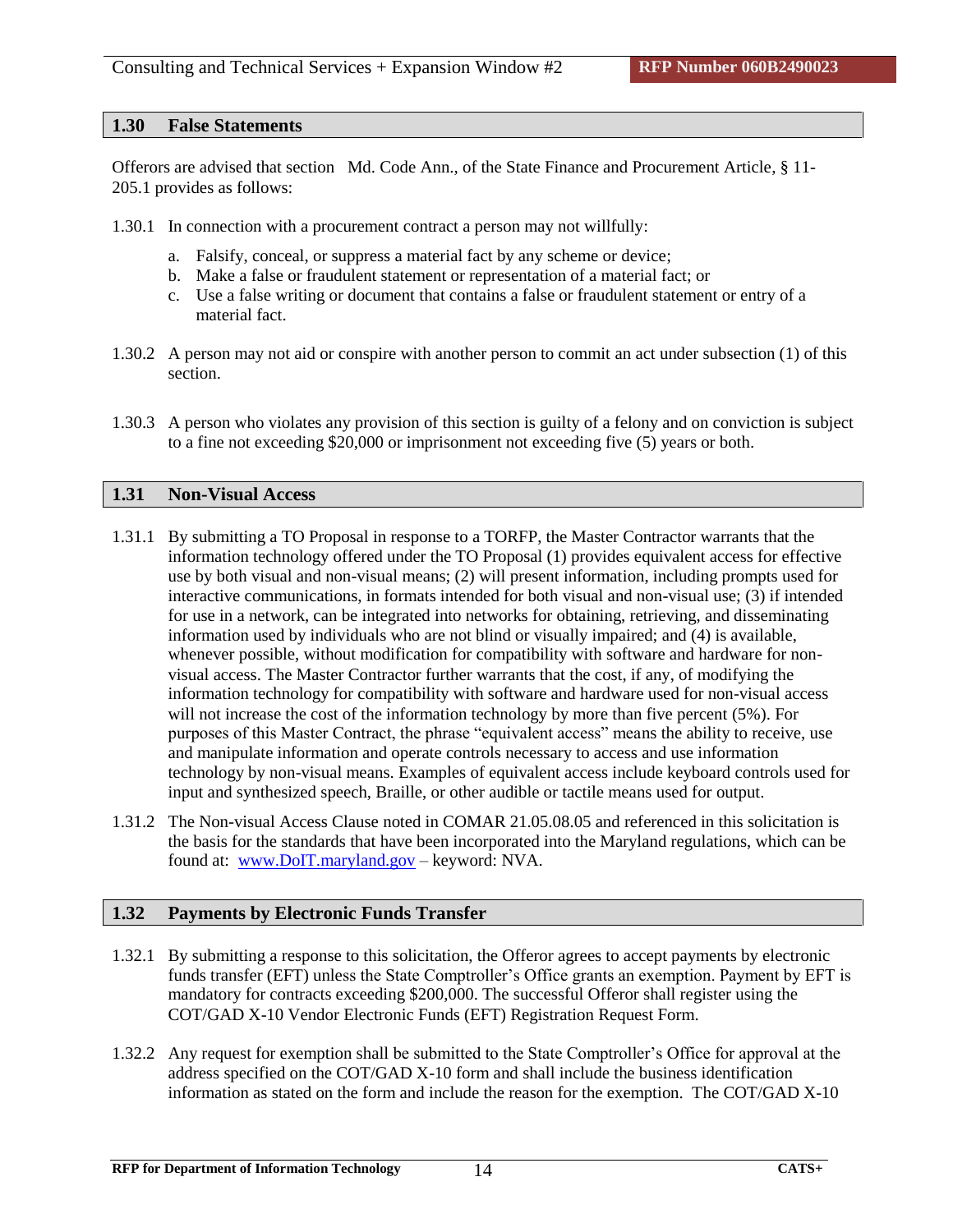form can be downloaded at:

[http://comptroller.marylandtaxes.com/Vendor\\_Services/Accounting\\_Information/Static\\_Files/GAD](http://comptroller.marylandtaxes.com/Vendor_Services/Accounting_Information/Static_Files/GADX10Form20150615.pdf) [X10Form20150615.pdf.](http://comptroller.marylandtaxes.com/Vendor_Services/Accounting_Information/Static_Files/GADX10Form20150615.pdf)

# <span id="page-22-0"></span>**1.33 Contract Extended to Include Other Non-State Governments or Agencies**

For the purposes of an information technology or telecommunications procurement, pursuant to sections 3A-401(b) and 13-110 of the State Finance and Procurement Article of the Annotated Code of Maryland, county, municipal, State entities that are not subject to DoIT's authority, including State non-executive branch entities, and non-State governments or agencies may purchase from the Contractor goods or services covered by this Contract at the same maximum prices to which the State would be subject under the resulting Contract. All such purchases:

- (1) Shall constitute Contracts between the Master Contractor and that government agency or organization;
- (2) For non-State entities, shall not constitute purchases by the State or State agencies under this Contract;
- (3) For non-State entities, shall not be binding or enforceable against the State; and
- (4) May be subject to other terms and conditions agreed to by the Master Contractor and the purchaser. The Master Contractor bears the risk of determining whether or not a government or agency with which the Contractor is dealing is a State agency.

# <span id="page-22-1"></span>**1.34 Conflict of Interest Affidavit and Disclosure**

- 1.34.1 The successful Offeror(s) will provide IT consulting and technical services for State agencies, or component programs with those agencies and shall do so impartially and without any conflicts of interest.
- 1.34.2 Master Contractors are required to complete a Conflict of Interest Affidavit with its Proposal. A copy of this Affidavit is included as Attachment I of this RFP. If the Procurement Officer makes a determination before award of a TO agreement pursuant to a respective TORFP that facts or circumstances exist that give rise to or could in the future give rise to a conflict of interest within the meaning of COMAR 21.05.08.08A, the Procurement Officer may reject a TO Proposal under COMAR 21.06.02.03B.
- 1.34.3 By submitting a Conflict of Interest Affidavit and Disclosure, the Contractor shall be construed as certifying all personnel and subcontractors are also without a conflict of interest as defined in COMAR 21.05.08.08A.

# <span id="page-22-2"></span>**1.35 Prompt Pay Policy**

This procurement and the Contract to be awarded pursuant to this solicitation are subject to the Prompt Payment Policy Directive issued by the Governor's Office of Minority Affairs (GOMA) and dated August 1, 2008. Promulgated pursuant to Md. Code Ann., State Finance and Procurement Article, §§ 11-201, 13-205(a), and Title 14, Subtitle 3, and COMAR 21.01.01.03 and 21.11.03.01, the Directive seeks to ensure the prompt payment of all subcontractors on nonconstruction procurement contracts. The Contractor must comply with the prompt payment requirements outlined in the Contract, Sections 8 "Prompt Pay Requirements" and 18.14.3 "MBE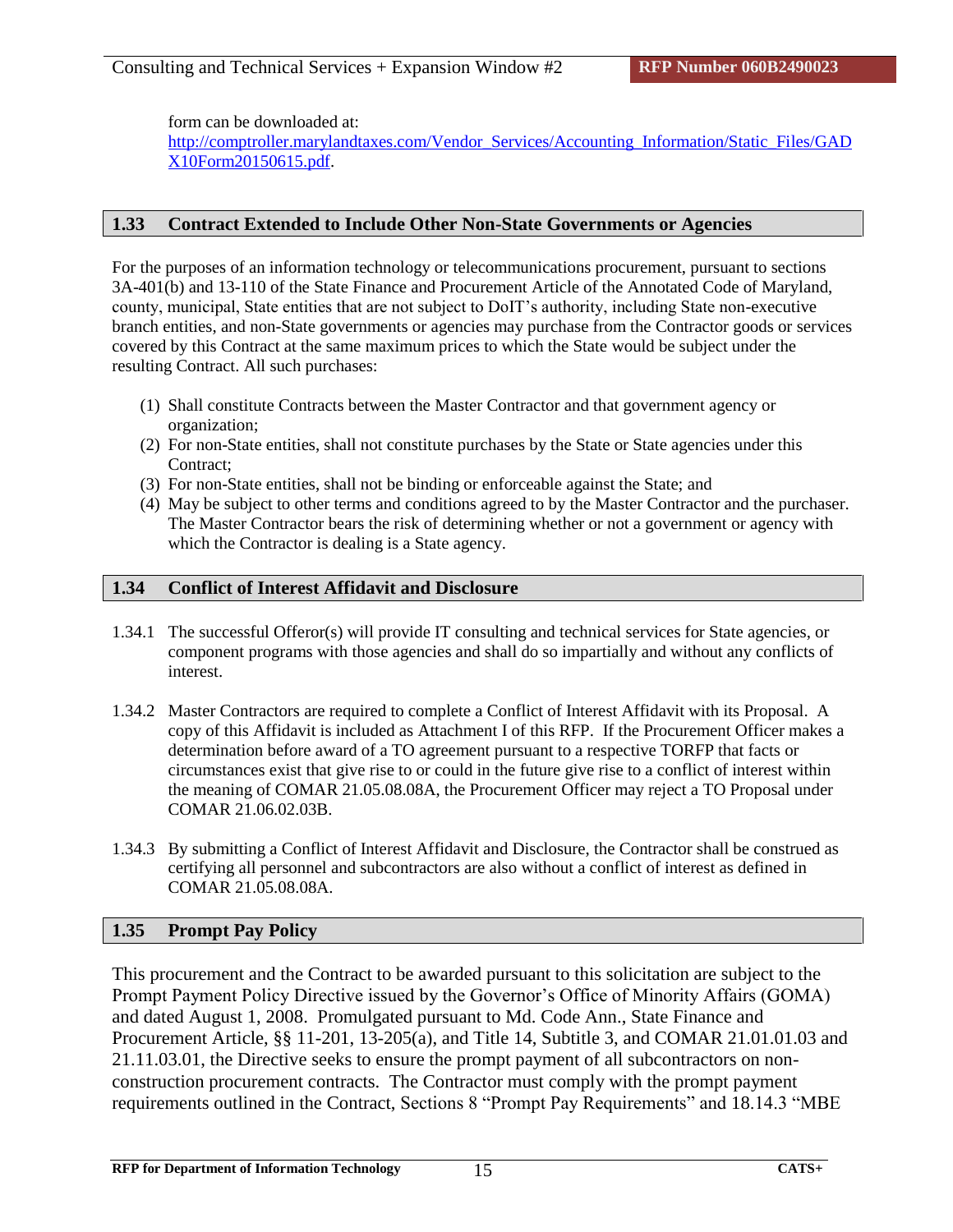Prompt Pay Requirements" (see Attachment A), should an MBE goal apply to this RFP. Additional information is available on GOMA's website at: [http://goma.maryland.gov/Pages/Legislation-and-Policy.aspx.](http://goma.maryland.gov/Pages/Legislation-and-Policy.aspx)

# <span id="page-23-0"></span>**1.36 Electronic Procurements Authorized**

- 1.36.1 Under COMAR 21.03.05, unless otherwise prohibited by law, a primary procurement unit may conduct procurement transactions by electronic means, including the solicitation, bidding, award, execution, and administration of a contract, as provided in Md. Code Ann., Maryland Uniform Electronic Transactions Act, Commercial Law Article, Title 21.
- 1.36.2 Participation in the solicitation process on a procurement contract for which electronic means has been authorized shall constitute consent by the Offeror to conduct by electronic means all elements of the procurement of that Contract which are specifically authorized under the solicitation or the Contract.
- 1.36.3 "Electronic means" refers to exchanges or communications using electronic, digital, magnetic, wireless, optical, electromagnetic, or other means of electronically conducting transactions. Electronic means includes facsimile, e-mail, internet-based communications, electronic funds transfer, specific electronic bidding platforms (e.g., https://emaryland.buyspeed.com/bso/), and electronic data interchange.
- 1.36.4 In addition to specific electronic transactions specifically authorized in other sections of this solicitation (e.g., § 1.32 "Payments by Electronic Funds Transfer") and subject to the exclusions noted in section 1.36.5of this subsection, the following transactions are authorized to be conducted by electronic means on the terms as authorized in COMAR21.03.05:
	- 1. The Procurement Officer may conduct the procurement using eMM, or e-mail to issue:
		- a. the solicitation (e.g., the RFP)
		- b. any amendments
		- c. pre-proposal conference documents
		- d. questions and responses
		- e. communications regarding the solicitation or Proposal to any Offeror or potential offeror
		- f. notices of award selection or non-selection
		- g. the Procurement Officer's decision on any solicitation protest or Contract claim
	- 2. An Offeror or potential Offeror may use e-mail to:
		- a. ask questions regarding the solicitation
		- b. reply to any material received from the Procurement Officer by electronic means that includes a Procurement Officer's request or direction to reply by e-mail, but only on the terms specifically approved and directed by the Procurement Officer
		- c. submit a "No Bid/Proposal Response" to the solicitation
	- 3. The Procurement Officer, the Contract Manager, and the Contractor may conduct day-to-day Contract administration, except as outlined in Section 1.36.5 of this subsection, utilizing e-mail, or other electronic means if authorized by the Procurement Officer or Contract Manager.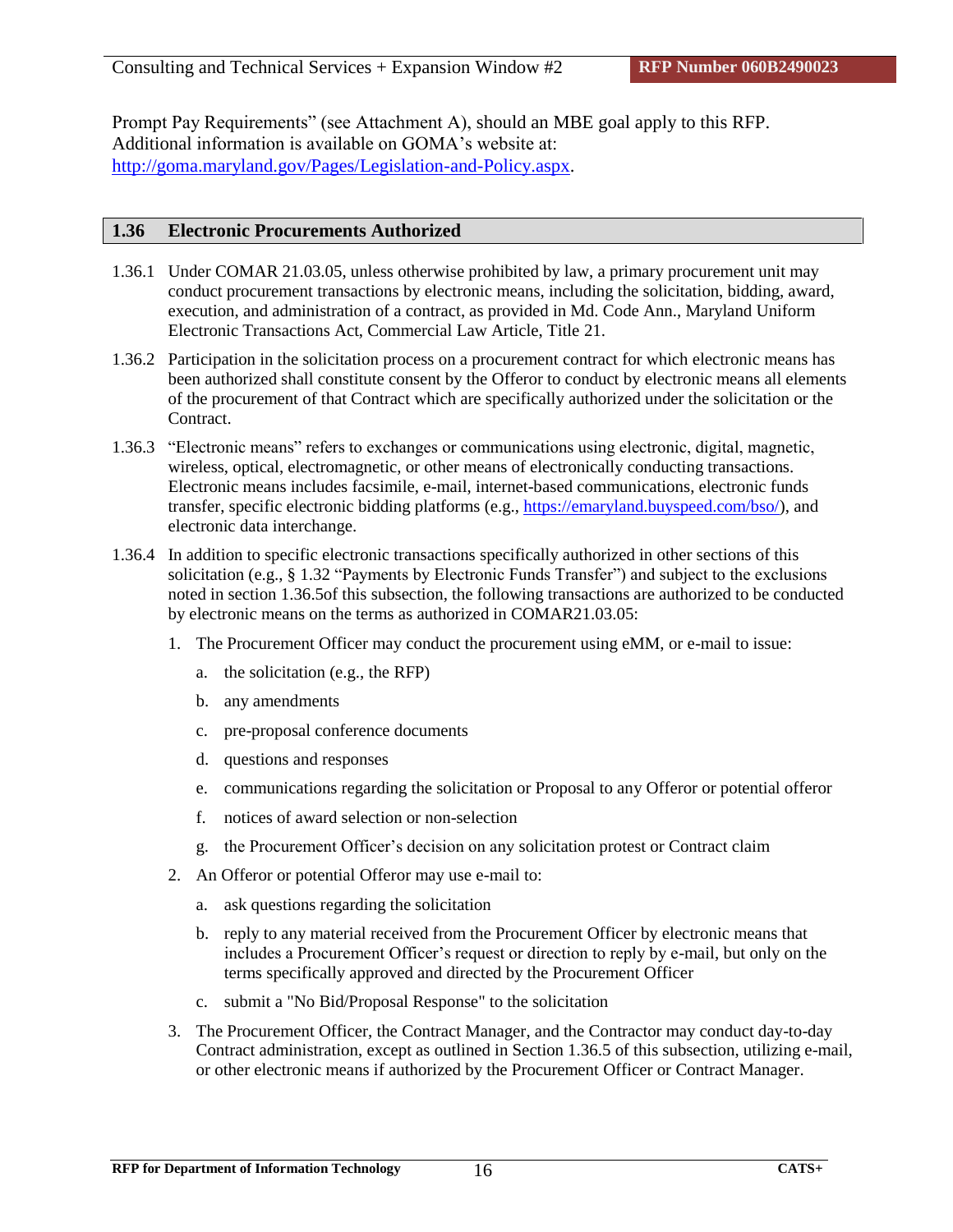Consulting and Technical Services + Expansion Window #2 **RFP Number 060B2490023**

- 1.36.5 The following transactions related to this procurement and any Contract awarded pursuant to it are *not authorized* to be conducted by electronic means:
	- a. submission of initial Proposals;
	- b. filing of protests;
	- c. filing of Contract claims;
	- d. submission of documents determined by the Department to require original signatures (e.g., Contract execution, Contract modifications); or
	- e. any transaction, submission, or communication where the Procurement Officer has specifically directed that a response from the Contractor or Offeror be provided in writing or hard copy.

#### <span id="page-24-0"></span>**1.37 Veteran-Owned Small Business Enterprise Goals**

There is no Veteran-Owned Small Business Enterprise (VSBE) subcontractor participation goal for this procurement.

### <span id="page-24-1"></span>**1.38 HIPAA - Business Associate Agreement**

A HIPAA Business Associate Agreement is not required for this procurement.

## <span id="page-24-2"></span>**1.39 Federal Funding Acknowledgement**

The Contract does not contain federal funds.

#### <span id="page-24-3"></span>**1.40 Location of the Performance of Services Disclosure**

The Contract does not require a Location of the Performance of Services Disclosure

## <span id="page-24-4"></span>**1.41 Department of Human Resources (DHR) Hiring Agreement**

This solicitation does not require a DHR Hiring Agreement.

#### <span id="page-24-5"></span>**1.42 Non-Disclosure Agreement**

A Non-Disclosure Agreement (Offeror) is not required for this procurement.

#### <span id="page-24-6"></span>**1.43 Award Basis**

A Contract shall be awarded to the responsible Offerors submitting a Proposal that has been determined to meet Proposal requirements, considering evaluation factors set forth in this RFP (see COMAR 21.05.03.03F), for providing the products/services as specified in this RFP. See RFP Section 4 for further award information.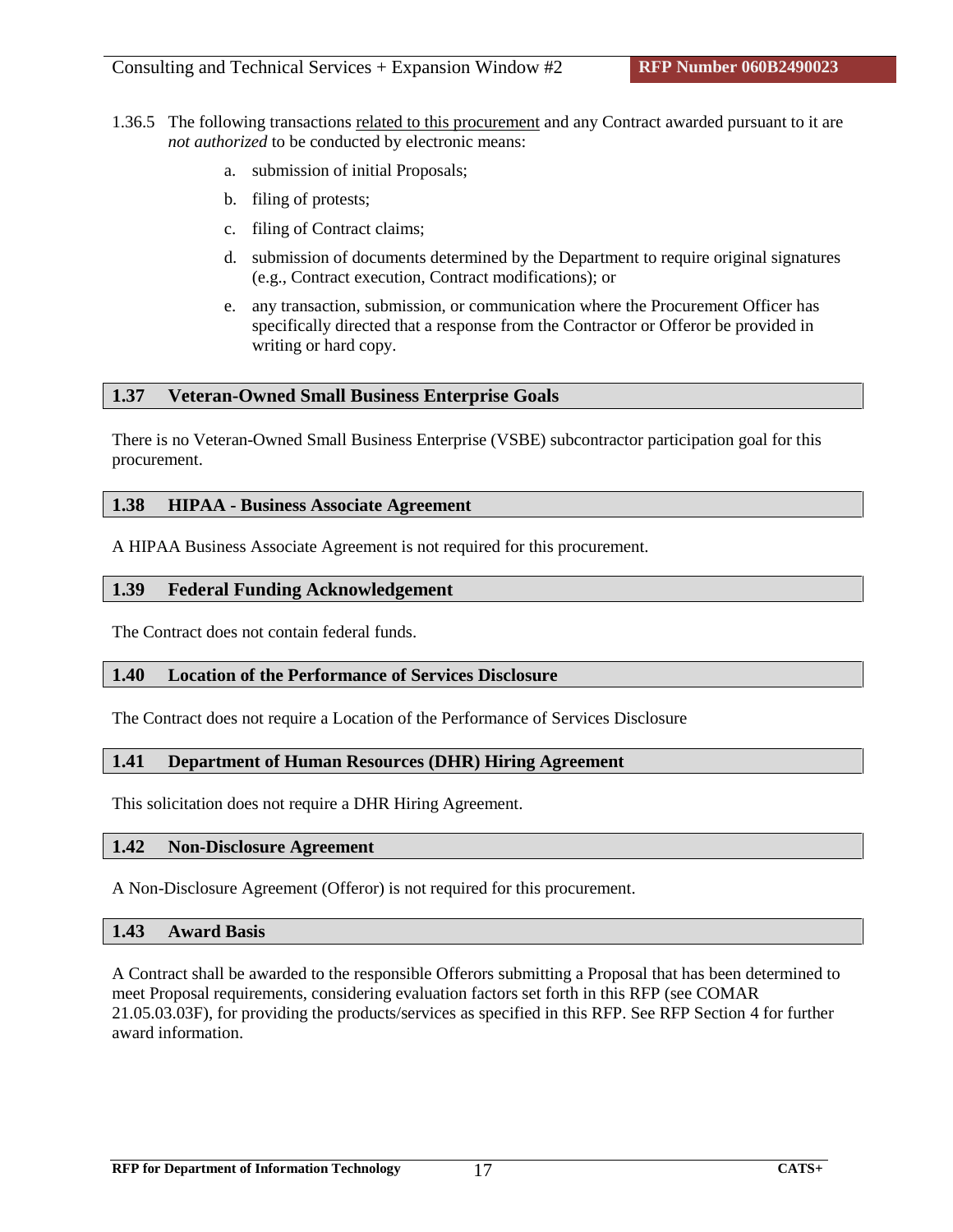# **2 SECTION 2 – SCOPE OF WORK**

# <span id="page-25-1"></span><span id="page-25-0"></span>**2.1 Scope**

- 2.1.1 The scope of this solicitation encompasses the following 17 functional areas:
	- 1) Enterprise Service Provider (Section 2.3.1)
	- 2) Web and Internet Systems (Section 2.3.2)
	- 3) Electronic Document Management (Section 2.3.3)
	- 4) Geographical Information Systems (Section 2.3.4)
	- 5) Software Engineering (Section 2.3.5)
	- 6) Systems/Facilities Management and Maintenance (Section 2.3.6)
	- 7) Information System Security– (Section 2.3.7)
	- 8) Application Service Provider (Section 2.3.8)
	- 9) IT and Telecommunications Financial and Auditing Consulting Services (Section 2.3.9)
	- 10) IT Management Consulting Services (Section 2.3.10)
	- 11) Business Process Consulting Services (Section 2.3.11)
	- 12) Tower Site Preparation (Section 2.3.12)
	- 13) Tower Installation (Section 2.3.13)
	- 14) Tower Equipment Installation and Services (Section 2.3.14)
	- 15) Electronic Benefits Transfer (Section 2.3.15)
	- 16) Media and Training Center Support (Section 2.3.16)
	- 17) Documentation/Technical Writing (Section 2.3.17)

The scope of services contained herein is intended to outline the general requirements under this RFP. Specific details of scope, time and budget will be provided in each individual TORFP/RFR. Examples of actual TORFPs may be found on the CATS+ web site:

<span id="page-25-2"></span><http://doit.maryland.gov/contracts/Pages/CATSPlusTORFPStatus.aspx>

# **2.2 General Requirements**

Depending upon the requirements of individual TORFPs, the following applies:

# **2.2.1 Hardware (Equipment), Software and Data**

2.2.1.1 Equipment and COTS Software

Any material provided by the Master Contractor shall only be approved for cost. No additional fees or markups shall be allowed. The Master Contractor shall provide all invoices for material (see procedure in Section 2.9.4).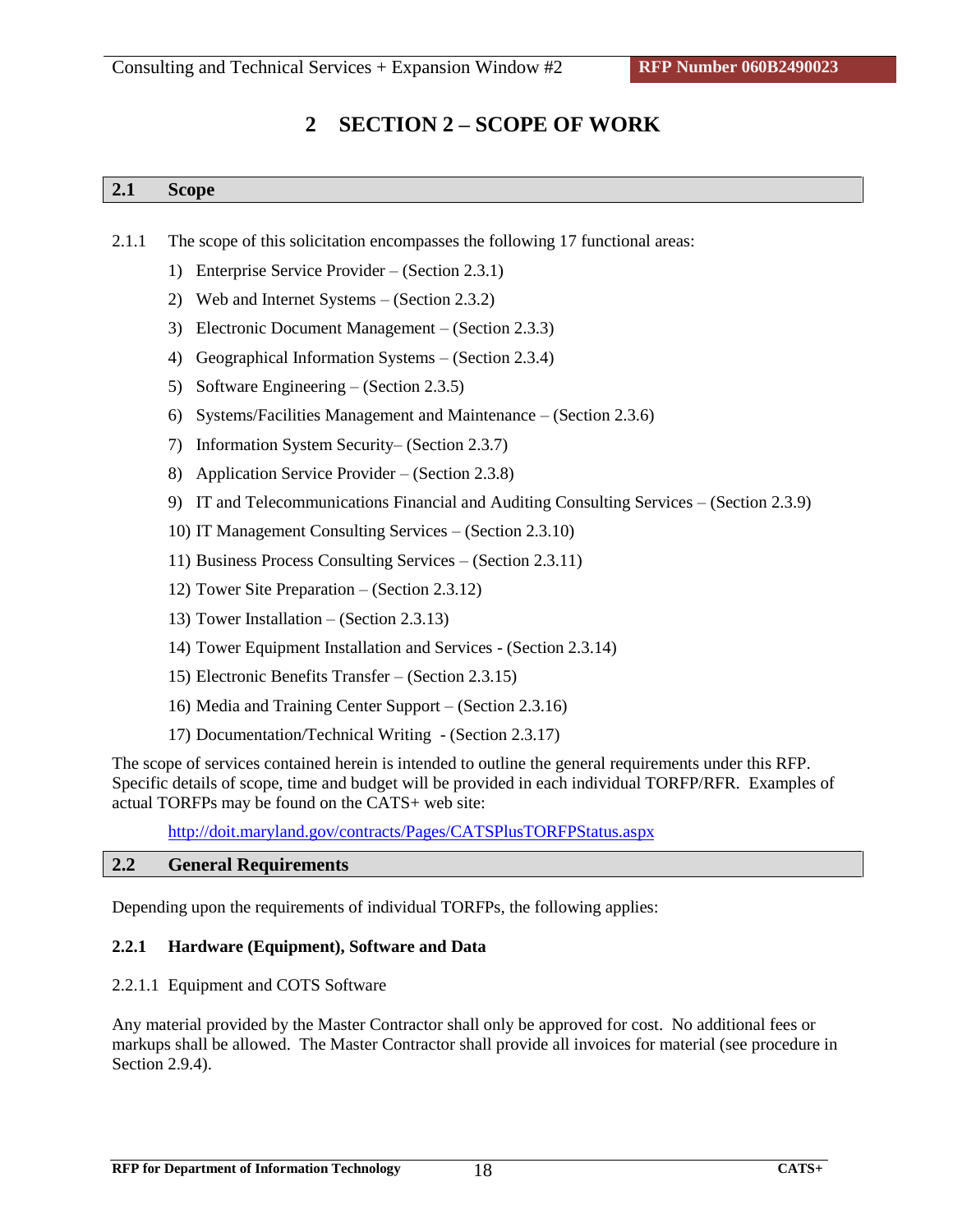- A) In responding to any TORFP for which a Master Contractor proposes the purchase of any equipment and/or COTS software in its TO Proposal, a Master Contractor shall specifically identify in its TO Proposal the brand name, model, and other specifics of each different piece of equipment and/or COTS software proposed for use by the State, the quantity needed and a selling price for which it will provide the equipment and/or COTS software.
- B) By responding to this RFP and accepting a Master Contract award, a Master Contractor specifically agrees that for any equipment and/or COTS software that it proposes for use by the State in response to a TORFP, the State will have the right to purchase the proposed equipment and/or COTS software from another source, instead of from the selected Master Contractor.
- C) If the State chooses to purchase any equipment or COTS software from a source other than the selected Master Contractor, provided the State purchases the same equipment or COTS software as proposed by the Master Contractor in its TO Proposal, the Master Contractor must agree to accept the equipment and/or COTS software provided by the State and shall integrate it with its service delivery the same as if the Master Contractor had provided the equipment and/or COTS software itself. Barring conclusive evidence of faulty installation or the installation of substandard or defective equipment and/or COTS software by another party, including the State, the TO Contractor may not use the fact that it did not directly provide the equipment and/or COTS software as an excuse for non-performance of any deliverable under a TO Agreement.
- D) A TORFP shall not be issued under this CATS+ Master Contract, if equipment and/or COTS software costs are anticipated to exceed 49% of the value of the resulting TO Agreement.
- 2.2.1.2 Delivery of COTS Software

If applicable, Master Contractors shall provide delivery of COTS Software in the manner specified in the TORFP, as further described below.

# 2.2.1.2.1 Physical Delivery

.

- A) Master Contractors shall provide prepaid delivery, FOB (the delivery destination specified in the TORFP) to any State eligible customer located within the State's geographic boundaries. Unless specified otherwise in a TORFP, all COTS software is to be delivered, prepaid, to the location specified in a TORFP within three (3) business days from the date of the TO. The MSRP will be construed to include delivery within three (3) business days from the date of the TO. Similarly, provided a TORFP allows at least three (3) business days delivery time, any price proposed in response to a TORFP that is lower than the MSRP will be construed to include delivery within three (3) business days from the date of the TO.
- B) Title does not pass until the shipment reaches the destination, and the goods belong to seller while in transit. If expedited shipping is required by the State, additional charges may apply for:
	- 1.Standard Overnight (delivery by 3:00 PM the next day)
	- 2.Priority Overnight (delivery by 10:30 AM the next business day)
	- 3.Saturday Delivery (delivery by 12:00 PM)

# 2.2.1.2.2 Electronic Delivery

A) Master Contractors shall provide electronic delivery in a manner that permits the Requesting Agency to download the COTS software. The electronic delivery shall include a full version of the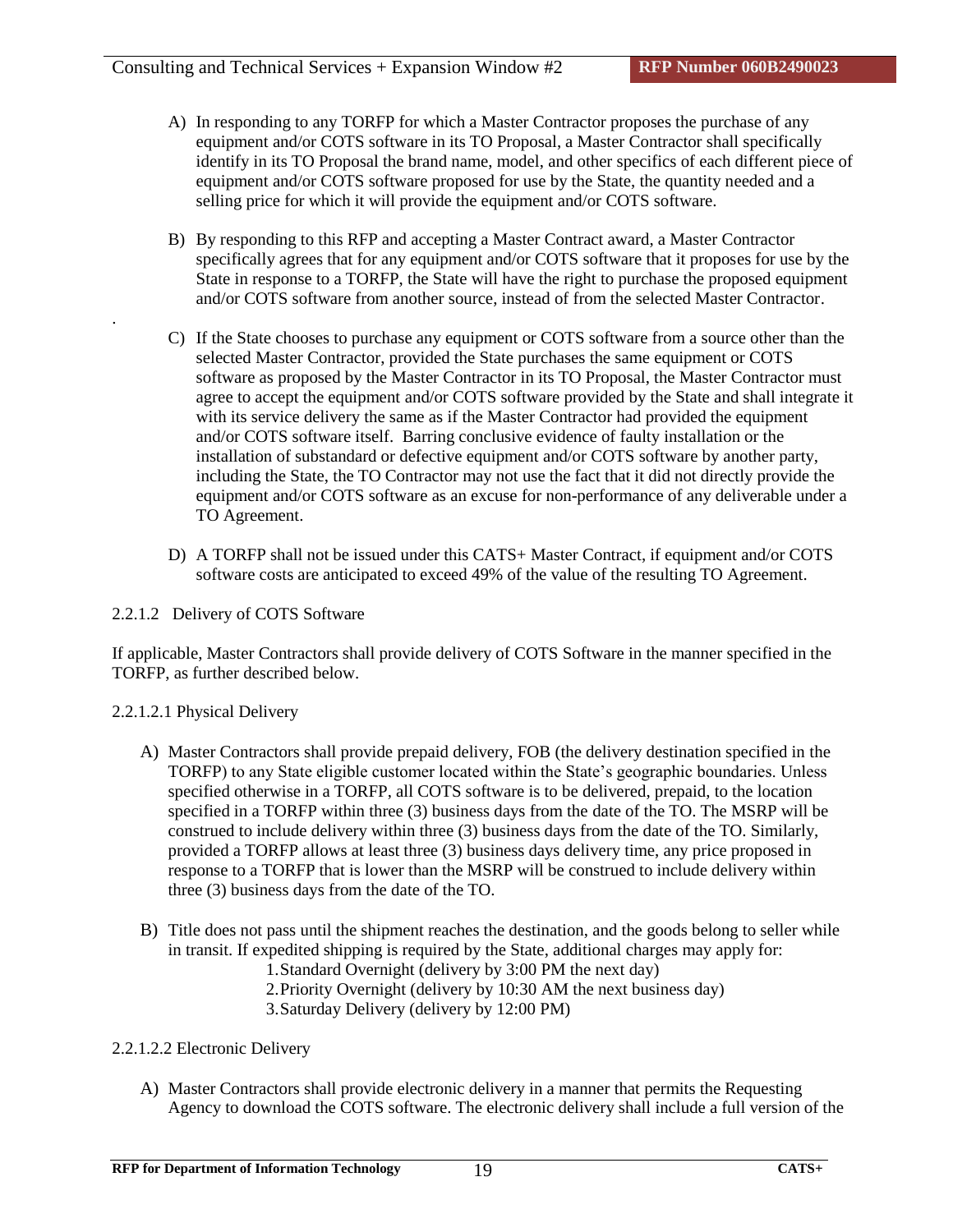software that is identical to, or is the fully functional equivalent of, the version of the software that would be available on physical media. Unless specified otherwise in a TORFP, electronic download should be available within (3) business days from the date of the TO.

- B) Unless otherwise specified in a TORFP, "Electronic Delivery" shall include delivery, by email, of: (1) a link to a secured and verified download site or portal, (2) permanent product or license key(s) as required to access and/or install the COTS software, (3) full download and installation instructions, (4) all product documentation that would be provided with a physical delivery, and (5) detailed information as to the length of time Requesting Agencies have to access and download the COTS software. Should the download link, portal access, and/or product or license expire before the Requesting Agency completes installation, the Master Contractor shall provide a replacement.
- C) In the event that a Requesting Agency is unable to access, download, and/or install COTS software that has been delivered electronically, Master Contractors shall provide or facilitate limited technical assistance to resolve the issue. If successful download and installation of electronicallydelivered COTS software cannot be completed, Master Contractors shall, at the Requesting Agency's discretion, provide expedited physical delivery at no cost to the Requesting Agency (as described in Section 2.2.1.2.1 above) or issue a full refund of the purchase price. Substitute expedited delivery or refund shall be completed within two (2) business days.

# 2.2.1.3 Custom Software

Upon a Master Contractor's voluntary or involuntary filing of bankruptcy or any other insolvency proceeding, Master Contractor's dissolution, Master Contractor's merger with or acquisition by another company or contractor, discontinuance of support of any software or system, the Master Contractor shall convey to the State all rights, title, and interests in all custom software, licenses, software source codes, and all associated Software Source Code Documentation that comprises any solutions proposed as a part of the Master Contract or TO Agreement These rights include, but are not limited to, the rights to use, and cause others to use on behalf of the State, said software, software documentation, licenses, software source codes, and Software Source Code Documentation.

# 2.2.1.4 Custom Source Code

- A) For all Custom Software provided to the State pursuant to any TO Agreement, the TO Contractor shall either provide the source code directly to the State in a form acceptable to the State, or deliver two copies of each custom software source code and custom software source code documentation to a State-approved escrow agent at no additional cost to the State following the term set forth in the sample contract (Attachment A) and in Section 2.2.1.6 below. The TO Contractor shall cause the escrow agent to place the software source code in the escrow agent's vaulted location that is located in the Baltimore/ Washington area of Maryland that is acceptable to the State. Two copies of the source code shall be stored on compact discs or other media designated by the State in a format acceptable to the State, and shall be easily readable and understandable by functional analysts and technical personnel with the skill set for that type of component, subcomponent, or software code.
- B) The TO Contractor shall provide the following:
	- 1. Name, address, and telephone number of the third party who acts as escrow agent;
	- 2. Source code escrow procedures;
	- 3. Name, address, telephone number of party who audits the escrow account;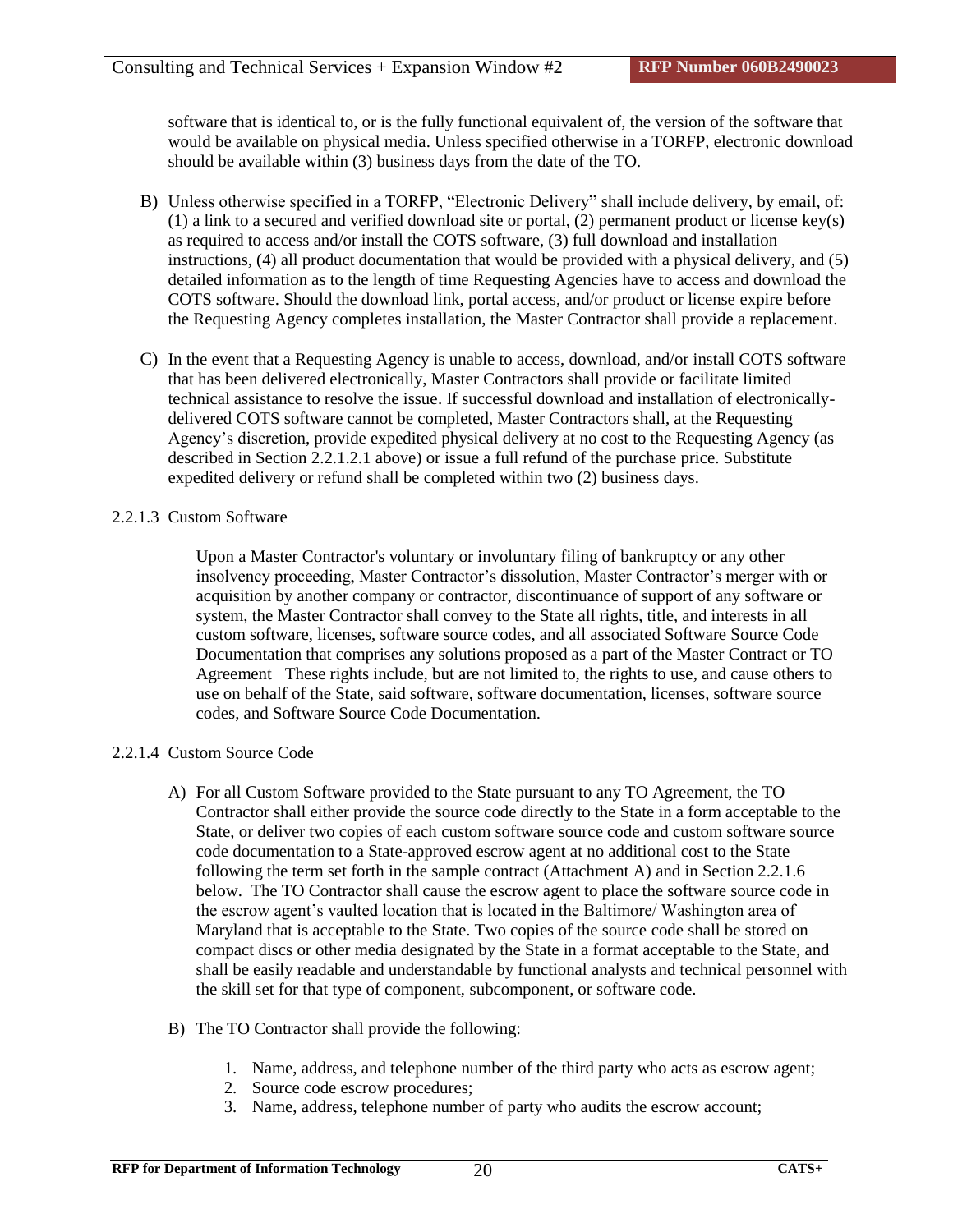- 4. Frequency of updates and maintenance of source code at escrow agent; and
- 5. Description of licensing arrangements and associated costs.
- C) The State shall have the right to audit Custom Software source code and corresponding software source code documentation for each software product that comprises the solution as represented by the TO Contractor. This audit shall be scheduled at any time that is convenient for the parties to be present. The State shall be provided with software or other tools required to view all software source codes.
- D) The TO Contractor shall provide the current source code and documentation for all Custom Software to the State at the time of Contract termination.
- 2.2.1.5 System Source Materials
	- A) As more fully described in the sample Contract (Attachment A) at Section 5, the State shall solely own all System Source Materials (the foregoing constituting Work Product as defined therein). At the State's request, the Contractor shall, along with any software or other tools required to view all Source Materials: (a) provide the State access to all System Source Materials and (b) deliver the same to the State. The Contractor shall deliver System Source Materials to the State upon the expiration or termination of the Contract.
	- B) The State shall have the right to audit System Source Materials. This audit shall be scheduled at any time that is convenient for the parties to be present. The State shall be provided with software or other tools required to view all System Source Materials.
- 2.2.1.6 Data
	- A) Data, databases and derived data products created, collected, manipulated, or directly purchased as part of a TORFP shall become the property of the State. The purchasing State agency is considered the custodian of the data and shall determine the use, access, distribution and other conditions based on appropriate State statutes and regulations.
	- B) Licensed and/or copyrighted data shall be governed by the terms and conditions identified in the TO Agreement or the license.

# **2.2.2 Required Project Policies, Guidelines and Methodologies**

A) The Master Contractor shall keep itself informed of and comply with all applicable Federal, State and local laws, regulations, ordinances, policies, standards and guidelines affecting information technology projects applicable to its activities and obligations under this Contract, as those laws, policies, standards and guidelines may be amended from time to time, and it shall obtain and maintain, at its expense, all licenses, permits, insurance, and governmental approvals, if any, necessary to the performance of its obligations under this Contract. It is the responsibility of the Master Contractor to ensure adherence and to remain abreast of new or revised laws, regulations, policies, standards and guidelines affecting project execution. The following policies, guidelines and methodologies can be found at <http://doit.maryland.gov/policies/Pages/ContractPolicies.aspx> under "Policies and Guidance."

B) The Master Contractor shall follow the project management methodologies that are consistent with the Project Management Institutes (PMI) Project Management Body of Knowledge (PMBOK) Guide. Master Contractor's staff and subcontractors are to follow a consistent methodology for all TORFP activities.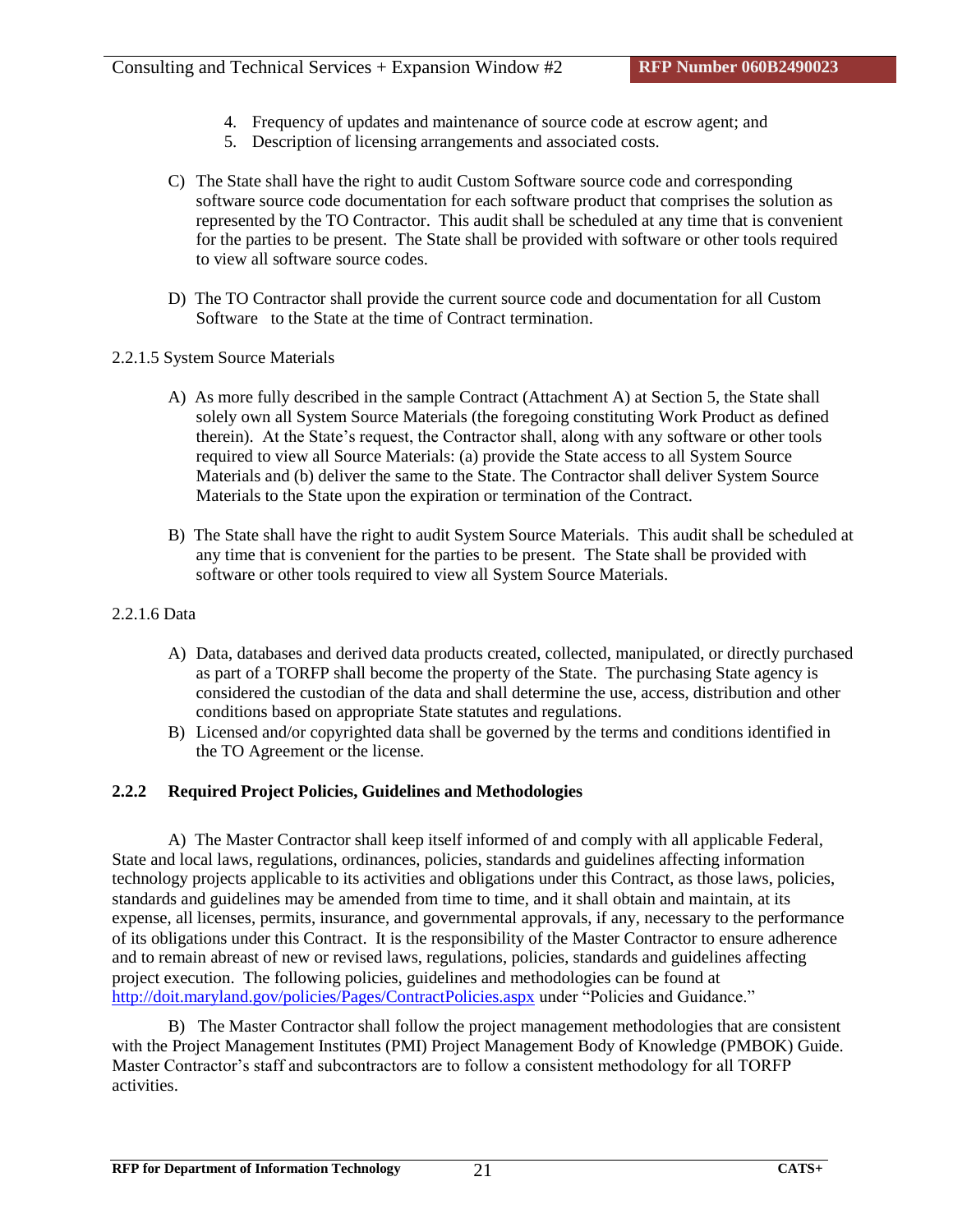C) The Master Contractor shall apply a structured methodology to identify, evaluate, and select hardware, software, and services (e.g., telecommunications services, Internet access services, software maintenance) to meet specific requirements and when warranted, adjusting the methodology, including prototypes and pilots, to mitigate risk. This shall include, but not be limited to providing recommendations and assessments for all systems and technologies in areas such as the following:

- 1. COTS evaluations and comparisons,
- 2. COTS integration strategies and feasibility,
- 3. Technology insertion,
- 4. Technology upgrades,
- 5. System concept feasibility, and
- 6. Projected return on investment.

# **2.2.3 Financial Accounting Solutions**

The Master Contractor shall ensure that any financial accounting for fixed and capital assets or assets management performed under any TORFP, shall comply with Government Accounting Standards Board Statement No. 34 (GASB 34). See applicable accounting principles at:

# **[http://www.gasb.org/jsp/GASB/Document\\_C/GASBDocumentPage?cid=1176160029121&acc](http://www.gasb.org/jsp/GASB/Document_C/GASBDocumentPage?cid=1176160029121&acceptedDisclaimer=true) [eptedDisclaimer=true](http://www.gasb.org/jsp/GASB/Document_C/GASBDocumentPage?cid=1176160029121&acceptedDisclaimer=true)**

# **2.2.4 Travel Reimbursement**

- 2.2.4.1 There shall be no reimbursement for Routine Travel. Contractor shall not be reimbursed for Nonroutine Travel without prior Contract Manager approval.
- 2.2.4.2 Routine Travel is defined as travel within a 50-mile radius of the requesting agency's base location, as identified in the TORFP/RFR, or the Master Contractor's facility, whichever is closer to the consulting site. There will be no payment for labor hours for travel time or reimbursement for any travel expenses for work performed within these radiuses or at the Master Contractor's facility.
- 2.2.4.3 Non-routine travel is defined as travel beyond the 50-mile radius of Requesting Agency's base location, as identified in the TORFP/RFR, or the Master Contractor's facility, whichever is closer to the consulting site. Non-routine travel will be identified within a TO Agreement, if appropriate, and will be reimbursed according to the State's travel regulations and reimbursement rates, which can be found at: [www.DBM.maryland.gov](http://www.dbm.maryland.gov/) - search: Fleet Management. If non-routine travel is conducted by automobile, the first 50 miles of such travel will be treated as routine travel and as described in section 2.2.4.2 of this definition, and will not be reimbursed. The Master Contractor may bill for labor hours expended in non-routine traveling beyond the identified 50-mile radius, only if so specified in the TORFP/RFR.

# **2.2.5 Warranties**

- 2.2.5.1 In submitting a response to this RFP, Offeror representatives warrant that all services provided hereunder shall be performed in a professional manner or shall be corrected at no additional cost to the State.
- 2.2.5.2 All manufacturers' warranties shall be passed through to the State.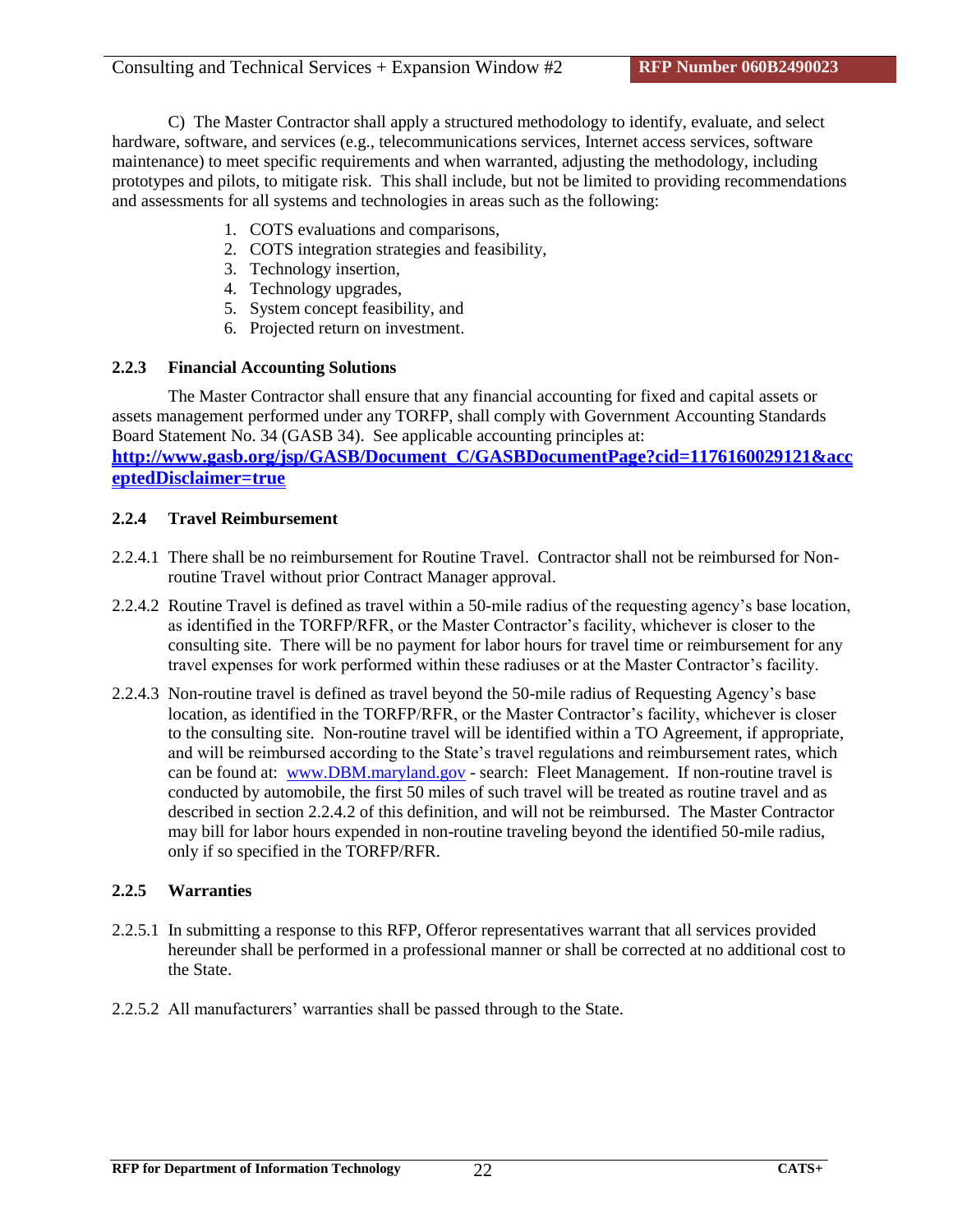# <span id="page-30-0"></span>**2.3 Functional Area Descriptions**

Secondary competition documents, such as a TORFP or RFR, will be issued to Master Contractors of as single functional area only. Scope of a TORFP may cross over into more than one functional area. However, the State will make a determination of the most appropriate functional area, prior to release of the TORFP/RFR. In general, a TORFP will address the broad process/scope of the project, such as doing research and recommendation for a system replacement, or the system replacement in itself, whereas an RFR may address the need for temporary staff to implement a process.

DoIT, on a case-by-case basis, will determine which solicitation product is the most appropriate.

The examples of services listed in this section are not all inclusive of the services available under the Master Contract.

#### 2.3.1 **Functional Area One - Enterprise Service Provider (ESP)**

- A) Description Services to ensure that information systems are designed to capitalize on agency architectures and State IT standards, provide interoperability with other systems and networks, be reliable and maintainable, and make the most cost-effective use of COTS technology and agency-wide and government-wide resources.
- B) Examples of Potential Services:
	- 1. Deliver stated levels of performance, interoperability, and maintenance support within the known constraints of an agency's IT infrastructure; and
	- 2. Testing the appropriate configurations of two or more hardware or software components of information systems or telecommunications networks.

#### 2.3.2 **Functional Area Two – Web and Internet Systems**

- A) Description A broad range of business solutions and support using the capabilities of the web and Internet; design, develop, test, implement and maintain web sites, portals, web applications and web services and the associated hardware, software, network and security components that comprise these solutions.
- B) Examples of Potential Services:
	- 1. Design, develop, test, implement and maintain secure and accessible web and internet solutions such as web site portals, web applications and web services for various business processes including requisitions, quotes, purchase orders, notices of award, electronic payments, etc.;
	- 2. Provide scalable security solutions for web and internet services at the network and application level such as secure sockets layer certificates, user authentication and single sign on (SSO), application firewalls, intrusion detection system (IDS) monitoring, public key infrastructure (PKI) and digital signatures;
	- 3. Design, develop, implement and maintain web graphics and site content, including electronic catalogues of goods and services, to ensure accuracy and timeliness of information published to the web;
	- 4. Create web-based applications that are a front-end to traditional mainframe system;
	- 5. Apply new and emerging technologies to establish current and scalable web development platforms;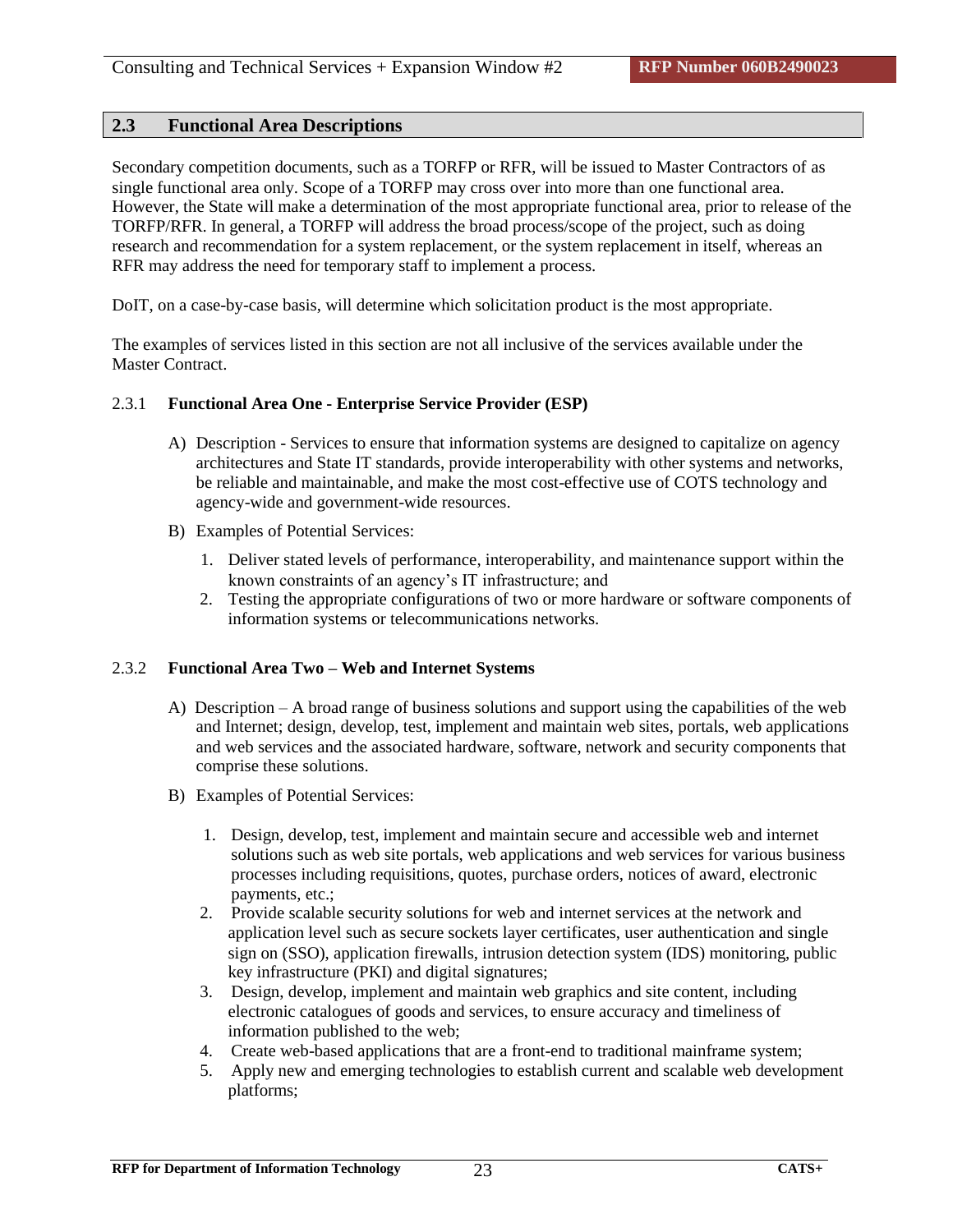- 6. Assist in the implementation and customization of web services and other COTS solutions for the internet including, but not limited to electronic commerce/electronic data interchange (EC/EDI);
- 7. Provide data transformation solutions between disparate systems;
- 8. Monitor performance of web-based solutions including, but not limited to, traffic, usage statistics and surveys; and
- 9. Provide configuration management control services and solutions.

# 2.3.3 **Functional Area Three - Electronic Document Management**

- A) Description Service to establish or maintain electronic document imaging, document management, document workflow, and associated technologies.
- B) Examples of Potential Services:
	- 1. Workflow analysis;
	- 2. Document indexing/queuing and workload management;
	- 3. System/application/network design;
	- 4. Application prototyping;
	- 5. Implementation and support services;
	- 6. System interface development;
	- 7. System migration strategies;
	- 8. Document conversion (hardcopy to electronic or electronic to new system/media);
	- 9. Performance monitoring/measurement;
	- 10. System stress testing/benchmarking; and
	- 11. Document and records retention/archiving.

#### 2.3.4 **Functional Area Four - Geographical Information Systems (GIS)**

- A) Description –Service to integrate, store, edit, analyze, and display geographically-referenced information in a client/server or web-based environment.
- B) Examples of Potential Services:
	- 1. Cost-benefit analysis of migrating/integrating exiting databases with GIS;
	- 2. Systems analysis, design and spatial database development;
	- 3. Spatial referencing of spatial and non-spatial data;
	- 4. Integration of spatially referenced data with other functional areas in an organization;
	- 5. GIS system and data maintenance;
	- 6. Data quality assurance (e.g. data accuracy, precision, consistency, completeness) according to data quality standards/guidelines of the State;
	- 7. Collect, create or acquire digital spatial data such as orthophotography, elevation date, transportation features, streams, or parcel maps;
	- 8. Create maps using spatial data for web content, publication or other uses;
	- 9. Linking data with maps using geocoding;
	- 10. Define, develop, configure, implement and maintain GIS solutions, including COTS packages;
	- 11. Manipulate geographical data;
	- 12. Perform queries, analysis and visualization;
	- 13. Leverage existing data sets and data assets of the State, as necessary;
	- 14. Interface disparate GIS data sets to GIS solution; and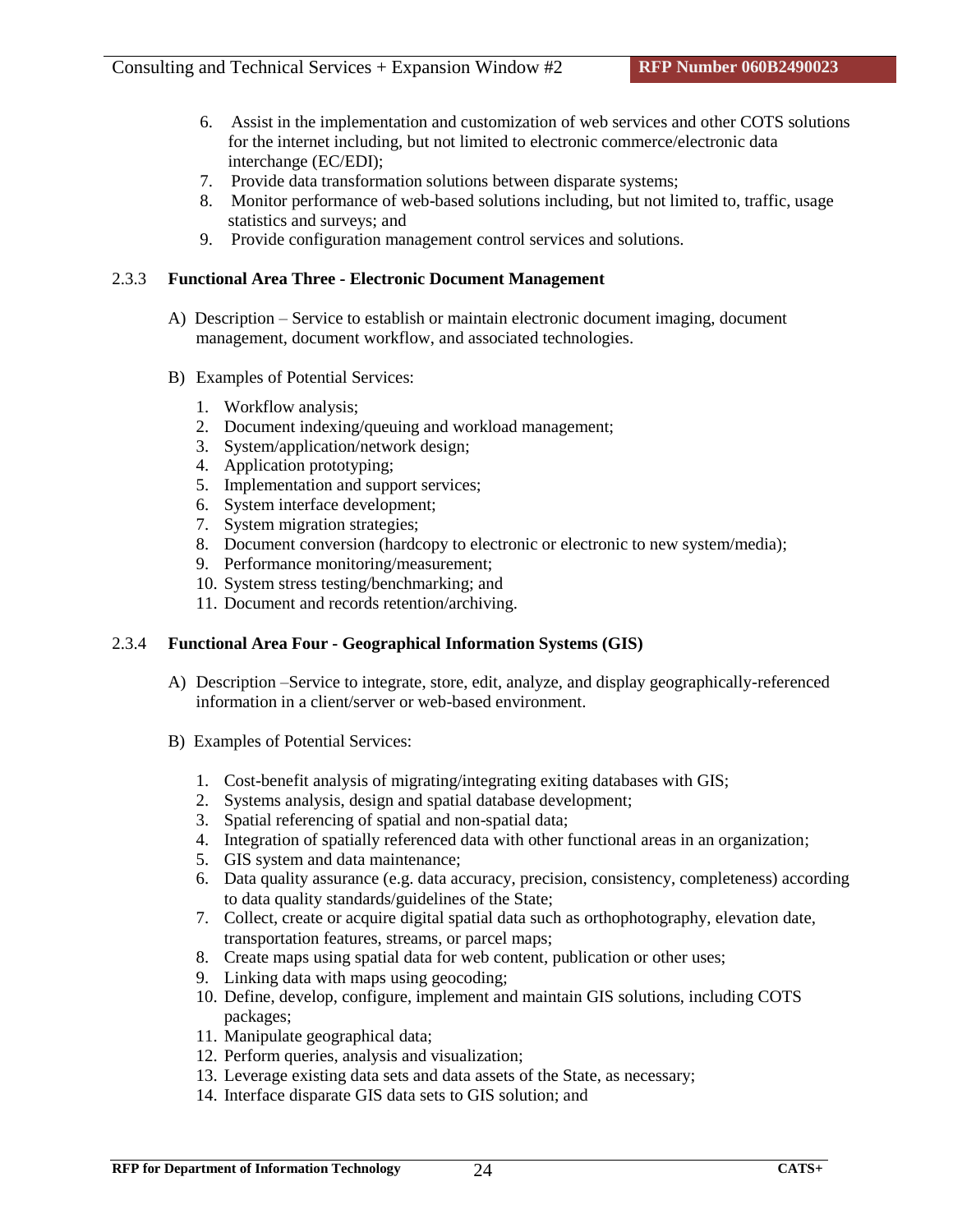15. Custom GIS application development to present data in standalone and web based environments.

# **2.3.5 Functional Area Five - Software Engineering**

- A) Description Service to provide full life cycle of a software system development. Process definition; requirements management (project planning, quality assurance, project tracking and oversight, organizational process focus); software metrics; software process assessments; software capability evaluations; software project management; software certification; software validation and verification; open systems; software architecture; software reengineering; software reuse; component based software; software security; supervising software configuration management; and CASE tools.
- B) Examples of Potential Services:
	- 1. Provide ongoing system, applications maintenance and troubleshooting;
	- 2. Analyze and document complex system requirements;
	- 3. Design software tools and subsystems to support software reuse and domain analyses and manage their implementation;
	- 4. Interpret software requirements, design specifications to code, manage software development and support (using formal specifications, data flow diagrams, and other accepted design techniques and tools), integrate and test software components;
	- 5. Estimate software development costs and schedules;
	- 6. Review existing programs and assist in making refinements, performance improvements, and improving current techniques; and
	- 7. Estimate and track software quality attributes.

#### **2.3.6 Functional Area Six - Systems/Facilities Management and Maintenance**

Systems/Facilities Management and Maintenance services include: Data Center Technical Support/Operations, and Help Desk. At the State's discretion, these services may be required to be provided externally to the requesting agency.

#### 2.3.6.1 Data Center Technical Support

- A) Description Planning, analysis, troubleshooting, integration, acquisition, installation, operations, maintenance, training, documentation, and administration services for computer centers.
- B) Examples of Potential Services:
	- 1. Develop/provide user manuals, programmer maintenance manuals, system design documentation;
	- 2. Provide operations and maintenance support;
	- 3. Analyze and assess equipment and performance degradation, including determination of hardware, software, and/or other technical changes necessary to meet operational requirements;
	- 4. Perform data entry;
	- 5. Provide support services to maintain operational data storage and retrieval applications resident on diverse computer platforms including, but not limited to, mainframes, and minicomputers;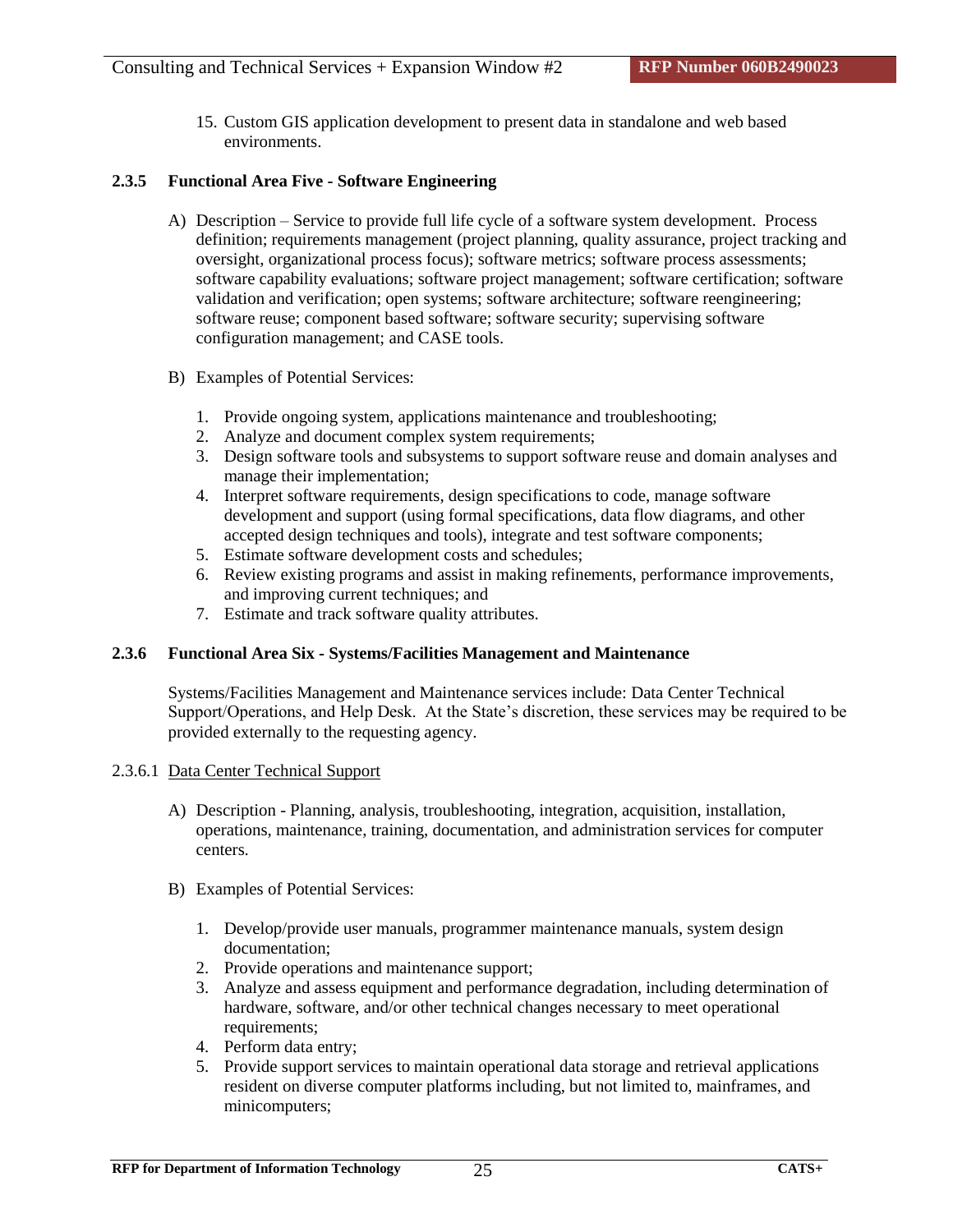- 6. Implement and maintain backup and disaster recovery systems and processes;
- 7. Develop standard operating procedures for the data center and associated systems/applications;
- 8. Provide alternative sources of computer operations support and/or data center facilities;
- 9. Provide assistance and help to users in areas, including, but not limited to, personalized assistance, telephone assistance and limited training;
- 10. Perform hardware/software testing, installation, and maintenance;
- 11. Collect and maintain statistics on hardware and software problems, maintenance service calls, and user base;
- 12. Migrate data from system A to system B, which may require data QA/QC, data cleansing, data conversion and manipulations management;
- 13. Monitor system performance and coordinate with office system vendors and users on efficient and effective use of the system;
- 14. Provide technical training on all functions of the system;
- 15. Develop requirements/specifications for hardware, software, and/or services;
- 16. Develop special applications as required;
- 17. Maintain system architecture/schematic on hardware, software, circuits, and codes for each system and user(s);
- 18. Develop and maintain a configuration management program for all supported applications;
- 19. Develop and maintain a lifecycle management program for all hardware and software applications;
- 20. Centrally administer software licenses, including dynamic allocation;
- 21. Perform network-based detection of viruses and unauthorized software and facilities to counter/eliminate/control;
- 22. Centrally distribute electronic software;
- 23. Migrate systems between State-owned and/or commercial facilities
- 24. Manage and administer user identifications; passwords; and security keys; and
- 25. Provide secure data center facility to host mission critical applications.

#### 2.3.6.2 Facilities Maintenance

- A) Description Cleaning of equipment, fire suppression, heating, ventilation and air conditioning (HVAC) installation and maintenance, and Uninterruptible Power Supply (UPS).
- B) Examples of Potential TORFPs:
	- 1. Installation and maintenance of UPS and HVAC systems;
	- 2. Installation and testing of fire suppression system; and
	- 3. Cleaning of facilities equipment.

# 2.3.6.3 Help Desk

- A) Description Centralized technical assistance service to supports end user problem resolution, and the distribution of general information concerning the effective use of IT.
- B) Examples of Potential Services:
	- 1. Troubleshoot problems encountered using microcomputer software;
	- 2. Develop/provide user manuals, programmer maintenance manuals, and system design documentation;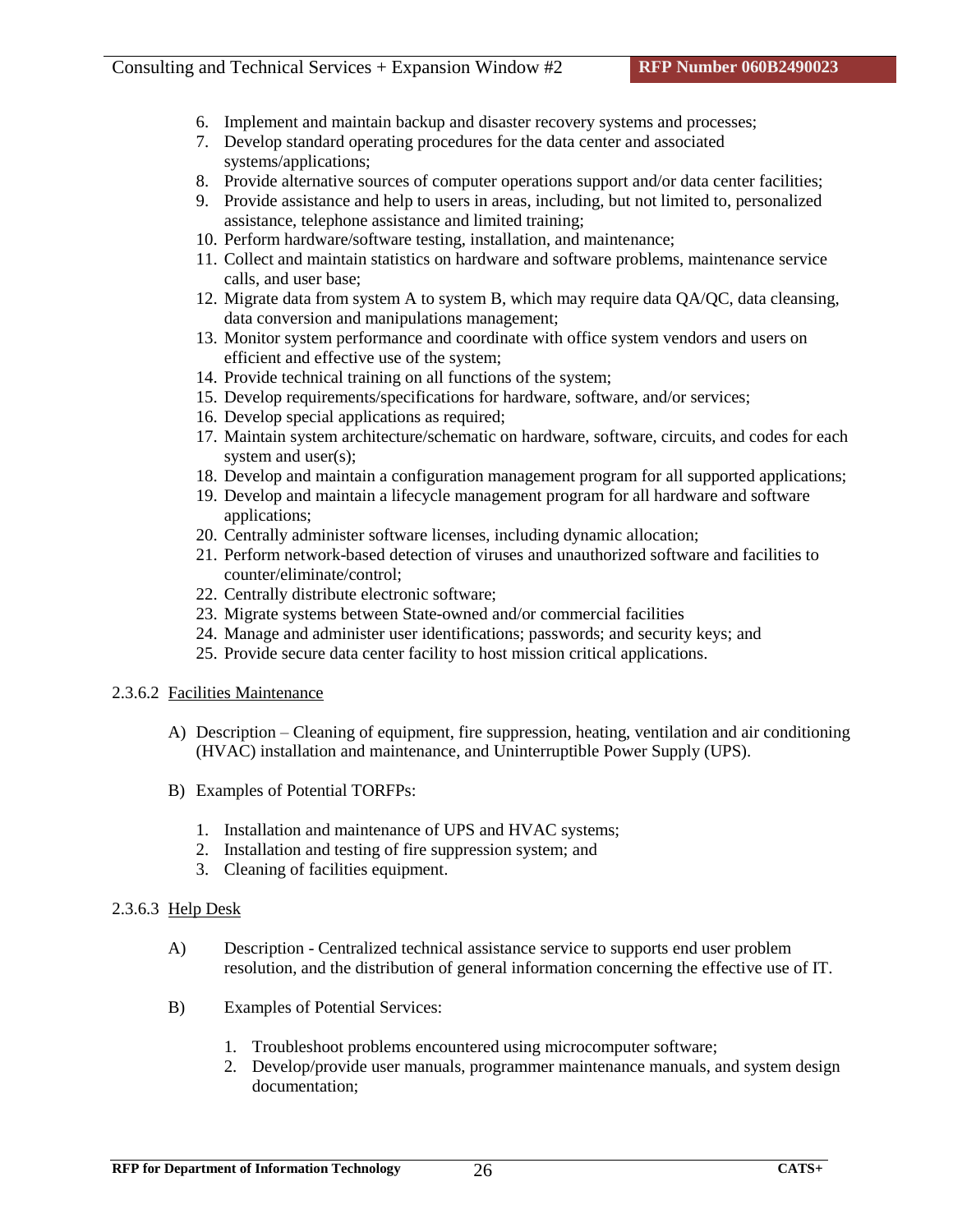- 3. Provide user training in a variety of areas (e.g., desktop publishing, end-user security awareness training, telecommunications, operating systems, software packages);
- 4. Analyze and assess equipment and performance degradation, including determination of hardware, software, and/or other technical changes necessary;
- 5. Provide assistance in maintaining inventory control and location records of Stateowned IT equipment/software and disposal of property as required;
- 6. Collect statistics on hardware/software/system problems, security incidents, maintenance service calls, and user base;
- 7. Analyze new applications, perform software maintenance, and make appropriate enhancements to existing systems;
- 8. Assist customer personnel in identifying their requirements and/or problems;
- 9. Review implementation plans for applications to ensure that the system resources are available to support applications in both the long and short term;
- 10. Perform configuration management of software and hardware, including computers and network equipment across the enterprise; and
- 11. Centrally administer software licenses, including dynamic allocation.

# **2.3.7 Functional Area Seven - Information System Security**

The security of information and computing resources at all organizational levels; including software/application and data security support, as well as disaster recovery planning and risk assessment.

# 2.3.7.1 Hardware/Software/Application Security Support

- A) Description –Strategies and solutions to defend hardware and software IT and telecommunications resources against adversaries such as viruses, worms and hackers for operating systems and applications in a mainframe, client/server, or networked environment.
- B) Examples of Potential Services:
	- 1. Provide operational and analytical support related to security for computing platforms (i.e. PC, servers, mainframe) and networks;
	- 2. Analyze and evaluate new and emerging security technologies as well as vendor security products for their applicability and feasibility of use in securing hardware/software IT and telecommunications resources;
	- 3. Support customer security operations, including assisting customers with analyzing, developing and implementing security methodologies and safeguards to protect their IT and telecommunications assets;
	- 4. Provide technical training for all aspects of information security relative to personal computers, file servers, and networks;
	- 5. Design, test, install and support wireless network security systems; and
	- 6. Provide virus detection, elimination, and prevention support.

# 2.3.7.2 Disaster Recovery and Risk Assessment.

A) Description - Disaster recovery planning and risk assessment in support of the mitigation of risks to IT and telecommunications systems and infrastructure. Through quantitative risk analyses establish recovery time and recovery point objectives, effective mitigation strategies, and documented disaster recovery plans. Assess adequacy of existing management, operational, and technical controls in safeguarding assets against waste, loss, unauthorized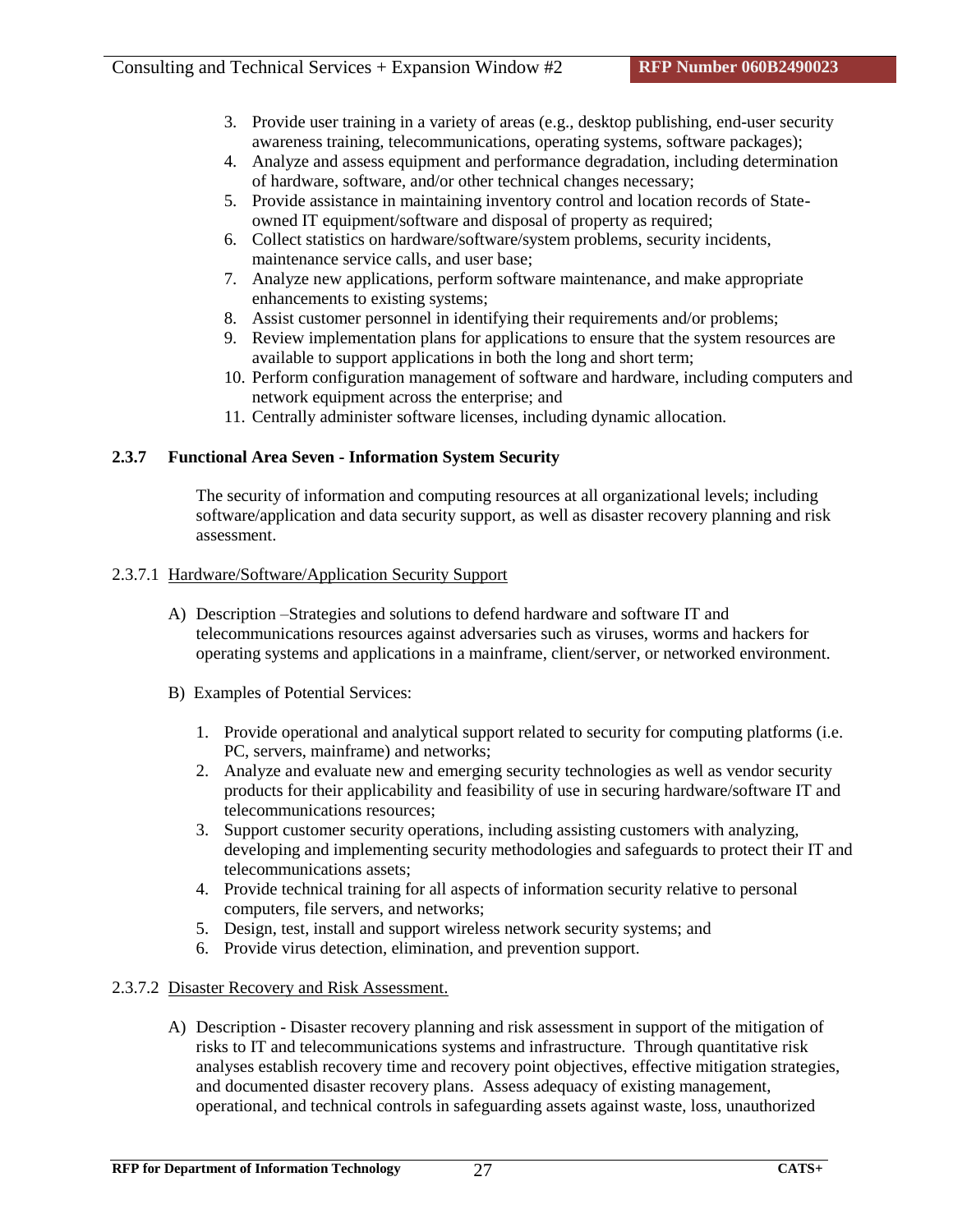access/use, misappropriation to establish the consequences/impact of the potential threats on operations and service delivery requirements.

- B) Examples of Potential Services:
	- 1. Review, develop, update and/or integrate disaster recovery, continuity of operations plans, contingency plans, and risk assessments; and
	- 2. Identify, develop and/or implement mitigation strategies to increase the effectiveness of operations and the continuity of service.

### **2.3.8 Functional Area Eight - Application Service Provider**

- A) Description Combination of software, hardware and networking technologies to offer hosted service-based applications.
- B) Examples of Potential Services Application and support of applications such as, but not limited to:
	- 1. Finance;
	- 2. Human resources;
	- 3. E-commerce;
	- 4. Procurement;
	- 5. Materials management;
	- 6. Production;
	- 7. Order management and other legacy systems;
	- 8. Collaboration and automation tools;
	- 9. Web-hosting;
	- 10. Knowledge management;
	- 11. Back-office solutions;
	- 12. e-business and e-commerce applications;
	- 13. Data warehousing;
	- 14. Information services (e.g., financial information, and legal research) and
	- 15. Implementation and customization of hosted applications (e.g. Salesforce.com)

### **2.3.9 Functional Area Nine - IT and Telecommunications Financial and Auditing Consulting Services**

The IT and Telecommunications Financial and Auditing Consulting include the following types of services: cost and financial analyses, information systems auditing and quality assurance and telecommunications systems management.

# 2.3.9.1 Cost and Financial Analyses

- A) Description An independent "third-party" review of cost factors associated with the recommended solutions contained in Proposals from contractors to develop IT and telecommunications solutions. Independent third-party reviews may include such analyses as project return on investment, total cost of ownership, IT project portfolio analysis and payments made or revenues received by State agencies under various contracts for telecommunications activities.
- B) Examples of Potential Services: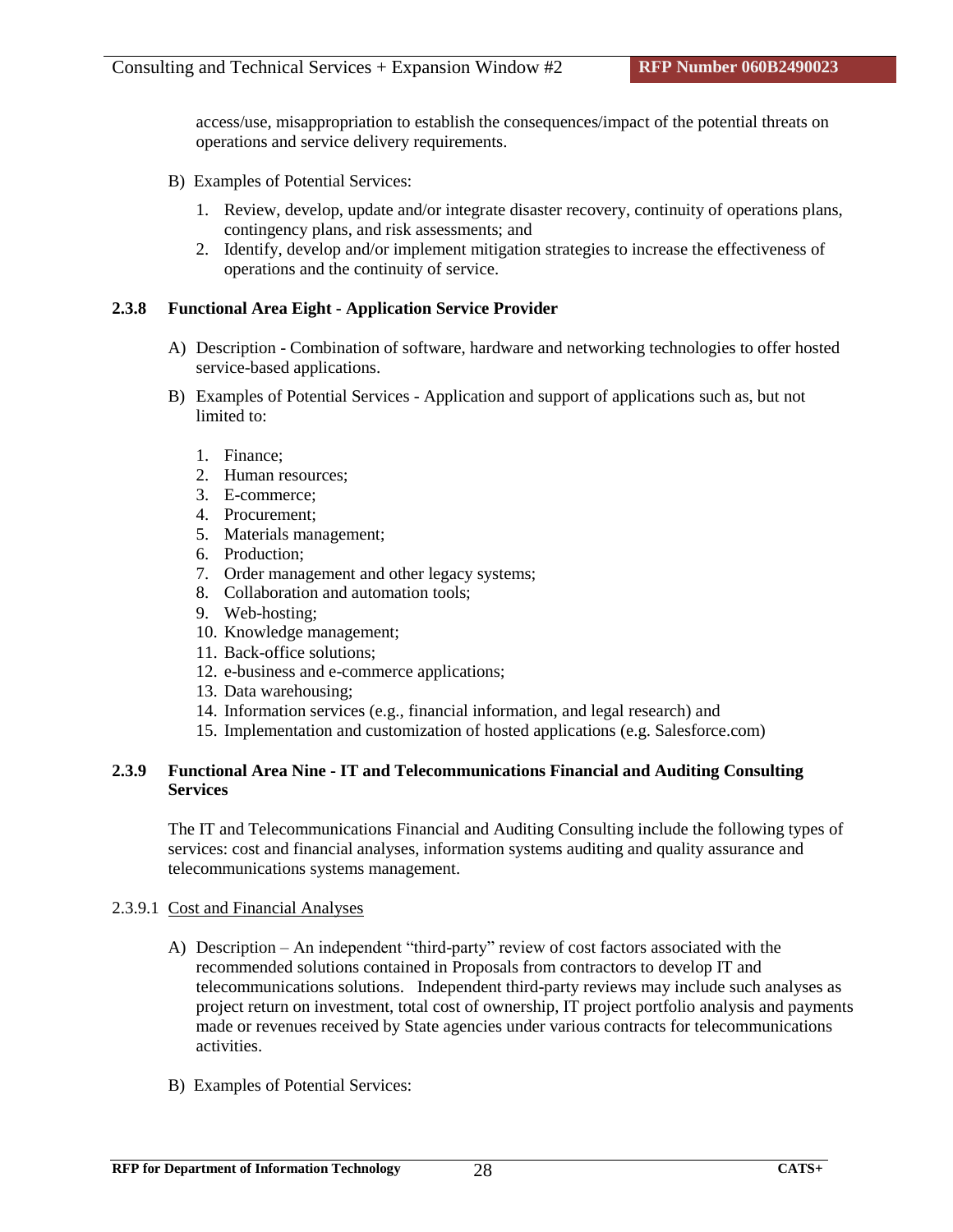- 1. Verify charges and credits on telecommunications invoices that the State has received for various telecommunications equipment, systems and services, or amounts received under revenue producing contracts (may include inventory of equipment, lines, circuits and other telecommunications facilities). Assist in obtaining cash refunds from vendors for any erroneous charges, credits, or revenue shortages identified through audits.
- 2. Perform independent reviews of proposed IT projects, products, and cost for services and benefits to determine cost-effectiveness;
- 3. Perform independent analyses of cost proposals and cost benefit analyses for solutions submitted by Master Contractors in response to agency solicitations;
- 4. Provide total cost of ownership analysis that includes the entire range of cost categories required for any given project being reviewed. The cost categories subject to analysis will depend on the particular IT project and may include: acquisition, facilities, equipment, operations, maintenance and repairs, and other costs such as, nonrecurring, recurring, direct and indirect, fixed and variable, and research and development;
- 5. Establish baseline cost and benefits for IT projects based on historical data to serve as benchmarks for planning and evaluating proposed IT projects; and
- 6. Provide financial management IT for projects and recommend procedures and processes for improving project financial management.

#### 2.3.9.2 Information Systems Auditing and Quality Assurance

- A) Description Quality assurance audits of IT systems to ensure that systems perform to documented specifications in areas such as: data security, customer privacy, data accuracy, business processes, and customer satisfaction. In support of these efforts, auditing expertise to either perform or validate internal quality assurance audits for large- and medium-scale information technology projects in various environments (i.e., mainframe, mini computers, client/server, WAN/LAN).
- B) Examples of Potential Services:
	- 1. Perform or validate quality assurance audits (including IV&V) of IT systems during the development process and report to a State agency on findings and recommend mechanisms to correct the issues identified in the audits; and,
	- 2. Develop an action plan that corrects audit findings and report to a State agency on the results of these corrective actions.

#### 2.3.9.3 Telecommunications Systems Management

- A) Description Auditing services for quality control and for recommendations on consolidating activities spread among several contracts to obtain operational and cost efficiencies through consolidation and other means for telecommunication systems.
- B) Examples of Potential Services:
	- 1. Evaluate and report on how State telecommunications contracts may be combined, streamlined, or otherwise improved to maximize operational and cost efficiencies in the State:
	- 2. Provide assessments of configuration and performance of telecommunications systems and contract vehicles;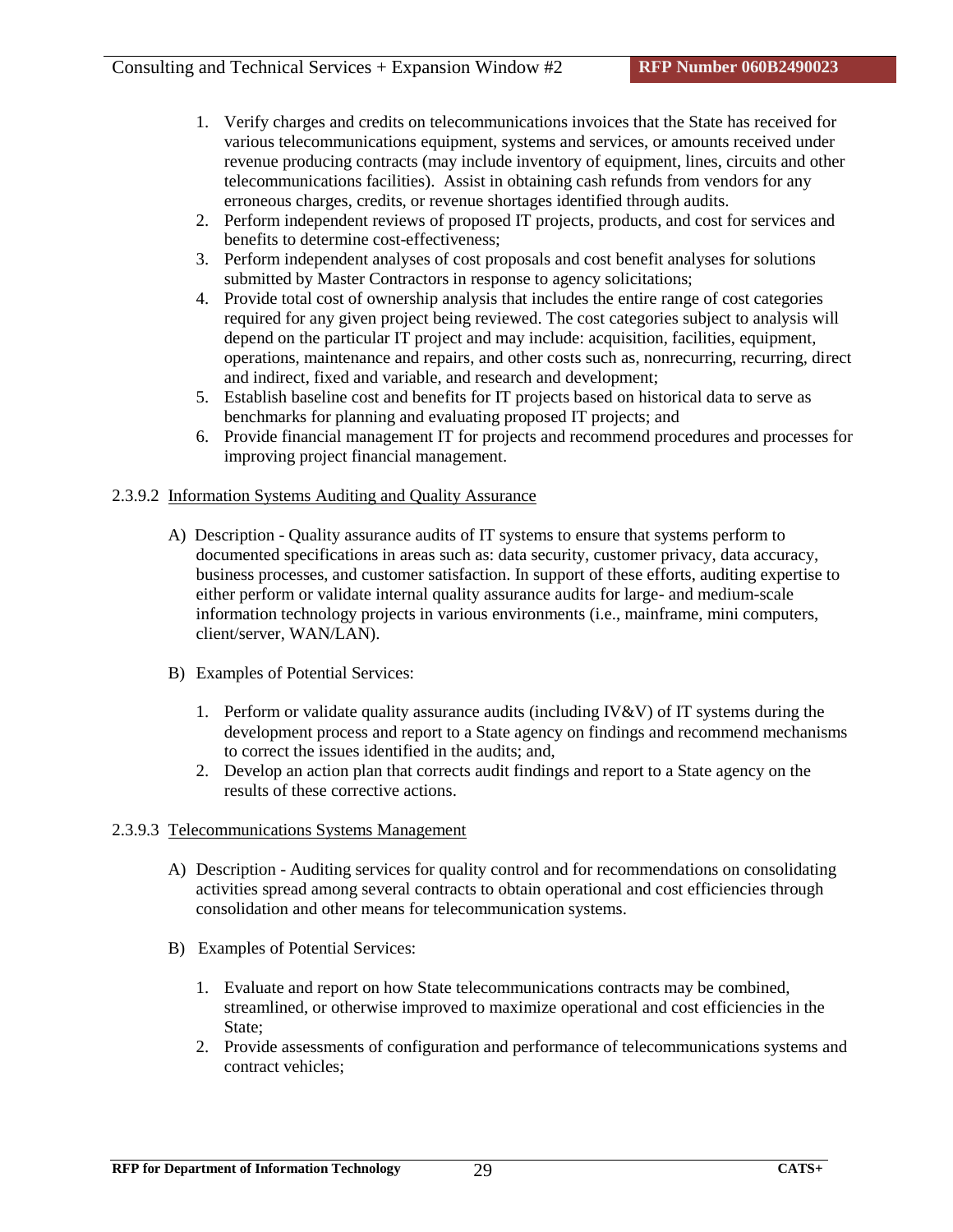- 3. Analyze costs and benefits for telecommunications systems and provide recommendations based on maximizing return on investments for alternatives to current and proposed systems; and
- 4. Monitor the implementation of accepted recommendations or improvements and provide feedback on level of improvements.

#### **2.3.10 Functional Area Ten - IT Management Consulting Services**

The IT Management Consulting Services include any of the following types of services: IT enterprise architecture, systems review for architectural consistency, strategic planning assistance, project management services, Master Contractor assessments and risk assessment analysis.

#### 2.3.10.1 Systems Review for Architectural Consistency

A) Description - Engineering assistance to integrate systems based on architectural standards and common infrastructures. In particular, recommendations for systems development, acquisition, and operations and to leverage common infrastructures effectively among various agency missions and services. Such application reviews may cover a variety of IT system environments from simple personal computer (microprocessor) and workstation applications; to local area networks (LAN) and wide area networks (WAN), to distributed processing systems; to web-based interactive systems; to large and very complex mainframe database and file management systems that utilize remote batch processing and interactive teleprocessing.

#### B) Examples of Potential Services:

- 1. Assess system design of applications to ensure consistency between systems and enterprise architectures and best integration with common infrastructure before development (i.e., code generation);
- 2. Evaluate and determine the adequacy and appropriateness of the proposed systems architecture and applications for the planned systems; and
- 3. Assess risks related to systems development plans and change proposals to existing and target architecture at the systems and enterprise levels.

#### 2.3.10.2 Strategic Planning Assistance

- A) Description Assistance in developing long-range IT plans, IT-enabled business plans, and program effectiveness measures related to proposed IT investments. Assistance with agency-level strategic planning for IT to ensure consistency with State-level (i.e., enterprise) plans and initiatives.
- B) Examples of Potential Services:
	- 1. Analyze customer and citizen demand for IT-enabled services;
	- 2. Evaluate current and emerging technologies and assist agencies with planning the tactical and strategic migration of business services to these technologies;
	- 3. Develop IT strategic plans that align agency business and technology plans with State business technology and goals and objectives; and
	- 4. Perform strengths, weaknesses, opportunities, and threats (SWOT) analyses, critical success factor analyses, strategic business planning, strategic information systems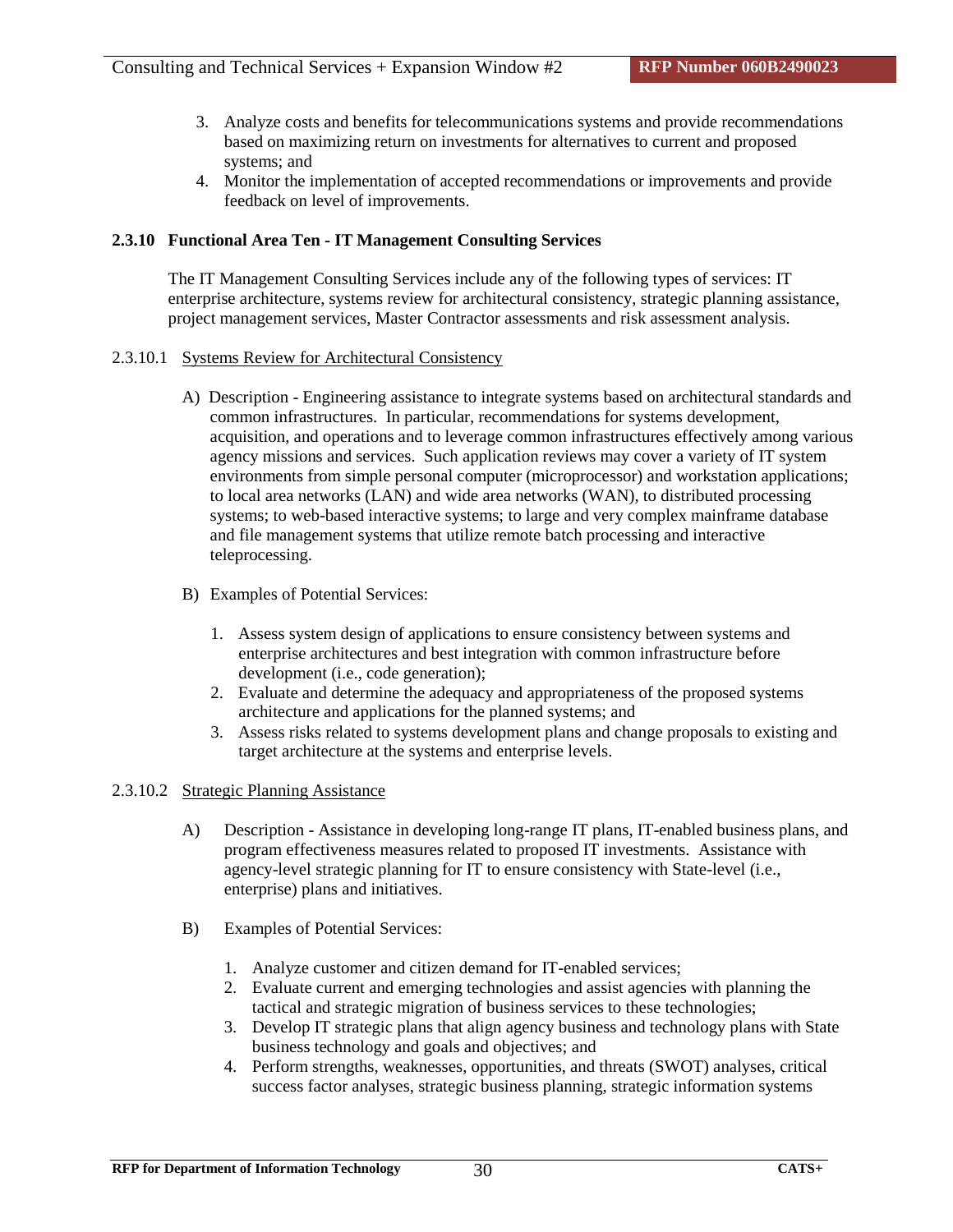planning, electronic government assessments, and other techniques used to establish strategic information technology plans.

#### 2.3.10.3 Project Management Services

- A) Description Successful IT project management services to ensure that IT project goals and objectives are met and that products are delivered on time, on budget and within scope, as well as meet the business objectives originally intended.
- B) Examples of Potential Services:
	- 1. Ensure strategic alignment of IT projects by establishing project goals and objectives that are consistent with stated agency business drivers;
	- 2. Provide project planning, task prioritization, budget/cost analysis, scheduling, projections of staffing requirements, and performance measurements; and
	- 3. Assist State agencies with project management of IT project by assessing and modifying Project Management Plans (PMP), schedules, contracts and manages resources; delegating tasks; receiving, gathering, analyzing and disseminating information; setting goals and objectives; organizing project team and governance structures; understanding technology projects and preparing action and contingency plans.

#### 2.3.10.4 Master Contractor Assessments

- i. Description Independent, third party assessment of Master Contractor products, capabilities and experiences.
- ii. Examples of Potential Services Provide a review, evaluation and rating of IT Master Contractor performance on topics such as:
	- 1. Code of ethics and business practices;
	- 2. Financial status including assets, liabilities, operating capital, cash flow, insurance coverage, annual reports, legal history;
	- 3. Ranking among peers in the industry;
	- 4. Personnel qualifications;
	- 5. Reputation in the industry;
	- 6. Customer satisfaction levels in performing projects;
	- 7. Strengths and weaknesses in performing projects;
	- 8. Project management methodologies applied to projects and results; and
	- 9. Projects performed on time, on budget and within scope and meeting the business requirements originally intended.

#### 2.3.10.5 Risk Assessment Analysis

A) Description – Assess the risks associated with costs, benefits, schedule, technical performance, human factors, safety and security. The analysis may include provisions for identifying risk areas, assessing risk factors, recommending appropriate resources to reduce risk factors, identifying and analyzing alternative actions available, identifying the most promising alternatives, and planning for implementation of risk reduction.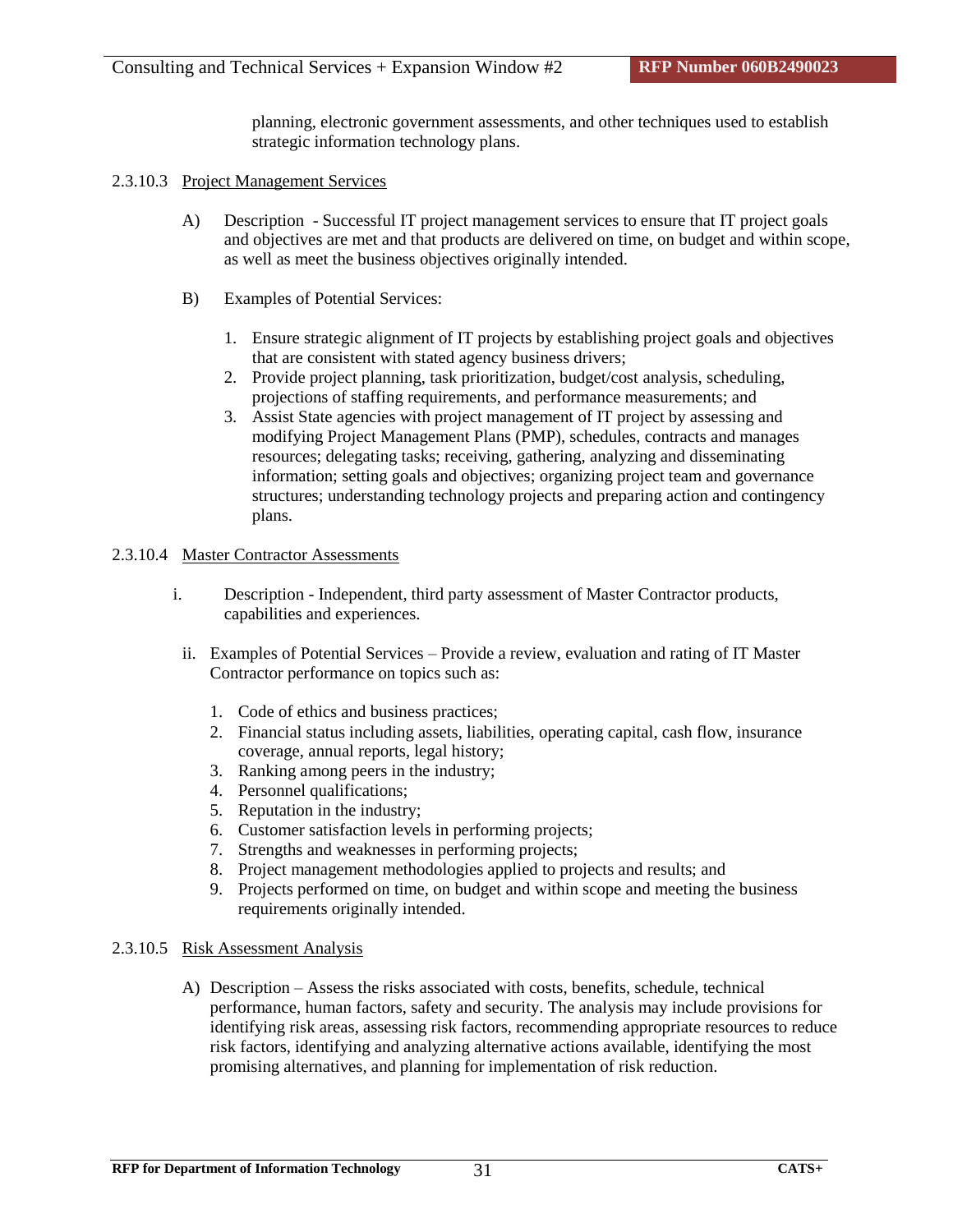- B) Examples of Potential Services:
	- 1. Assess risks and review technical risk assessments of an IT project, including subsystem designs, architectures, and computer systems in terms of their impact on costs, benefits, schedule and technical performance;
	- 2. Perform cost and schedule risk assessments to support various alternatives to meet mission need, recommend alternative courses of action when one or more interdependent segment(s) or phase(s) experience a delay, and recommend opportunities for new technology insertions;
	- 3. Provide fraud detection and prevention expertise on services to internal and external customers;
	- 4. Perform technical risk assessments at various points in the system life cycle;
	- 5. Identify areas of technical risk when translating operational requirements into system level requirements;
	- 6. Develop and/or evaluate potential methods of mitigating technical risks;
	- 7. Update evaluations in order to determine and forecast operational needs and changes;
	- 8. Provide presentations on reporting and operational enhancements;
	- 9. Develop operational management reporting tools and programs to prevent or mitigate risks; and
	- 10. Provide and/or develop risk management policies, procedures and guidelines.

#### **2.3.11 Functional Area Eleven - Business Process Consulting Services**

- A) Description Streamlining business processes and the development, implementation and support of process improvements to eliminate redundancy; increase productivity and reduce cost.
- B) Examples of Potential TORFPs:
	- 1. Collect information sharing and business requirements from State agencies to use in the development of new systems and the reengineering of legacy systems.
	- 2. Analyze existing work flow processes and define business requirements and recommend improvements to or reengineering of business work flow processes in order to meet identified business requirements;
	- 3. Coordinate business process improvement initiatives across the lines of business of either a single agency or multiple State agencies;
	- 4. Analyze the operational, technical and economic risks of reengineering efforts;
	- 5. Assist State agencies with change management planning and the execution of reengineered business processes;
	- 6. Document the reengineering methodologies used to recommend improvements in business processes and the methods of implementation; and
	- 7. Assist agencies in developing technical solutions for IT projects for recommended business process improvements.

### **2.3.12 Functional Area Twelve –Tower Site Preparation**

The Proposed Tower Site Preparation FA include the following types of services: Determination of Eligibility (DOE) and Photo Simulations.

2.3.12.1 Determination of Eligibility (DOE) of Proposed Tower Sites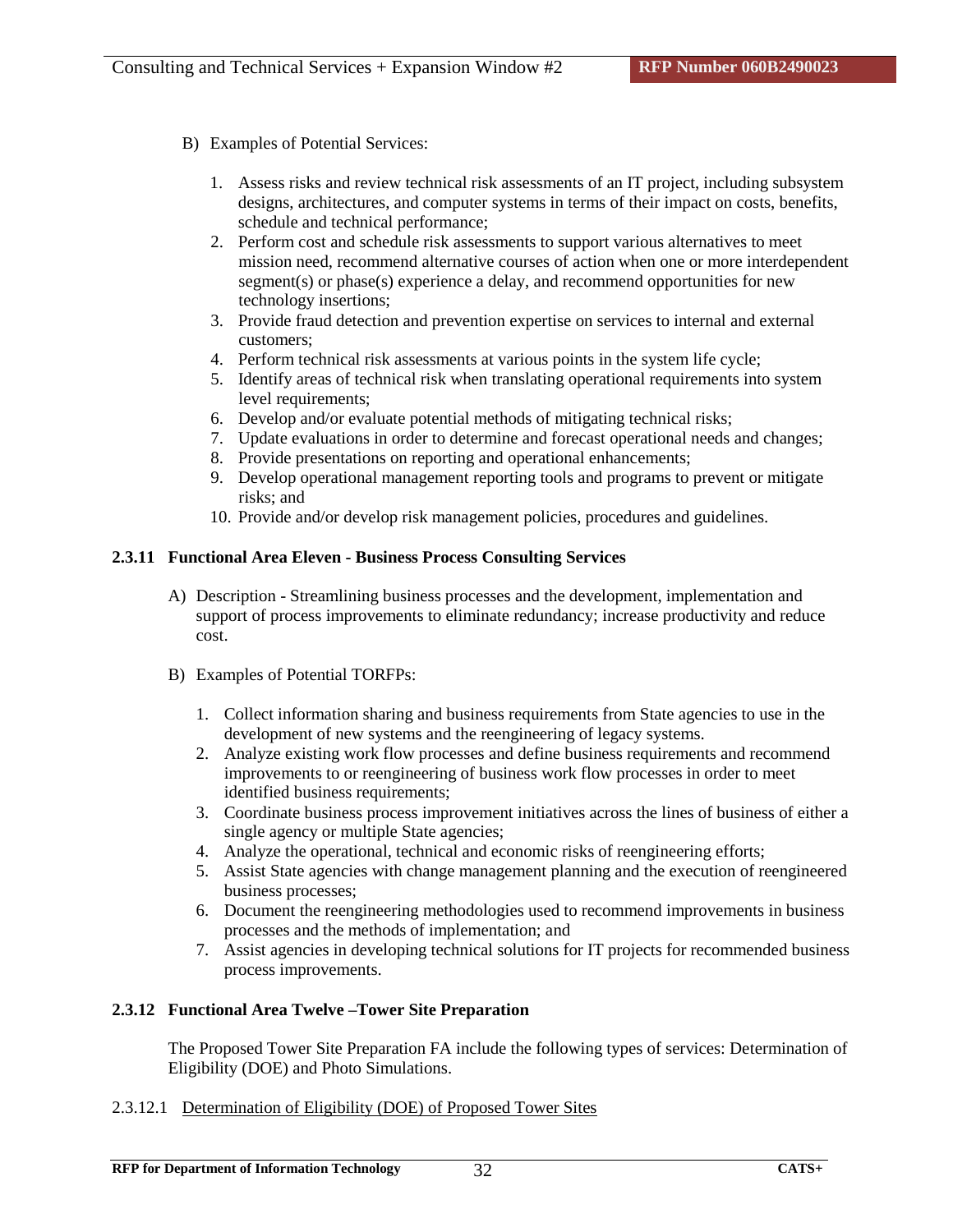- A) Description Conduct historic properties survey investigations that meet the rules implementing compliance with Section 106 (36 CFR § 800), delimit the undertaking's Area of Potential Effects, identify historic properties, evaluate the effects of the undertaking to historic properties, and provide documentation to the State Historic Preservation Officer and the State.
- B) Examples of Potential Services:
	- **1.** Provide historic properties survey reports, National Register of Historic Places Determinations of Eligibility reports, Criteria of Adverse Effect reports, completed State historic properties inventory forms, photographic documentation, line of sight profiles, and photographic simulations;
	- 2. Determination of Effects/Adverse Effects shall include a Tower Viewshed Analysis and Impact Determination to include the effects on existing or potentially eligible Rural Historic Landscapes;
	- 3. Provide visual impact assessments and expert application of the Criteria of Adverse Effect on historic properties and Rural Historic Landscapes within the Area of Potential Effect; and
	- 4. Provide photographic documentation of existing tower assets.

#### 2.3.12.2 Photo Simulations for Proposed Tower Sites

- A) Description Provide photographic simulation services and resulting photographic prints of radio tower projects, which will be used during public information hearing presentations.
- B) Example of Potential Services:
	- 1. Photograph an existing radio tower of the structural type and height selected for the location identified (typically 330-foot or 180-foot) and the radio tower sites selected for photo simulation; provide photographic simulation through superimposition of an image of the appropriate height and structural type of the tower projected onto photographs of the selected radio tower site(s) from a minimum of three different identified locations; and provide electronic images of the photo simulations taken from three different identified locations/view points for each proposed tower site.

### **2.3.13 Functional Area Thirteen – Tower Installation**

- A) Description Provide and install self-supporting towers; additionally, provide and install prefabricated concrete equipment shelters with associated liquid propane fueled generators with fuel tanks and installation services.
- B) Examples of Potential Services:
	- 1. Provide and install 80' to 105' monopole;
	- 2. Provide and install 180', 330' or 450' self-supporting tower; and
	- 3. Provide and install lighting, fencing, and concrete equipment shelters as specified with any of the above.
- C) The successful Offeror must submit a Performance Bond (see Attachment N), or other suitable security in the amount equal to the TO Agreement value. Acceptable security shall be as described below, identified within and excerpted from COMAR 21.06.07.10: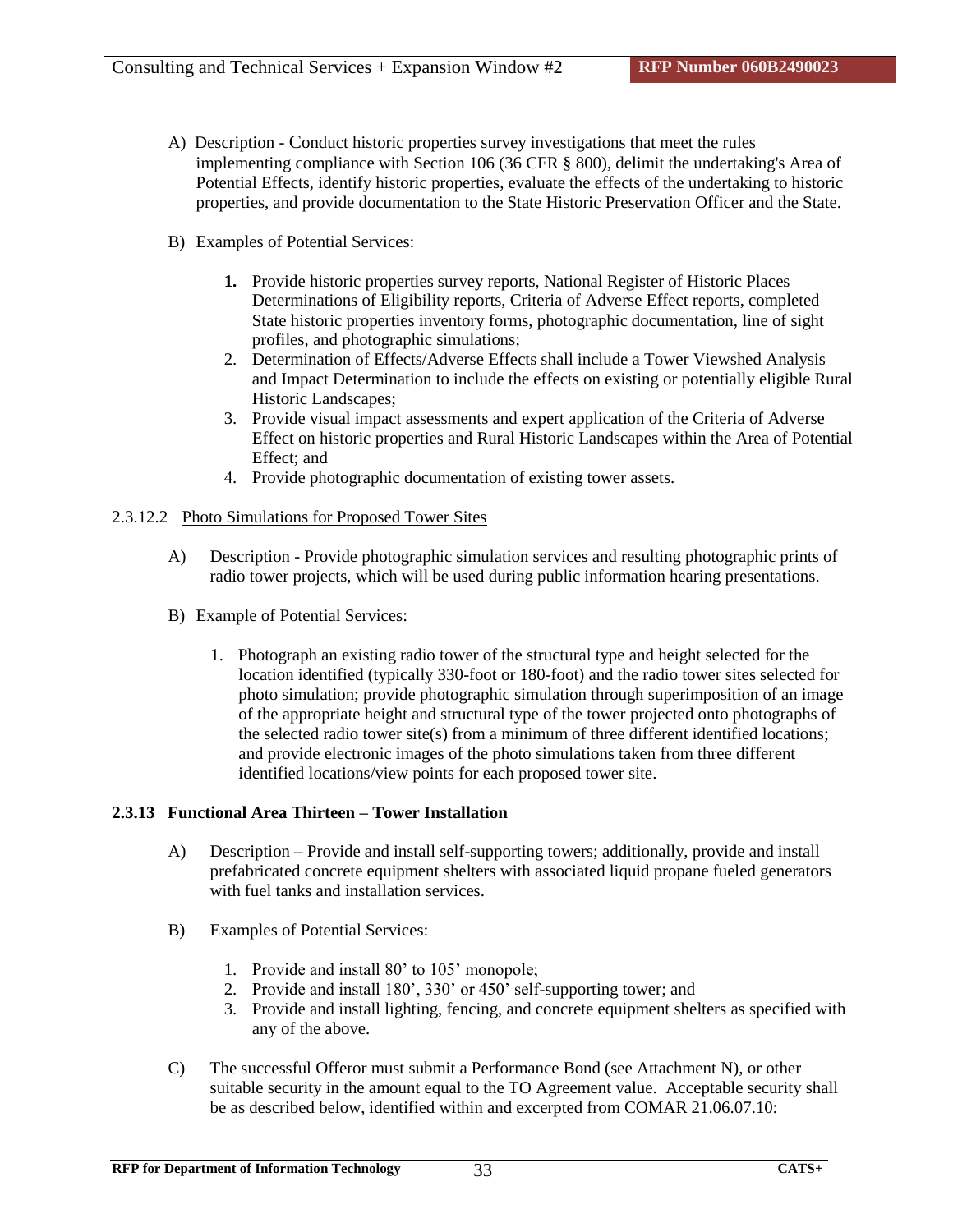Acceptable security for bid, performance, and payment bonds is limited to:

- (1) A bond in a form satisfactory to the State underwritten by a surety company authorized to do business in this State;
- (2) A bank certified check, bank cashier's check, bank treasurer's check, cash, or trust account;
- (3) Pledge of securities backed by the full faith and credit of the United States government or bonds issued by the State;
- (4) An irrevocable letter of credit in a form satisfactory to the Attorney General and issued by a financial institution approved by the State Treasurer"

The cost of this bond, or other suitable security, is to be included in the total prices proposed and is not to be proposed and will not be recoverable as a separate cost item. The successful Offeror shall deliver the Performance Bond, or other suitable security, to the State within 10 working days after being notified of the proposed TO Agreement award.

#### **Surety Bond Assistance Program**

Assistance in obtaining bid, performance and payment bonds may be available to qualifying small businesses through the Maryland Small Business Development Financing Authority (MSBDFA). MSBDFA can directly issue bid, performance or payment bonds up to \$750,000. MSBDFA may also guaranty up to 90% of a surety's losses as a result of a contractor's breach of contract; MSBDFA exposure on any bond guaranteed may not, however, exceed \$900,000. Bonds issued directly by the program will remain in effect for the duration of the contract, and those surety bonds that are guaranteed by the program will remain in effect for the duration of the surety's exposure under the contract. To be eligible for bonding assistance, a business must first be denied bonding by at least one surety on both the standard and specialty markets within 90 days of submitting a bonding application to MSBDFA. The applicant must employ fewer than 500 full-time employees or have gross sales of less than \$50 million annually, have its principal place of business in Maryland or be a Maryland resident, must not subcontract more than 75 percent of the work, and the business or its principals must have a reputation of good moral character and financial responsibility. Finally, it must be demonstrated that the bonding or guarantee will have a measurable economic impact, through job creation and expansion of the state's tax base. Applicants are required to work through their respective bonding agents in applying for assistance under the program. Questions regarding the bonding assistance program should be referred to:

Maryland Department of Commerce Maryland Small Business Development Financing Authority 217 E. Redwood Street, 22nd Floor Baltimore, Maryland 21202 Phone: (410) 333-4270 Fax: (410) 333-6931

#### **2.3.14 Functional Area Fourteen – Tower Equipment Installation and Services**

- A) Description Support services for wireless communication sites and related equipment
- B) Examples of potential Services:
	- 1. Antenna and transmission line installation, , dish alignment, removal and repair;
	- 2. Tower lighting systems installation and repair;
	- 3. Tower inspection services;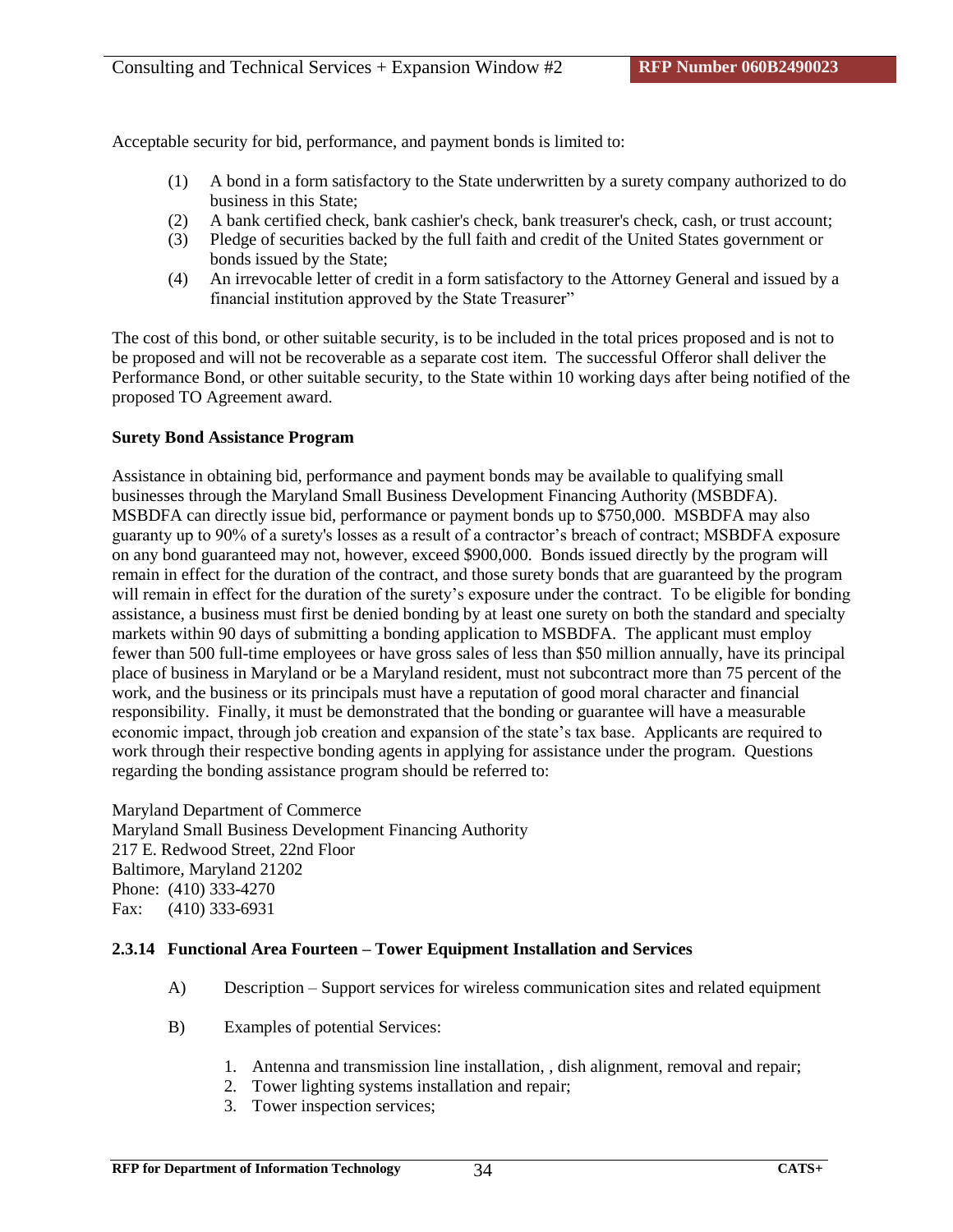- 4. Generator maintenance;
- 5. Tower site upkeep;
- 6. Tower site audit and documentation services; and
- 7. Radio equipment installation, testing, and configuration

#### **2.3.15 Functional Area Fifteen – Electronic Benefits Transfer (EBT)**

- A) Description Services to provide intra-agency technical infrastructure components to create a new or update an existing EBT system.
- B) Example of potential Services:
	- 1. System design to include functional design document, life cycle testing, back-up and recovery, system security;
	- 2. Enhancement to operational performance;
	- 3. Improvements in baseline functionality; and
	- 4. Optimization of system software and network communications.

#### **2.3.16 Functional Area Sixteen – Media and Training Center Support**

- A) Description Services to support multi-media and education centers including, but not limited to: planning, analysis, troubleshooting, integration, acquisition, installation, operations, maintenance, training, documentation, and administration; professional training expertise, including instructional systems design capabilities to improve job performance of employees utilizing the learning/media center.
- B) Examples of Potential Services:
	- 1. Develop technical and non-technical training materials and documentations;
	- 2. Analyze and assess equipment and performance degradation, including determination of hardware, software, and/or other technical changes necessary to meet operational requirements:
	- 3. Assist in the planning and logistics of conferences (including local, remote, teleconferences, nationwide, and/or global), presentations, and classes;
	- 4. Prepare video recordings of presentations, meetings, and course topics;
	- 5. Provide and maintain a training environment conducive to effective training. May include facility, multimedia presentation capabilities and curriculum specific hardware and software;
	- 6. Maintain a centralized technical assistance service that supports problem resolution and distributes general multi-media and learning information;
	- 7. Provide qualified small to medium enterprises to effectively train technical and nontechnical staff; and
	- 8. Develop curricula.

#### **2.3.17 Functional Area Seventeen – Documentation/Technical Writing**

A) Description –Develop and/or maintain the following types of documentation: system documentation; user manuals; computer operations and program maintenance manuals; plans for training, testing, quality assurance, and contingency operations; and backup, recovery and restart procedures; technical writing for proposals, presentations, standard operating procedures (SOP), policies and procedures.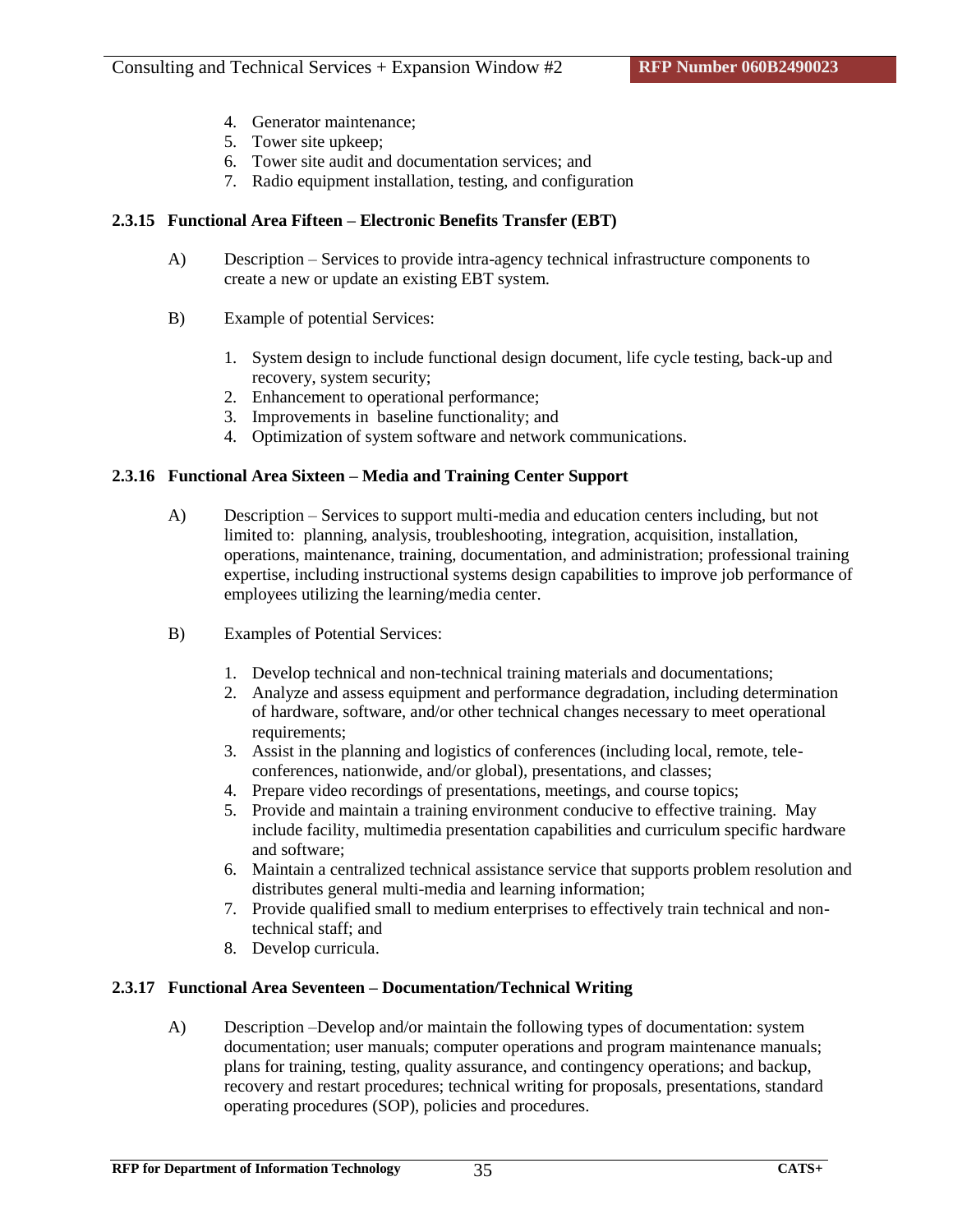- B) Examples of Potential Services:
	- 1. Develop system documentation that captures functional, interface, integration, date, security, and internal control requirements, data sensitivity and criticality description, system/subsystem or modules, program, database design, security and internal control specifications;
	- 2. Document security specifications;
	- 3. Develop system documentation for a new or existing system;
	- 4. Develop technical specifications for a proposal;
	- 5. Develop standard operating procedures;
	- 6. Update SDLC documentation;
	- 7. Develop agency security policy and procedures; and
	- 8. Develop SOP for administration of a master contract.

### **2.4 Security Requirements**

- 2.4.1 Employee Identification.
- 2.4.1.1 Each person who is an employee or agent of the Master Contractor or subcontractor (Contractor Personnel) shall display his or her company identification badge at all times while on State premises. Upon request of authorized State personnel, each such Contractor Personnel shall provide additional photo identification.
- 2.4.1.2 At all times at any facility, the Master Contractor's Personnel shall cooperate with State site requirements that include but are not limited to being prepared to be escorted at all times, providing information for badge issuance, and wearing the badge in a visual location at all times.
- 2.4.2 Information Technology
- 2.4.2.1 The Master Contractor and Contractor Personnel shall comply with and adhere to the State IT Security Policy and Standards. These policies may be revised from time to time and the Contractor shall comply with all such revisions. Updated and revised versions of the State IT Policy and Standards are available online at: www.doit.maryland.gov – keyword: Security Policy.
- 2.4.2.2 The Master Contractor and Contractor Personnel shall not connect any of its own equipment to a State LAN/WAN without prior written approval by the State. The Master Contractor shall complete any necessary paperwork as directed and coordinated with the TO Manager to obtain approval by the State to connect Contractor-owned equipment to a State LAN/WAN.
- 2.4.3 Security Clearance / Criminal Background Check (**May be required by some State agencies and will be identified as such in the TORFP/RFR**):
	- A. The Master Contractor shall obtain at its own expense a Criminal Justice Information System (CJIS) State and Federal criminal background check, including fingerprinting, for each Contractor Personnel performing services under a TO Agreement. This check may be performed by a public or private entity. A successful CJIS State criminal background check shall be completed prior to any Master Contractor employee providing services onsite at any location covered by the TO Agreement. A CJIS Federal background check is necessary for each employee assigned to work on the TO Agreement,
	- B. The Master Contractor shall provide certification to the agency that the Master Contractor has completed the required CJIS criminal background checks described in this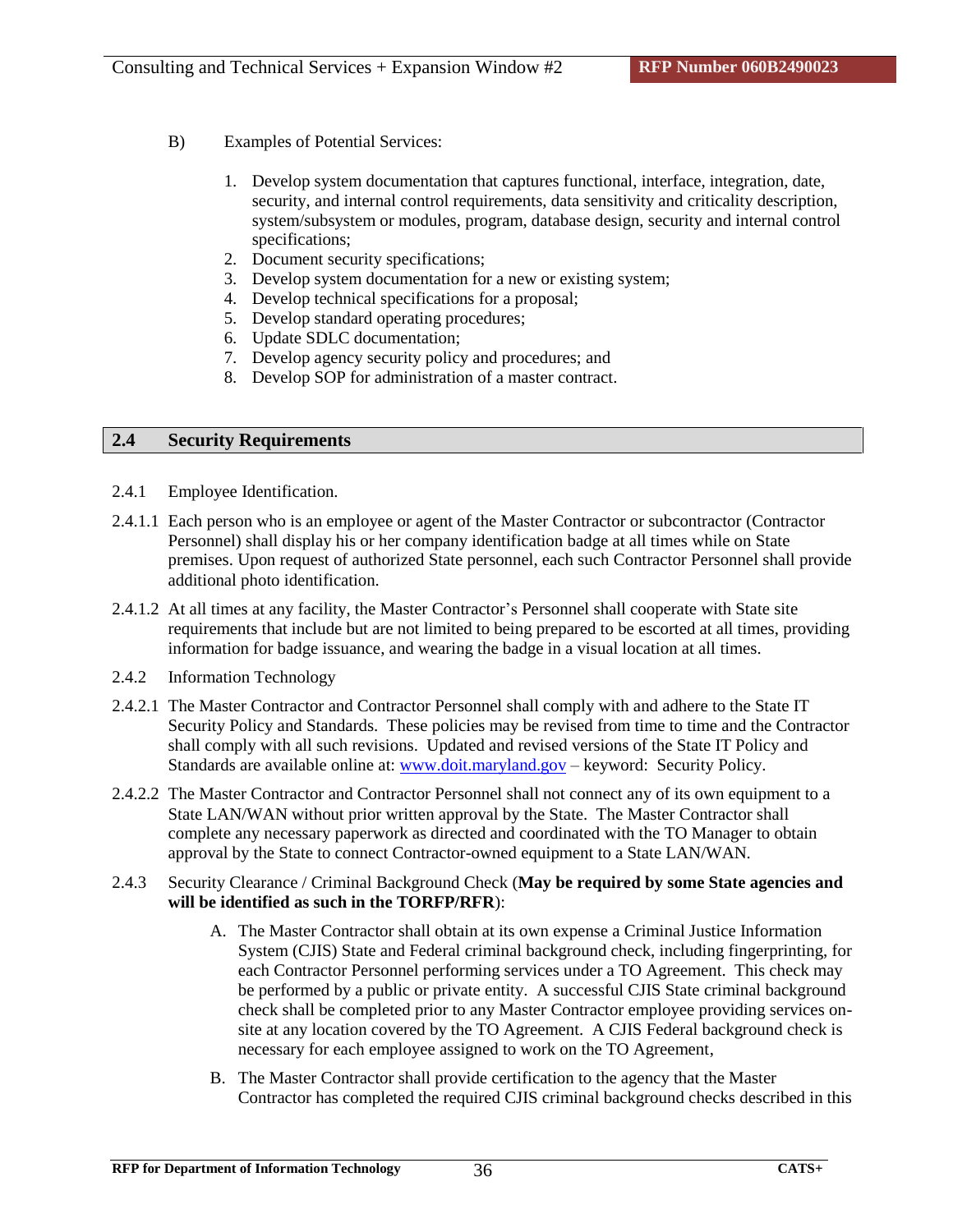TO Agreement and that the Master Contractor's employees assigned to this TO Agreement have successfully passed this check. The State reserves the right to refuse any individual employee to work on State premises, based upon certain specified criminal convictions, as specified by the State.

- C. The CJIS criminal record check of each Contractor Personnel who will work on State premises shall be reviewed by the Master Contractor for convictions of any of the following crimes described in the Annotated Code of Maryland, Criminal Law Article:
	- (a) §§ 6-101 through 6-104, 6-201 through 6-205, 6-409 (various crimes against property);
	- (b) any crime within Title 7, Subtitle 1 (various crimes involving theft);
	- (c) §§ 7-301 through 7-303, 7-313 through 7-317 (various crimes involving telecommunications and electronics);
	- (d) §§ 8-201 through 8-302, 8-501 through 8-523 (various crimes involving fraud);
	- (e) §§9-101 through 9-417, 9-601 through 9-604, 9-701 through 9-706.1 (various crimes against public administration); or
	- (f) a crime of violence as defined in CL  $\S$  14-101(a).
- D. Contractor Personnel of the Master Contractor who has been convicted of a felony or of a crime involving telecommunications and electronics from the above list of crimes shall not be permitted to work on State premises pursuant to this Master Contract; Contractor Personnel of the Master Contractor who has been convicted within the past five (5) years of a misdemeanor from the above list of crimes shall not be permitted to work on State premises.
- E. A particular on-site agency location may require more restrictive conditions regarding the nature of prior criminal convictions that would result in Contractor Personnel of the Master Contractor not being permitted to work on that agency's premises. Upon receipt of an agency's location more restrictive conditions regarding criminal convictions, the Master Contractor shall provide an updated certification to that agency regarding the Contractor Personnel working at or assigned to that agency's premises.

#### 2.4.4 On-site Security Requirement(s) (**May be required by some State agencies and will be identified as such in the TORFP/RFR**):

For all conditions noted below, the Master Contractor's personnel may be barred from entrance or leaving any site until such time that the State conditions and queries are satisfied.

- A. Any Contractor Personnel who is an employee or agent of the Master Contractor or subcontractor and who enters the premises of a facility under the jurisdiction of the agency may be searched, fingerprinted (for the purpose of a criminal history background check), photographed and required to wear an identification card issued by the Department or Agency.
- B. Further, the Master Contractor Personnel shall not violate Md. Code Ann., Criminal Law Art. Section 9-410 through 9-417 and such other security policies of the agency that controls the facility to which access by the Master Contractor Personnel will be necessary. The failure of any of the Master Contractor's Personnel or subcontractor's employees or agents to comply with any provision of the Contract that results from award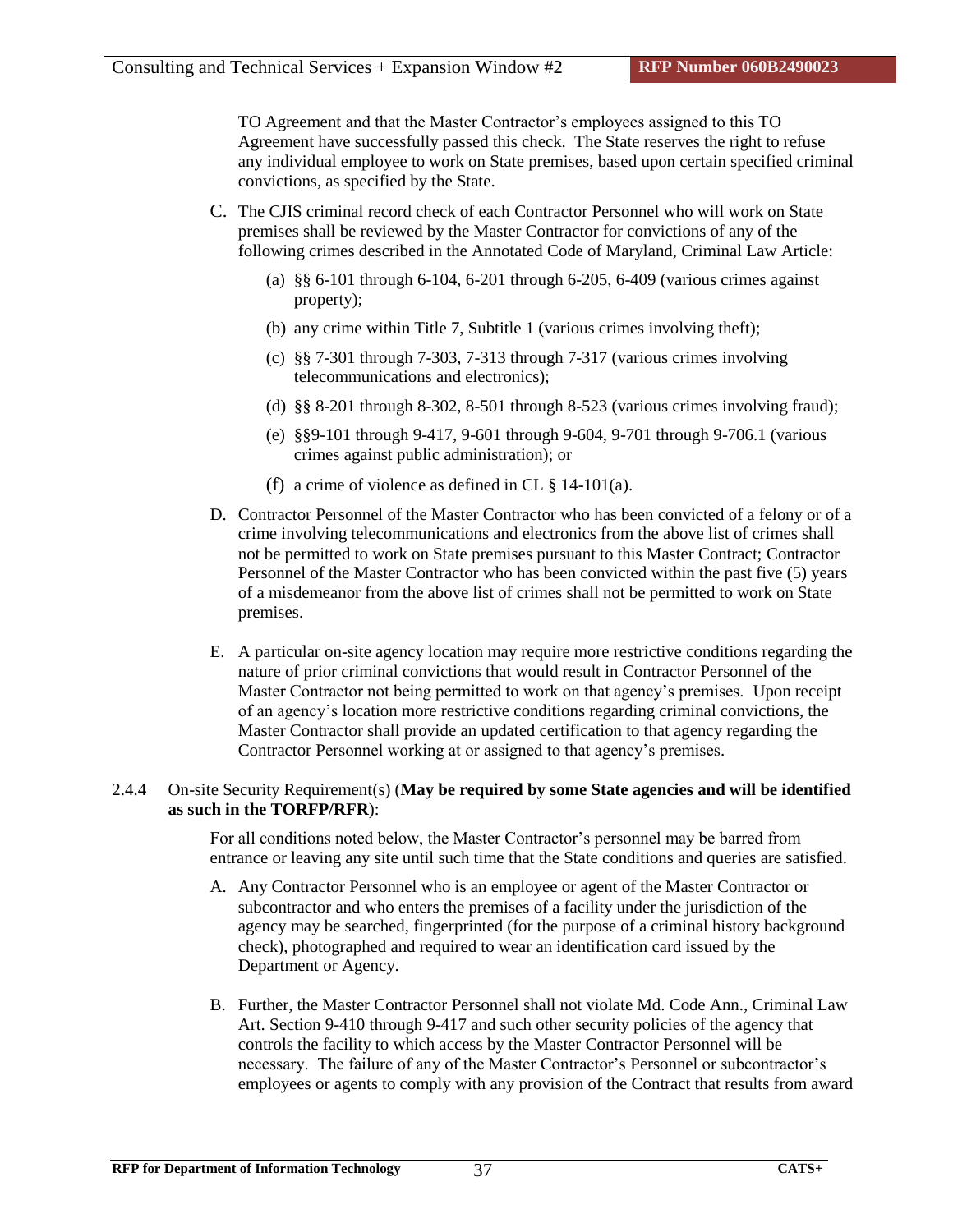of this solicitation is sufficient grounds for the State to immediately terminate that Contract for default.

C. Some State sites, especially those premises of the Department of Public Safety and Correctional Services, require each person entering the premises to document and inventory items (such as tools and equipment) being brought onto the site, and to submit to a physical search of his or her person. Therefore, the Master Contractor's personnel shall always have available an inventory list of tools being brought onto a site and be prepared to present the inventory list to the State staff or an officer upon arrival for review, as well as present the tools or equipment for inspection. Before leaving the site, the Master Contractor's Personnel will again present the inventory list and the tools or equipment for inspection. Upon both entering the site and leaving the site, State staff or a correctional or police officer may search Master Contractor Personnel.

### **2.5 Reports**

### 2.5.1 **MBE Reporting**

The Master Contractor shall provide the TO Manager MBE reports as required in Attachment D.

### 2.5.2 **Contract Management Oversight Activities Report**

DoIT will be performing DoIT contract management oversight on the CATS+ Master Contract. As part of that oversight, DoIT has implemented a process for self-reporting contract management activities of CATS+ TO Agreements. This process shall typically apply to active TO Agreements for operations and maintenance services valued at \$1 million or greater, but all CATS+ TOs are subject to review.

TO Contractors shall comply with oversight requirements as specified in a TORFP/RFR, and as currently posted on the CATS+ web site.

### 2.5.3 **Specialized Reports**

Additional reports may be requested in the TORFP/RFR.

## **2.6 Retainage**

2.6.1 The State reserves the right to establish retainage for any TORFP/RFR issued under this Master Contract, provided that no retainage exceeds 10%. Retainage conditions, including the percentage of retainage, whether retainage is cumulative, and the timeframe(s) and conditions(s) for release of retainage will be defined in the TORFP. Retainage will not be held by the State for any material costs. The Master Contractor shall note the material costs (estimated if necessary) on their response to the TORFP.

# **2.7 Insurance Requirements**

### **2.7.1 General Liability**

The Master Contractor shall maintain Commercial General Liability Insurance with limits sufficient to cover losses resulting from, or arising out of, Contractor action or inaction in the performance of the Contract by the Contractor, its agents, servants, employees, or subcontractors,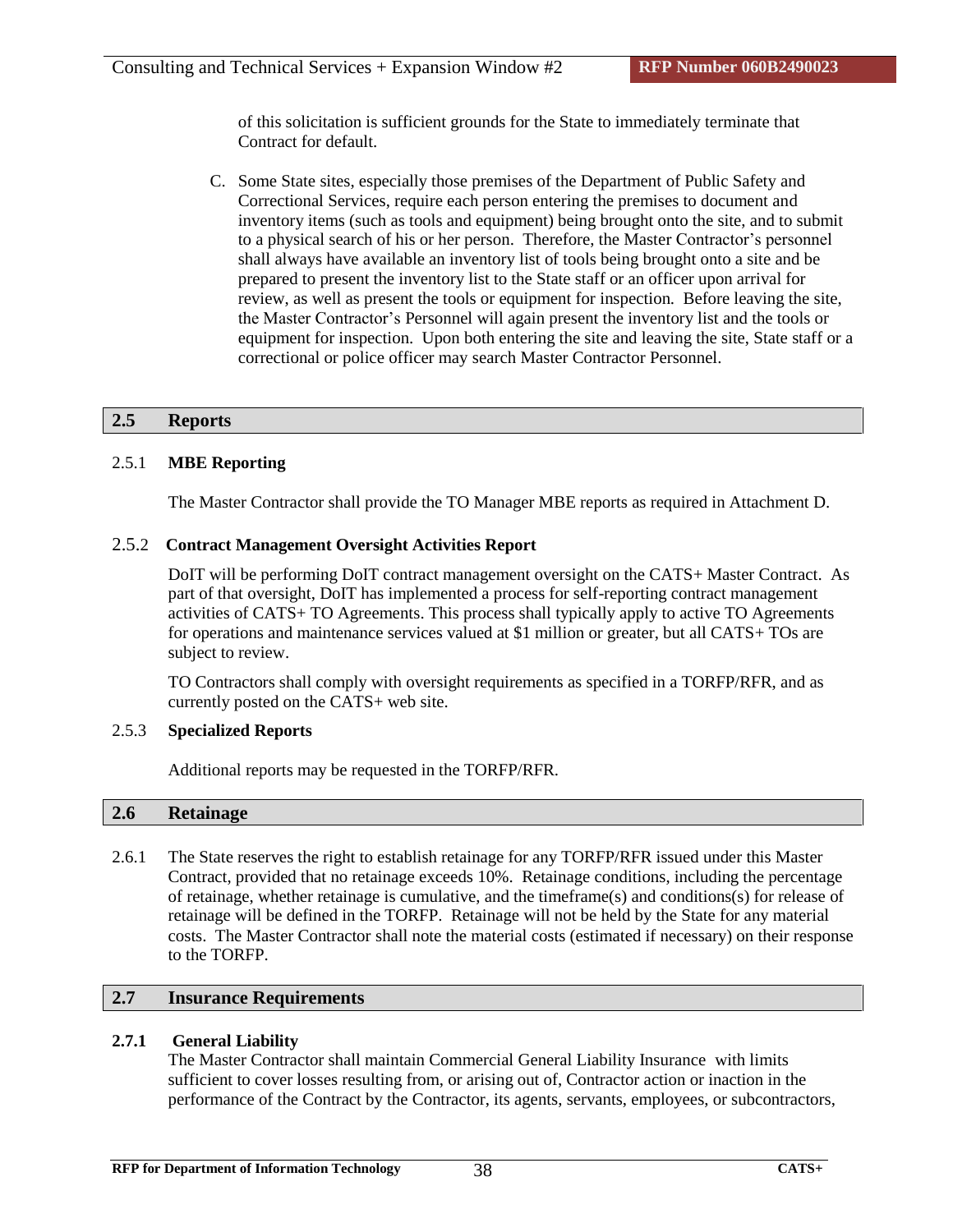but no less than a Combined Single Limit for Bodily Injury, Property Damage, and Personal and Advertising Injury Liability of \$1,000,000 per occurrence and \$3,000,000 aggregate.

#### **2.7.2 Automobile and/or Commercial Truck Insurance**

The Master Contractor shall maintain Automobile and/or Commercial Truck Insurance as appropriate with Liability, Collision, and PIP limits no less than those required by the State where the vehicle(s) is registered, but in no case less than those required by the State of Maryland.

#### **2.7.3 Employee Theft Insurance**

The Master Contractor shall maintain Employee Theft Insurance with minimum limits of \$1,000,000 per occurrence.

#### **2.7.4 Certificates of Insurance**

The Master Contractor shall update certificates of insurance from time to time but no less than annually in multi-year contracts, as directed by the Contract Manager. Such copy of the Contractor's current certificate of insurance shall contain at minimum the following:

- a. Workers' Compensation The Master Contractor shall maintain such insurance as necessary and/or as required under Workers' Compensation Acts, the Longshore and Harbor Workers' Compensation Act, and the Federal Employers' Liability Act.
- b. Commercial General Liability
- c. Automobile and/or Commercial Truck Insurance, as required
- d. Employee Theft Insurance, as required

#### **2.7.5 State Inclusion on Insurance**

The State shall be listed as an additional insured on the policies with the exception of Worker's Compensation Insurance and Professional Liability Insurance. All insurance policies shall be endorsed to include a clause that requires that the insurance carrier provide the Contract Manager, by certified mail, not less than 45 days' advance notice of any non-renewal, cancellation, or expiration. In the event the Contract Manager receives a notice of non-renewal, the Contractor shall provide the Contract Manager with an insurance policy from another carrier at least 30 days prior to the expiration of the insurance policy then in effect. All insurance policies shall be with a company licensed by the State to do business and to provide such policies.

#### **2.7.6 Subcontractor Insurance**

The Master Contractor shall require that any subcontractors providing products/services under this Contract obtain and maintain similar levels of insurance and shall provide the Contract Manager with the same documentation as is required of the Contractor.

#### **2.7.7 Notification of Insurance after Award**

The recommended awardee must provide a certificate of insurance with the prescribed limits set forth in Section 2.7 "Insurance Requirements," naming the State as an additional insured if required, within five (5) Business Days from notice of recommended award.

#### **2.8 Invoicing**

2.8.1 All invoices shall be submitted monthly no later than 30 calendar days after the end of the invoice period, unless specified differently in the TORFP/RFR, and include the following information: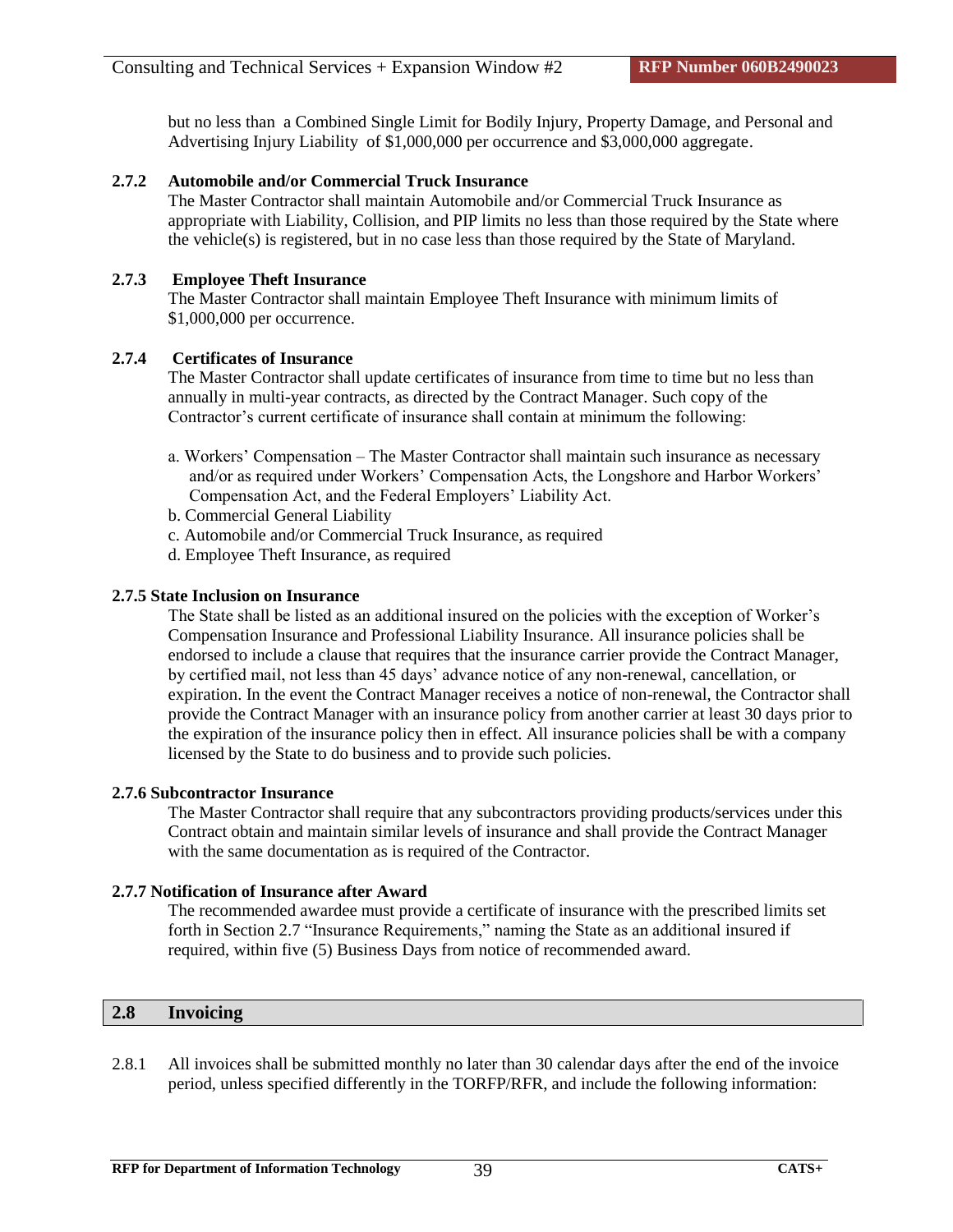- a. Name and address of the State agency being billed,
- b. Master Contractor name,
- c. Products(s) and/or service(s) purchased listed separately including the amount for each individual charge (i.e.,  $5 - ABC$  Hardware  $\omega$  \$2,000 Total \$10,000.00, 2 - CD Training  $\omega$ \$100.00 Total \$200.00, Installation one-time cost \$300.00)
- d. Supporting Documentation
- e. E-mail address/phone number of Contractor's POC
- f. Remittance address,
- g. Federal taxpayer identification or (if owned by an individual) his/her social security number,
- h. Invoice period,
- i. Invoice date,
- j. Invoice number,
- k. Amount due,
- l. Retainage (if applicable), and
- m. Purchase order number(s) being billed.

 Additional information may be required in the future. Invoices submitted without the required information will not be processed for payment until the Master Contractor provides the required information.

- 2.8.2 The Master Contractor shall submit the invoices to the agency identified in the TORFP/RFR. The State is generally exempt from Federal excise taxes, Maryland sales and use taxes, District of Columbia sales taxes and transportation taxes. The Master Contractor(s), however, is/are not exempt from such sales and use taxes and may be liable for the same.
- 2.8.3 Additional invoicing requirements for T&M, Fixed Price and Revenue Neutral will be established in each TORFP/RFR.
- 2.8.4 Material invoices can only be approved for cost. No additional fees or markups shall be allowed. All material invoices must be signed and dated by the Master Contractor and the original supplier's invoice shall be submitted and attached along with the applicable monthly invoice.

### **2.9 Personnel Qualifications**

- 2.9.1 **Minimum qualifications.** In response to each TORFP/RFR, Master Contractors shall provide personnel that satisfy the personnel qualifications specified within Section 2.10 (the "Minimum Qualifications") for each of the labor categories required under the specific solicitation. In the event that labor categories are not identified in a TORFP, Master Contractors shall provide the appropriate labor categories from those specified in Section 2.10. The Master Contractors shall certify that all candidates meet the required qualifications.
	- 2.9.1.1 Substitution of Education for Experience**.** A Bachelor's Degree or higher may be substituted for the general and specialized experience for those labor categories requiring a High School Diploma. A Master's Degree may be substituted for two years of the general and specialized experience for those labor categories requiring a Bachelor's Degree. Substitution shall be reviewed and approved by the State.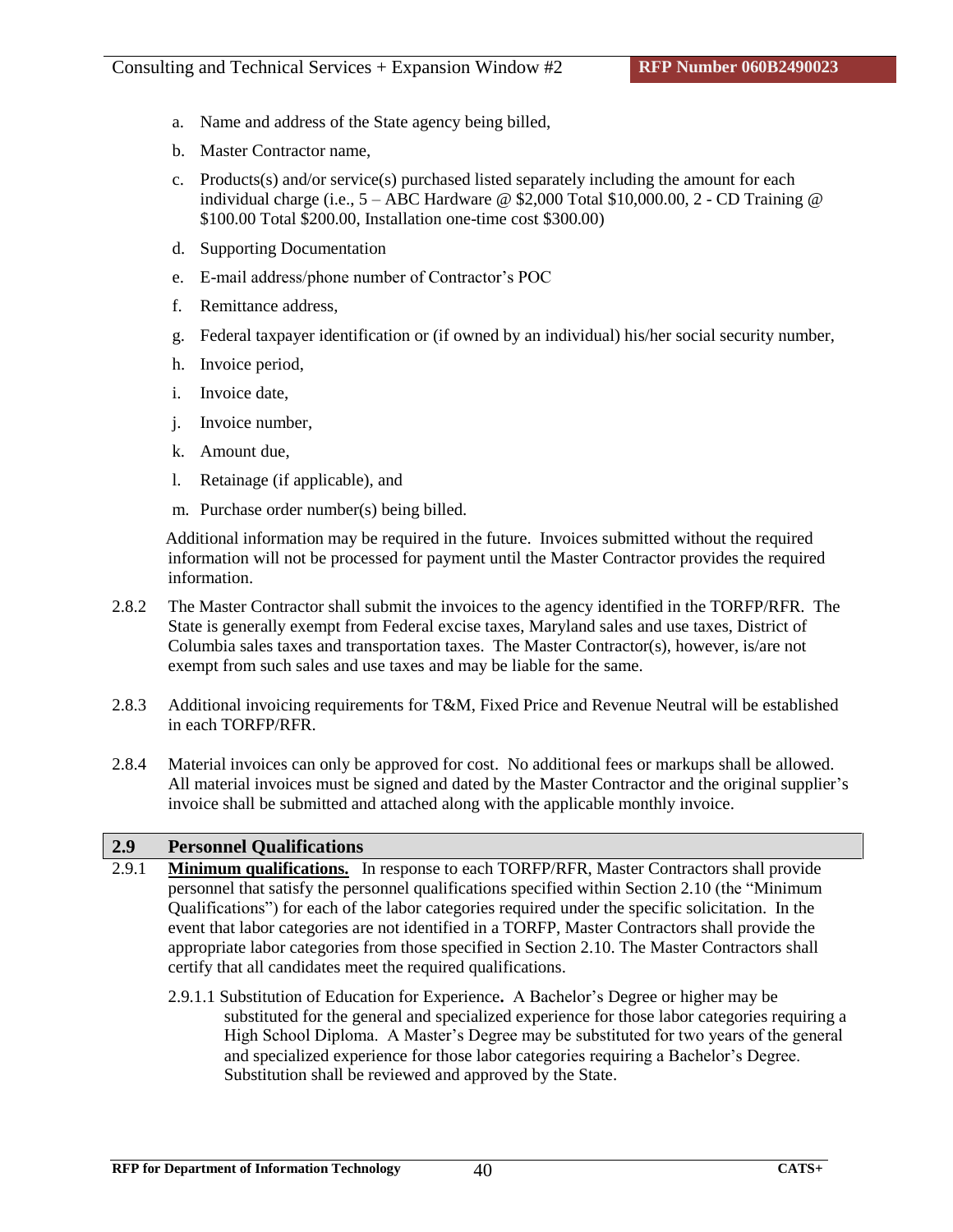- 2.9.1.2 Substitution of Experience for Education. Substitution of experience for education may be permitted at the discretion of the State. For labor categories where a College Degree in a specific discipline is required, experience equivalent to two (2) years per year of college plus a college degree in any discipline may be substituted. The State TO Manager shall approve or disapprove substitutions.
- 2.9.1.3 Substitution of Professional Certificates for Experience**:** Professional certification (e.g., Certified Novell Engineer, SQL Certified Database Administrator) may be substituted for up to two (2) years for general and specialized experience. For labor categories where a specific Professional Certification is required (e.g., PMP) an equivalent Professional Certification may be substituted. The State TO Manager shall approve or disapprove substitutions. Equivalence of Professional Certification will be determined at the sole discretion of the State.
- 2.9.1.4 Proof of professional certification should be provided by the Master Contractor with the response to the TORFP/RFR and must be provided prior to TO award.
- 2.9.2 Master Contractors shall only propose staff available at the time and duration of the TORFP/RFR performance period. At the option of the State, Master Contractor personnel may be approved for performance in multiple skill categories for which they are qualified; however, one person shall never perform duties of multiple labor categories at the same time in any given TORFP/RFR performance period.
- 2.9.3 Managers, seniors, and other lead labor categories may serve as a Task Leader on one or more TO Agreement. Task Leaders shall have supervisory or project leader experience. This experience is not in addition to the experience requirements for the skill category.
- 2.9.4 **Preferred qualifications.** Specific areas of preferred expertise may be further requested in a TORFP/RFR. Offerors proposing personnel that demonstrate such preferred qualifications may receive a higher technical evaluation score. The TORFP will define specific project requirements. The TO Proposal shall clearly identify applicable experiences related to projects and technologies being used.

# **2.9.5 Substitution of Personnel.**

- A) Individuals proposed and accepted as personnel for TO Agreements are expected to remain dedicated throughout the TO Agreement commitment. Substitutions will be allowed only when the State TO Manager specifically agrees to the substitution in writing or due to an emergency circumstance as described in Section B) of this Section. All proposed substitutes of personnel must have qualifications at least equal to that of the person initially proposed and evaluated and accepted in the TO Agreement. The burden of illustrating this comparison shall be the Master Contractor's. The resumes of the initially proposed personnel shall become the minimum requirement for qualifications for successor personnel for the duration of the total TO Agreement term. If one or more of the personnel are unavailable for work under a TO Agreement for a continuous period exceeding 15 calendar days, the Master Contractor shall immediately notify the State TO Manager and propose to replace personnel with personnel of equal or better qualifications within 15 calendar days of notification to the State TO Manager. All substitutions shall be made in accordance with this provision.
- B) During the performance period for a TO Agreement, no substitutions of personnel will be permitted unless such substitutions are necessitated by an individual's sudden illness, death, or as otherwise approved by the State TO Manager. In any of these events, the Master Contractor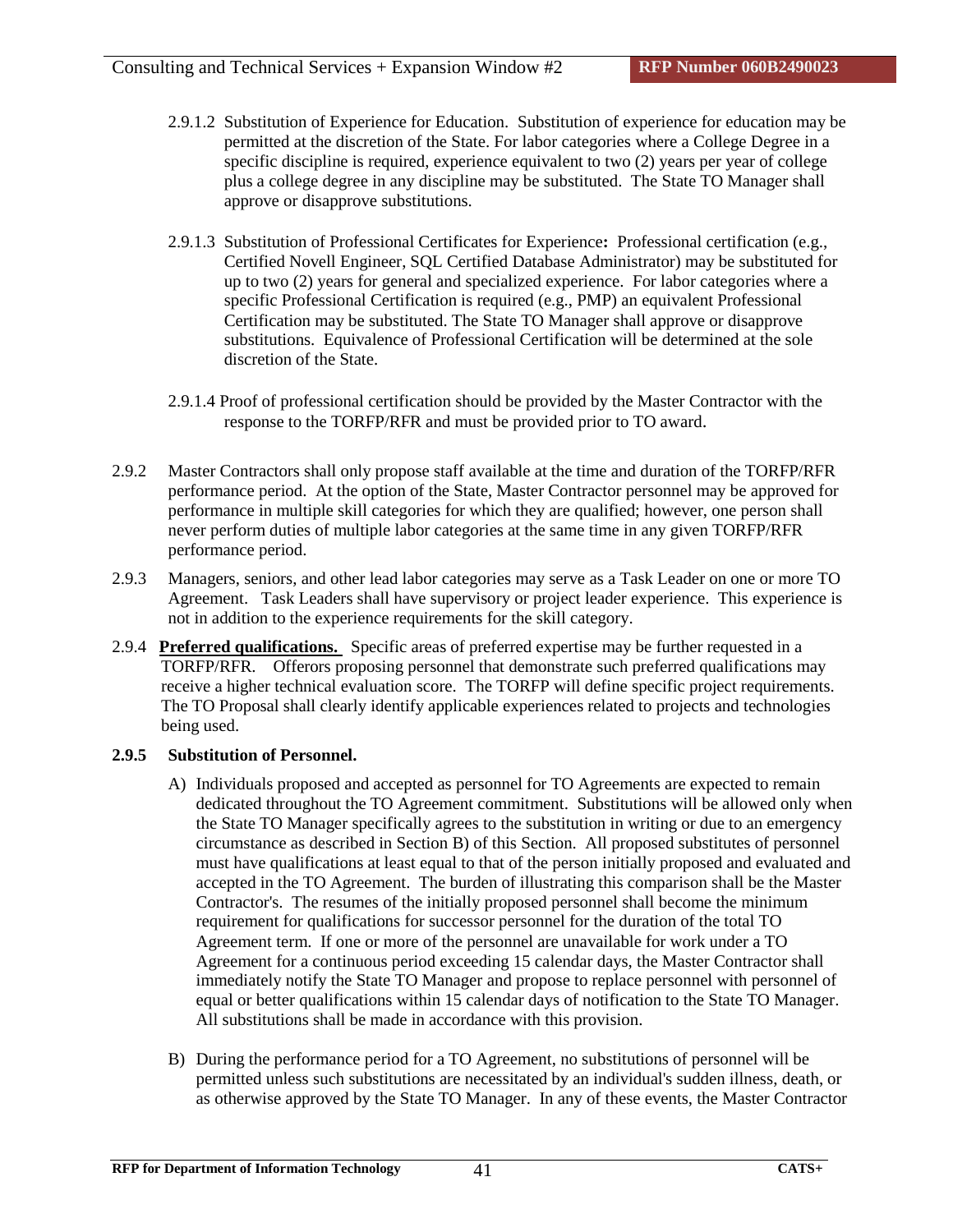shall promptly notify the State TO Manager and provide the information required by paragraph C). All proposed substitutions of personnel for other than emergency situations must be submitted in writing, at least 15 business days in advance of the proposed substitution, to the State TO Manager, with the information required in paragraph C). The State TO Manager must agree to the substitution in writing before such substitution shall become effective.

- C) All requests for substitutions must provide a detailed explanation of the circumstances necessitating the proposed substitutions, a resume of the proposed substitute (see paragraph D), and any other information requested by the State TO Manager to make a determination as to the appropriateness of the proposed substitution. All proposed substitutes must have educational qualifications and work experience equal to or better than the resume initially proposed for personnel; the burden of illustrating this comparison shall be the Master Contractor's.
- D) Resumes shall be signed by all substituting individuals and their formal supervisor, and the official resume of the previous employee shall be provided for comparison purposes.

# **2.10 Labor Categories and Qualifications**

The following section describes the labor categories to be provided under the RFP.

## 2.10.1 Accountant, Cost (Senior)

**Duties**: Provides cost estimating and financial management support, including all activities, which occur during the life cycle of an information technology application or system. Conducts investment analyses or other complex operational analyses. Provides expertise and support in conducting a full range of investment analyses activities, including market surveys, cost analyses, benefits analyses, risk analyses, economic analyses, requirements definitions, schedule development, and tradeoff studies. Supports architecture efforts including economic analyses of architecture alternatives, architecture issues resolutions, and affordability analyses. Conducts analytical studies involving complex technical analyses, schedule constraints, and system benefits and system cost factors. Identifies cost accounting or financial problems and recommends solutions. Presents plans, analyses, and other advice within functional areas.

**Education**: Bachelor's Degree from an accredited college or university in Economics, Business, Accounting, Finance, or related discipline. A Master's degree and CPA are preferred.

**General Experience**: A minimum of eight (8) years relevant experience as a cost analyst or involved in analysis in business-related subject areas such as accounting, finance or economics.

**Specialized Experience**: At least five (5) years of experience in financial cost accounting with demonstrated success in analyzing information systems.

# 2.10.2 Administrator, Systems

**Duties**: Monitor and coordinate all data system operations, including security procedures, and liaison with end users. Ensure that necessary system backups are performed and storage and rotation of backups is accomplished. Monitor and maintain records of system performance and capacity to arrange vendor services or other actions for reconfiguration and anticipate requirements for system expansion. Assist managers to monitor and comply with State data security requirements. Coordinate software development, user training, network management and minor installation and repair of equipment.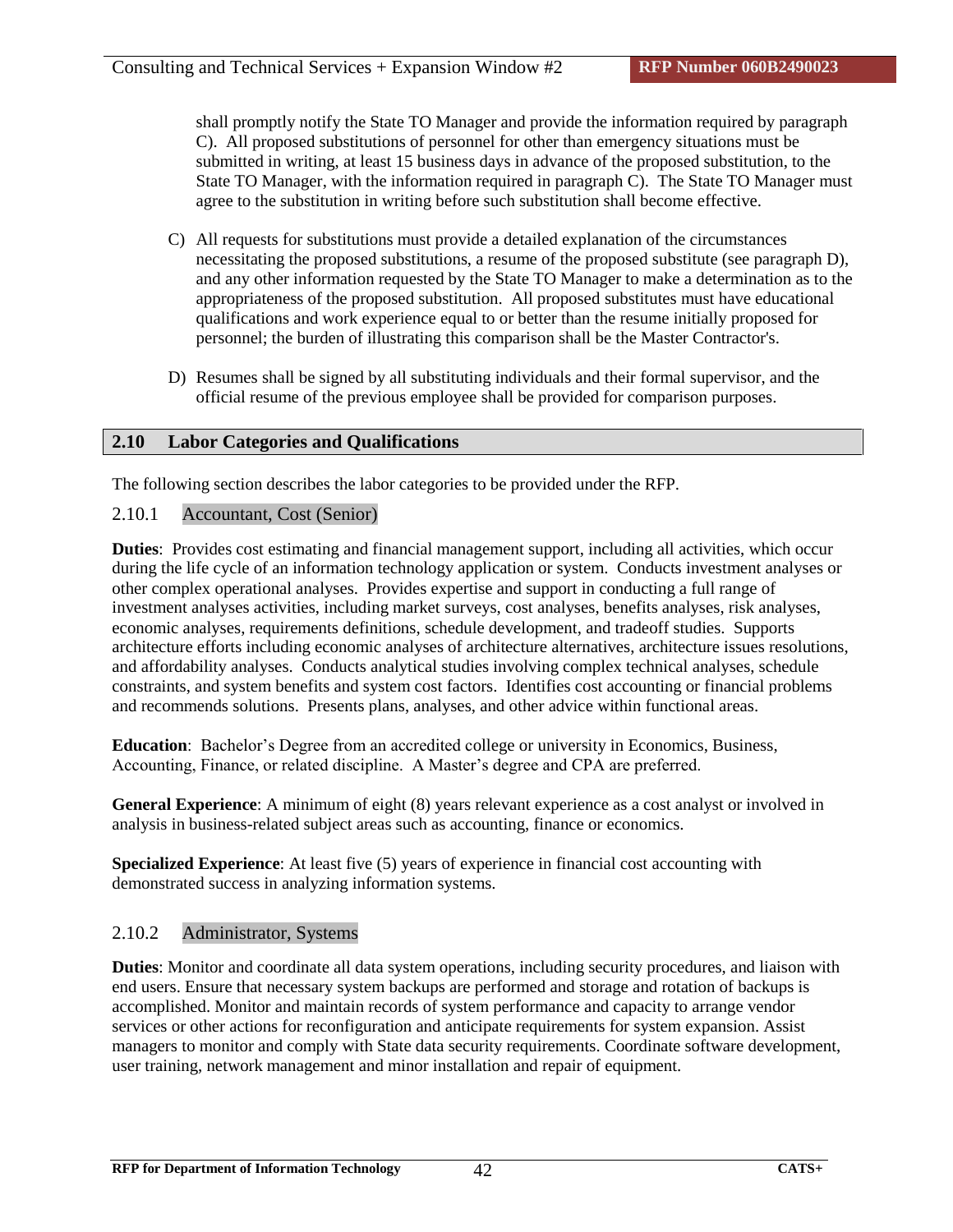**Education**: An Associate's degree from an accredited college or university in Computer Science, Information Systems, Business or other related technical discipline. A Bachelor's Degree in one of the above disciplines equals one-year specialized and two (2) years general experience. An additional year of specialized experience may be substituted for the required education.

**General Experience**: Two (2) years of experience in a computer-related field.

**Specialized Experience**: One (1) year of experience administering multi user, shared processor systems and data communications networks.

# 2.10.3 Analyst, Computer Software/Integration (Senior)

**Duties**: Must be knowledgeable in implementing computer systems in a phased approach of requirements analysis and conceptual design, site survey, system design review, critical design review, installation, integration, and testing. Must be knowledgeable in performing requirements analysis for a wide range of users in areas such as office automation, and finance and accounting. Must be able to present system designs for user approval at formal reviews. Must be capable of performing configuration management, software integration, interpreting software test results, and recommending solutions for unsatisfactory test results. Must be knowledgeable in life-cycle support, including maintenance, administration, and management. Must be able to provide solutions to identified software problem reports.

**Education**: A Bachelor's Degree from an accredited college or university with a major in Computer Science, Information Systems, Engineering, Business, or other related scientific or technical discipline. A Master's Degree is preferred.

**General Experience**: Must have eight (8) years of progressive working experience as a computer specialist or a computer systems analyst.

**Specialized Experience:** At least five (5) years of experience as a Computer Systems Analysts

# 2.10.4 Analyst, Computer Systems (Junior)

**Duties**: Develops requirements for information systems from a project's inception to conclusion. Develops required specifications for simple to moderately complex systems. Assists senior computer systems analyst in preparing input and test data for the proposed system.

**Education**: A Bachelor's Degree from an accredited college or university with a major in Computer Science, Information Systems, Engineering, Business, or other related scientific or technical discipline or three (3) years of equivalent experience in a related field.

**General Experience**: Must have three (3) years of computer experience in assignments of a technical nature working under close supervision and direction.

**Specialized Experience**: At least one (1) year of experience in analyzing and programming applications on large-scale or mid-tier computers (or LAN-based) with a minimum of one (1) year of design and programming of moderately complex IT systems.

# 2.10.5 Analyst, Computer Systems (Senior)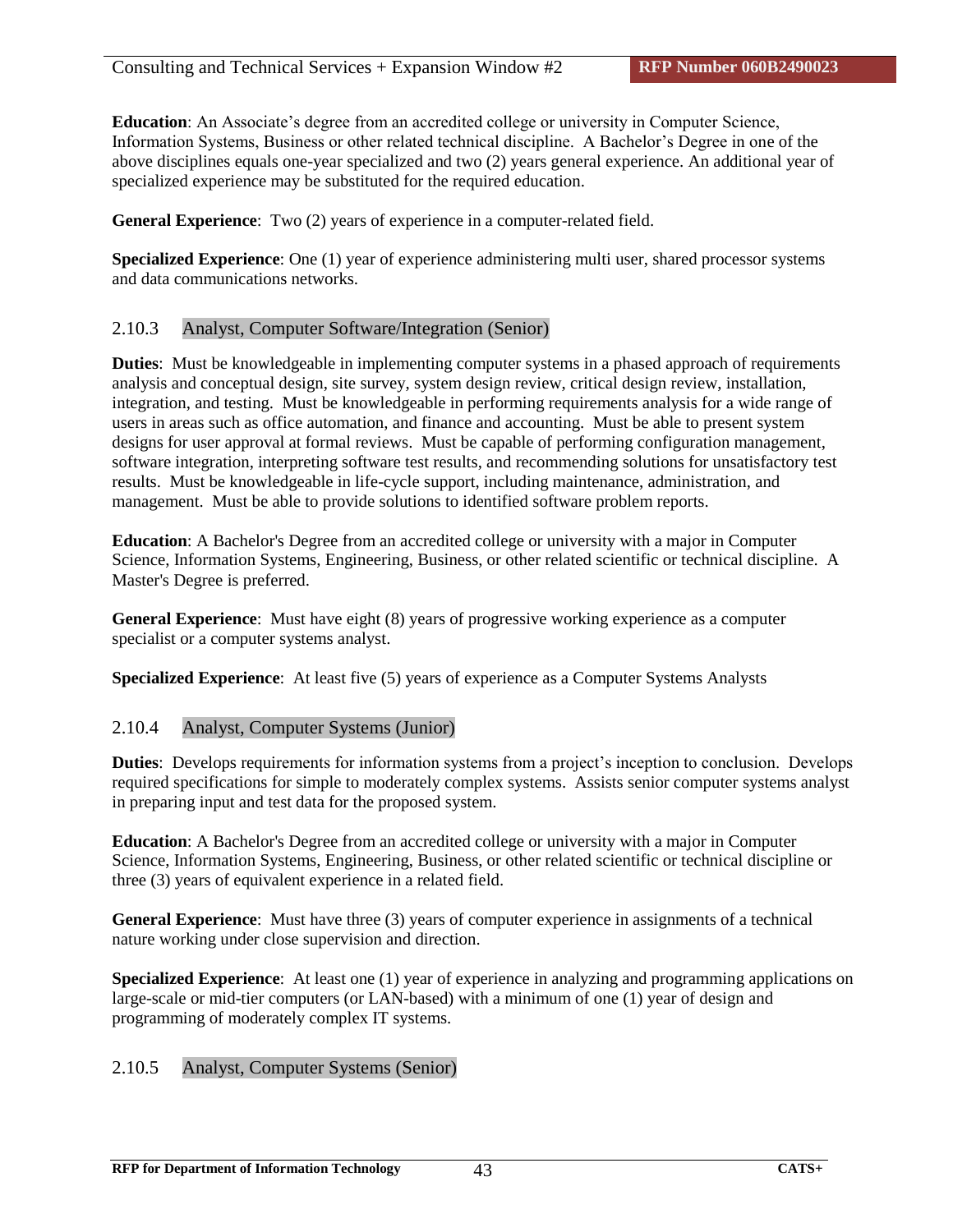**Duties**: Provides technical and administrative direction for personnel performing software development tasks, including the review of work products for correctness, adherence to the design concept and to user standards and for progress in accordance with schedules. Must be able to coordinate with the Program Manager to ensure problem solution and user satisfaction. Makes recommendations, if needed, for approval of major systems installations. Prepares milestone status reports and deliveries/presentations on the system concept to colleagues, subordinates, and end user representatives. Provides daily supervision and direction to support staff.

**Education**: A Bachelor's Degree from an accredited college or university with a major in Computer Science, Information Systems, Engineering, Business, or other related scientific or technical discipline or three (3) years of equivalent experience in a related field. A Master's Degree is preferred.

**General Experience**: Must have eight (8) years of computer experience working independently or under general direction on complex application problems involving all phases of systems analysis.

**Specialized Experience**: At least five (5) years of experience in analysis and design of business applications for complex large-scale or mid-tier computer systems, or LAN-based systems, to include experience in Database Management Systems (DBMS), and use of programming languages. Knowledge of current storage and retrieval methods and demonstrated ability to formulate specifications for computer programmers to use in coding, testing, and debugging of computer programs.

# 2.10.6 Analyst, Financial

**Duties**: Must be able to clearly define government financial business practices and Electronic Commerce/Electronic Data Interchange (EC/EDI) opportunities, and incorporate the defined processes into an automated solution that includes relational databases and distributed systems for integration into the government financial business system. Identifies potential problems and solutions through analysis identifying recommended solutions. Must be able to work with functional specialists, automation specialists, Master Contractors, vendors, and customers to effectively automate the customer's requirements into an automated application. Acts as a focal point to coordinate all disciplines in the recommended solution. Must be able to communicate with both IT and financial oriented individuals to document the flow, recommend opportunities, impact recommendations, and serve as the liaison between the financial specialist and automation specialist that do not have both disciplines. Must be able to apply state-of-the-art applications that will effectively automate financial applications in the most effective manner while adhering to the established Accounting Principles and Practices.

**Education**: A Bachelor's Degree from an accredited college or university with a major in Finance, Business, or other related technical discipline. A Master's Degree is preferred.

**General Experience**: Must have five (5) years of financial management experience.

**Specialized Experience**: At least three (3) years of experience in financial management with demonstrated ability in analyzing, designing, and developing automated applications for unique business practices in a fee-for-service environment.

# 2.10.7 Analyst, Financial (Senior)

**Duties**: Provides financial management planning and execution support. Has knowledge of theories, principles and practices of financial management, including time value analyses, cash flow analyses and cost/benefit and return on investment analyses. Conducts investment analyses or other complex operational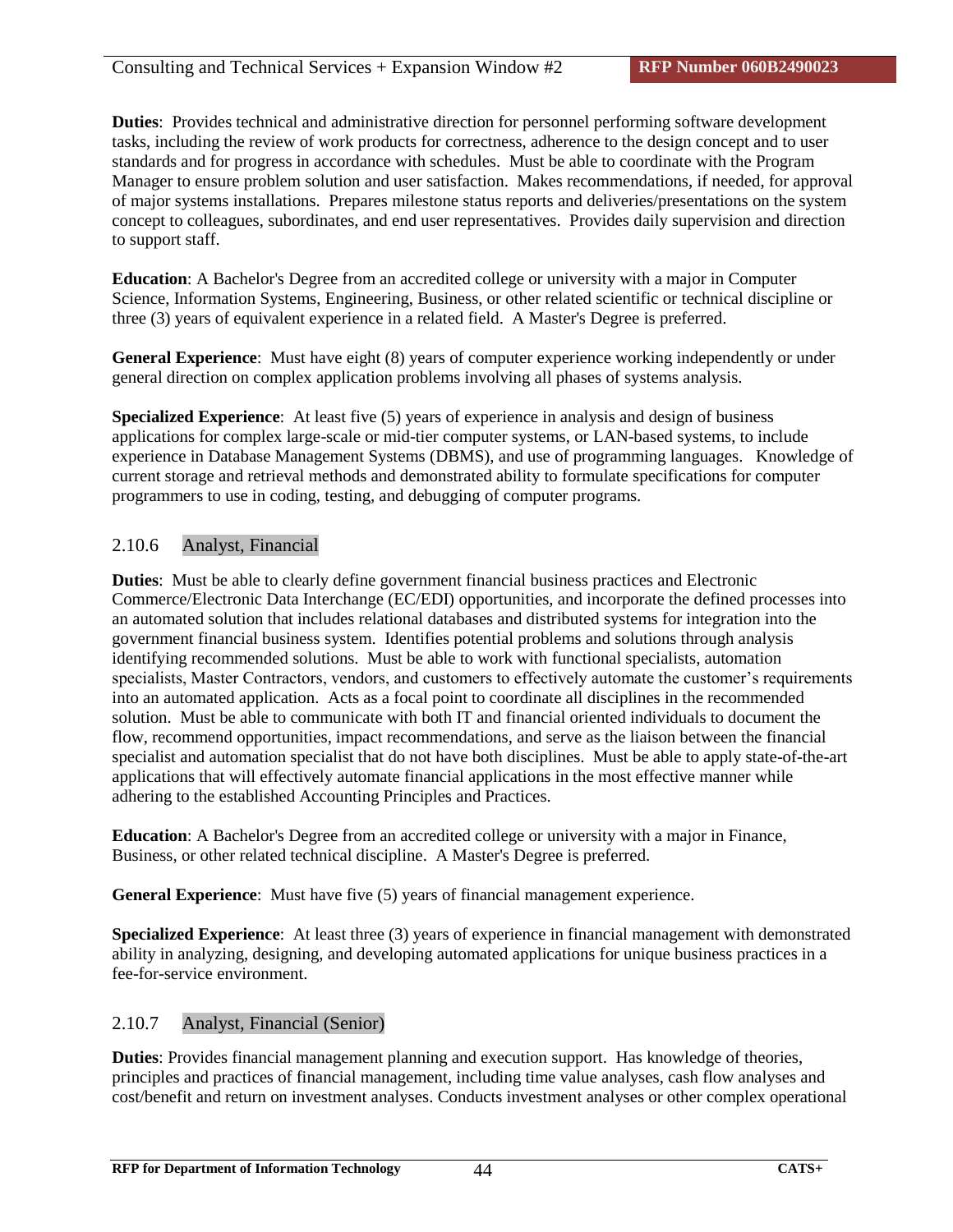analyses. Provides expertise and support in conducting a full range of investment analyses activities, including market surveys, cost analyses, benefits analyses, risk analyses, economic analyses, requirements definitions, schedule development, and tradeoff studies. Supports architecture efforts including economic analyses of architecture alternatives, architecture issues resolutions, and affordability analyses. Classifies and summarizes financial data for the preparation and submission of reports on a recurring basis. Must to able to apply financial analysis to information systems issues.

**Education**: Bachelor's Degree from an accredited college or university in Economics, Business, Accounting, Finance, or related discipline. A Master's degree and CPA are preferred.

**General Experience**: At least eight (8) years progressive experience as an analyst or involved in analyst type functions in a business related subject area such as accounting, finance or economics.

**Specialized Experience**: At least five (5) years of financial management experience with demonstrated ability in analyzing information systems.

# 2.10.8 Analyst, Research

**Duties**: Analyzes existing and potential product and service information, prospective customers and markets. Collates information into meaningful reports and presentation material. Maintains any technical information in a systems library.

**Education**: High School Diploma or Associate's Degree in Business, or related field. A Bachelor's degree is preferred.

**General Experience**: A minimum of one (1) year of work experience in a business environment.

**Specialized Experience**: At least one (1) year of demonstrated experience word processing, using electronic spreadsheets and other administrative software products. General knowledge of governmental documents and procedures.

### 2.10.9 Analyst, Systems (Senior)

**Duties**: Serves as a computer systems expert on assignments that typically involve establishing automated systems, where concern is with overall life cycle structure; and conducts feasibility studies from design, implementation and post-implementation evaluation from a number of possible approaches. Design criteria must be established to accommodate changes in legislation, mission, or functional program requirements.

**Education**: Bachelor's Degree from an accredited college or university in Computer Science, Systems Analysis, Information Systems or a related field. A Master's Degree in a related field of information technology is preferred.

**General Experience**: A minimum of eight (8) years of experience in information technology systems analysis.

**Specialized Experience**: At least five (5) years of the experience in the design of business applications on complex IT systems. Requires a broad knowledge of data sources, data flow, system interactions, advanced computer equipment and software applications, and advanced systems design techniques to develop solutions to unyielding complex problems and to advise officials on systems design and IT forecasts.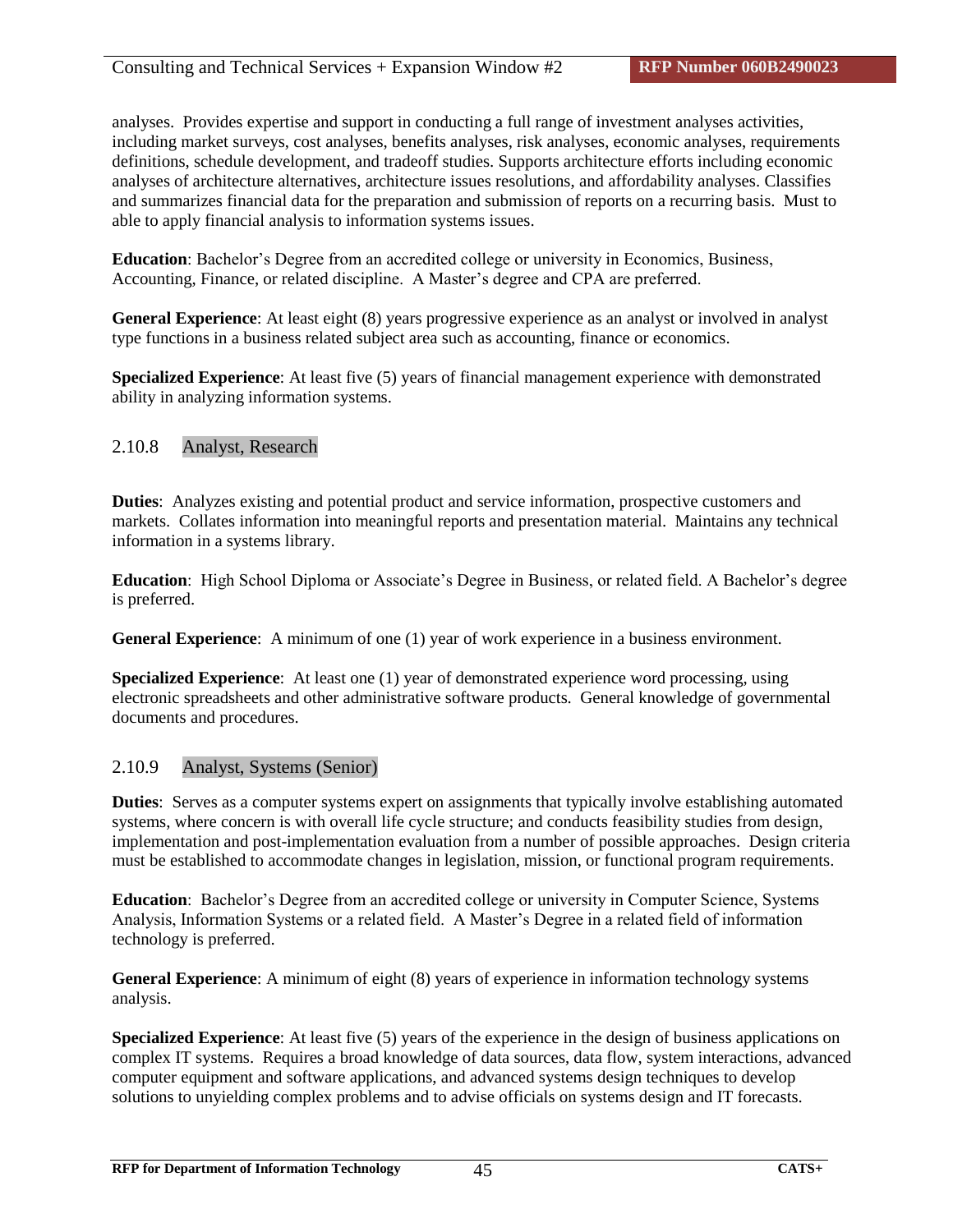## 2.10.10 Application Developer, Advanced Technology

**Duties**: Must be able to translate applications requirements into web-based solutions using available technology. Must be able to apply new and emerging technologies to the software development process.

**Education**: A Bachelor's Degree from an accredited college or university with a major in Computer Science, Information Systems, Engineering, Business, or other related scientific or technical discipline or three (3) years of equivalent experience in a related field.

**General Experience**: Must have two (2) years of computer experience in at least two of the following disciplines: systems analysis, systems programming, application programming, and equipment analysis.

**Specialized Experience**: At least one (1) year of experience developing applications using advanced technologies, such as Internet protocols or web-based technology. Technologies include HTML, CGI applications, PERL or Javascript, and Java.

## 2.10.11 Application Developer, Advanced Technology (Senior)

**Duties**: Must be able to translate applications requirements into web-based solutions using available technology. Must be able to apply new and emerging technologies to the software development process.

**Education**: A Bachelor's Degree from an accredited college or university with a major in Computer Science, Information Systems, Engineering, Business, or other related scientific or technical discipline or five (5) years of equivalent experience in a related field. A Master's Degree is preferred.

**General Experience**: Must have three (3) years of computer experience in at least two of the following disciplines: system analysis, system programming, application programming, and equipment analysis.

**Specialized Experience**: At least one (1) year of experience developing applications using advanced technologies, including Internet protocols or web-based technology. Technologies include HTML, CGI applications, PERL or Javascript, and Java

# 2.10.12 Applications Development Expert

**Duties**: Provides design recommendations based on long-term IT organization strategy. Develops enterprise level application and custom integration solutions including major enhancements and interfaces, functions and features. Uses a variety of platforms to provide automated systems applications to customers. Provides expertise regarding the integration of applications across the business. Determines specifications, then plans, designs, and develops the most complex and business critical software solutions, utilizing appropriate software engineering processes – either individually or in concert with a project team. Will assist in the most difficult support problems.

Develops programming and development standards and procedures as well as programming architectures for code reuse. Has in-depth knowledge of state-of-the art programming languages and object-oriented approach in designing, coding, testing and debugging programs. Understands and consistently applies the attributes and processes of current application development methodologies. Researches and maintains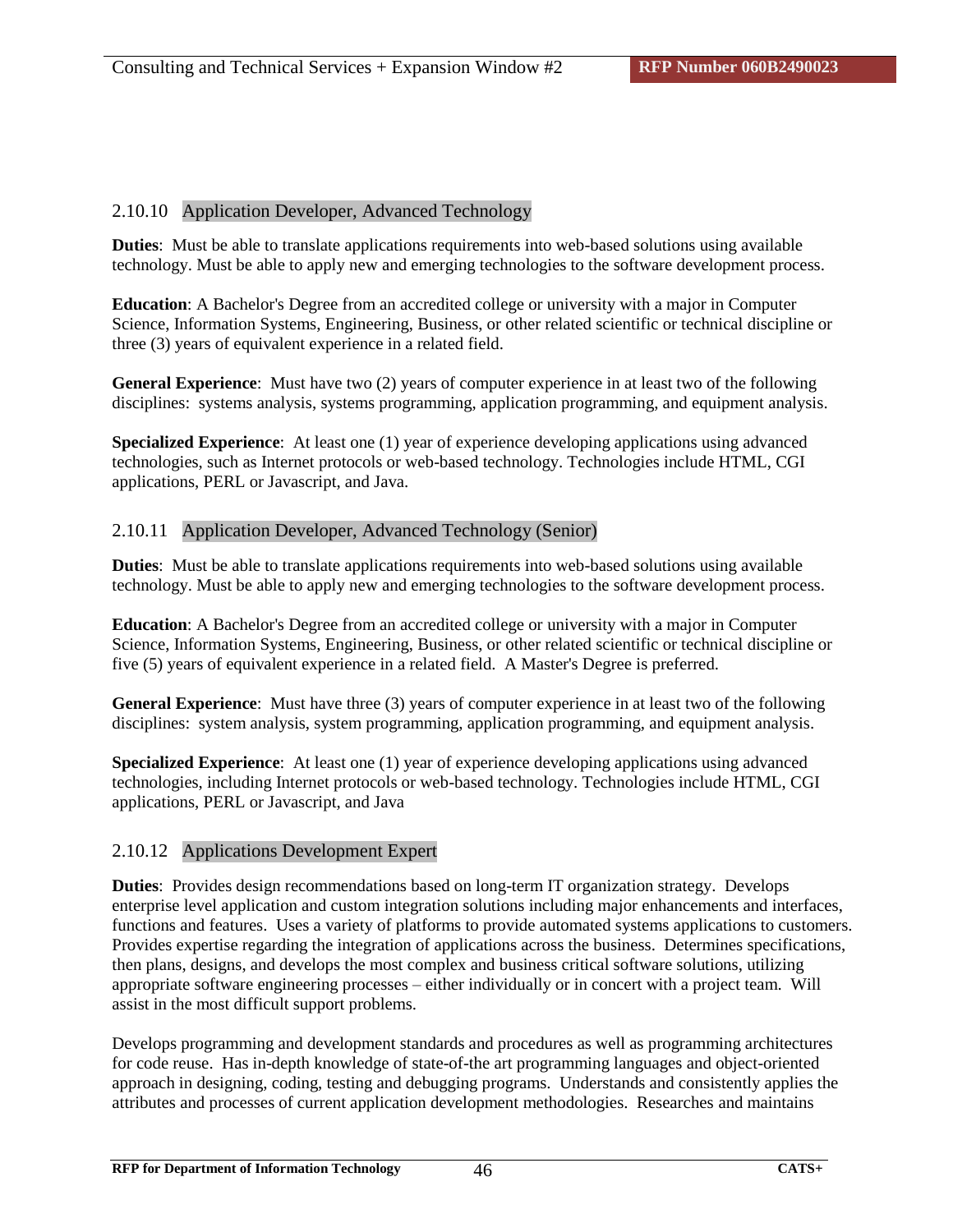knowledge in emerging technologies and possible application to the business. Viewed both internally and externally as a technical expert and critical technical resource across multiple disciplines. Acts as an internal consultant, advocate, mentor and change agent.

**Education**: Preference for a Bachelor's or Master's Degree in Computer Science, Information Systems, or other related field or equivalent work experience.

**General Experience**: At least seven (7) years of IT and business/industry work experience.

**Specialized Experience**: At least three (3) years as Technical expert in IT organization. Coaches and mentors more junior technical staff. Provides technical input into the most complex and high impact IT decisions. Accountable for the most complex enterprise-wide applications and issues, translating highly complex concepts for peers and customers.

## 2.10.13 Applications Programmer

**Duties**: Analyzes functional business applications and design specifications for functional areas such as finance, accounting, personnel, manpower, logistics, and contracts. Develops block diagrams and logic flowcharts. Translates detailed design into computer software. Tests, debugs, and refines the computer software to produce the required product. Prepares required documentation, including both program-level and user-level documentation. Enhances software to reduce operating time or improve efficiency. Provides technical direction to programmers as required to ensure program deadlines are met.

**Education**: A Bachelor's Degree from an accredited college or university with a major in Computer Science, Information Systems, Engineering, Business, or other related scientific or technical discipline or three (3) years of equivalent experience in a related field. A Master's Degree is preferred.

**General Experience**: Must have five (5) years of computer experience in information systems design.

**Specialized Experience**: At least three (3) years of experience as an application programmer on largescale DBMS, knowledge of computer equipment, and ability to develop complex software to satisfy design objectives.

### 2.10.14 Archeologist /Historic Preservation Specialist

**Duties**: Responsible for conducting Historic Properties Survey investigations, identifying historic properties, evaluate the effects of the undertaking to historic properties. Provide visual impact assessment and expert application of the Criteria of Adverse Effect on historic properties and Rural Historic Landscapes within the Area of Potential Effect.

**Education**: Bachelor's Degree from an accredited college or university in Architectural History, Art History, Historic Preservation or related field or five (5) years of equivalent experience in a related field. A Master's Degree is preferred.

**General Experience**: Experience performing full-time experience in research, writing, or teaching in American architectural history or restoration architecture with an academic institution, historical organization or agency, museum, or other professional institution; or substantial contribution through research and publication to the body of scholarly knowledge in the field of American architectural history.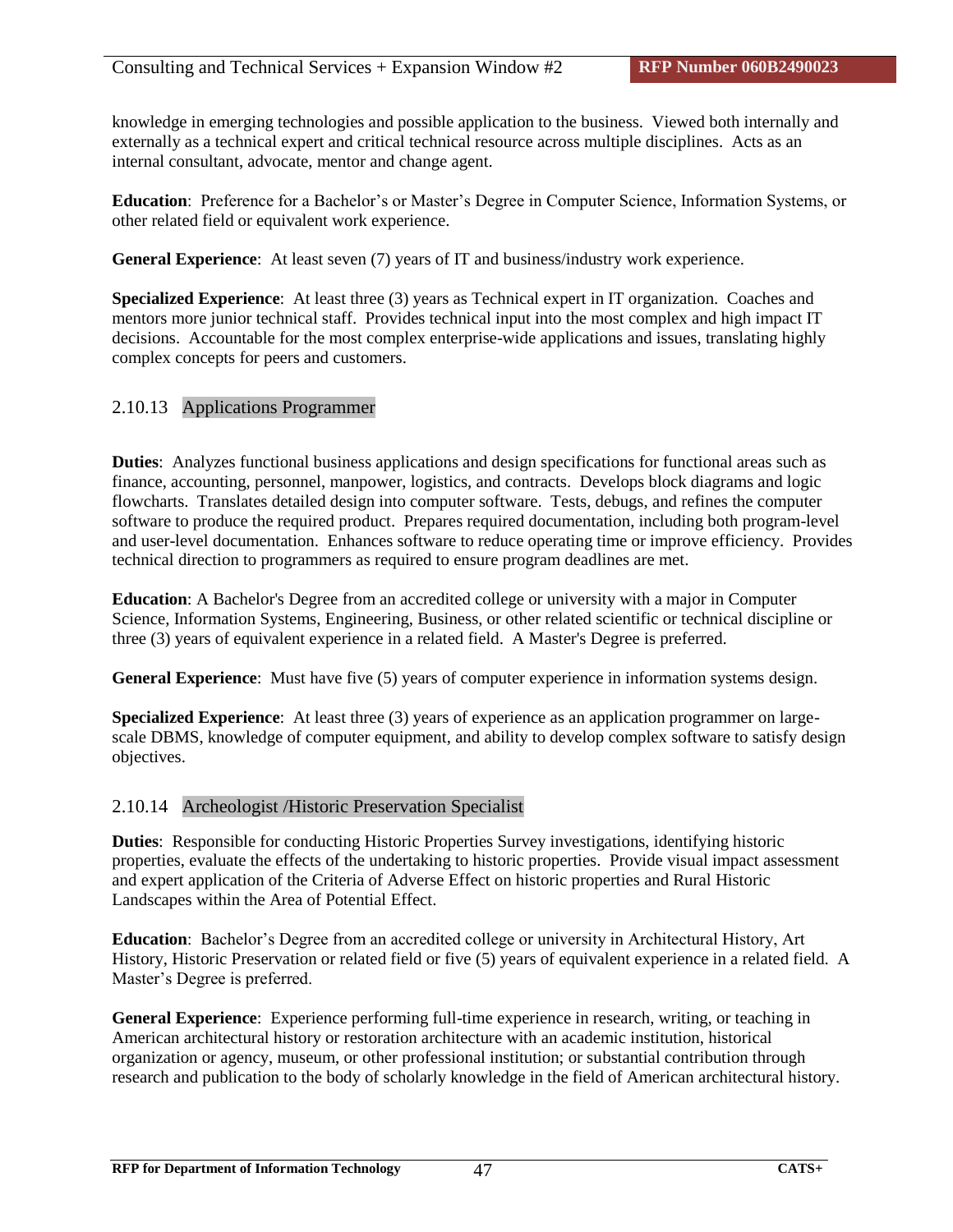# 2.10.15 Architect, Application (Senior)

**Duties**: Manages major projects that involve providing professional support services and/or the integration, implementation and transition of large, complex systems. Provides design and development of egovernment solutions, and is responsible for technical design and implementation of the architecture. Designs, develops and maintains infrastructure and backend applications. Provides expertise on defining the role of broadband and wireless applications. Provides definition of current State architecture blueprints. Provides expertise with web servers, gateways, and application servers and content management systems. Provides experience in web application technologies and middleware solutions. Researches new technologies and products for their applicability to business processes. Must be able to compare various solutions and determine the most suitable. Ensures that development efforts are well planned and in agreement with standards.

**Education**: Bachelor's Degree from an accredited college or university in Engineering, Computer Science, Mathematics or other related scientific or technical discipline. Master's degree preferred.

**General Experience**: At least 10 years of experience planning, designing, building, and implementing IT application systems. Must have led or been chief architect in a major IT applications implementation effort. Must have a strong background in software engineering principles and techniques.

**Specialized Experience**: At least six (6) years of experience in designing medium to large-scale sites and management of at least five Internet projects.

### 2.10.16 Architect, Information Technology (Senior)

**Duties**: Provides expertise in the most current principles and practices of architecture data management systems and experience in large system designs, and with data modeling in the information management arena. Provides expertise in modeling and organizing information to facilitate support of projects or information architectures. Provides guidance on how and what to data and process model. Primarily deals with transition planning from legacy to modern systems by concentrating on information flows, data exchange, and data translation standardization services.

Education: Bachelor's Degree from an accredited college or university with a major in Engineering, Computer Science, Mathematics or a related field. Master's degree preferred.

**General Experience**: At least ten (10) years of experience planning, designing, building, and implementing IT systems.

**Specialized Experience**: At least five (5) years of the required ten (10) years of experience must be in the direct supervision and management of major projects that involve providing professional support services and/or the integration, implementation and transition of large complex system and subsystem architectures. Must have led or been chief architect in major IT implementation efforts. Must demonstrate a broad understanding of client IT environmental issues and solutions and be a recognized expert within the IT industry. Must demonstrate advanced abilities to team and mentor and possess demonstrated excellence in written and verbal communication skills.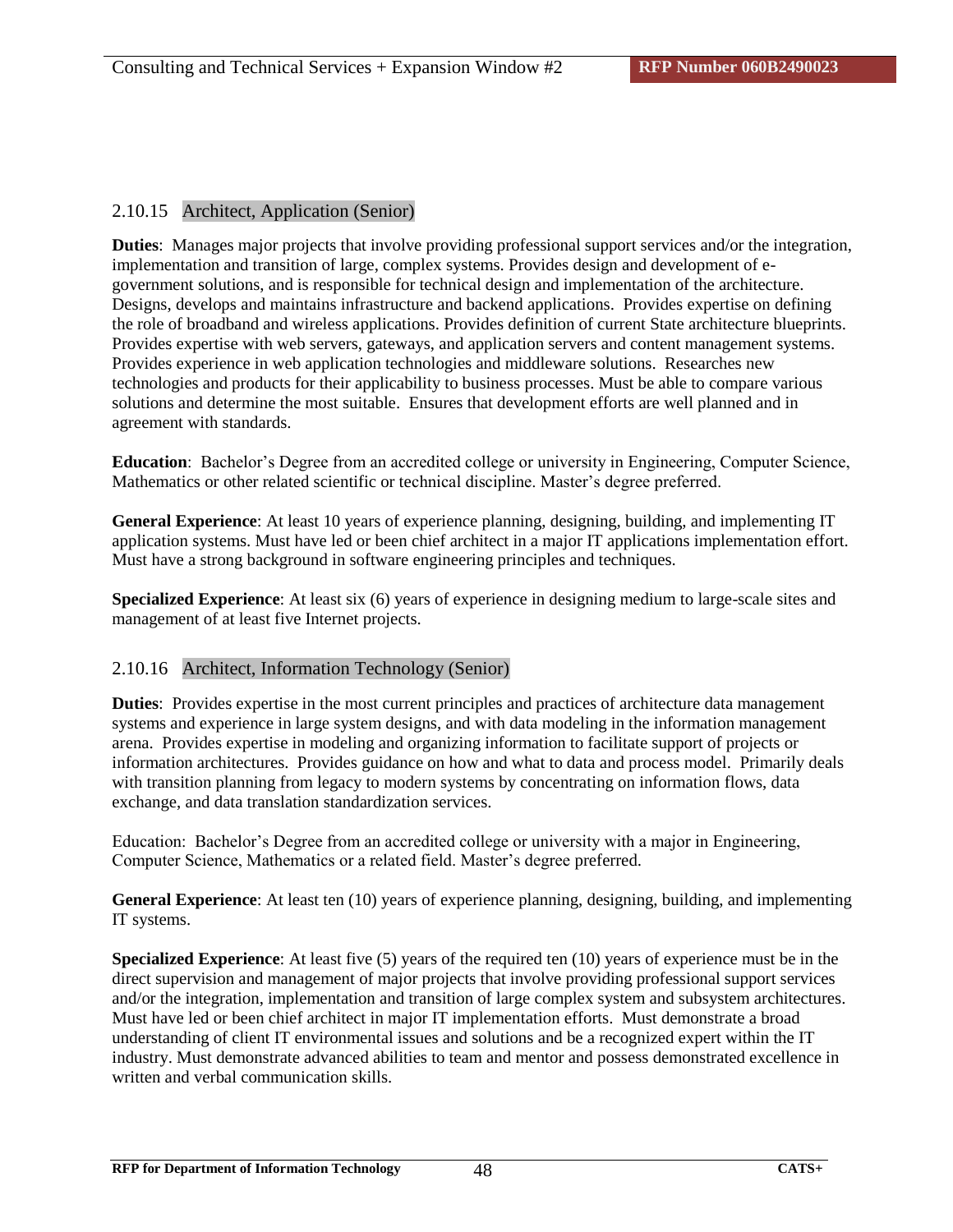## 2.10.17 Architect, Internet/Web

**Duties**: Responsible for analyzing assigned specifications, planning, designing and developing solutions, utilizing appropriate Internet/Intranet/Extranet architecture processes supporting a wide range of business process. Provides appropriate documentation for object design decisions, estimating assumptions, applets and performance metrics – as required by organization architecture process standards, or as assigned. Responsible for minimizing the issues between the client and the server applications and for the overall setup and design of the Internet and web server architecture. Impact and complexity of this job increases if organization is utilizing Internet solutions (vs. only Intranet), especially those with significant business impact (e.g., e-business).

**Education**: Preference for a Bachelor's Degree in Computer Science, Information Systems, or other related field or equivalent work experience.

**General Experience**: At least five (5) years of IT work experience.

**Specialized Experience**: Has worked independently or as a part of a team under general supervision and coached more junior technical staff. Technical expert in IT organization. Provides input into highly complex and high impacting decisions as it relates to area of expertise.

### 2.10.18 Architect, Systems (Senior)

**Duties**: Responsible for developing business, data, systems, and infrastructure models to develop enterprise architectures. Develops plans for migrating architectures. Develops technical reference models to include hardware/software standards. Engineer's integrated hardware and software solutions to meet mission requirements.

**Education**: Bachelor's Degree from an accredited college or university in Computer Science, Information Systems or related field or three (3) years of equivalent experience in a related field. A Master's Degree in information technology is a plus.

**General Experience**: Experience performing architecture related work on at least five (5) IT systems.

**Specialized Experience**: Experience performing a significant role in all aspects of architecture related work on at least two (2) large IT systems.

### 2.10.19 Architect, Systems Design

**Duties**: Must be able to lead team in developing application, development, network, and technical architectures for mid-range client/server and mainframe applications. Responsible for gathering and defining the architecture requirements and for ensuring that the architectures are compatible and in compliance with the appropriate IT organization and project standards.

**Education**: A Bachelor's Degree from an accredited college or university with a major in Computer Science, Information Systems, Engineering, Business, or other related scientific or technical discipline. A Master's Degree is preferred.

**General Experience**: Must have six (6) years of experience planning, designing, building, and implementing mid-range IT systems.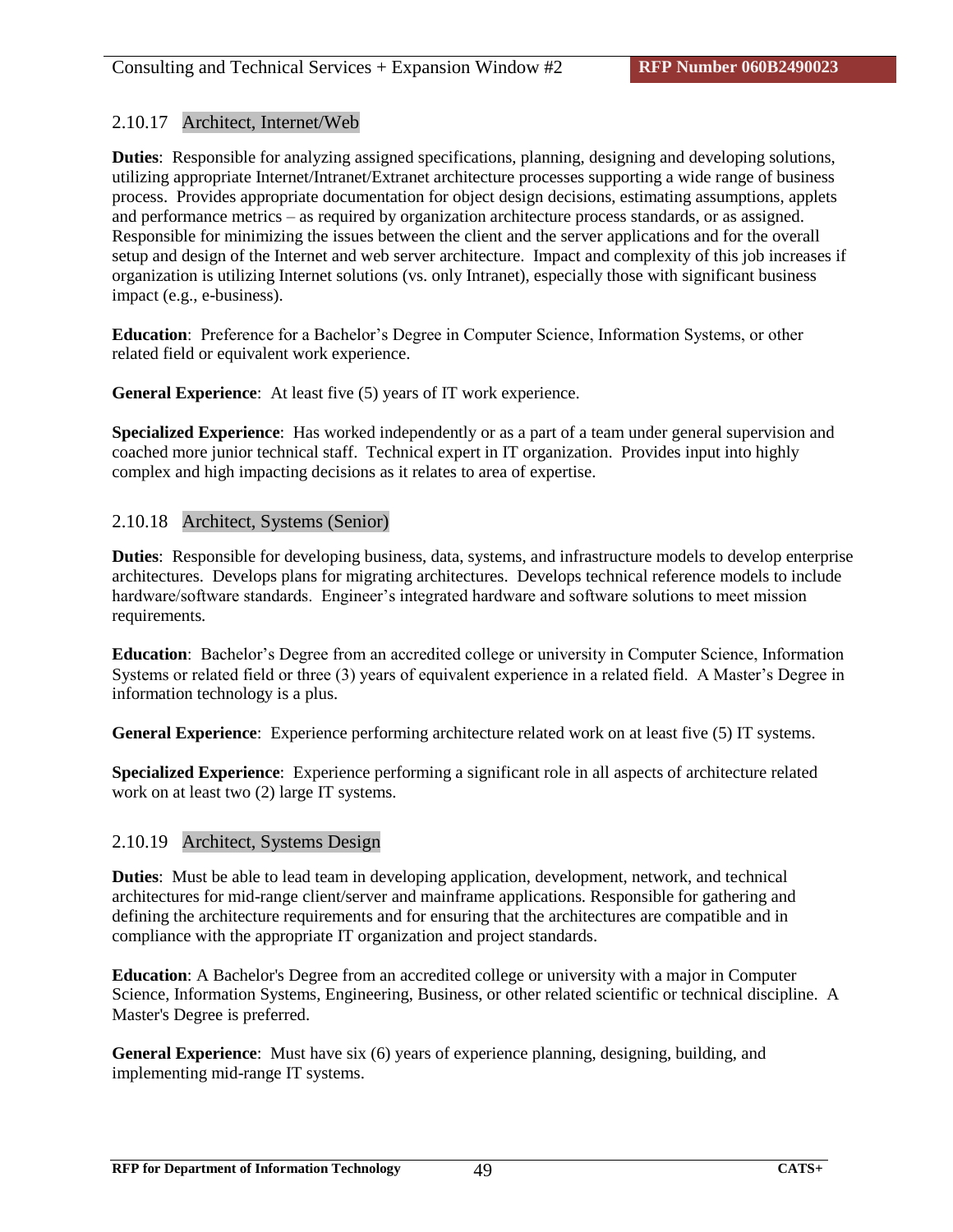**Specialized Experience**: At least four (4) years of experience developing application, development, network, and technical architectures for mid-range client/server and mainframe applications. Demonstrated ability to develop and execute architecture strategies and to perform feasibility studies and integration analyses. Experience supervising and providing guidance in implementing various mid-range architectures and supporting implementation of large-scale applications.

# 2.10.20 Architectural Historian

**Duties**: Responsible for conducting Historic Properties Survey investigations, identifying historic properties, evaluate the effects of the undertaking to historic properties. Provide visual impact assessment and expert application of the Criteria of Adverse Effect on historic properties and Rural Historic Landscapes within the Area of Potential Effect.

**Education**: Bachelor's Degree from an accredited college or university in Architectural History, Art History, Historic Preservation or related field or five (5) years of equivalent experience in a related field. A Master's Degree is preferred.

**General Experience**: Experience performing full-time experience in research, writing, or teaching in American architectural history or restoration architecture with an academic institution, historical organization or agency, museum, or other professional institution; or substantial contribution through research and publication to the body of scholarly knowledge in the field of American architectural history

# 2.10.21 Audit Manager

**Duties**: Performs day-to-day management of overall contract support operations, possibly involving multiple audits and groups of personnel at multiple locations. Responsible for the overall direction and guidance of all ongoing audits for the State; responsible for audit report(s) and all findings contained therein; in coordination with the State's designated representative, assists with the collection of any amounts due to the State as a result of audits. Organizes, directs, and coordinates the planning and production of all contract support activities, including subcontractors. Develops work breakdown structures and prepares charts, tables, graphs, major milestone calendars and diagrams to assist in analyzing problems and making recommendations.

**Experience**: At least four (4) years of telecommunications billing audit experience. Such experience must have included the supervision of other auditors engaged in the telecommunications billing audit process.

# 2.10.22 Audit Supervisor

**Duties**: Performs day-to-day management of assigned projects that involve teams of Lead Auditors and Staff Auditors. Primarily responsible for developing and overseeing the execution of the audit plan; regularly communicates with and reviews the work of on-site Lead and Staff Auditors and gives directions as appropriate; attends meetings with State representatives and is otherwise available to the State's representatives, as required. Organizes, directs, and coordinates the planning and production of all activities associated with assigned projects. Prepares and presents program level management products such as, work breakdown structures, charts, tables, graphs, major milestone calendars and diagrams to assist in analyzing problems and making recommendations.

**Experience**: At least two (2) years of telecommunications billing audit experience. Such experience must have included the supervision of other auditors engaged in the telecommunications billing audit process.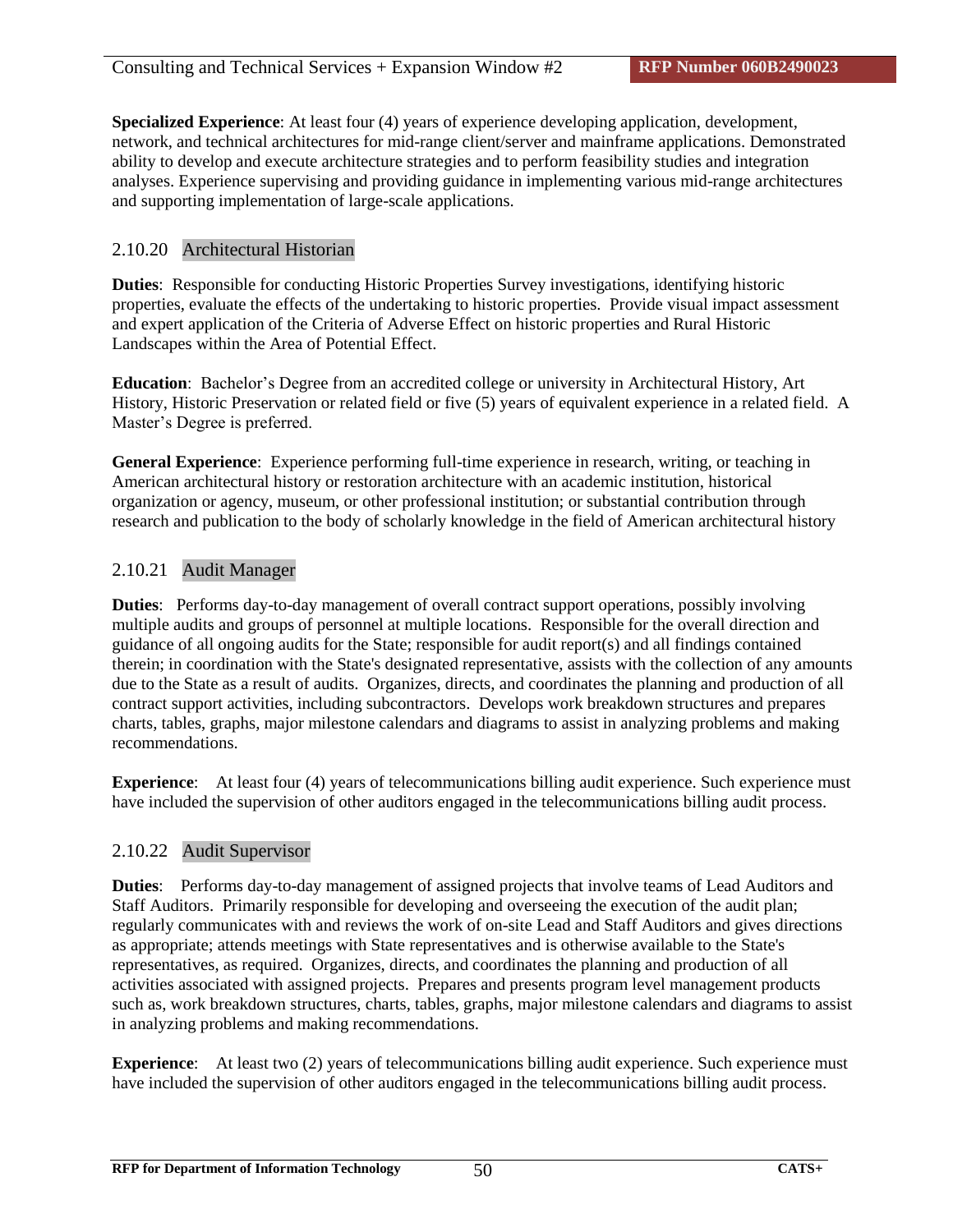### 2.10.23 Auditor, IT (Senior)

**Duties**: Identifies information processing and technology risks. Evaluates controls and makes recommendations. Identifies problems and recommends solutions. Reviews the installation and security related controls for a wide variety of computing platforms, including operating systems, sub-systems, databases and software products used to support the processing environment. Prepares and performs audit tests and evaluates results. Provides documentation of audit tests to facilitate efficient and effective reviews.

**Education**: CPA required. Bachelor's Degree from an accredited college or university in Accounting, Finance, Business, Computer Science, Information Systems, or related field.

**General Experience**: At least 10 years auditing experience.

**Specialized Experience**: At least seven (7) years of experience in IT audits. Proficient in generally accepted IT standards, statements and practices and IT security and control practices.

#### 2.10.24 Auditor, Lead

**Duties**: Assists in developing the telecommunications billing audit plan; primarily responsible for the routine performance of the audit plan and in providing direction of assigned Staff Auditors; communicates on a regular basis with the State's designated representative on status and audit issues.

**Experience:** At least two (2) years of telecommunications billing audit experience.

#### 2.10.25 Auditor, Senior

**Duties**: Provides third party reviews, ratings and evaluations of IT vendors. Researches corporate philosophy, goals, objectives, and code of ethics and business practices. Provides financial status including, but not limited to: assets, liabilities, operating capital, cash flow, and insurance coverage. Provides financial reports and annual reports. Provides ranking among peers in the IT industry and reputation in the IT industry. Researches customer satisfaction levels and strengths and weaknesses. Provides costing estimations and personnel qualifications and performance ratings. Researches project management results and performance records. Provides legal history and overall performance.

**Education**: Bachelor's Degree from an accredited college or university in Accounting, Finance, Business or a related field. A CPA is preferred.

**General Experience**: At least 10 years of auditing experience.

**Specialized Experience**: At least five (5) years of experience as an auditor in auditing IT vendors.

#### 2.10.26 Auditor, Staff

**Duties**: Assists in the performance of telecommunications billing audits under the guidance and direction of a lead auditor and/or audit supervisor.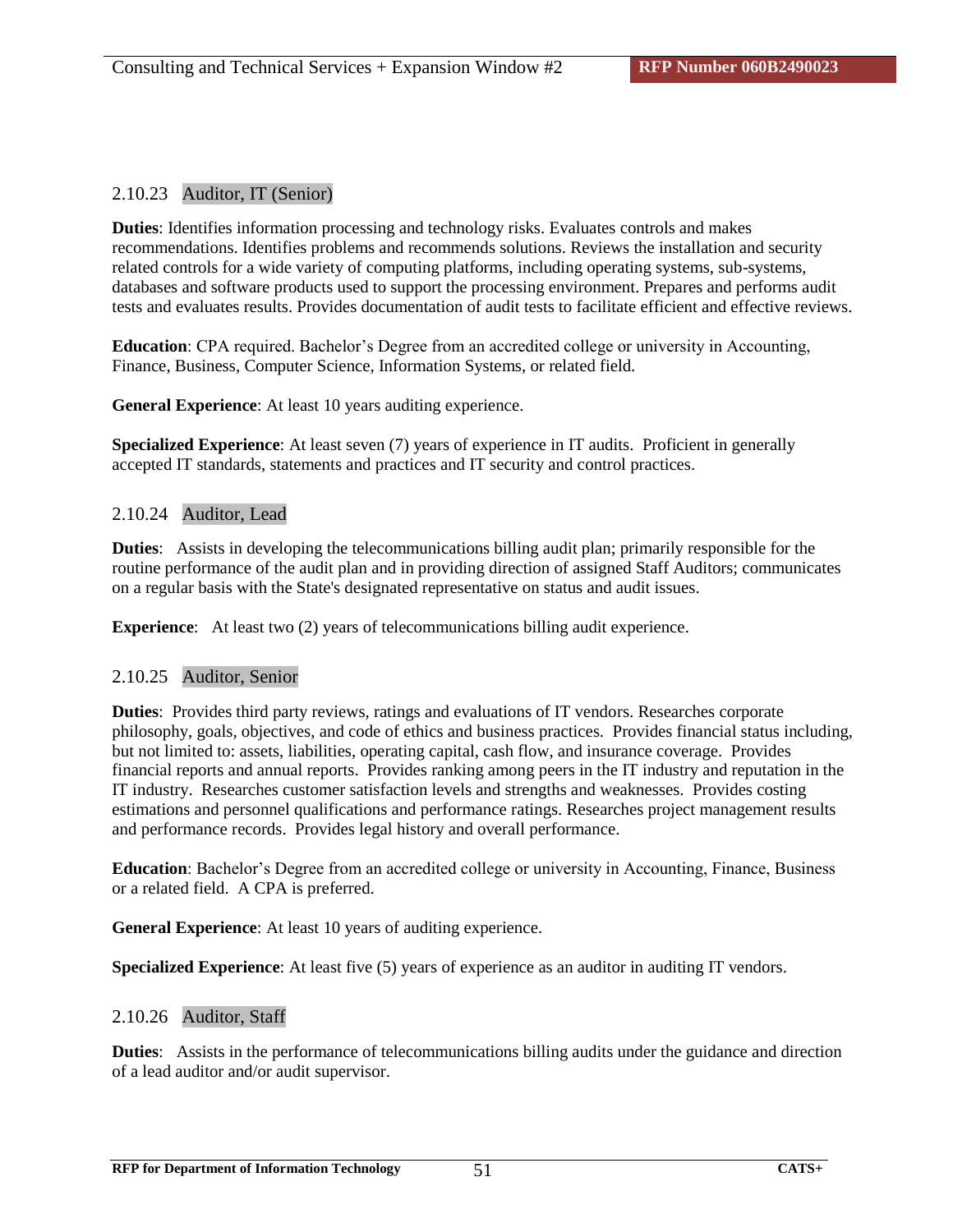**Experience**: At least one (1) year of telecommunications billing audit experience.

#### 2.10.27 Business Process Consultant (Senior)

**Duties**: Develops business requirements and business processes re-engineering methodologies. Solves application and process related problems by creating detail process and system design specifications; and works with other areas across the business units to support a total solution approach. Communicates business requirements for reports and applications development. Facilitates collaboration within and across business units and across IT functions. Resolves problems and improves business units' technical environments.

**Education**: Bachelor's Degree from an accredited college or university in Business, Human Resources Management or a related field. An MBA or MPA is preferred.

**General Experience**: At least eight (8) years of experience in business process re-engineering.

**Specialized Experience**: At least five (5) years of experience in reengineering large scale business processes.

#### 2.10.28 Computer Graphics Illustrator

**Duties**: Duties will include recommending various methods of portraying ideas and the design, layout, and generation of a variety of graphical presentation products from rough drafts or outlines. Must possess skill in the preparation of graphs, charts and text data for visual presentations. Duties will be performed using complex automated color graphic equipment and PC software packages. A basic knowledge of graphic equipment, graphic software, file formats and graphic terms is required.

**Education**: High school diploma or equivalent. An additional year of specialized experience may be substituted for the required education.

**Total Experience**: Three (3) years of experience in creating and generating graphics using computer graphics software.

### 2.10.29 Computer Operations Center Specialist

**Duties**: Establishes detailed schedules for utilization of all equipment in the computer operations center to obtain maximum usage. Consults with personnel in other data processing sections to coordinate activities, and prepare activity and progress reports regarding the computer operations center. Evaluates production, equipment and personnel costs. Analyzes and interprets technical data processing data. Communicates technical data processing information effectively both orally and in writing. Applies applicable rules, regulations, policies and procedures of the computer operations center.

**Education**: A Bachelor's Degree from an accredited college or university with a major in Computer Science, Information Systems, Engineering, Business, or other related scientific or technical discipline or three (3) years of equivalent experience in a related field. A Master's Degree is preferred.

**General Experience**: This position requires a minimum of five (5) years of experience.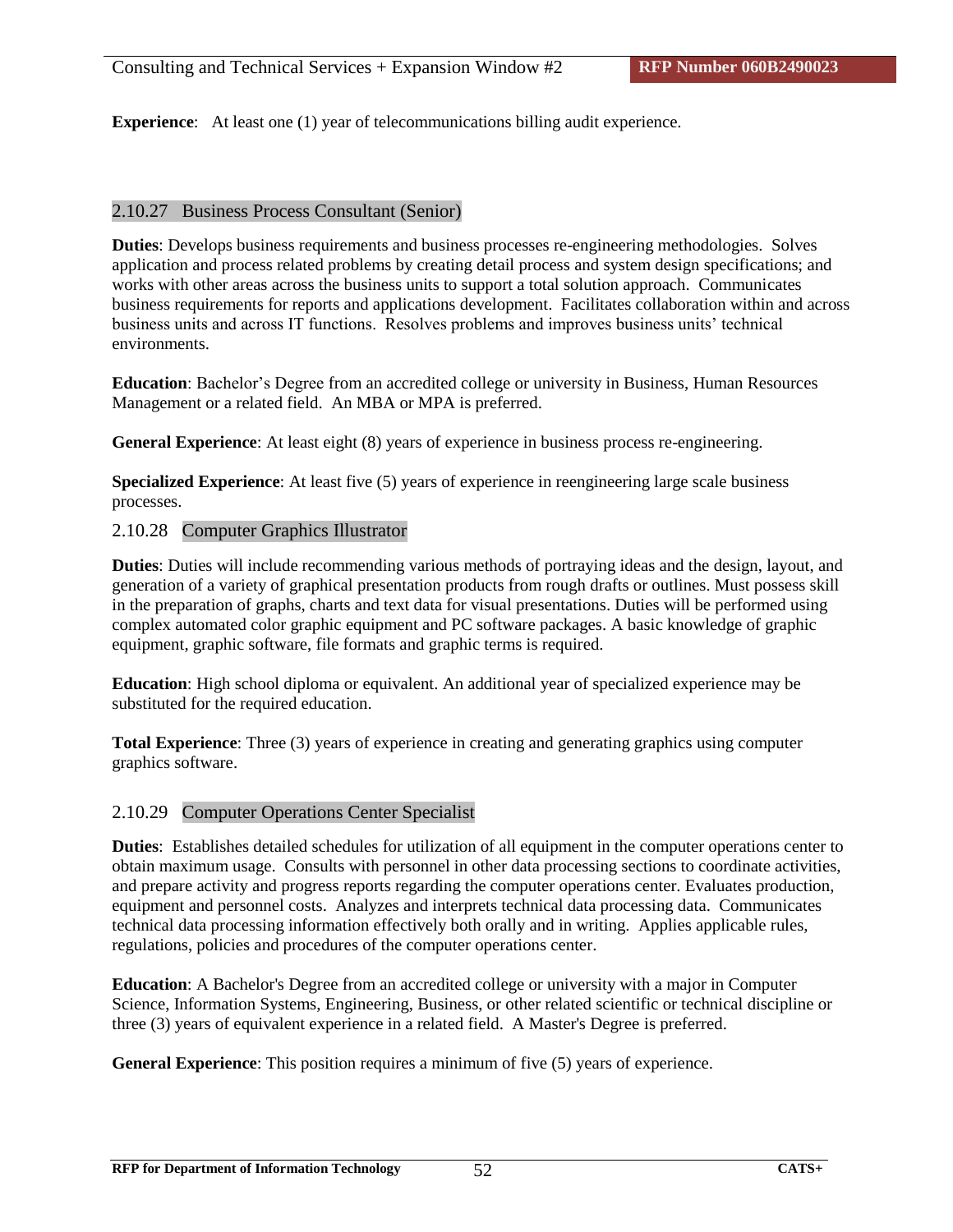**Specialized Experience**: At least three (3) years of specialized experience working in a computer operations center. Ability to function in a multi-system and/or multi-application environment. Ability to operate and monitor multiple terminals. Knowledge of data processing operations, equipment, procedures, and workflow. Knowledge of environmental requirements of mainframes, servers and other hardware. Knowledge of emergency security procedures for a computer operations center.

## 2.10.30 Computer Operations Research Analyst

**Duties**: Performs technical work in the operation of electronic computers and auxiliary peripheral equipment. Collates information into meaningful reports and presentation material. Maintains any technical information in a systems library. Applies principles and methods to obtain maximum utilization of computer equipment. Operates and cares for electronic computer and peripheral equipment.

**Education**: A Bachelor's Degree from an accredited college or university with a major in Computer Science, Information Systems, Engineering, Business, or other related scientific or technical discipline or three (3) years of equivalent experience in a related field.

**General Experience**: A minimum of one (1) year of work experience in a business environment.

**Specialized Experience**: At least one (1) year of demonstrated experience working in a computer operations center. Ability to function in a multi-system and/or multi-application environment. Ability to follow complex oral and written instruction. Ability to operate and monitor multiple terminals.

# 2.10.31 Computer Operator

**Education**: A high school diploma or equivalent. An Associate's Degree from an accredited college or university in Computer Science, Information Systems, Business or other related technical discipline is preferred. An Associate's Degree in one of the above disciplines equals one-year specialized and two years general experience. An additional year of specialized experience may be substituted for the required education.

**General Experience**: Five (5) years of experience in a computer-related field.

**Specialized Experience**: Three (3) years of experience administering multi user, shared processor systems

### 2.10.32 Computer Operator (Senior)

**Education**: A high school diploma or equivalent. An Associate's Degree from an accredited college or university in Computer Science, Information Systems, Business or other related technical discipline is preferred. An Associate's Degree in one of the above disciplines equals one-year specialized and two years general experience. An additional year of specialized experience may be substituted for the required education.

**General Experience**: Seven (7) years of experience in a computer-related field.

**Specialized Experience**: Five (5) years of experience administering multi user, shared processor systems.

### 2.10.33 Computer Programmer (Junior)

**Duties**: Must be capable of translating detail program flowcharts into program-coded instructions used by third- and fourth-generation, or current state-of-the-art computers.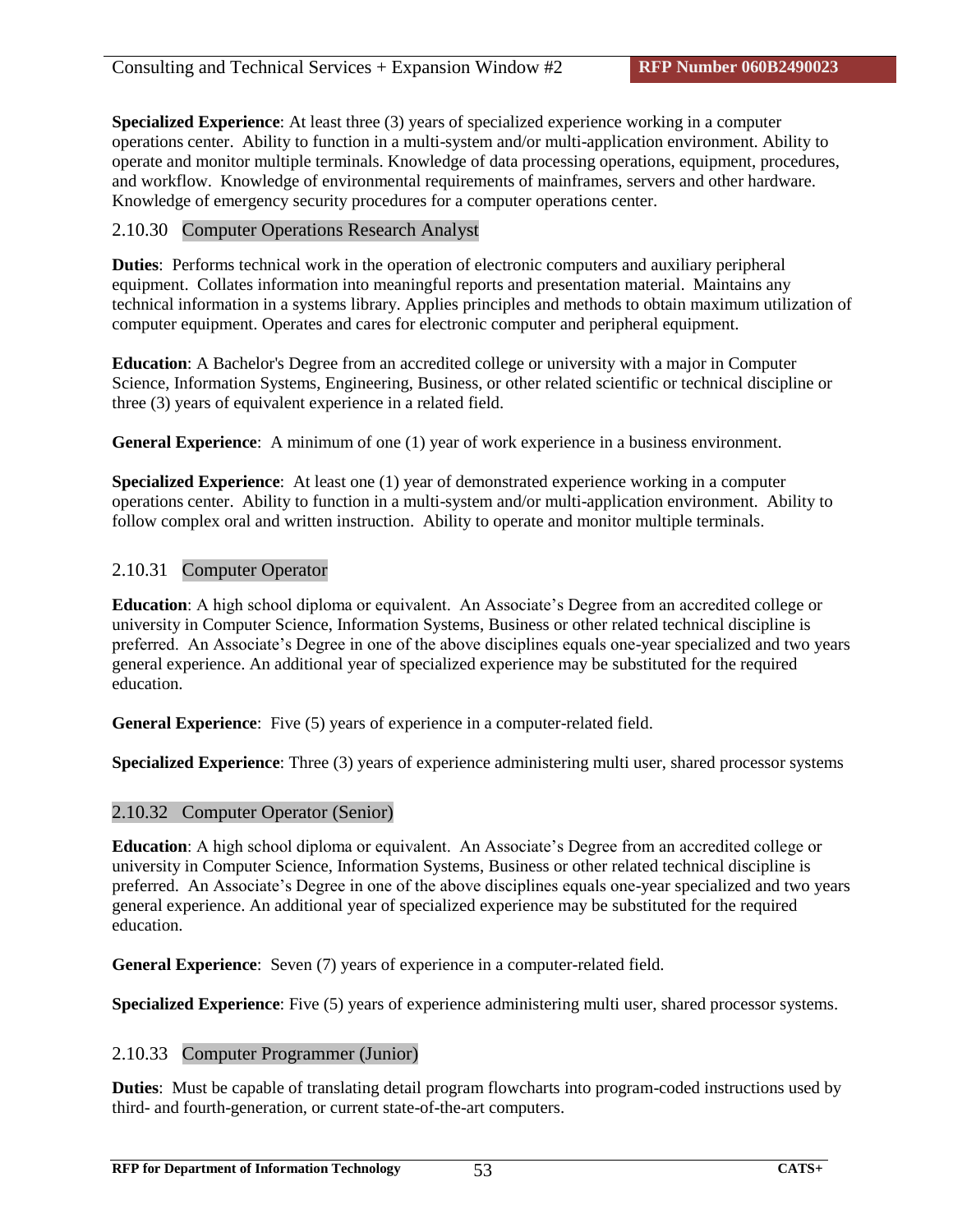**Education**: A Bachelor's Degree from an accredited college or university with a major in Computer Science, Information Systems, Engineering, Business, or other related scientific or technical discipline or three (3) years of equivalent experience in a related field.

**General Experience**: Must have three (3) years of computer programming experience.

### 2.10.34 Computer Programmer (Senior)

**Duties**: Must be capable of utilizing third- and fourth-generation or current state-of-the-art IT equipment and languages to develop and prepare diagrammatic plans for solution of business, management, communications, and strategic problems. Must be able to design detailed programs, flowcharts, and diagrams showing mathematical computations and sequence of machine operations necessary to copy and process data and print results. Must be able to verify the accuracy and completeness of programs and systems by preparing sample representative data and perform testing by means of cycle and system processing.

**Education**: A Bachelor's Degree from an accredited college or university with a major in Computer Science, Information Systems, Engineering, Business, or other related scientific or technical discipline or three (3) years of equivalent experience in a related field. A Master's Degree is preferred.

**General Experience**: Must have eight (8) years of programming experience in software development or maintenance.

**Specialized Experience**: At least five (5) years of experience in IT systems analysis and programming.

# 2.10.35 Computer Specialist

**Duties**: Must be able to determine costs for converting computer systems from one language or machine to another by utilizing compilers, simulators, emulators, and/or language translators and recommend better utilization of operating systems capabilities to improve system efficiency. Must be able to develop, manage, maintain, and evaluate state-of-the-art computer hardware, software, and software development tools; evaluate their ability to support specific requirements and interface with other equipment and systems; determine potential and actual bottlenecks; propose recommendations for their elimination; and make recommendations for systems improvements that will result in optimal hardware and software usage.

**Education**: A Bachelor's Degree from an accredited college or university with a major in Computer Science, Information Systems, Engineering, Business, or other related scientific or technical discipline or three (3) years of equivalent experience in a related field.

**General Experience**: Must have five (5) years of computer experience in at least two (2) of the following disciplines: systems analysis, systems programming, application programming, or equipment analysis.

**Specialized Experience**: At least three (3) years of experience as either a computer hardware and/or systems software specialist, or as a systems analyst with duties relating to the evaluation of third- and fourth-generation or state-of-the-art computer hardware and software and its ability to support specific requirements for systems management or large-scale system development and maintenance.

### 2.10.36 Computer Specialist (Senior)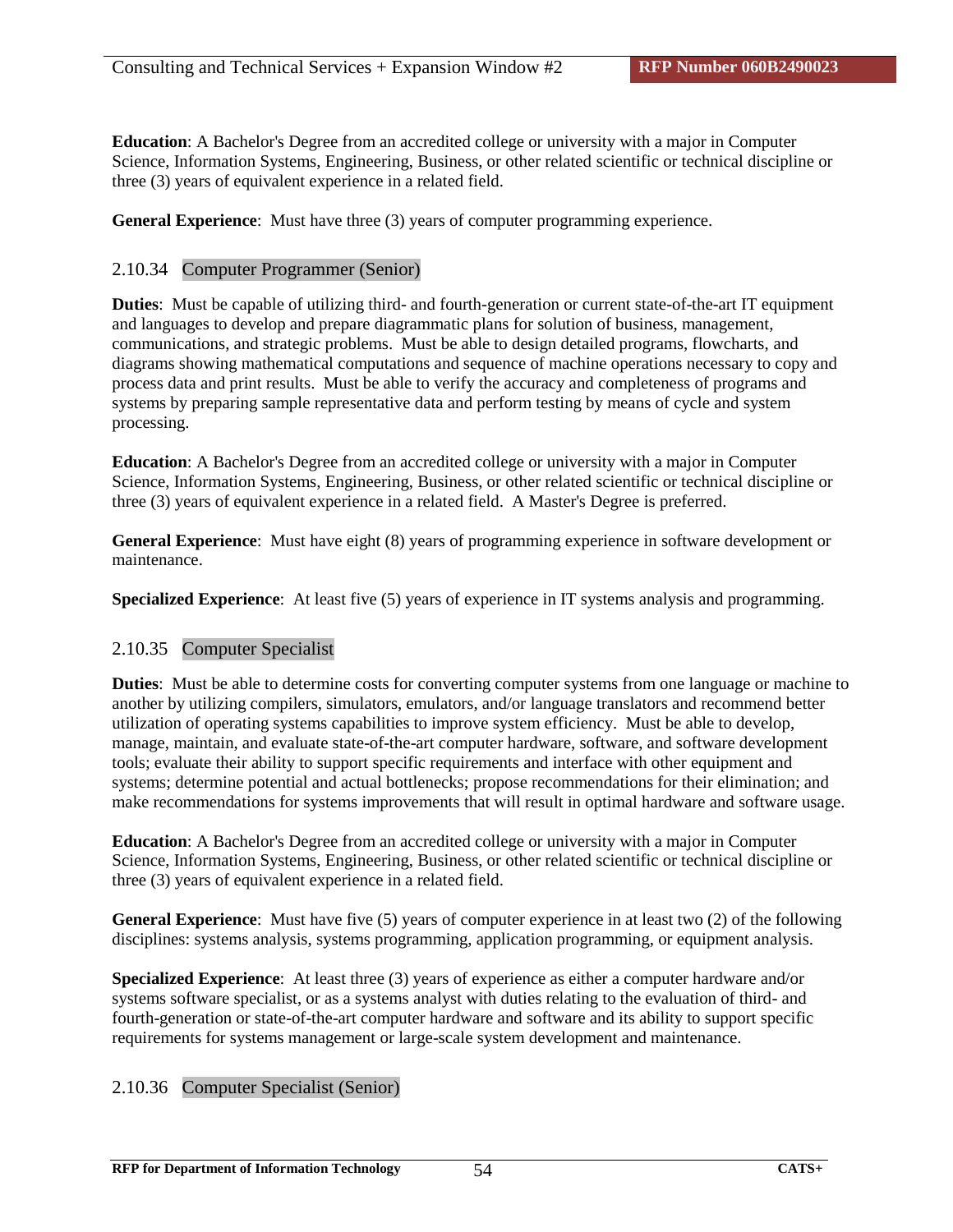**Duties**: Must be able to determine costs for converting computer systems from one language or machine to another by using compilers, simulators, emulators, and/or language translators and to recommend better utilization of operating systems capabilities for improving system efficiency. Develops, manages, maintains, and evaluates current state-of-the-art computer hardware, software, and software development tools; evaluates their ability to support specific requirements and interface with other equipment and systems; determines potential and actual bottlenecks and proposes recommendations for their elimination; and makes recommendations for system improvements that will result in optimal hardware and software use.

**Education**: A Bachelor's Degree from an accredited college or university with a major in Computer Science, Information Systems, Engineering, Business, or other related scientific or technical discipline or three (3) years of equivalent experience in a related field. A Master's Degree is preferred.

**General Experience**: Must have eight (8) years of computer experience in at least two of the following disciplines: system analysis, system programming, application programming, and equipment analysis.

**Specialized Experience**: At least five (5) years of experience either as a computer hardware or systems software specialist or as a systems analyst with duties relating to the evaluation of third and fourth generation of current state-of-the-art computer hardware and software and its ability to support specific requirements for hardware and software evaluation, system management, or large-scale system development and maintenance.

# 2.10.37 Computer Systems Programmer

**Duties**: Create and/or maintain operating systems, communications software, database packages, compilers, repositories, and utility and assembler programs. Modify existing software and develop specialpurpose software to ensure efficiency and integrity between systems and applications.

**Education**: A Bachelor's Degree from an accredited college or university with a major in Computer Science, Information Systems, Engineering, Business, or other related scientific or technical discipline or three (3) years of equivalent experience in a related field. A Master's Degree is preferred.

**General Experience**: Must have five (5) years of computer experience in information systems design.

**Specialized Experience**: At least three (3) years of experience in IT systems analysis and programming.

### 2.10.38 Computer Systems Programmer (Senior)

**Duties**: Create and/or maintain operating systems, communications software, database packages, compilers, repositories, and utility and assembler programs. Modify existing software and develop specialpurpose software to ensure efficiency and integrity between systems and applications.

**Education**: A Bachelor's Degree from an accredited college or university with a major in Computer Science, Information Systems, Engineering, Business, or other related scientific or technical discipline or three (3) years of equivalent experience in a related field. A Master's Degree is preferred.

**General Experience**: Must have 12 years of computer experience in information systems design.

**Specialized Experience**: At least 10 years of experience in IT systems analysis and programming.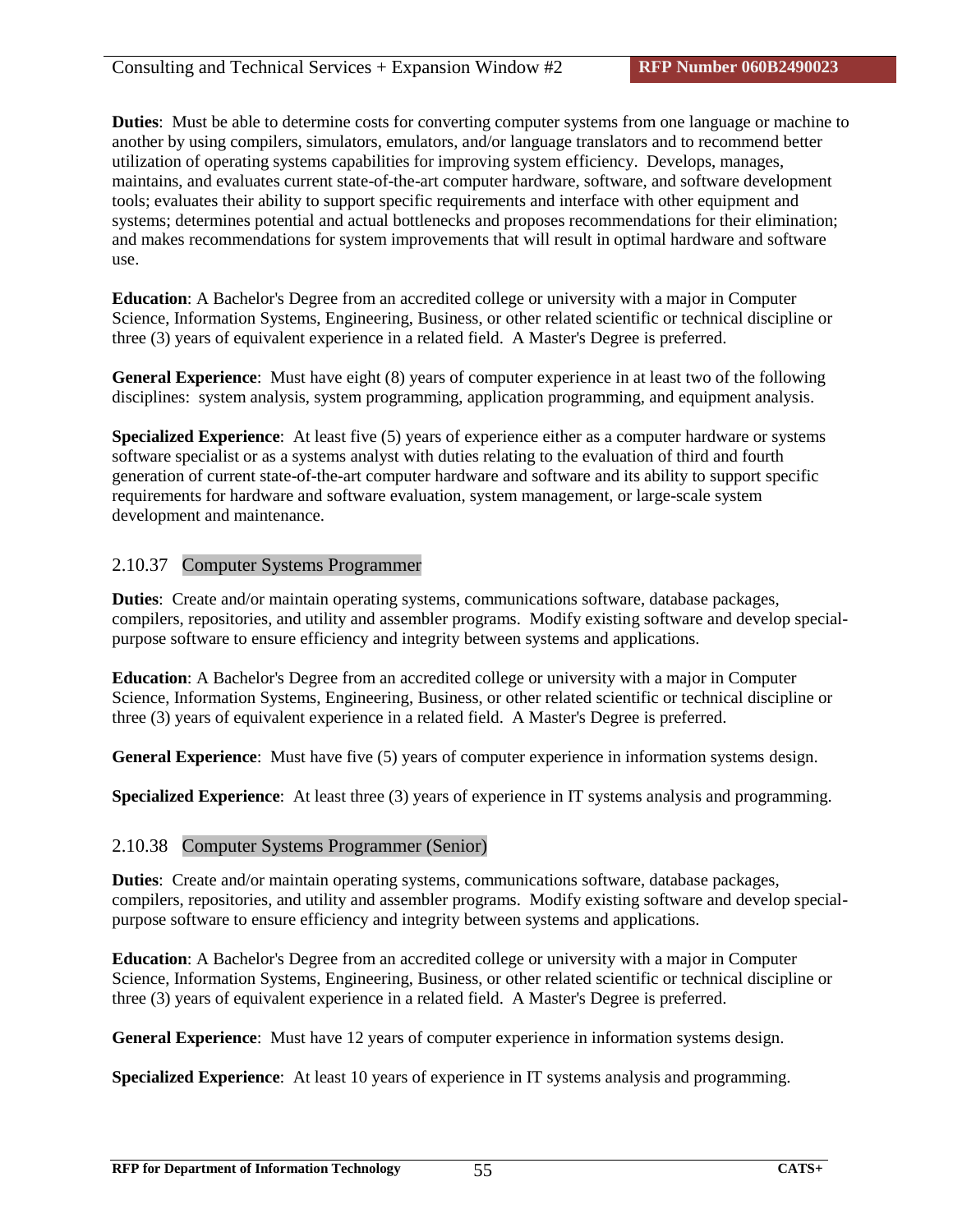# 2.10.39 Database Management Specialist (Junior)

**Duties**: Must be capable of providing highly technical expertise and support in the use of DBMS. Must be able to evaluate and recommend available DBMS products to support validated user requirements. Defines file organization, indexing methods, and security procedures for specific user applications. Develops, implements, and maintains database back-up and recovery procedures for the processing environments, and ensures that data integrity, security, and recoverability are built into the DBMS applications.

**Education**: A Bachelor's Degree from an accredited college or university with a major in Computer Science, Information Systems, Engineering, Business, or other related scientific or technical discipline or three (3) years of equivalent experience in a related field.

**General Experience**: Must have three (3) years of experience in DBMS systems analysis and programming.

**Specialized Experience**: At least one (1) years of experience in using current DBMS technologies, application design utilizing various database management systems and experience with DBMS internals.

# 2.10.40 Database Management Specialist (Senior)

**Duties**: Must be capable of providing highly technical expertise and support in the use of DBMS. Must be able to evaluate and recommend available DBMS products to support validated user requirements. Defines file organization, indexing methods, and security procedures for specific user applications. Develops, implements, and maintains database back-up and recovery procedures for the processing environments, and ensures that data integrity, security, and recoverability are built into the DBMS applications.

**Education**: A Bachelor's Degree from an accredited college or university with a major in Computer Science, Information Systems, Engineering, Business, or other related scientific or technical discipline or three (3) years of equivalent experience in a related field.

**General Experience**: Must have six (6) years of experience in DBMS systems analysis and programming.

**Specialized Experience**: At least three (3) years of experience in using current DBMS technologies, application design utilizing various database management systems and experience with DBMS internals.

# 2.10.41 Database Manager

**Duties**: Must be capable of managing the development of database projects. Must be able to plan and budget staff and data resources. Supports application developers in planning preparation, load analysis, and backup and recovery of data. When necessary, reallocates resources to maximize benefits. Must be able to prepare and deliver presentations on DBMS concepts. Provides daily supervision and direction to support staff. Monitors performance and evaluates areas to improve efficiency.

**Education**: A Bachelor's Degree from an accredited college or university with a major in Computer Science, Information Systems, Engineering, Business, or other related scientific or technical discipline or three (3) years of equivalent experience in a related field. A Master's Degree is preferred.

**General Experience**: Must have seven (7) years of experience in the development and maintenance of database systems.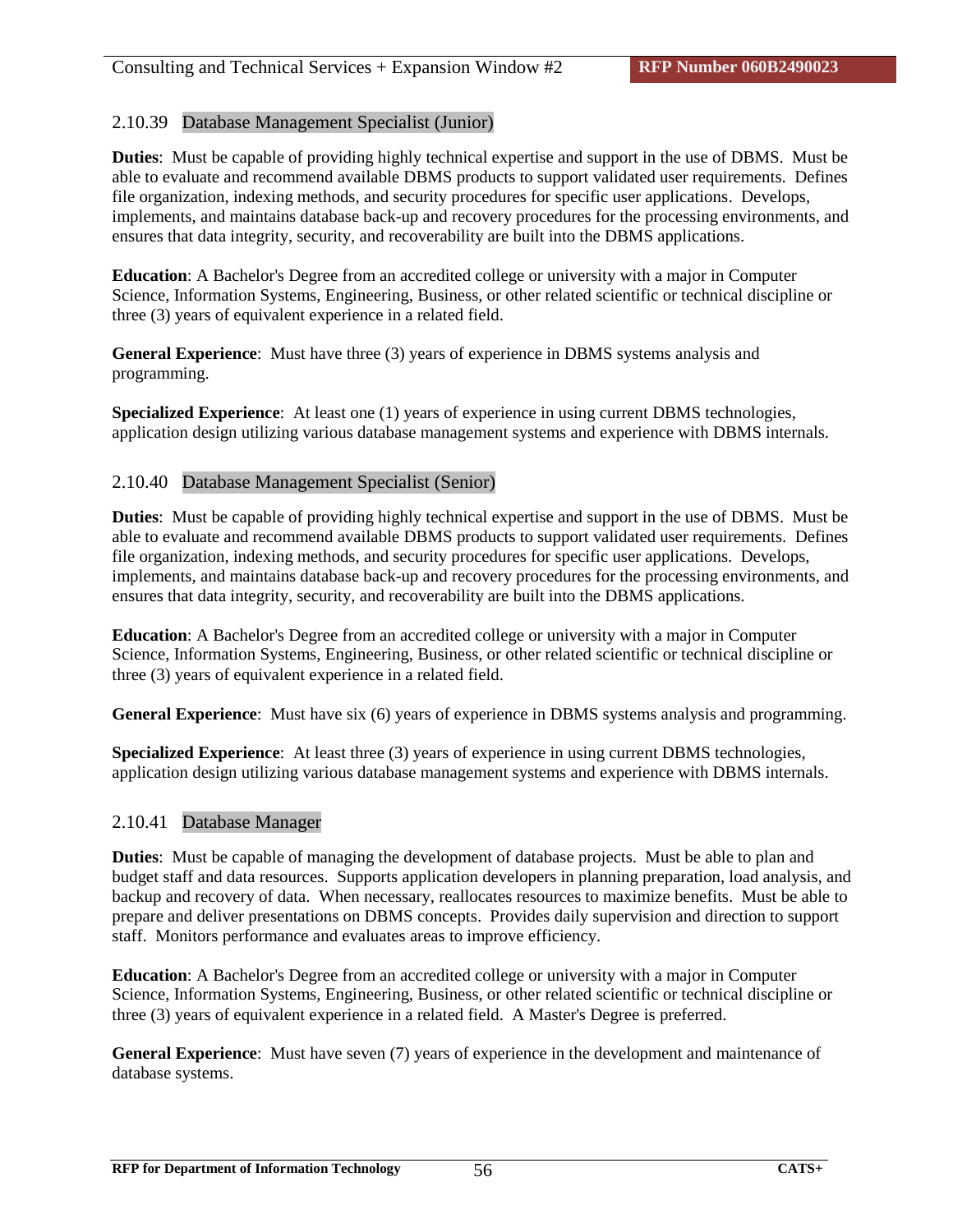**Specialized Experience**: At least five (5) years of experience with database management systems, system design and analysis, operating systems software, and internal and data manipulation languages.

### 2.10.42 Documentation Specialist

**Duties**: Gathers, analyzes, and composes technical information. Conducts research and ensures the use of proper technical terminology. Translates technical information into clear, readable documents to be used by technical and non-technical personnel. For applications built to run in a Windows environment, uses the standard help compiler to prepare all on-line documentation.

**Education**: Associate's Degree in related field. A Bachelor's degree is preferred.

**General Experience**: Must have four (4) years of experience in technical writing and documentation experience pertaining to all aspects of IT.

**Specialized Experience**: A minimum of two (2) years of experience in preparing technical documentation, which is to include researching for applicable standards.

# 2.10.43 Electrician, Journeyman

**Duties**: Identify malfunctions in electrical and electro-mechanical instruments. Repair non-functioning electrical and electro-mechanical instruments. Calibrate scientific and industrial instruments. Use established maintenance procedures for scientific and industrial instruments. Test input/output parameters of electrical/mechanical devices. Assemble electrical and electro-mechanical devices. Identify electrical/electro-mechanical components, devices or systems in accordance with predetermined specifications. Present technical information in oral, written and graphic form, including use of microcomputers to manipulate content and access information.

**Education**: An Associate's degree from an accredited college or university in Electronics Technology or a related field; or Technical school certificate of completion in the electrical field; or the equivalent military training. An additional year of specialized experience may be substituted for the required education. Must have a master electrician license from the Maryland Board of Master Electricians.

**General Experience**: Five (5) years of experience in the electronics or related field.

**Specialized Experience**: Three (3) years of experience in the following areas: design, construction, testing, installation, maintenance and repair of electronic systems.

### 2.10.44 Electrician, Licensed Master

**Duties**: Identify malfunctions in electrical and electro-mechanical instruments. Repair non-functioning electrical and electro-mechanical instruments. Calibrate scientific and industrial instruments. Use established maintenance procedures for scientific and industrial instruments. Test input/output parameters of electrical/mechanical devices. Assemble electrical and electro-mechanical devices. Identify electrical/electro-mechanical components, devices or systems in accordance with predetermined specifications. Present technical information in oral, written and graphic form, including use of microcomputers to manipulate content and access information.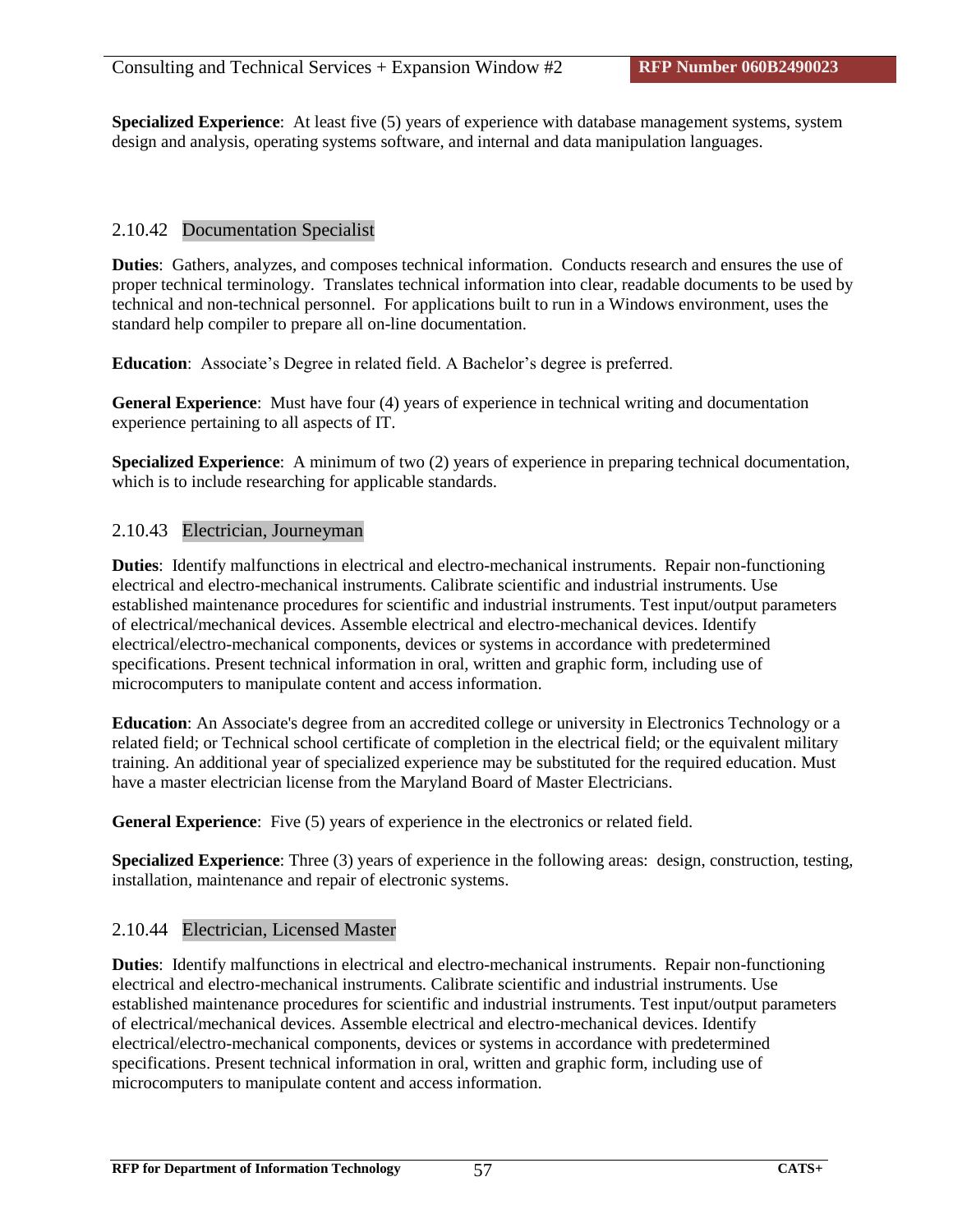**Education**: An Associate's degree from an accredited college or university in Electronics Technology or a related field; or Technical school certificate of completion in the electrical field; or the equivalent military training. An additional year of specialized experience may be substituted for the required education. Must have a master electrician license from the Maryland Board of Master Electricians.

**General Experience**: Seven (7) years of experience in the electronics or related field.

**Specialized Experience**: Five (5) years of experience in the following areas: design, construction, testing, installation, maintenance and repair of electronic systems

# 2.10.45 Electricians Helper

**Duties**: Performs task assigned by the Forman or Electrician with a minimum of supervision such as: terminate junction boxes; install required conduit and wiring including branch and feeder, above and below ground; install fixture connections and rough-ins; under supervision of the Foreman or an Electrician, operates a variety of electrical testing equipment in locating and determining types of electrical malfunctions; demonstrates basic knowledge of plans, drawings, specifications and work orders; and, conducts all tasks in a safe and efficient manner.

**Education**: A high school diploma or equivalent. An Associate's degree from an accredited college or university in Electronics Technology or a related field; or Technical school certificate of completion in the electrical field; or the equivalent military training is preferred. An additional year of specialized experience may be substituted for the required education. Must have a master electrician license from the Maryland Board of Master Electricians.

**General Experience**: One (1) years of experience in the electronics or related field.

**Specialized Experience**: Six (6) months experience in the following areas: design, construction, testing, installation, maintenance and repair of electronic systems.

# 2.10.46 Engineer, Facility Operations

**Duties**: Provides engineering support for facility and infrastructure projects. Support includes project development, design, bid proposal, schedule development, and technical support. May also manage and direct personnel in the operation, maintenance and repair of facilities, systems and institutional equipment. Includes building, heating, ventilation and air conditioning (HVAC) systems, boiler systems, generator systems and electrical systems.

**Education**: A Bachelor's degree from an accredited college or university in civil, mechanical, electrical, industrial or facilities management engineering or other related field.

**General Experience**: This position typically requires eight (8) years of experience in facilities management or related field.

# 2.10.47 Engineer, Information

**Duties**: Must be capable of applying a business wide set of disciplines for planning, analysis, design, construction, and maintenance of information systems on a business-wide basis or across a major sector of the business. Must be capable of performing business strategic systems planning, information planning, and analysis. Performs process and data modeling in support of the planning and analysis efforts using both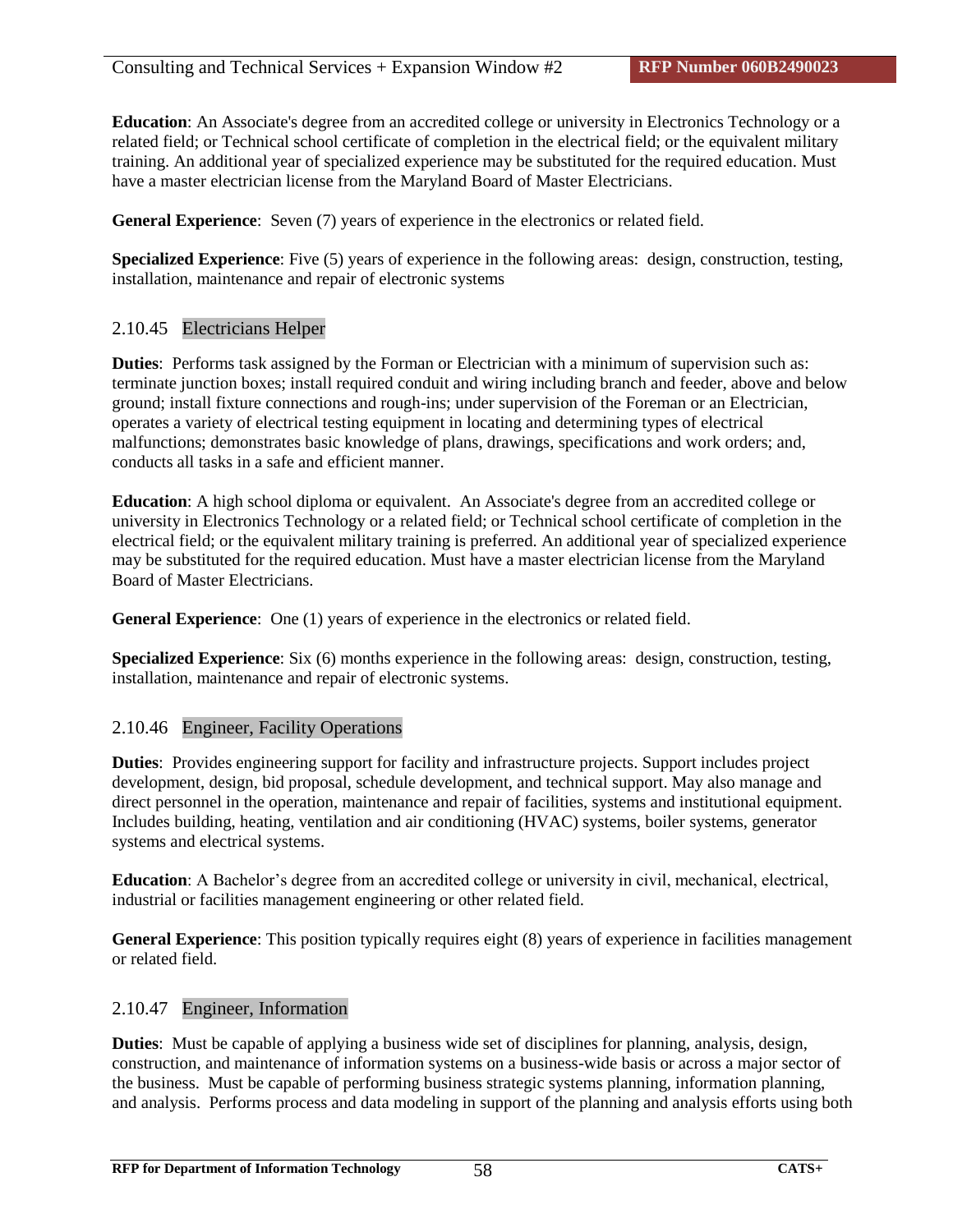manual and automated tools, such as I-CASE tools. Must be able to apply reverse engineering and reengineering disciplines to develop migration strategic and planning documents. Provides technical guidance in software engineering techniques and automated support tools.

**Education**: A Bachelor's Degree from an accredited college or university with a major in Computer Science, Information Systems, Engineering, Business, or other related scientific or technical discipline.

**General Experience**: Must have five (5) years of experience in engineering, systems analysis, design, and programming.

**Specialized Experience**: At least two (2) years of experience in information systems development, functional and data requirement analysis, systems analysis and design, programming, program design, and documentation preparation.

#### 2.10.48 Engineer, Information (Senior)

**Duties**: Develops analytical and computational techniques and methodology for problem solutions. Performs process and data modeling in support of the planning and analysis efforts using manual and automated tools; such as Integrated Computer-Aided Software Engineering (I-CASE) tools. Must be able to apply reverse engineering and reengineering disciplines to develop migration strategic and planning documents. Provides technical guidance in software engineering techniques and automated support tools. Must be capable of applying business process improvement practices to modernization projects. Applies, as appropriate, activity and data modeling transaction flow analysis; internal control and risk analysis; modern business methods; and performance measurement techniques. Assists in establishing standards for information systems procedures. Develops and applies organization wide information models for use in designing and building integrated, shared software and DBMS.

**Education**: A Bachelor's Degree from an accredited college or university with a major in Computer Science, Information Systems, Engineering, Business, or other related scientific or technical discipline. A Master's Degree is preferred.

**General Experience**: Must have eight (8) years of experience in managing the implementation of information engineering projects and experience in systems analysis, design and programming using CASE and IE tools and methods.

**Specialized Experience**: At least five (5) years of experience in information systems development, functional and data requirement analysis, systems analysis and design, programming, program design, and documentation preparation.

### 2.10.49 Engineer, Information Security

**Duties**: Analyzes and defines security requirements for information protection. Defines and develops security policies. Analyzes the sensitivity of information, performs vulnerability and risk assessments on the basis of defined sensitivity and information flow.

**Education**: A Bachelor's Degree from an accredited college or university with a major in Computer Science, Information Systems, Engineering, Business, or other related scientific or technical discipline. A Master's Degree is preferred.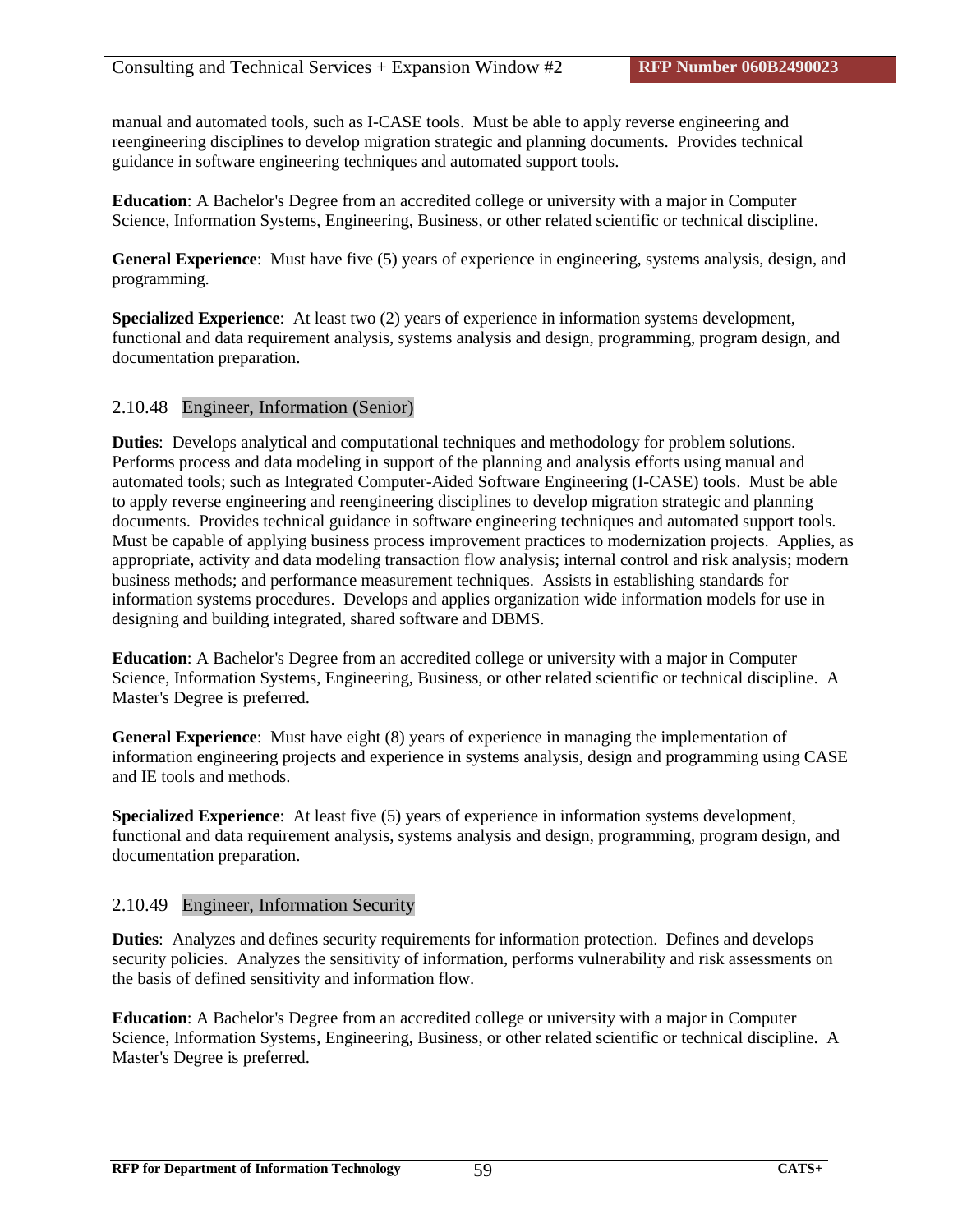**General Experience**: This position requires a minimum of eight (8) years of experience in information protection.

**Specialized Experience**: At least five (5) years of experience in defining security programs or processes for the protection of sensitive or classified information.

# 2.10.50 Engineer, Interdisciplinary

**Duties**: Must be capable of translating mission requirements and information problems into solutions employing current state-of-the-art information system equipment and software. Must be able to define interaction and interface among different categories of requirements, and develop appropriate design to support the requirements while employing IT methodologies. Must be able to serve as a liaison to interpret and translate various disciplines represented on the task team, and serve as a point of contact for evaluation of problems arising from the interdisciplinary nature of the task.

**Education**: A Bachelor's Degree from an accredited college or university with a major in Computer Science, Information Systems, Engineering, Business, or other related scientific or technical discipline.

**General Experience**: Must have five (5) years of experience in technical work in the areas of system management and system integration.

**Specialized Experience**: At least three (3) years of experience in IT disciplines involving operating systems software, electronics communications analysis and design, system interface, systems integration, and mechanical or civil engineering.

# 2.10.51 Engineer, Interdisciplinary (Senior)

Duties: Must have demonstrated ability to perform senior level engineering and/or IT tasks in the disparate areas of software, electronics telecommunications, or networking. Must be capable of translating mission requirements and information problems into solutions employing current state-of-the-art information system equipment and software. Must be able to define interaction with and/or interface between these different categories of requirements and to develop the appropriate design to support these requirements while employing methodologies from any of the above disciplines as required. Must be able to serve as a liaison to interpret and translate among the various disciplines represented on the task team, and serve as a point of contact for evaluation of problems arising from the interdisciplinary nature of the task.

**Education**: A Bachelor's Degree from an accredited college or university with a major in Computer Science, Information Systems, Engineering, Business, or other related scientific or technical discipline. A Master's Degree is preferred.

**General Experience**: Must have eight (8) years of experience in technical work in the major areas of system management and system integration.

**Specialized Experience**: At least five (5) years of experience in specialized IT and telecommunications disciplines involving system interfaces, system integration and network development, and/or integration involving a wide range of network, hardware, and software solutions. At least three (3) years in operating systems software, electronic communications analysis and design, or networking.

# 2.10.52 Engineer, Network (Junior)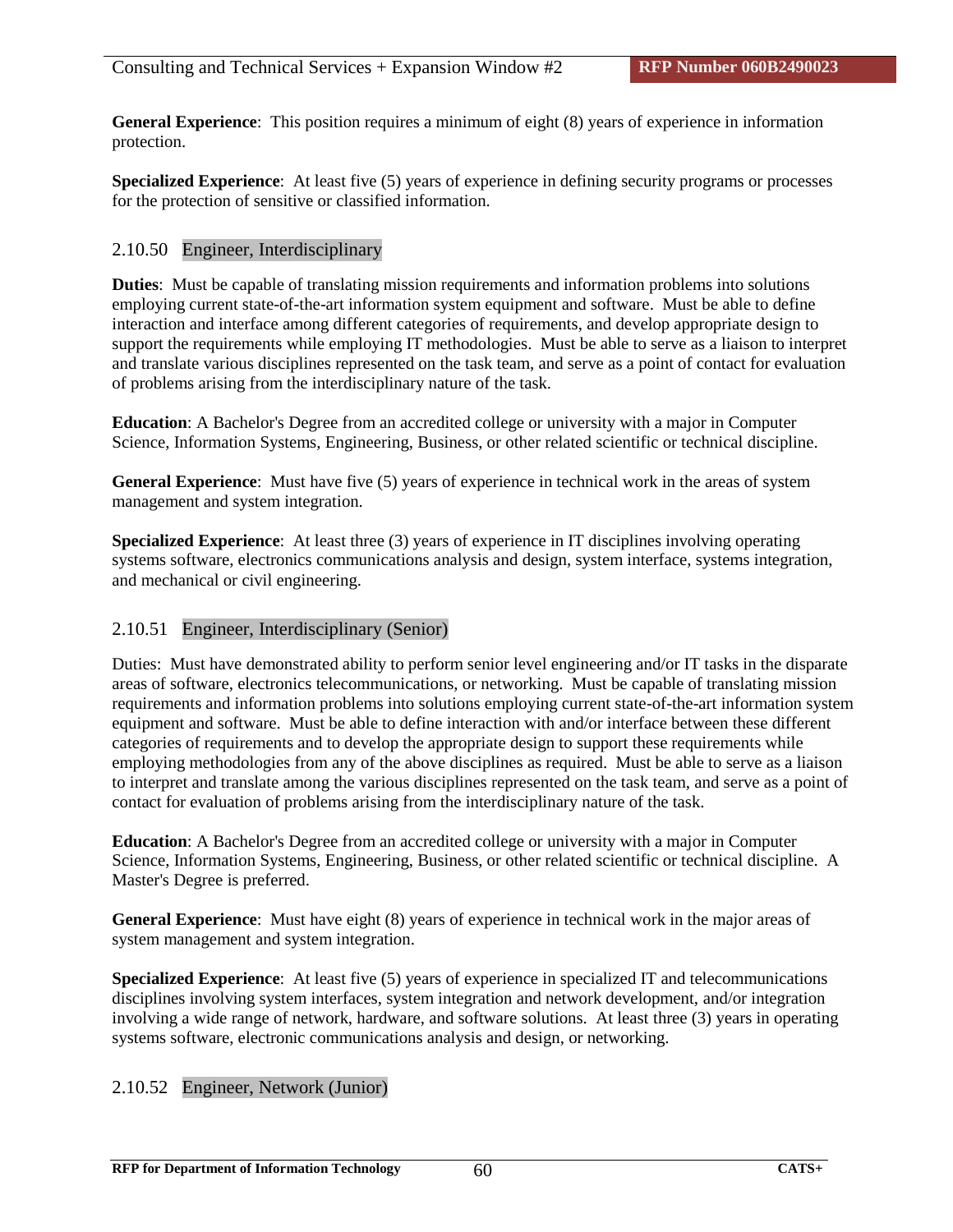**Duties**: Perform similar duties as directed or instructed by the senior network engineer. Conduct studies pertaining to network configuration and monitor traffic patterns such as protocols and peak usage. Stays current with technological changes.

**Education**: A Bachelor's degree from an accredited college or university with a major in Computer Science, Information Systems, Engineering or other related scientific or technical discipline.

**General Experience**: Five (5) years of experience in a computer-related field.

**Specialized Experience**: Three (3) years of progressive experience in planning, designing, implementation, and analyzing data or telecommunications networks.

## 2.10.53 Engineer, Network (Senior)

**Duties**: Responsible for the design and implementation of large data communications or telecommunications networks. Plans and monitors the installation of communications circuits. Manage and monitor local area networks and associated equipment (e.g., bridges, routers, modem pools, and gateways) Conducts short and long-term plan to meet c communications requirements. Responsible for the design and implementation of LANs/WANs using hub switching and router technology. Performs hardware/software analyses to provide comparative data of performance characteristics and suitability within the existing systems environment. Prepares tradeoff studies and evaluations for vendor equipment. Generates network monitoring/performance report, for LAN/WAN utilization studies. Recommends network design changes/enhancements for improved system availability and performance.

**Education**: A Bachelor's degree from an accredited college or university with a major in Computer Science, Information Systems, Engineering or other related scientific or technical discipline. If applicable, shall be certified as network engineer for the specific network operating system as defined in the State task request. The certification criteria are determined by the network operating system vendor.

**General Experience**: Nine (9) years of experience in a computer-related field.

**Specialized Experience**: Seven (7) years of progressive experience in planning, designing, implementation, and analyzing data or telecommunications networks. Must have experience with network analysis/management tools and techniques and be familiar with Personal Computers (PCs) in a client/server environment. Must be familiar with IT technology and long distance and local carrier management.

### 2.10.54 Engineer, Network Security

**Duties**: Designs, develops, engineers, and implements solutions for projects such as biometrics, smart cards, Secure remote access, VPN, Intrusion detection, port scanning, web security and vulnerability assessments and remediation.

**Education**: A Bachelor's Degree from an accredited college or university with a major in Computer Science, Information Systems, Engineering, Business, or other related scientific or technical discipline. A Master's Degree in one of the above disciplines equals one-year specialized and two years general experience. An additional year of specialized experience may be substituted for the required education.

**General Experience**: This position requires a minimum of eight (8) years of computer-related experience.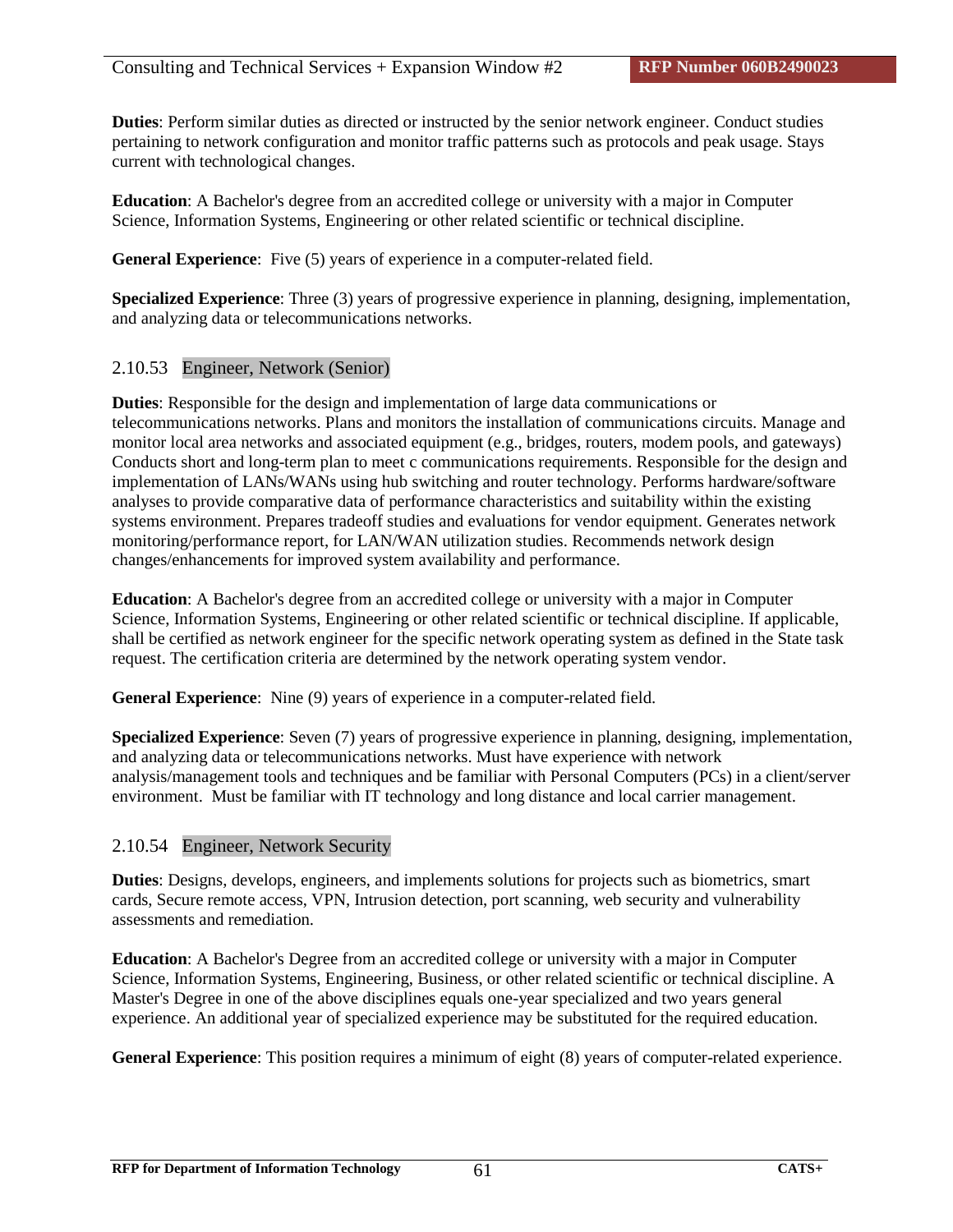**Specialized Experience**: At least five (5) years of specialized experience in defining computer security requirements for high-level applications, evaluation of approved security product capabilities, and security management.

### 2.10.55 Engineer, Radio Frequency

**Duties**: The RF Engineer position is responsible for several components of the new site construction process as well as monitoring and maintaining the performance of existing sites. The components of the new construction process include: creating a search area, selecting a site candidate, filing forms with the FAA and FCC, ordering the necessary site hardware, filing extension agreements with neighboring carriers and frequency / PN planning. This position is also responsible for RF coverage, radio talk-path capacity, and organizing the logistics of cell site additions. The position also assists with budget preparations and performance troubleshooting.

**Education**: This position requires a 4-year college program with a Bachelor's Degree in Radio Engineering or Electrical Engineering or related field or equivalent vocational education, training, and experience with formal training in use of relevant administrative & industry specific tools (i.e. computer software and Internet).

**Experience**: Point-to-point microwave systems and path analysis is mandatory. The following skills are desirable: 1) effective communication skills, 2) willingness to work in a team environment, 3) planning/organizational skills, 4) goal orientation, and 5) experience in radio communications

### 2.10.56 Engineer, Software

**Duties**: Reviews and analyzes system specifications. Prepares programming specifications. Analyzes existing systems/subsystems for reusability benefits and needed changes. Prepares design plans and written analyses. Prepares unit and test scripts. Prepares documentation.

**Education**: A Bachelor's Degree from an accredited college or university with a major in Computer Science, Information Systems, Engineering, Business, or other related scientific or technical discipline or three (3) years of equivalent experience in a related field.

**General Experience**: Must have three (3) years of experience as a software engineer.

**Specialized Experience**: At least two (2) years of experience working with Ada, SQL, or third/fourth generation languages in the design and implementation of systems and one (1) year working with DBMS

### 2.10.57 Engineer, Stationary

**Duties**: Operates and maintains one or more engineering systems which provides a facility the services to function in a variety of service areas, such as: Heating and Air Conditioning Refrigeration, Emergency Power Generation, Uninterrupted Power Supply (UPS) systems, Electrical Switchboard systems, Fuel Distribution and Treatment systems, and Water Treatment and Boiler Heating systems. Observes system's gauges, meters, charts for proper system's operations. Performs preventive and corrective maintenance on system's components.

**Education**: A Bachelor's degree from an accredited college or university in Electrical, Mechanical, or Industrial Engineering or other related field.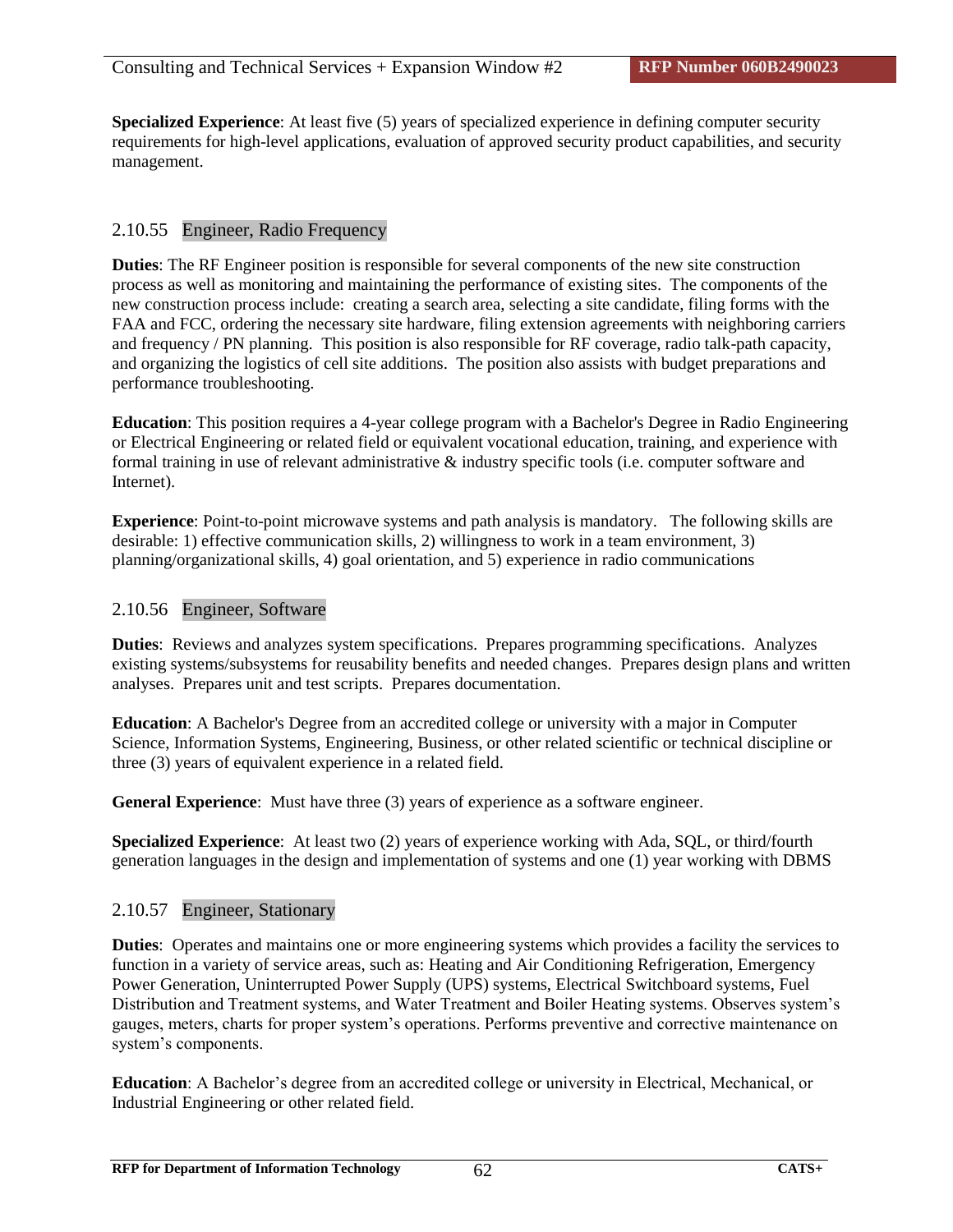**General Experience**: This position typically requires eight (8) years of experience in industrial engineering or related field.

## 2.10.58 Engineer, Systems

**Duties**: Must be capable of analyzing information requirements. Evaluates system problems of workflow, organization, and planning. Develops appropriate corrective action.

**Education**: A Bachelor's Degree from an accredited college or university with a major in Computer Science, Information Systems, Engineering, Business, or other related scientific or technical discipline or three (3) years of equivalent experience in a related field.

**General Experience**: Must have three (3) years of experience in systems engineering.

**Specialized Experience**: At least one (1) year of experience in demonstrated use of interactive, interpretative systems with on-line, real-time acquisition capabilities.

### 2.10.59 Engineer, Systems (Senior)

**Duties**: Must be able to analyze information requirements. Must be able to evaluate problems in workflow, organization, and planning. Develops appropriate corrective action. Provides daily supervision and direction to staff.

**Education**: A Bachelor's Degree from an accredited college or university with a major in Computer Science, Information Systems, Engineering, Business, or other related scientific or technical discipline. A Master's Degree is preferred.

**General Experience**: Must have six (6) years of experience in systems engineering.

**Specialized Experience**: At least three (3) years of experience in the supervision of system engineers, and demonstrated use of interactive, interpretative systems with on-line, real-time acquisition capabilities.

#### 2.10.60 Engineer Systems Design

**Duties**: Must be able to perform design of information systems, including the design of the application architecture, database, and interfaces. Responsible for gathering and analyzing user requirements and translating them into system designs.

**Education**: A Bachelor's Degree from an accredited college or university with a major in Computer Science, Information Systems, Engineering, Business, or other related scientific or technical discipline. A Master's Degree is preferred.

**General Experience**: Must have six (6) years of experience planning, designing, building, and implementing IT systems. Familiar with Capability Maturity Model compliant structured methodology.

**Specialized Experience**: At least four (4) years of experience analyzing user requirements and translating them into system designs using various design tools and techniques. Demonstrated ability to develop and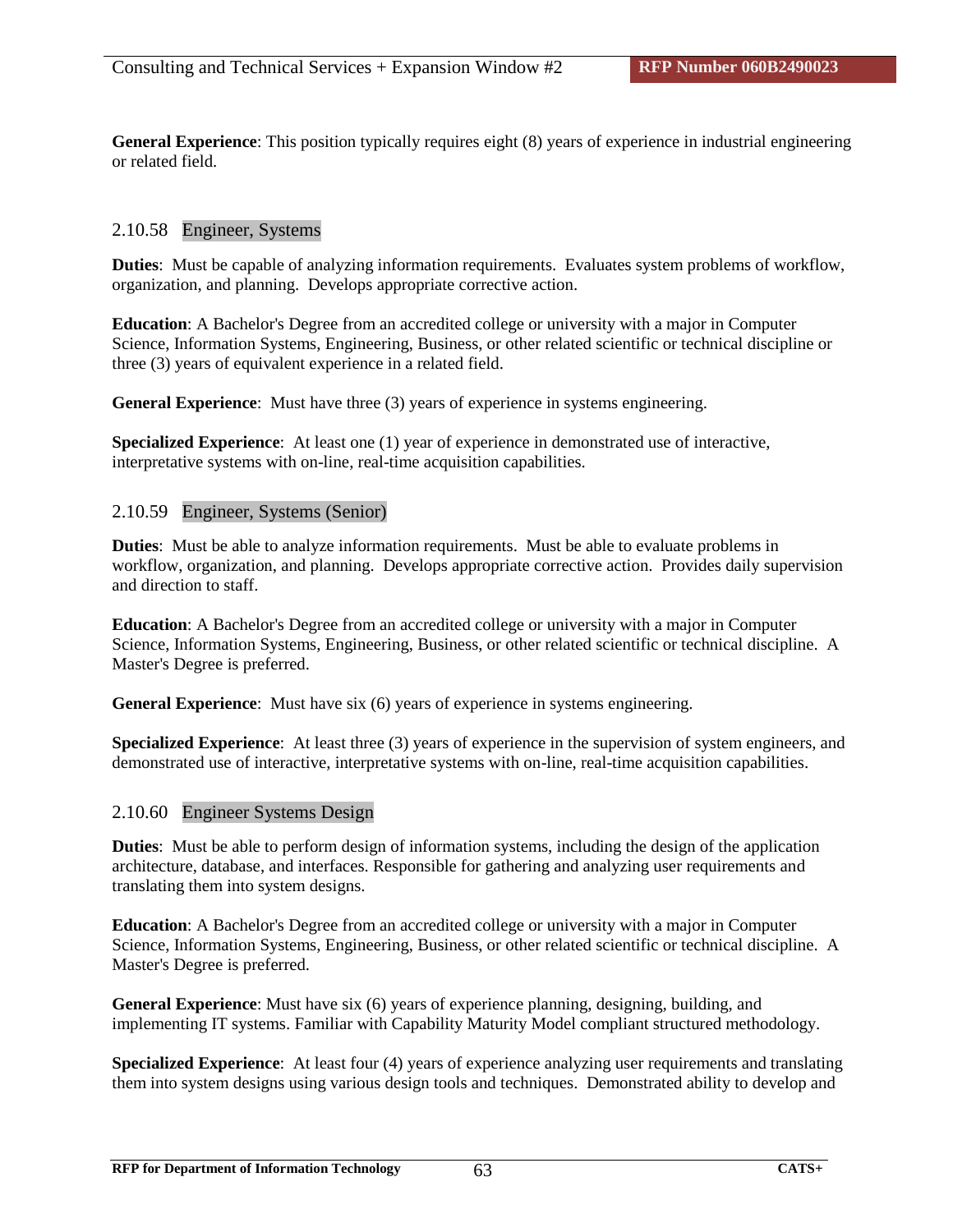execute system designs, ensure implementation of repeatable processes, and ensure compliance with Capability Maturity Model (CMM) methodology.

# 2.10.61 Facilities Engineering Manager

**Duties**: Provides management and technical direction for facility, systems, and equipment repair, operation and maintenance. Provides oversight, strategic direction and technical support for the engineering, operation and maintenance of systems and subsystems.

**Education**: A Bachelor's degree from an accredited college or university in civil, mechanical, industrial or facilities management engineering or other related field.

**General Experience**: This position typically requires 10 years of experience in facilities management or related field.

## 2.10.62 Facilities Specialist Level I

**Duties**: Performs installation, operation, maintenance, and repair of facilities, institutional equipment and systems. This may include, but is not limited to high and low pressure steam plant boilers; security and fire systems; portable and installed generator sets, automatic transfer sets, and uninterruptable power supplies, batteries and associated electrical wiring/components; air handling units, pumps, exchangers and cooling towers; and, carpentry, painting, plumbing, electrical and mechanical activities. May performs various mechanical functions associated with diagnostics, dismantling, and repair of machines and mechanical equipment.

**Education**: High School diploma or equivalent required.

**General Experience**: This position typically requires one (1) year of experience in facilities work or related field.

### 2.10.63 Facilities Specialist Level II

**Duties**: Performs installation, operation, maintenance, and repair of facilities, institutional equipment and systems. This may include, but is not limited to high and low pressure steam plant boilers; security and fire systems; portable and installed generator sets, automatic transfer sets, ancillary power distribution systems, and uninterruptable power supplies, batteries and associated electrical wiring/components; air handling units, pumps, exchangers and cooling towers; and, carpentry, painting, plumbing, electrical and mechanical activities. May perform various mechanical functions associated with diagnostics, dismantling, and repair of machines and mechanical equipment.

**Education**: High School diploma or equivalent required.

**General Experience**: This position typically requires two (2) years of related experience in facilities work or related field.

### 2.10.64 Facilities Specialist Level III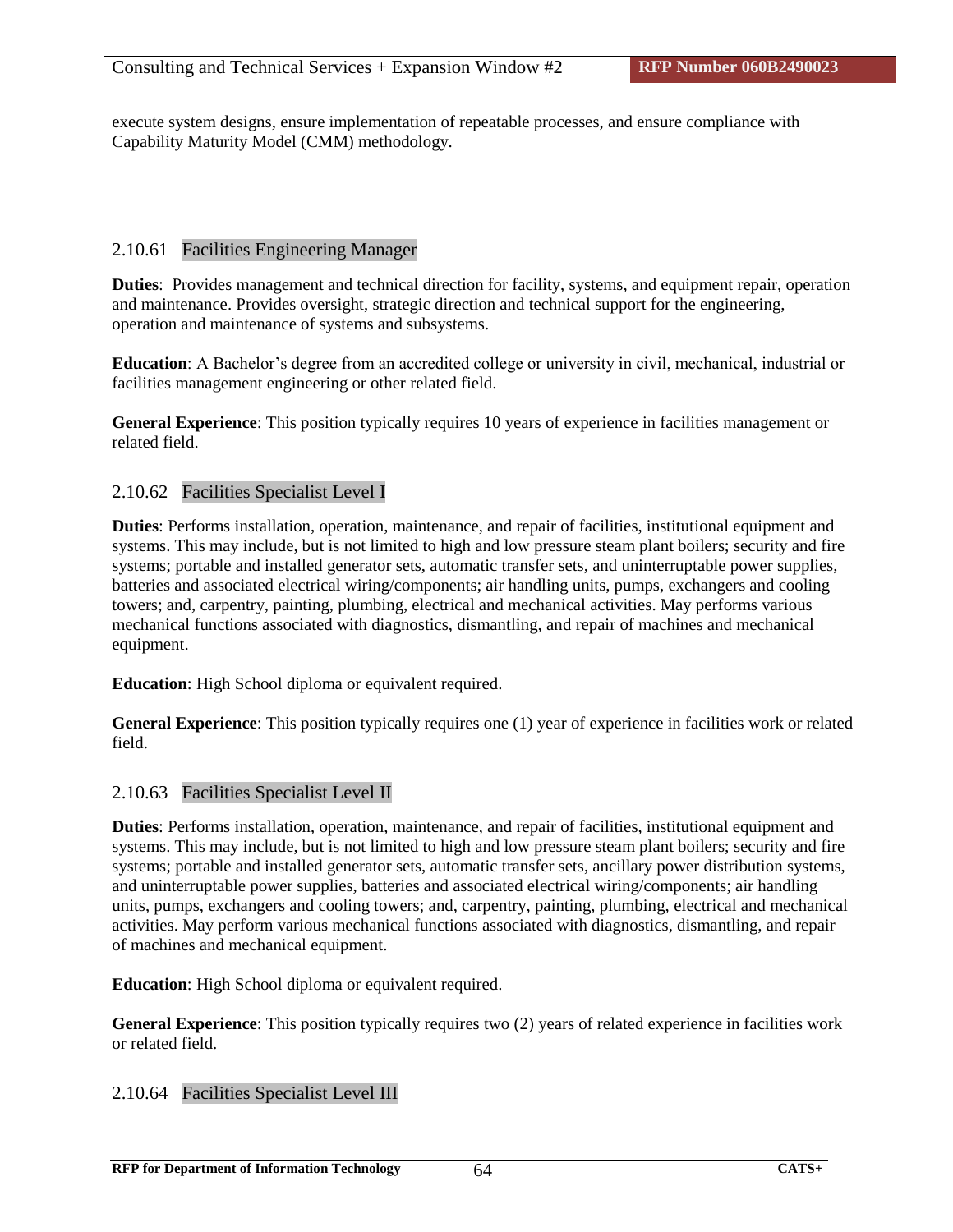**Duties**: Performs installation, operation, maintenance, and repair of facilities, institutional equipment and systems. This may include, but is not limited to high and low pressure steam plant boilers; security and fire systems; portable and installed generator sets, automatic transfer sets, ancillary power distribution systems and uninterruptable power supplies, batteries and associated electrical wiring/components; air handling units, pumps, exchangers and cooling towers; and, carpentry, painting, plumbing, electrical and mechanical activities. May perform various mechanical functions associated with diagnostics, dismantling, and repair of machines and mechanical equipment.

**Education**: High School diploma or equivalent required.

**General Experience**: This position typically requires five (5) years of experience in facilities work or related field.

# 2.10.65 Facilities Specialist - Lead

**Duties**: Oversees and directs daily activities involving the installation, operation, maintenance, and repair of facilities, institutional equipment and systems. This may include, but is not limited to high and low pressure steam plant boilers; security and fire systems; portable and installed generator sets, automatic transfer sets, and uninterruptable power supplies, batteries and associated electrical wiring/components; air handling units, pumps, exchangers and cooling towers; and, carpentry, painting, plumbing, electrical and mechanical activities. May perform various mechanical functions associated with diagnostics, dismantling, and repair of machines and mechanical equipment.

**Education**: High School diploma or equivalent, and knowledge of OSHA general safety standards related to work involving electrical and mechanical tasks in an industrial environment.

**General Experience**: This position typically requires eight (8) years of experience in facilities work or related field.

# 2.10.66 Facility Operations Supervisor

**Duties**: Supervises personnel engaged in the operation, maintenance and repair of facilities, systems, and equipment.

**Education**: Associate's degree (ASCE, ASEE, ASET, ASME or other related field) or equivalent.

**General Experience**: This position typically requires eight (8) years of related experience in facility operations or related field.

# 2.10.67 Geographic Information Systems Analyst

**Duties**: Write programs and develop user interfaces, menus, and macro-level commands to meet user needs in addition to performing simple spatial analyses and producing reports according to customer specifications. Assist in the development of geographic information systems which may link parcel maps or orhtophotos with environmental data, historic data, transportation data and health data to produce maps or quantify information about the impacts of features on parcel ownership. Conducts geographic information system (GIS) program activities, utilizing GIS hardware and software to produce maps, spatial databases and thematic data (such as wetlands, road centerlines, cadastre, and historic sites). Creates, adjusts, corrects, converts and distributes base maps and thematic data. Digitize and maintain spatial databases of Maryland information; document procedures, validate data for accuracy and completeness,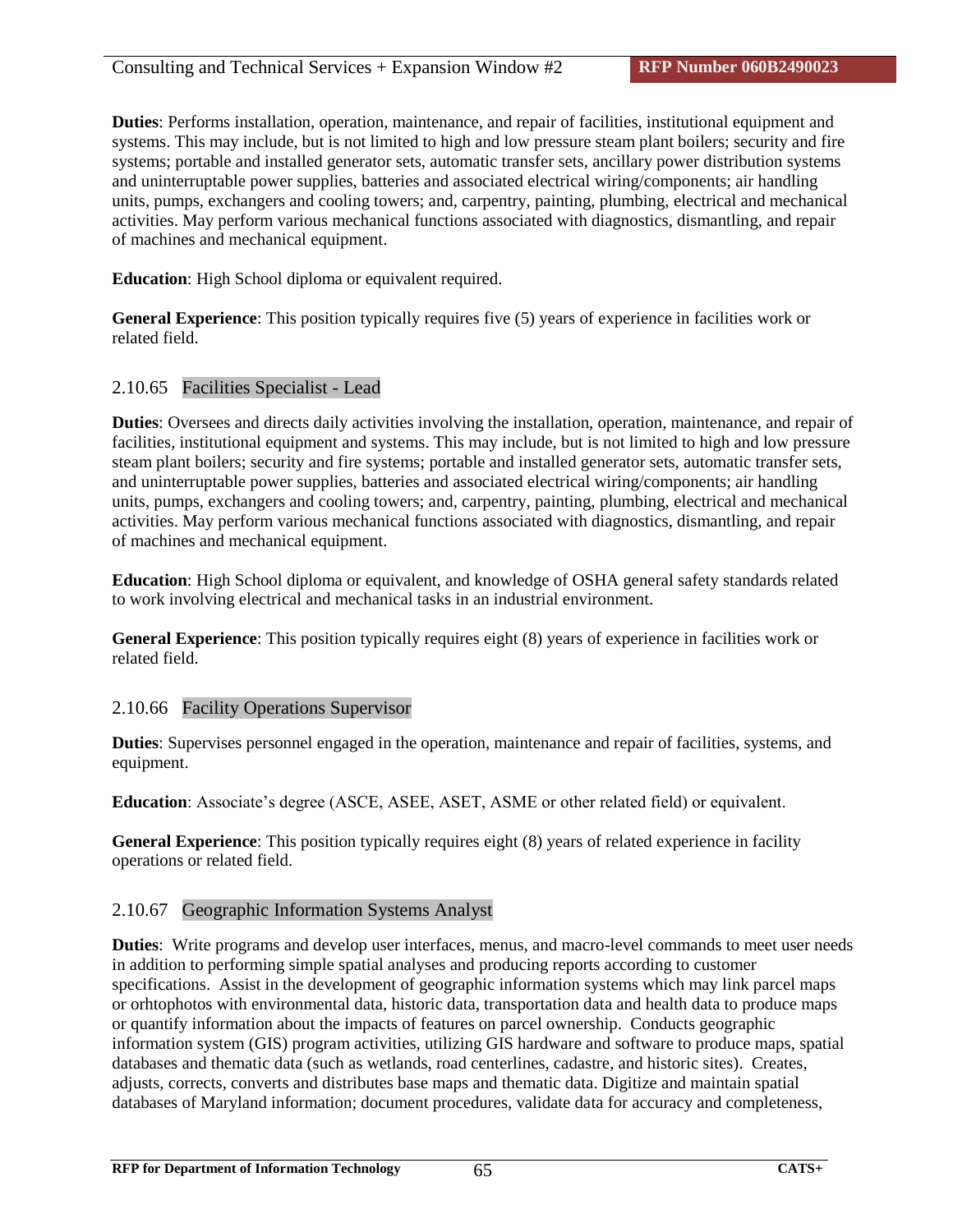complete approved metadata forms and produce maps of the resulting information. Evaluate information and data from outside sources to determine the quality of the data. Provide geographic location coordinates from the GIS to facilitate spatial analysis and data manipulation, calculate distances and area of features and interpret legal descriptions and certify changes in boundary lines. Act as a "consultant" to internal customers during their use, development and quality assessment of spatial databases.

**Education**: A Bachelor's Degree from an accredited college or university in Geography, GIS Technology, Cartography, Computer Science, or related field with at least nine (9) credit hours in courses specifically related to GIS operation/management. A Master's Degree from an accredited college or university in Geography, GIS Technology, Cartography, Computer Science, or related field with at least nine (9) undergraduate credit hours in courses specifically related to GIS operation/management is preferred.

**Experience**: A minimum of two (2) years of professional experience is required in GIS, cartography, CADD, or a related field without an appropriate college degree.

# 2.10.68 Geographic Information Systems Specialist

**Duties**: Conducts geographic information system (GIS) program activities, utilizing GIS hardware and software to produce maps, spatial databases and thematic data (such as wetlands, road centerlines, cadastre, and historic sites). Creates, adjusts, corrects, converts and distributes base maps and thematic data. Digitize and maintain spatial databases of Maryland information; document procedures, validate data for accuracy and completeness, complete approved metadata forms and produce maps of the resulting information. Evaluate information and data from outside sources to determine the quality of the data. Provide geographic location coordinates from the GIS to facilitate spatial analysis and data manipulation, calculate distances and area of features and interpret legal descriptions and certify changes in boundary lines. Act as a "consultant" to internal customers during their use, development and quality assessment of spatial databases.

**Education**: 1) A Bachelor's Degree from an accredited college or university in Geography, GIS Technology, Cartography, Computer Science, or related field with at least nine ( )9 credit hours in courses specifically related to GIS operation/management.

**Experience**: Two (2) years of professional experience is required in GIS, cartography, CADD, or a related field without the appropriate college degree.

# 2.10.69 Geographic Information Systems Technician I

**Duties**: Conducts geographic information system (GIS) program activities, utilizing GIS hardware and software to produce maps, spatial databases and thematic data (such as wetlands, road centerlines, cadastre, and historic sites). Creates, adjusts, corrects, converts and distributes base maps and thematic data. Digitize and maintain spatial databases of Maryland information; document procedures, validate data for accuracy and completeness, complete approved metadata forms and produce maps of the resulting information. Evaluate information and data from outside sources to determine the quality of the data. Provide geographic location coordinates from the GIS to facilitate spatial analysis and data manipulation, calculate distances and area of features and interpret legal descriptions and certifies changes in boundary lines.

**Education**: Bachelor's degree from an accredited college or university in Geography, GIS Technology, Cartography, Computer Science, Library Science or related field with at least nine (9) credit hours in courses specifically related to GIS operation/management.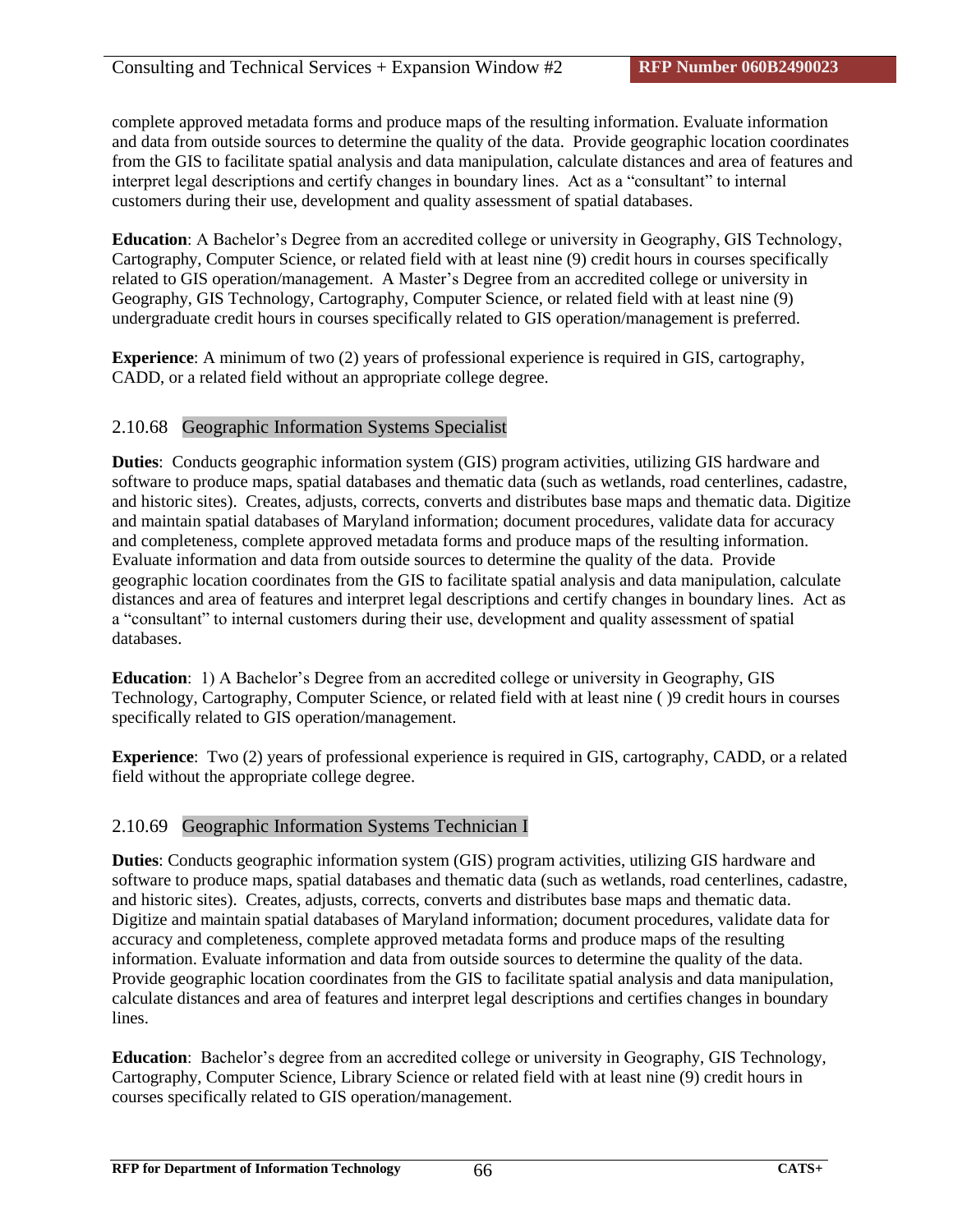**Experience**: A minimum of two (2) years of successful experience at the equivalent of the GIS Trainee level.

## 2.10.70 Geographic Information Systems Technician II

**Duties**: Performs systems analysis, design, programming, documentation, and implementation of complex GIS applications. Develops logical and physical geo-database designs; implements geo-databases, establishes recovery plans, and monitors geo-database performance. Write programs and develop user interfaces, menus, and macro-level commands to meet user needs in addition to performing simple spatial analyses and producing reports according to customer specifications. Assist in the development of geographic information systems which may link parcel maps or orhtophotos with environmental data, historic data, transportation data and health data to produce maps or quantify information about the impacts of features on parcel ownership. Conducts geographic information system (GIS) program activities, utilizing GIS hardware and software to produce maps, spatial databases and thematic data (such as wetlands, road centerlines, cadastre, and historic sites). Creates, adjusts, corrects, converts and distributes base maps and thematic data. Digitize and maintain spatial databases of Maryland information; document procedures, validate data for accuracy and completeness, complete approved metadata forms and produce maps of the resulting information. Evaluate information and data from outside sources to determine the quality of the data. Provide geographic location coordinates from the GIS to facilitate spatial analysis and data manipulation, calculate distances and area of features and interpret legal descriptions and certify changes in boundary lines. Act as a "consultant" to internal customers during their use, development and quality assessment of spatial databases.

**Education**: A Bachelor's Degree from an accredited college or university in Geography, GIS Technology, Cartography, Computer Science, or related field with at least nine (9) credit hours in courses specifically related to GIS operation/management. A Master's Degree from an accredited college or university in Geography, GIS Technology, Cartography, Computer Science, or related field with at least nine (9) undergraduate credit hours in courses specifically related to GIS operation/management is preferred.

**Experience**: A minimum of three (3) years of professional experience in GIS, cartography, CADD, or a related field.

## 2.10.71 Geographic Information Systems Technician Trainee

**Duties**: Conducts geographic information system (GIS) program activities, utilizing GIS hardware and software to produce maps, spatial databases and thematic data (such as wetlands, road centerlines, cadastre, and historic sites). Creates, adjusts, corrects, converts and distributes base maps and thematic data. Digitize and maintain spatial databases of Maryland information; document procedures, validate data for accuracy and completeness, complete approved metadata forms and produce maps of the resulting information. Evaluate information and data from outside sources to determine the quality of the data. Provide geographic location coordinates from the GIS to facilitate spatial analysis and data manipulation, calculate distances and area of features and interpret legal descriptions and certifies changes in boundary lines.

**Education**: A high school diploma or equivalent.

**Experience**: One (1) year of professional experience related to GIS, cartography, CADD, or a related field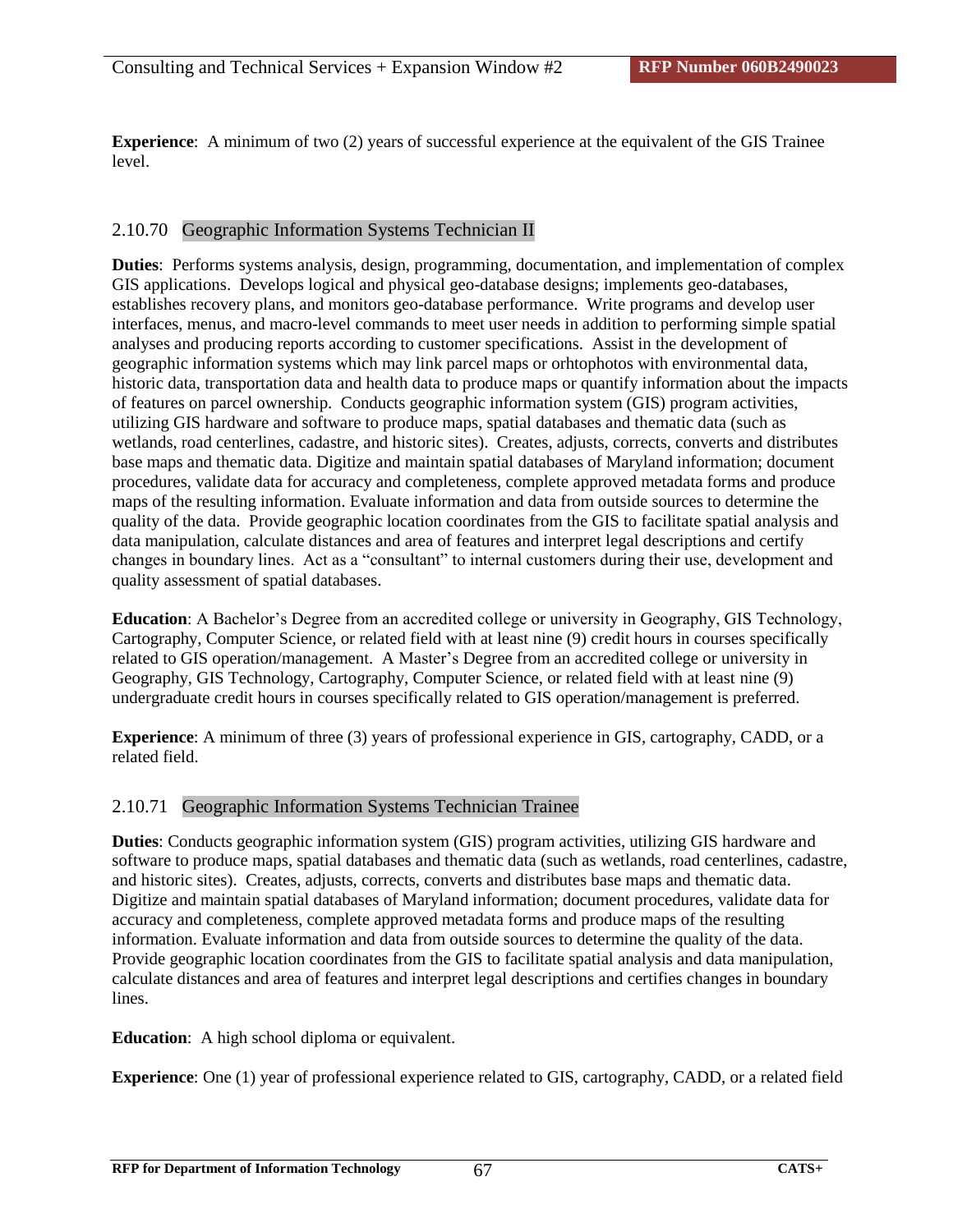# 2.10.72 GeoSpatial Web Developer (Mid-level)

**Duties:** install and configure ArcGIS Server; develop mapping applications and web services using ArcGIS Server for Flex and JavaScript/HTML5, build and publish maps via ArcGIS and ArcGIS Online resources, ArcSDE databases, and geo-processing tools as services in ArcGIS Server to streamline existing geospatial procedures; develop mobile GIS applications, assume responsibility of full project lifecycle on simple projects; act proactively to avoid agency customer issues and meet their business needs.

The ideal candidate will also have experience developing for HTML 5, using open source geospatial software development tools, and developing for multiple PC, iOS, Android platforms.

This role also requires an understanding of project management, including all software development life cycle phases. A firm understanding of database architecture is also needed.

**Education:** Bachelor's or Master's degrees from an accredited college or university in computer science, GIS, engineering, or related field; or three (3) years of equivalent experience in a related field.

**Experience:** At least three (3) years of experience working on GIS development projects related to the following skills:

- ESRI ArcGIS desktop, ArcGIS Server and REST APIs, and ArcSDE
- At least one (1) year of experience with Oracle or other RDBMS, SQL, and/or PL/SQL
- At least one (1) year of experience with other industry-standard technologies such as XML, Web services, application servers, and Web servers
- At least one (1) year developing web mapping applications using Flex and JavaScript/HTML5

## 2.10.73 GeoSpatial Web Developer (Senior)

**Duties:** This is Senior GIS Software Developer position. Responsibilities include: install and configure ArcGIS Server; develop mapping applications and web services using ArcGIS Server for Flex and JavaScript/HTML5, build and publish maps via ArcGIS and ArcGIS Online resources, ArcSDE databases, and geo-processing tools as services in ArcGIS Server to streamline existing geospatial procedures; develop mobile GIS applications, assume responsibility of full project lifecycle on simple projects; act proactively to avoid agency customer issues and meet their business needs.

The ideal candidate will also have experience developing for HTML 5, using open source geospatial software development tools, and developing for multiple PC, iOS, and Android platforms.

This role also requires an understanding of project management, including all software development life cycle phases. A firm understanding of database architecture is also needed.

**Education:** Bachelor's or Master's degrees from an accredited college or university in computer science, GIS, engineering, or related field; or four (4) years of equivalent experience in a related field.

**Experience:** At least four (4) years of experience working on GIS development projects using the following skills:

- ESRI ArcGIS desktop, ArcGIS Server and REST APIs, and ArcSDE
- At least three (3) years of experience with Oracle or other RDBMS, SQL, and/or PL/SQL
- At least three (3) years of experience with other industry-standard technologies such as XML, Web services, application servers, and Web servers
- At least one (1) year of experience developing web mapping applications using Flex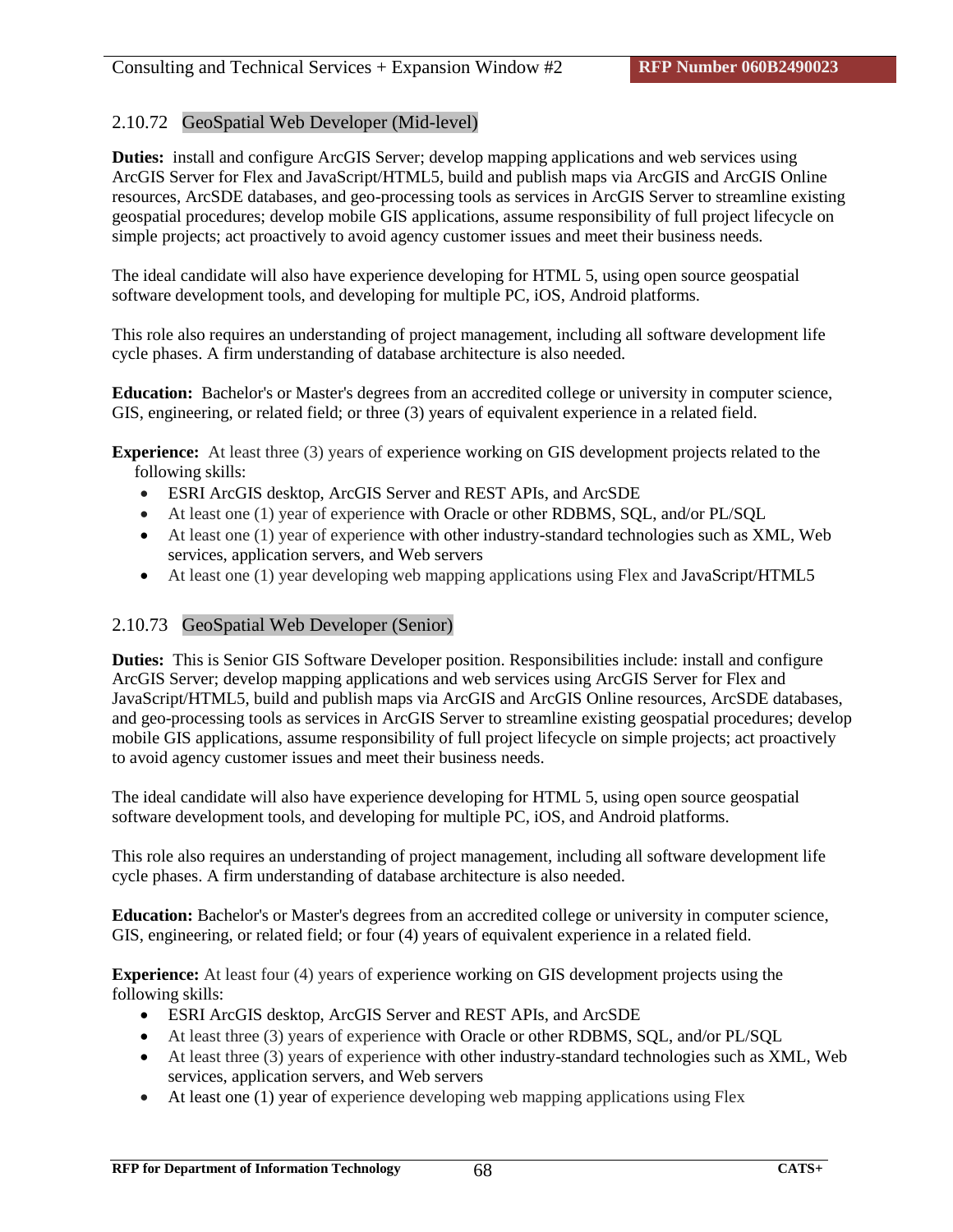At least one (1) year of experience developing web mapping applications using JavaScript/HTML5

## 2.10.74 Group Facilitator (Senior)

**Duties**: Provides assistance in the group decision-making process by intervening to help a group improve its effectiveness and efficiency through enhanced problem identification, problem solutions and decisionmaking skills. Takes primary responsibility for managing the group process and assists groups to be more effective by improving existing group practices. Guides groups through proven processes and understands basic group dynamics and interrelationships. Intervenes when it is evident that the group process or other factors interfere with a group's ability to accomplish specific goals and objectives.

**Education**: Bachelor's Degree from an accredited college or university in Education, the Social Sciences, Human Resources, Business or a related field.

**General Experience**: At least five (5) years of experience as a group facilitator.

**Specialized Experience**: At least three (3) years of experience as a group facilitator involving technical projects.

## 2.10.75 Help Desk Manager

**Duties**: Provides daily supervision and direction to staff who are responsible for phone and in-person support to users in the areas of e-mail, directories, standard Windows desktop applications, and other network services. Manages personnel who serve as the first point of contact for troubleshooting hardware and software PC and printer problems.

**Education**: A Bachelor's Degree from an accredited college or university with a major in Computer Science, Information Systems, Engineering, Business, or other related scientific or technical discipline or three (3) years of equivalent experience in a related field. A Master's Degree is preferred.

**General Experience**: This position requires a minimum of seven (7) years of experience in the management of a Help Desk. General experience includes information systems development, network and other work in the client/server field, or related fields.

**Specialized Experience**: At least five (5) years of specialized experience includes management of help desks in a multiserver environment, comprehensive knowledge of PC operating systems (e.g., DOS, Windows), networking and mail standards, and supervision of help desk employees. Demonstrated ability to effectively communicate orally and in writing and to have a positive customer service attitude.

## 2.10.76 Help Desk Specialist (Junior)

**Duties**: Provides telephone and in-person support to users in the areas of directories, standard Windows desktop applications, and applications developed under this Contract or predecessors. Serves as the initial point of contact for troubleshooting hardware/software PC and printer problems.

**Education**: A Bachelor's Degree from an accredited college or university with a major in Computer Science, Information Systems, Engineering, Business, or other related scientific or technical discipline or three (3) years of equivalent experience in a related field.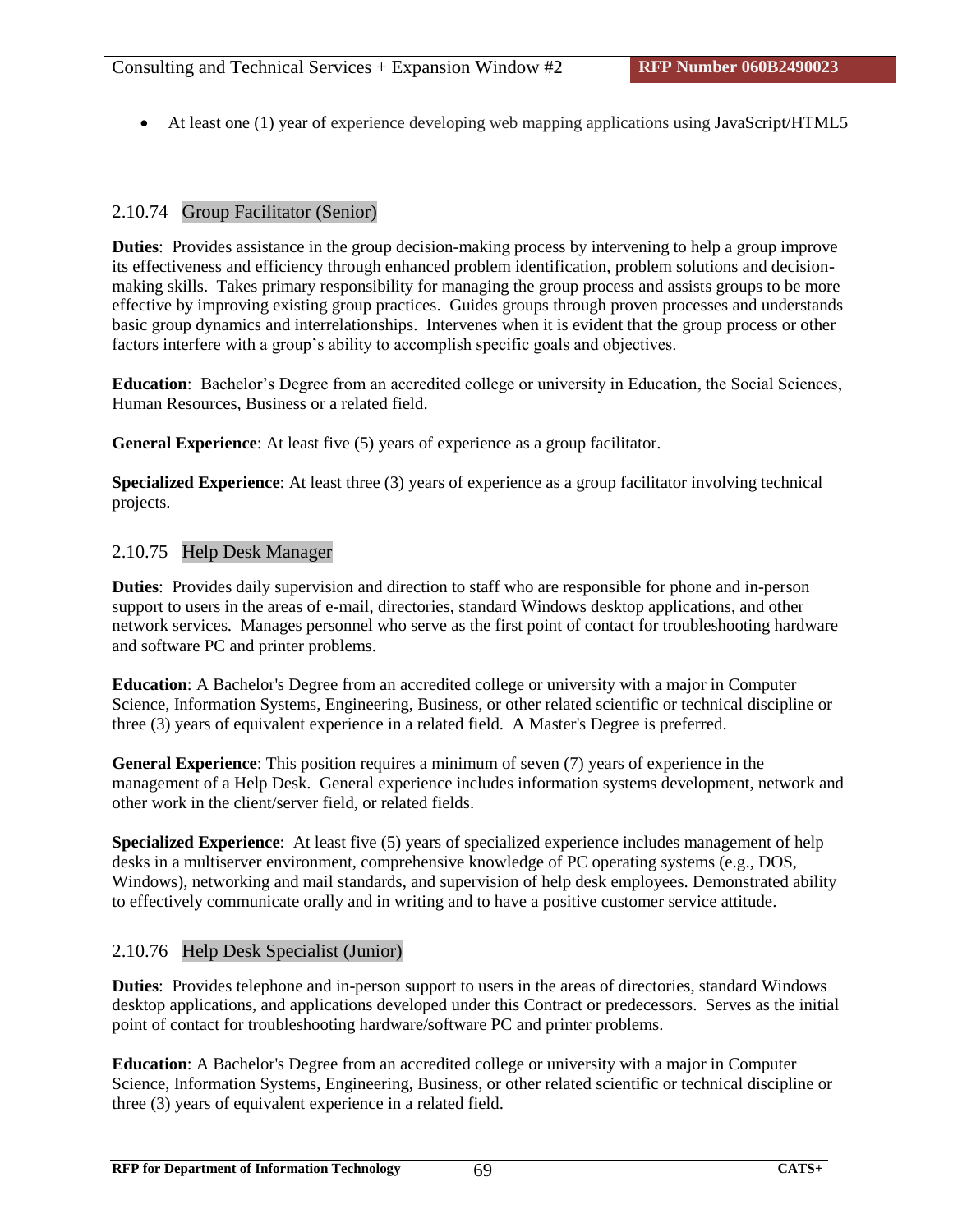**General Experience**: This position requires a minimum of five (5) years of experience in business IT environments with emphasis on PC hardware and applications. General experience includes information systems development, work in the client/server field, or related fields.

**Specialized Experience**: At least two (2) years comprehensive knowledge of PC operating systems, e.g., DOS, Windows, as well as work on a help desk. Demonstrated ability to communicate orally and in writing and to have a positive customer service attitude.

## 2.10.77 Help Desk Specialist (Senior)

**Duties**: Provides telephone and in-person support to users in the areas of directories, standard Windows desktop applications, and applications developed under this Contract or predecessors. Serves as the initial point of contact for troubleshooting hardware/software PC and printer problems.

**Education**: A Bachelor's Degree from an accredited college or university with a major in Computer Science, Information Systems, Engineering, Business, or other related scientific or technical discipline or three (3) years of equivalent experience in a related field.

**General Experience**: This position requires a minimum of seven (7) years of experience in a business IT environment with emphasis on PC computer hardware and applications. General experience includes, but is not limited to: information systems development, work in the client/server field, or related fields.

**Specialized Experience**: At least five (5) years comprehensive knowledge of PC operating systems, e.g., DOS, Windows, as well as work on a help desk. Demonstrated ability to effectively communicate orally and in writing and to have a positive customer service attitude.

## 2.10.78 Internet/Intranet Site Developer (Junior)

**Duties**: Must be able to translate applications requirements into the design of complex web sites, including integrating web pages and applications. Must be able to apply new and emerging technologies to the development process.

**Education**: A Bachelor's Degree from an accredited college or university with a major in Computer Science, Information Systems, Engineering, Business, or other related scientific or technical discipline or three (3) years of equivalent experience in a related field.

**General Experience**: Must have one (1) year of web development experience using current Web development and graphic tools, as well as, Web server and database administration.

**Specialized Experience**: At least one (1) year of experience designing, developing and deploying Web sites and/or Web applications, including product selection, configuration, installation, maintenance, and site policy development. Experience developing Web pages using HTML, scripting languages, platform specific web development languages and relational databases.

## 2.10.79 Internet/Intranet Site Developer (Senior)

**Duties**: Must be able to translate applications requirements into the design of complex web sites, including integrating web pages and applications. Must be able to apply new and emerging technologies to the site development process.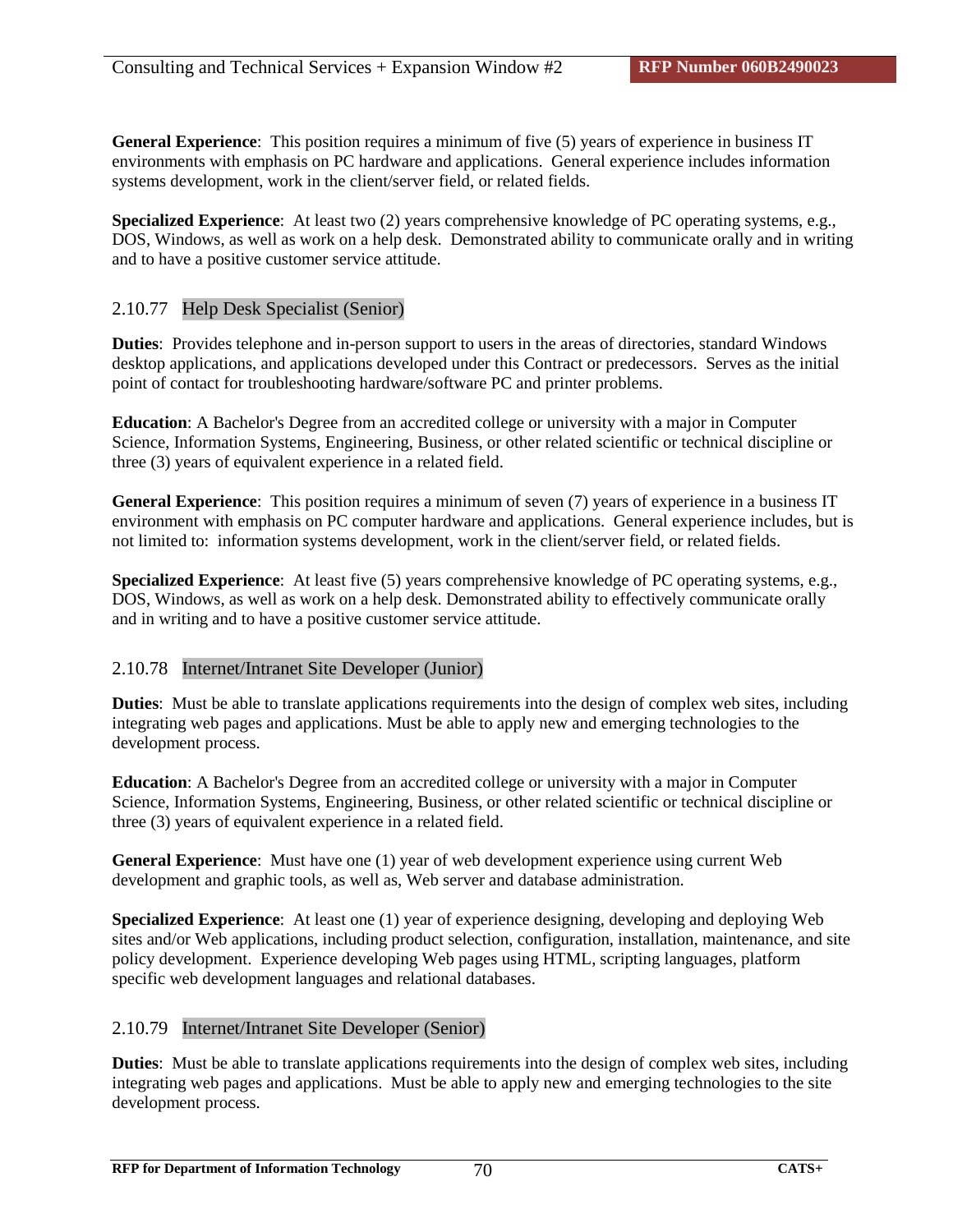**Education**: A Bachelor's Degree from an accredited college or university with a major in Computer Science, Information Systems, Engineering, Business, or other related scientific or technical discipline or three (3) years of equivalent experience in a related field.

**General Experience**: Must have five (5) years of web development experience using current Web development and graphic tools, as well as, Web Server and database administration.

**Specialized Experience**: At least three (3) years of experience designing, developing and deploying Web sites and/or Web applications, including product selection, configuration, installation, maintenance, and site specific Web development languages and relational databases.

## 2.10.80 IT Professional (Senior)

**Duties**: Identifies strategic issues for the Information Management Department and advises IT Senior Management of the risks and/or opportunities created by these issues. Issues will be centered on IT measurements and IT project management. IT measurements will encompass the refining or creating of measures related to value creation of IT products and services. Project Management will include presenting recommendations on ways of managing projects more effectively (including, but not limited to: appropriate methodology and quality reviews) Accountabilities include coordinating input from various IT departments to develop recommendations, conducting analyses of issues and ensuring adequate communication of the endorsed positions and recommendations to stakeholders.

**Education**: Bachelor's Degree from an accredited college or university in Engineering, Computer Science, Information Systems, Business, Mathematics or a related technical or business field. A Master's degree is preferred.

**General Experience**: At least eight (8) years of relevant industry experience in the discipline required.

## 2.10.81 Market Research Consultant (Senior)

**Duties**: Develops marketing and promotion strategies and tactics. Evaluates concepts for advertising campaigns. Develops and manages qualitative market research studies and develops reports. Analyses web site traffic and develops quantitative reports. Reviews marketing campaigns and their impact on web site audience behavior. Develops online survey questionnaires and launches surveys. Performs statistical analyses of responses to online surveys. Conducts various Internet analyses. Develops methodologies for optimum study results.

**Education**: Bachelor's Degree from an accredited college or university in Marketing, Business, or Statistics. An MBA or Master's Degree in Marketing is preferred.

**General Experience**: At least eight (8) years of marketing research experience.

**Specialized Experience**: At least five (5) years of experience in technology marketing or a related field.

## 2.10.82 Marketing Consultant (Senior)

**Duties**: Develops marketing strategies for publications of State agencies' technology results and achievements. Develops marketing plans and recommends marketing strategies and measurements for the success of the marketing strategies. Provides survey results for State agencies on IT topics, completes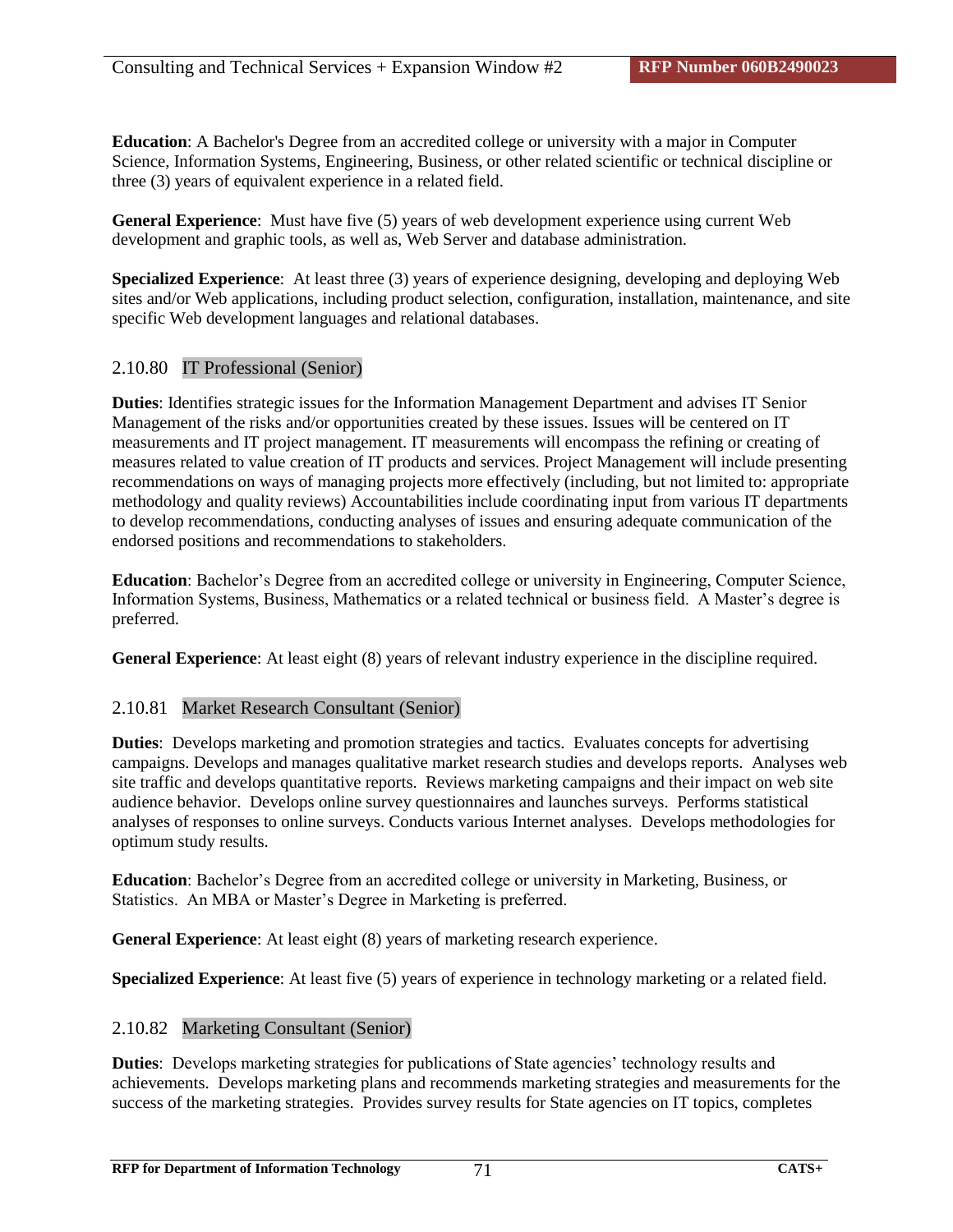applications for IT awards and develops periodic reports of IT accomplishments, including annual reports or other marketing-related documents.

**Education**: Bachelor's Degree from an accredited college or university in Marketing, Business, Communications or other related discipline. A Master's degree is preferred.

**General Experience**: At least eight (8) years of marketing or communications experience.

**Specialized Experience**: At least five (5) years of experience in technology marketing or a related field.

## 2.10.83 Network Administrator

**Duties**: Performs a variety of network management functions related to the operation, performance or availability of data communications networks. Experience with cable/LAN meters, protocol analyzers, SNMF' and RMON based software products. Knowledge of Ethernet, FDDI and high speed WANs and routers. Analyze client LANs/WANs, isolate source of problems, and recommend reconfiguration and implementation of new network hardware to increase performance. Advanced knowledge of network operating systems. Modifies command language programs, network start up files, assigns/reassigns network device logicals, participates in load balancing efforts throughout the network to achieve optimum device utilization and performance. Establishes new user accounts on the network granting access to required network files and programs. Manages network Email functions. Establishes mailboxes and monitors mail performance on the network. Troubleshoots network/user problems, presents resolutions for implementation. Prepares a variety of network resource reports.

**Education and other Requirements**: An Associate's degree from an accredited college or university in Computer Science, Information Systems, Engineering or a related field, or two (2) years of college or university study in Computer Science, Information Systems, Engineering or a related field. If applicable, should be certified as a network administrator for a specific network operating system as defined in the State task request. Certification criteria is determined by the network operating system vendor. Two (2) additional years of specialized experience may be substituted for the required education.

**General Experience**: Two (2) years of experience in a computer-related field.

**Specialized Experience**: One (1) year of experience in one or more of the following areas: data communications engineering, data communications hardware or software analysis, network administration or management, data communications equipment installation and maintenance, or computer systems administration and management.

# 2.10.84 Network Manager

**Duties**: Performs a variety of network management functions in support of MIS services related to the operation, performance, or availability of data communications networks. Modifies command language programs, network start up files, assigns/re-assigns network device logical, analyzes network performance and recommends adjustments to wide variety of complex network management functions with responsibility for overall performance and availability of networks. LAN/WAN consultant skilled in network analysis, integration and tuning. Experience with cable/LAN meters, protocol analyzers, Simple Network Management Protocol (SNMP) and Remote Monitoring (RMON) based software products. Knowledge of Ethernet, FDDI and high speed WANs, routers, bridges, and switches. Analyze client LANs/WANs, isolate source of problems, and recommend reconfiguration and implementation of new network hardware to increase performance. Working knowledge of network operating systems. Conducts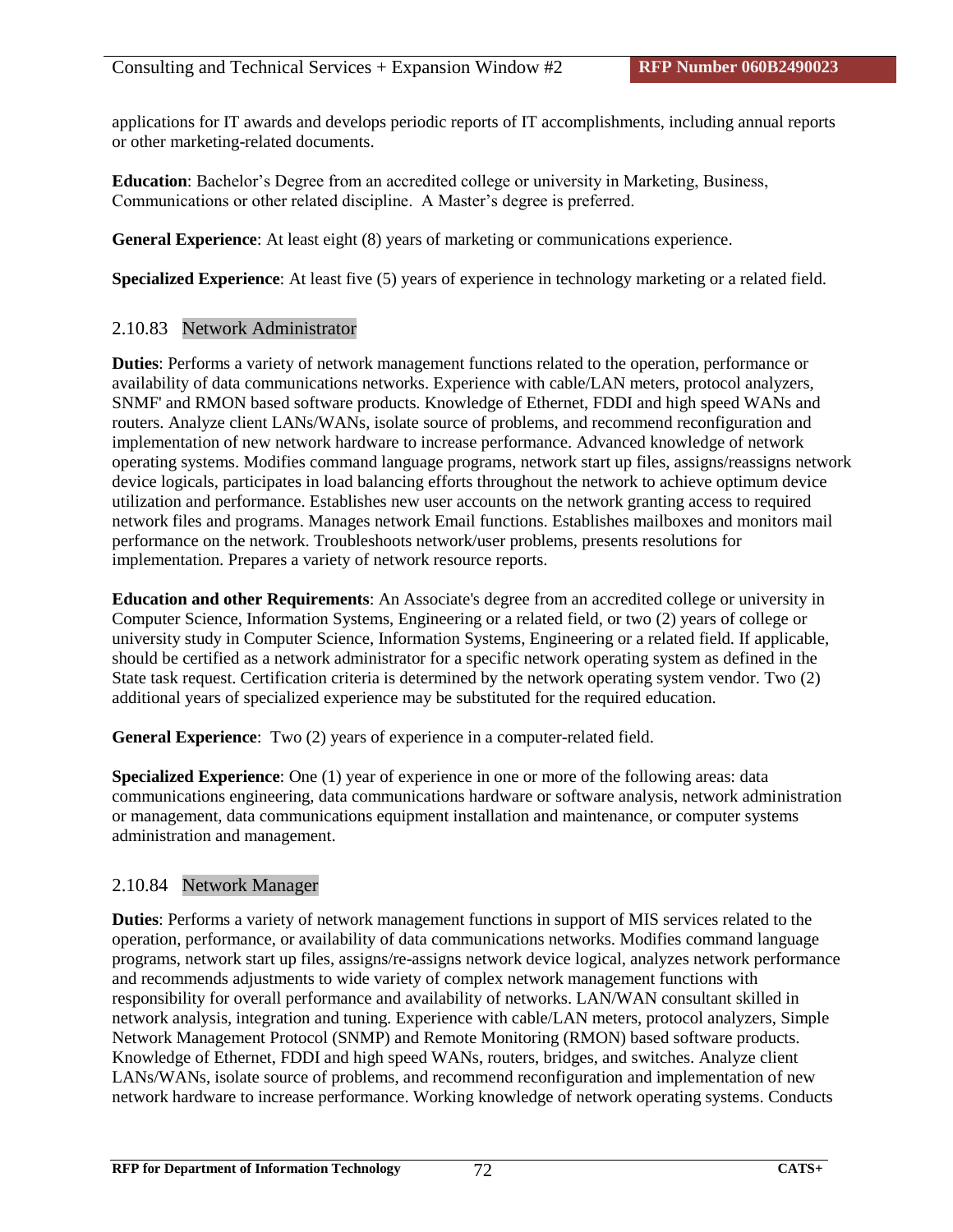load balancing efforts to achieve optimum device utilization and network performance. Manages network Email functions. Establishes mailboxes and monitors mail performance on the network. Coordinates with communications engineering to resolve hardware problems. Works with customer and operations staff in scheduling preventative and emergency maintenance activities.

**Education and Other Requirements**: A Bachelor's degree from an accredited college or university with a major in Computer Science, Information Technology, Engineering, or a related discipline. If applicable, shall be certified as network engineer for the specific network operating system as defined in the State task request. The certification criteria are determined by the network operating system vendor.

**General Experience**: 12 years of experience in a computer-related field.

**Specialized Experience**: 10 years of experience in one or more of the following areas: data communications engineering, data communications hardware or software analysis, network administration or management, or have data communication equipment installation and maintenance. Knowledge of cable including FDDI, FOIRL, and 10Base T. Particularly desirable is experience working with IBM's SNA with knowledge of the MVS operating system and SNA protocols.

# 2.10.85 Network Technician (Junior)

**Duties**: Perform similar duties as directed or instructed by the senior network engineer. Adds or exchanges externally connected PC accessories and data communications equipment including cables, boards, batteries, disks drives, and other PC components. Attaches, detaches, or exchanges LAN cabling to workstations, servers, network devices, telecommunications and data communications equipment.

**Education**: An Associate's degree from an accredited college or university in Computer Science, Information Systems, Engineering or a related field; or Technical school certificate of completion in the data communications field including cable installation, or the equivalent military training. An additional year of specialized experience may be substituted for the required education.

**General Experience**: Three (3) years of experience in a computer-related field.

**Specialized Experience**: A minimum of two (2) years of experiences installing and maintaining shared resources for communication networks and devices.

# 2.10.86 Network Technician (Senior)

Duties: Adds or exchanges externally connected PC accessories and data communications equipment. Troubleshoots LANs/WANs and provides problem resolution for PC and data communications hardware. Adds or replaces boards, batteries, disks drives, and other PC components. Installs cabling for networks such as LANs and WANs. Attaches, detaches, or exchanges LAN cabling to workstations, servers, network devices, telecommunications and data communications equipment. Works independently, may provide supervision and guidance to two  $(2)$  or more network technicians.

**Education**: An Associate's degree from an accredited college or university in Computer Science, Information Systems, Engineering or a related field; or Technical 'school certificate of completion in the data communications field including cable installation; or the equivalent military training. Two (2) additional years of specialized experience may be substituted for the required education.

**General Experience**: Seven (7) years of experience in a computer-related field.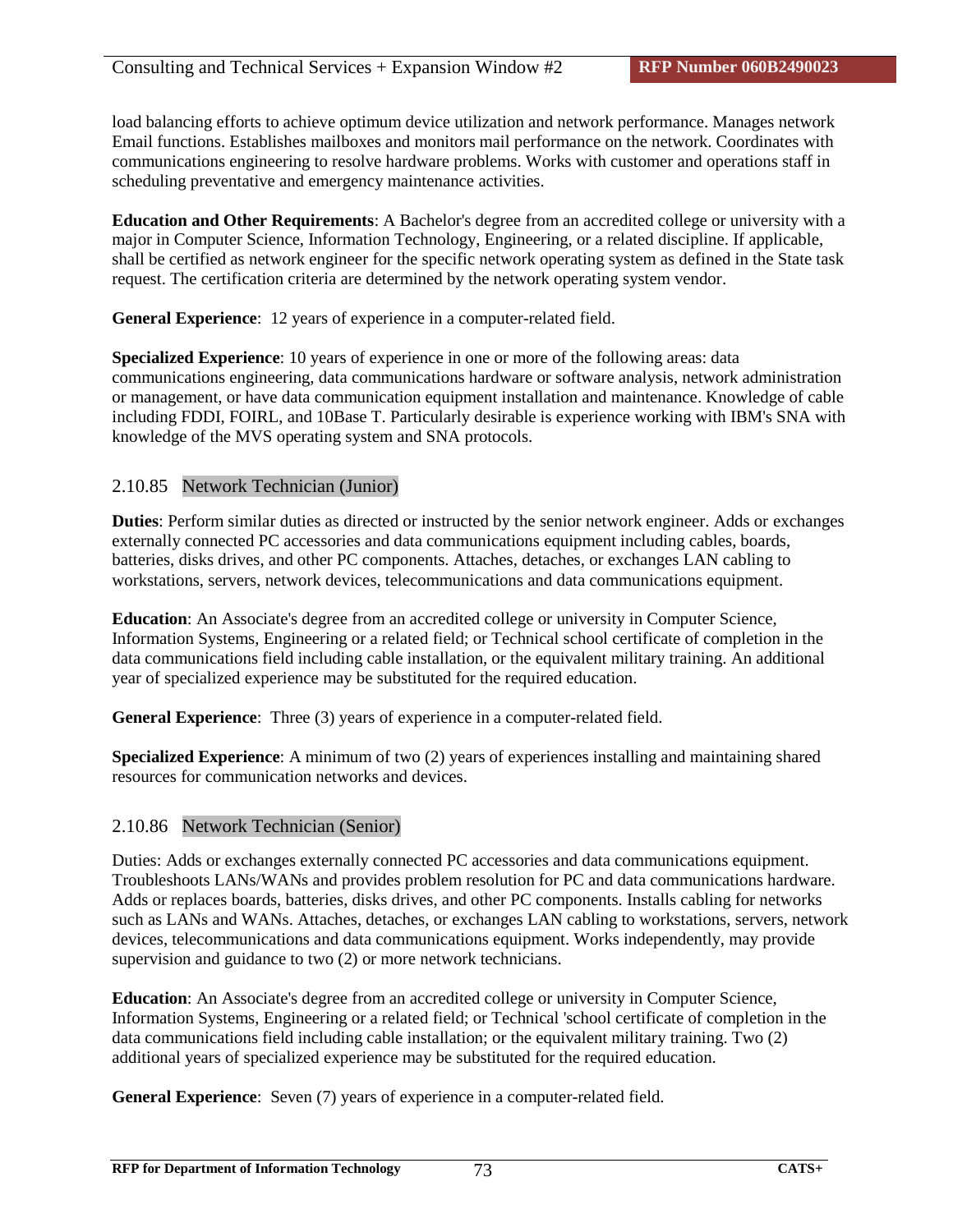**Specialized Experience**: Five (5) years of experience in the following areas: Installation, operation, and maintenance of data communication networks and devices.

## 2.10.87 Office Automation Specialist

**Duties**: Specialized data entry work, operating specialized data entry equipment in a high production and closely monitored work environment. Responsible for key entering data from a variety of source documents with specific standards maintained for speed and accuracy.

**Education**: A Bachelor's Degree from an accredited college or university with a major in Computer Science, Information Systems, Engineering, Business, or other related scientific or technical discipline or three (3) years of equivalent experience in a related field.

**General Experience**: This position requires a minimum of five (5) years of experience data entry work and equipment.

**Specialized Experience**: At least three (3) years of specialized experience in the operation of specialized data entry equipment.

## 2.10.88 Operations Research Analyst (Senior)

**Duties**: Conducts investment analyses or other complex operational analyses. Provides expertise and supports evaluations of program results and potential changes to program results related to IT investments along with an analysis and presentations of alternatives. Provides operational analyses support to all phases of the life cycle of an information system. Conducts operational analyses of existing systems using performance measures, criteria, and standards to determine requirements for needed changes. Evaluates, selects, and uses the tools of modern operations research (such as commercially available decision and analytical support software tools) to conduct analyses of projected changes to system or program performance. Supports architecture efforts including economic analyses of architecture alternatives, architecture issues resolutions, and affordability analyses.

**Education**: Bachelor's Degree from an accredited college or university in a related field, with at least 24 semester hours in a combination of mathematics, probability, statistics and logic. Master's degree preferred.

**General Experience**: Must have eight (8) years of experience in operations research.

**Specialized Experience**: At least five (5) years of experience in conducting quantitative analysis using operations research tools, econometrics, or other quantitative techniques.

## 2.10.89 Operator Level I

**Duties**: Processes, schedules, coordinates, and tracks maintenance and repair work orders involving, buildings, systems, and infrastructure.

**Education**: High School Diploma or equivalent required.

**General Experience**: This position typically requires six (6) months of experience involving civil engineering, and maintenance and repair of facilities, mechanical systems, and equipment or related field.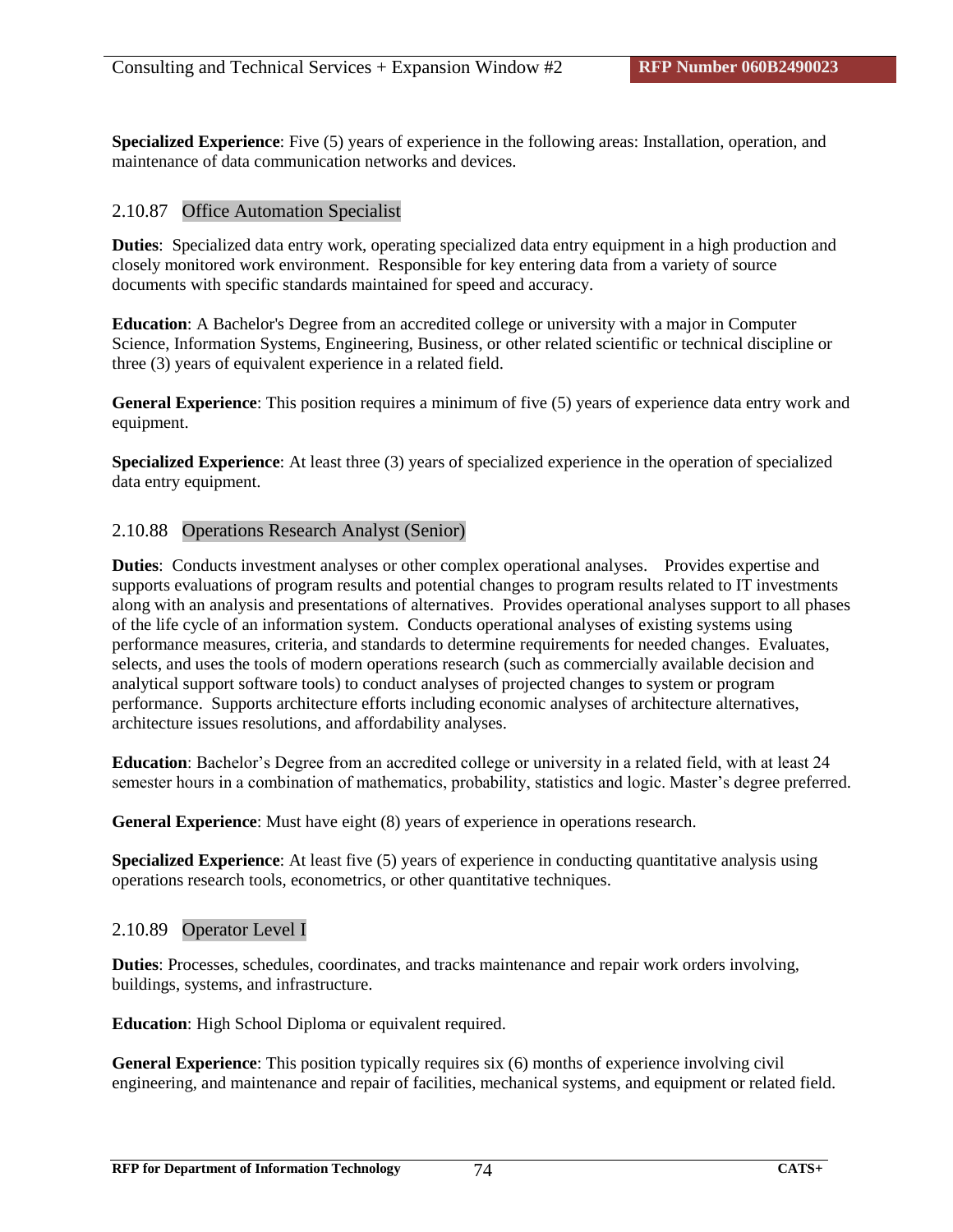## 2.10.90 Operator Level II

**Duties**: Processes, schedules, coordinates, and tracks maintenance and repair work orders involving, buildings, systems, and infrastructure.

**Education**: High School Diploma or equivalent required.

**General Experience**: This position typically requires three (3) years of experience involving civil engineering, and maintenance and repair of facilities, mechanical systems, and equipment or related field.

## 2.10.91 Photographer

**Duties**: Responsible for photographing erected radio towers and providing photographic simulation through superimposition of an image of the towers at different locations.

**Education**: Associates Degree from an accredited college or university in Photography or related field or two (2) years of equivalent experience in a related field. A Bachelor's Degree is preferred.

**General Experience**: At least one (1) year of experience photographing radio towers or other tower structures and providing photographic simulation.

#### 2.10.92 Planner, Information Technology (Senior)

**Duties**: Provides planning services for a wide range of programs and projects including design, development, implementation, post-implementation and maintenance of the systems. Provides SWOT analyses, critical success factor analyses, strategic business planning, strategic information systems planning, value chain analyses, e-business assessments, and other techniques used to establish strategic plans. Provides expertise in conducting research, evaluations, and studies required to develop both shortterm and long-term plans. Provides plans, designs, concepts, and develops both general and specific program and project strategies for linking proposed investments in IT to business results. Provides planning, scheduling, networking and coordination assistance among State organizations involved in implementation and integration efforts. Identifies problems and recommends solutions.

**Education**: A Bachelor's Degree from an accredited college or university with a major in Computer Science, Information Systems, Planning or other related scientific or technical discipline. A Master's degree is preferred.

**General Experience**: At least 10 years progressive experience as an IT planner - or involved in planning type functions.

**Specialized Experience**: At least six (6) years of experience in planning, analyses, design, development, implementation and post-implementation of IT projects or systems.

## 2.10.93 Program Administration Specialist

Duties: Assists in the preparation of management plans and various customer reports. Coordinates schedules to facilitate the completion of TO and change proposals, Contract deliverables, TO reviews, briefings and presentations. Performs analysis, development, and review of program administrative operating plans and procedures.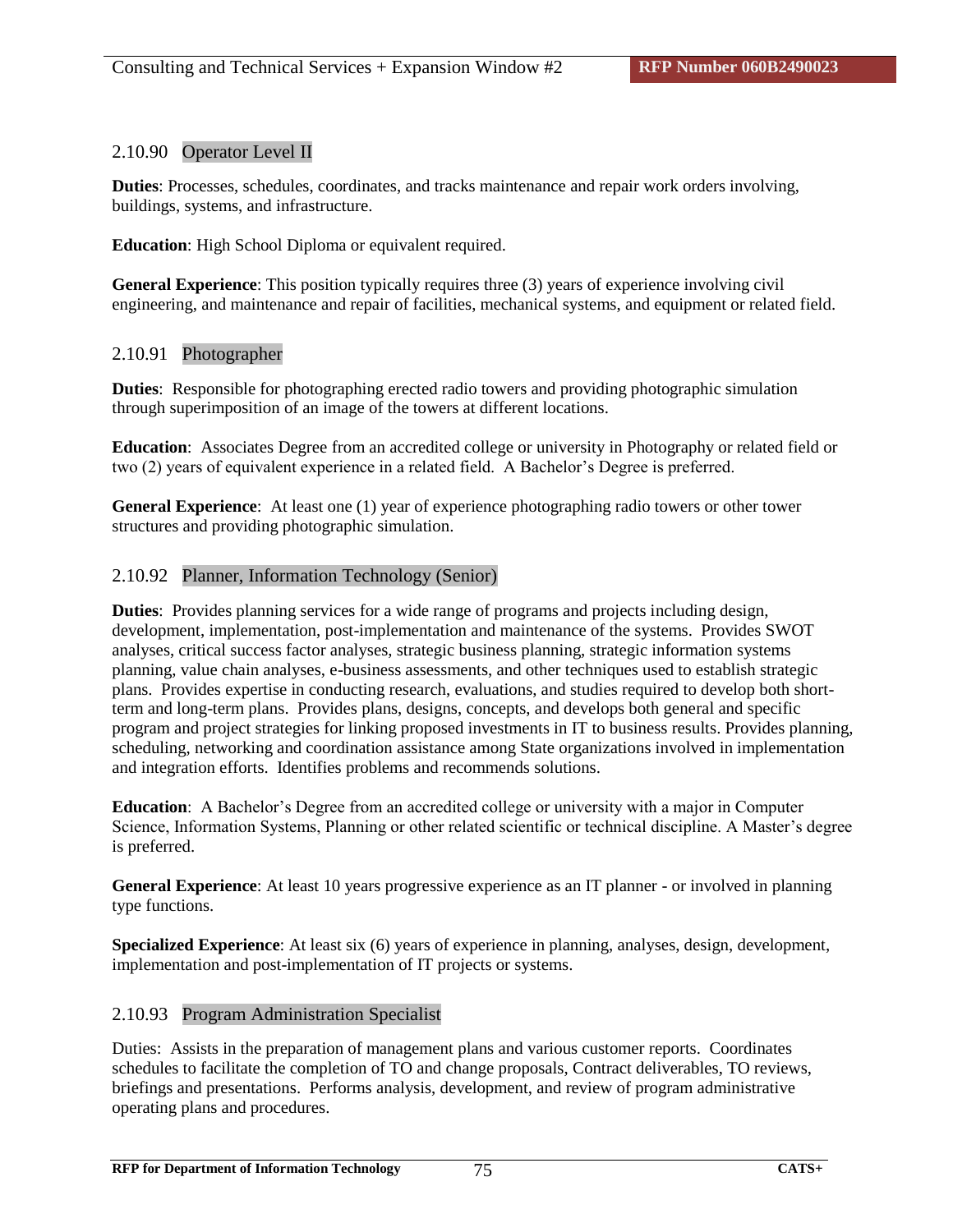**Education**: High school diploma or equivalent. A Bachelor's degree is preferred.

**General Experience**: Must have three (3) years of experience working with project management tools and reporting systems. Familiar with government contracts, work breakdown structures, management/business plans, and program reporting.

**Specialized Experience**: At least two (2) years of direct program experience in Contract administration and preparing management reports. Has worked in support of a Program Manager on a government **Contract** 

# 2.10.94 Program Manager

**Duties**: The Program Manager is the contractor's manager for the Contract, and serves as the single point of contact for the Master Contractor with the State regarding the Contract. Performs overall management for Contract support operations. Organizes, directs, and coordinates the planning and production of all Contract activities, projects and support activities, including those of subcontractors. Oversees the development of or develops work breakdown structures, charts, tables, graphs, major milestone calendars and diagrams to assist in analyzing problems and making recommendations. Demonstrates excellent written and verbal communications skills. Establishes and alters corporate management structure to direct effective and efficient Contract support activities. Must be capable of negotiating and making binding decisions for the Master Contractor.

**Education**: Bachelor's Degree from an accredited college or university in Engineering, Computer Science, Information Systems, Business or other related discipline. Master's degree and/or project management certification is preferred.

**General Experience**: At least 12 years of experience in program or project management.

**Specialized Experience**: At least eight (8) years of experience in supervision or oversight of IT related programs or projects.

## 2.10.95 Project Control Specialist

**Duties**: Monitors financial and/or administrative aspects of assigned Contracts and deliverables. Tracks and validates all client financial information, establishes and maintains master Contract files, prepares and monitors status of all deliverables and tracks the value of Contracts. Uses automated systems to track deliverables, financial transactions, and management information.

**Education**: High School Diploma or equivalent. A Bachelor's degree is preferred.

**General Experience**: Must have three (3) years of experience working with monitoring systems. Familiar with manpower and resource planning, preparing financial reports and presentations, and cost reporting Contract guidelines.

**Specialized Experience**: Preparation and analysis of financial statements, development of project schedules, using cost-accounting and labor-reporting systems, working knowledge of Contract and subcontract management. Proficient in the use of spreadsheets and project management tools.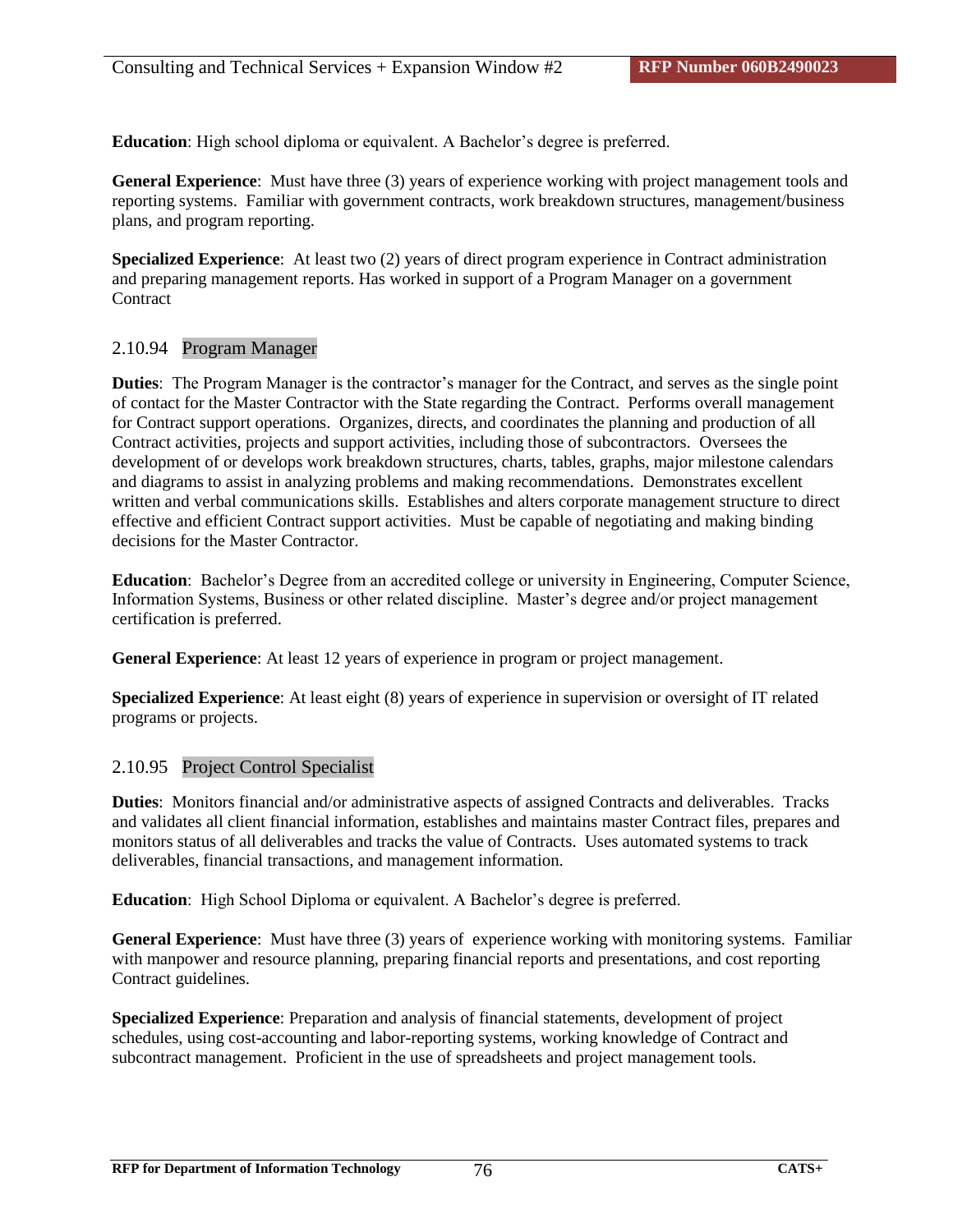## 2.10.96 Project Manager

**Duties**: The Project Manager is assigned the management of a specific project and the work performed under assigned Task Orders. Performs day-to-day management of the project, identifies issues and risks and recommends possible issue and risk mitigation strategies associated with the project. Acts as a facilitator between a State agency and IT contractor. Is responsible for ensuring that work performed under TOs is within scope, consistent with requirements, and delivered on time and on budget. Identifies critical paths, tasks, dates, testing, and acceptance criteria. Provides solutions to improve efficiency (e.g., reduce costs while maintaining or improving performance levels). Monitors issues and provides resolutions for up-todate status reports. Demonstrates excellent writing and oral communications skills.

**Education**: Bachelor's Degree from an accredited college or university in Engineering, Computer Science, Information Systems, Business or other related discipline. Master's degree or project management certification is preferred.

**General Experience**: At least five (5) years of experience in project management.

**Specialized Experience**: At least five (5) years of experience in managing IT related projects and must demonstrate a leadership role in at least three successful projects that were delivered on time and on budget.

## 2.10.97 Quality Assurance Consultant (Senior)

**Duties**: Provides quality management for information systems using the standard methodologies, techniques, and metrics for assuring product quality and key activities in quality management. Establish capable processes, monitoring and control of critical processes and product mechanisms for feedback of performance, implementation of an effective root cause analysis and corrective action system, and continuous process improvement. Provides strategic quality plans in targeted areas of the organization. Provides QA strategies to ensure continuous production of products consistent with established industry standards, government regulations and customer requirements. Develops and implements life cycle and QA methodologies and educates, and implements QA metrics.

**Education**: Bachelor's Degree from an accredited college or university in Engineering, Computer Science, Information Systems or other related discipline. A Master's degree preferred.

**General Experience**: At least eight (8) years information systems quality assurance experience.

**Specialized Experience**: At least five (5) years of experience working with statistical methods and quality standards. Must have good QA/process knowledge and possess superior written and verbal communication skills.

## 2.10.98 Quality Assurance Manager

**Duties**: Must be capable of maintaining and establishing a process for evaluating software and associated documentation. Must be able to determine the resources required for quality control. Must be able to maintain the level of quality throughout the software life cycle. Develops software quality assurance plans. Conducts formal and informal reviews at predetermined points throughout the development life cycle.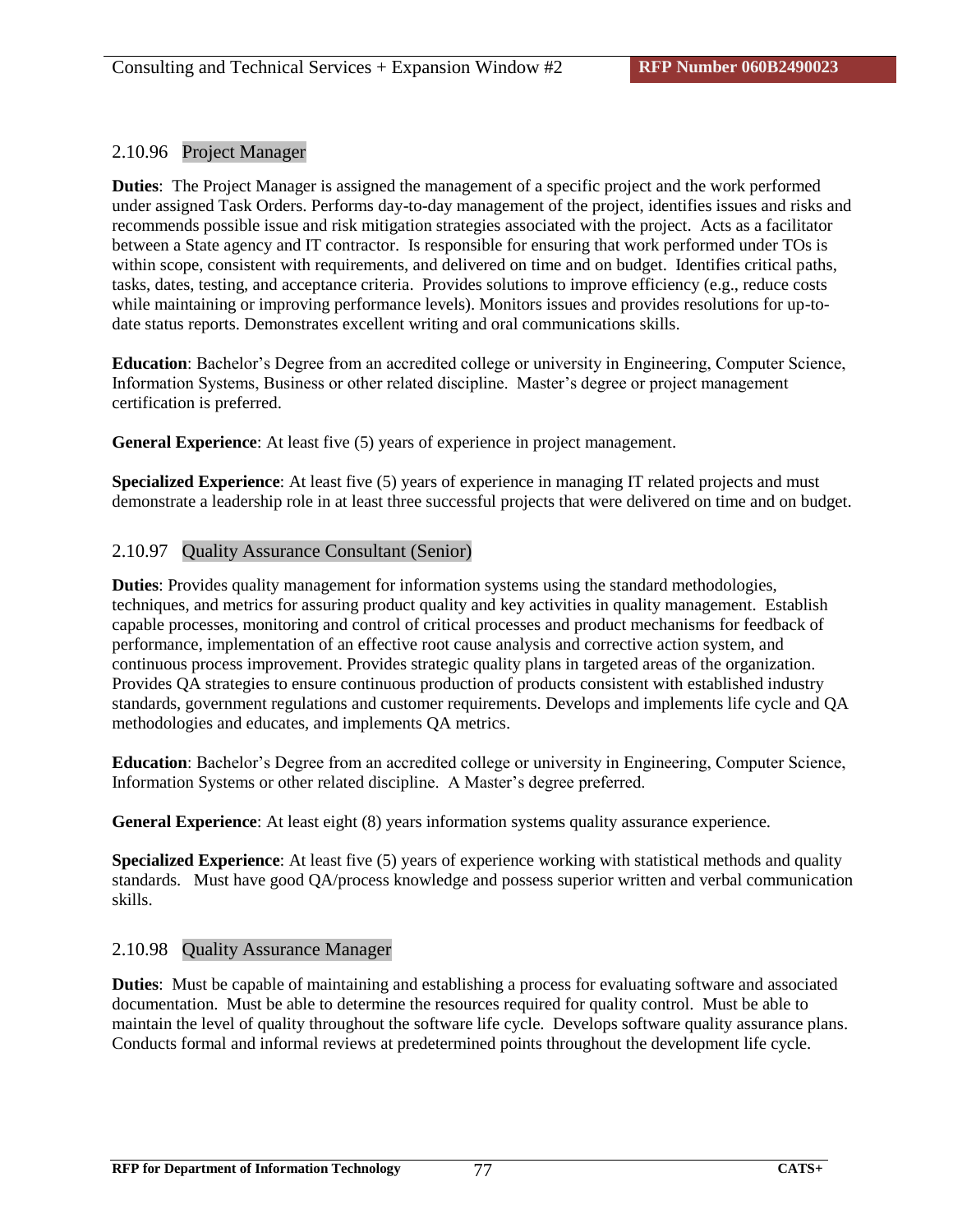**Education**: A Bachelor's Degree from an accredited college or university with a major in Computer Science, Information Systems, Engineering, Business, or other related scientific or technical discipline. A Master's Degree is preferred.

**General Experience**: Must have six (6) years of experience in quality assurance and quality control.

**Specialized Experience**: At least three (3) years of experience in verification and validation, software testing and integration, software metrics, and their application to software quality assessment.

#### 2.10.99 Quality Assurance Specialist

**Duties**: Must be able to determine the resources required for quality control. Must be able to maintain the level of quality throughout the software life cycle. Develops software quality assurance plans. Must be capable of maintaining and establishing a process for evaluating software and associated documentation. Participates in formal and informal reviews at predetermined points throughout the development life cycle to determine quality. Examines and evaluates the software quality assurance (SQA) process and recommends enhancements and modifications. Develops quality standards.

**Education**: A Bachelor's Degree from an accredited college or university with a major in Computer Science, Information Systems, Engineering, Business, or other related scientific or technical discipline.

**General Experience**: Must have five (5) years of experience working with quality control methods and tools.

**Specialized Experience**: At least three (3) years of experience in verification and validation, software testing and integration, software metrics, and their application to software quality assessment, and a demonstrated knowledge of system and project life cycles.

## 2.10.100 Risk Assessment Consultant (Senior)

**Duties**: Manages the identification and reporting on risk assessments and updates evaluations in order to determine and forecast operational needs and changes. Provides presentations on reporting and operational enhancements and metrics with special focus on variance analysis. Establish risk management policies and procedures, and guidelines on risk limits. Provides fraud expertise on services to internal and external customers. Develops system enhancements and meaningful reporting and operational management reporting tools and web-based tools and programs to manage, prevent, and mitigate risks. Identifies problems and recommends solutions to risk assessments.

**Education**: Bachelor's Degree from an accredited college or university in a related field. A Master's degree preferred.

**General Experience**: At least 10 years of risk assessment experience.

**Specialized Experience**: At least six (6) years of experience in IT risk assessment.

#### 2.10.101 Security, Computer Systems Specialist

**Duties**: Analyzes and defines security requirements for MLS issues. Designs, develops, engineers, and implements solutions to MLS requirements. Gathers and organizes technical information about an agency's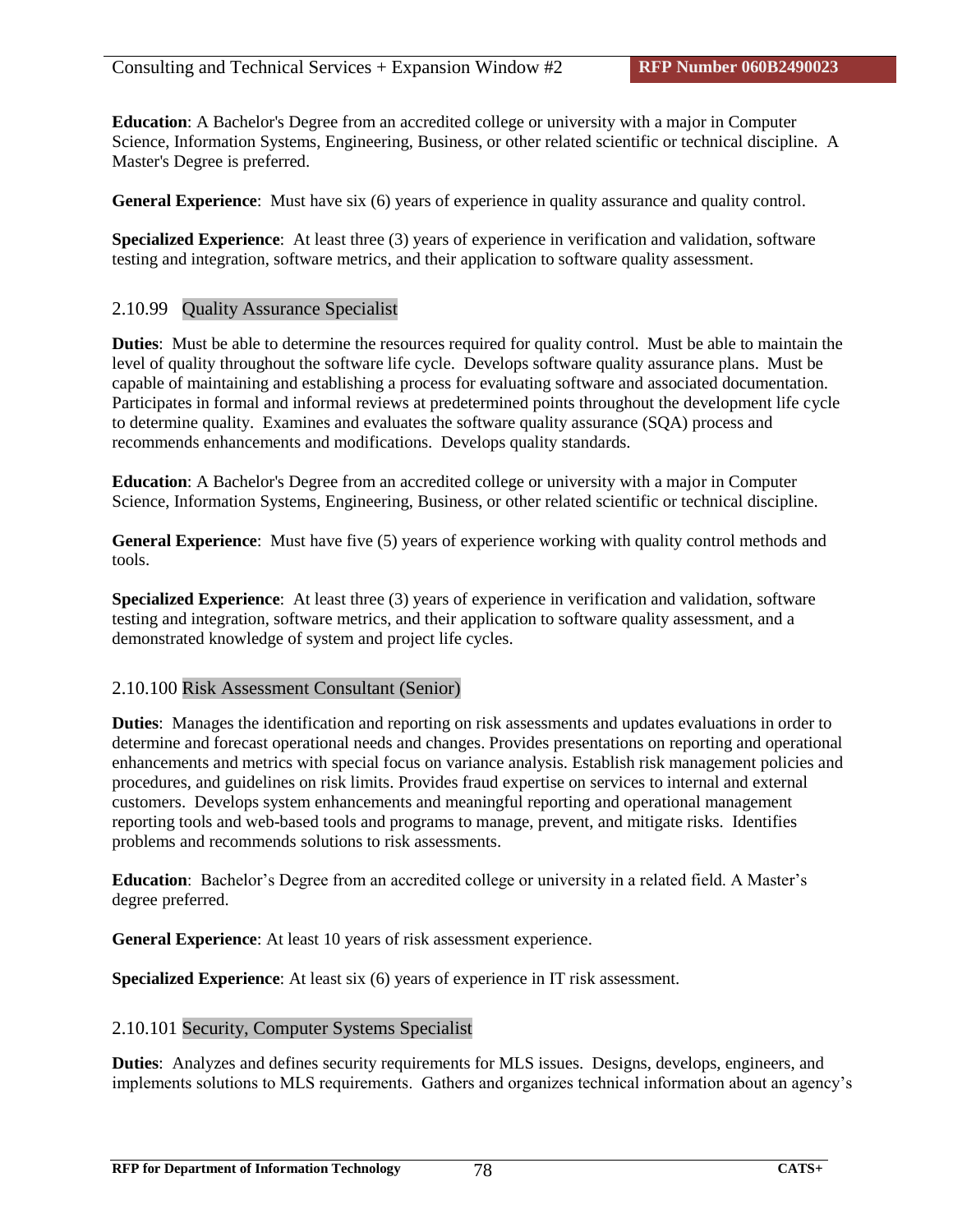mission goals and needs, existing security products, and ongoing programs in the MLS arena. Performs risk analyses, which also include risk assessment. Provides daily direction to staff.

**Education**: A Bachelor's Degree from an accredited college or university with a major in Computer Science, Information Systems, Engineering, Business, or other related scientific or technical discipline or four (4) years of equivalent experience in a related field.

**General Experience**: This position requires a minimum of six (6) years of experience in analysis and definition of security requirements.

**Specialized Experience**: At least four (4) years of specialized experience in defining computer security requirements for high-level applications, evaluation of approved security product capabilities, and developing solutions to MLS problems.

#### 2.10.102 Security, Data Specialist

**Duties**: Responsible for the planning, design, implementation and monitoring of security measures, policies, methods and procedures which safeguard the integrity of and access to enterprise systems, files and data elements. Responsible for acting on security violations. Maintains knowledge of changing technologies, and provides recommendations for adaptation of new technologies or policies. Recognizes and identifies potential areas where existing data security policies and procedures require change, or where new ones need to be developed, especially regarding future business expansion. Provides management with risk assessments and security briefings to advise them of critical issues that may affect customer, or corporate security objectives.

**Education**: Preference for a Bachelor's Degree in Computer Science, Information Systems, or other related field or equivalent work experience.

**General Experience**: At least four (4) years of IT work experience in data security.

**Specialized Experience**: Has worked independently or as part of a team under general supervision and coached more junior technical staff.

## 2.10.103 Subject Matter Expert

**Duties**: Defines the problems and analyzes and develops plans and requirements in the subject matter area for moderately complex-to-complex systems. Coordinates and manages the preparation of analysis, evaluations, and recommendations for proper implementation of programs and systems specifications including, but not limited to: information technology, health care, education, public safety, social services, human resources, transportation, and environment.

**Education**: A Bachelor's Degree from an accredited college or university with a major in Computer Science, Information Systems, Engineering, Business, or other related scientific or technical discipline. A Master's Degree is preferred.

**General Experience**: Must have seven (7) years of experience in the IT field.

**Specialized Experience**: At least five (5) years of combined new and related older technical experience in the IT field directly related to the required area of expertise.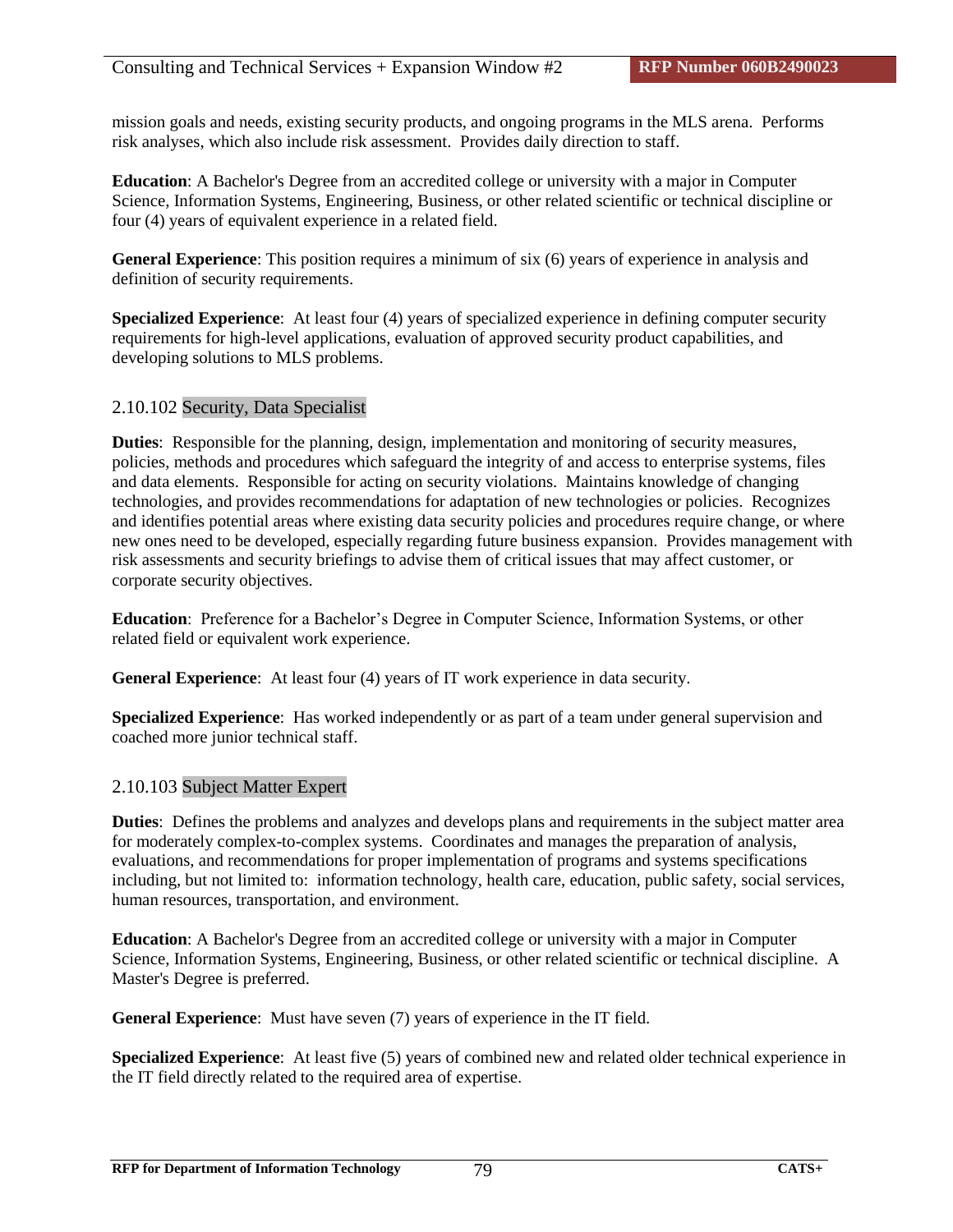## 2.10.104 Subject Matter Expert (Senior)

**Duties**: The area of expertise may be related to a specific discipline required by the State agency including, but not limited to: information technology, health care, education, public safety, social services, human resources, transportation, and environment. Requires expertise in the formulation of specifications and in the execution of technical initiatives in vertical areas. Defines requirements, performs analyses, and develops plans and requirements for systems.

**Education**: Bachelor's Degree from an accredited college or university in the specific discipline required by the State. A Master's Degree or Ph.D. Degree is preferred.

**General Experience**: At least 12 years of relevant industry experience in the discipline is required.

**Specialized Experience**: At least 10 years of combined new and related older technical experience in the IT field directly related to the required area of expertise.

## 2.10.105 Systems Analyst, Wireless

**Duties**: Define and develop Key Performance Indicators to measure Quality of Service of wireless voice & data services and end-to-end applications that run on top of wireless data bearers. Design and develop postprocessing engines that extract and transform raw low-level performance data into aggregate metrics; automate and parameterize the process for large scale processing in an efficient and timely manner; build-in QC check-points for end-to-end quality verification. Analyze, trouble-shoot, and investigate normal and abnormal use-cases for voice and data services; trace anomalies to corresponding impact on key metrics.

**Education**: A Bachelor's degree in Electrical Engineering, Computer Science, or related discipline is required. A Master's degree in the same is preferred.

**General Experience**: Minimum of four (4) years of direct experience in development for wireless devices or wireless network equipment is required.

**Specialized Experience**: Detailed in-depth understanding of wireless systems architecture, protocols, and standards is required. Detailed knowledge of key wireless applications and services, including Voice, SMS, MMS, WAP/HTTP, and Push-To-Talk (PTT) is desired. Strong technical ability, communication skills, and ability to quickly learn new technologies are required.

#### 2.10.106 System Security Research Analyst

**Duties**: Gathers, analyzes, and composes technical information. Conducts research in one or more security disciplines and ensures the use of proper technical terminology. Translates technical information into clear, readable documents to be used by technical and non-technical personnel.

**Education**: A Bachelor's degree from an accredited college or university in a related field or high school diploma with additional experience. A Bachelor's degree is preferred.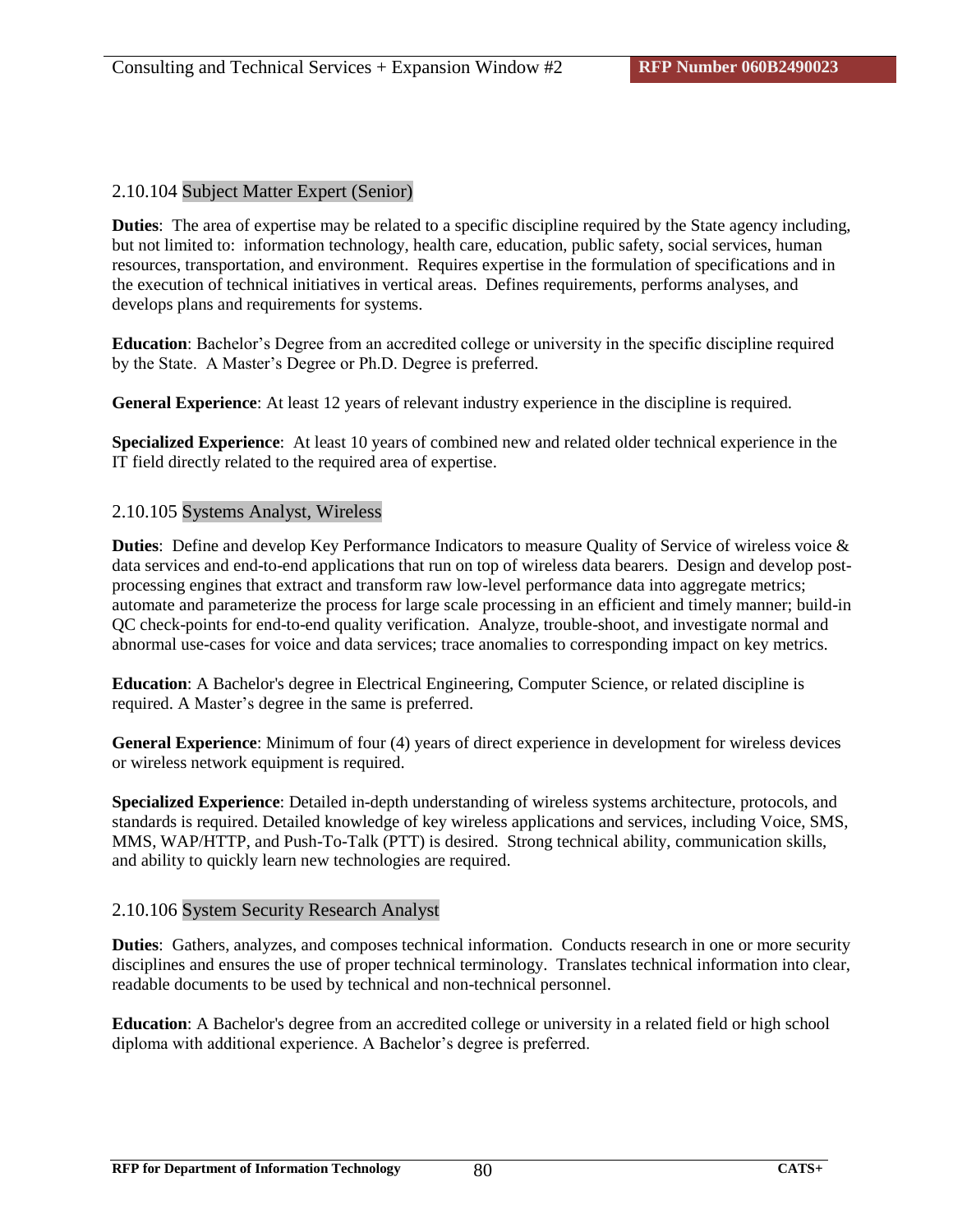**General Experience**: This position requires no experience if a B.A. or B.S. Degree has been obtained. If only a high school diploma has been obtained, a minimum of two (2) years of system security experience is required.

**Specialized Experience**: If a B.A. or B.S. Degree has been obtained, a minimum of one (1) year of experience is required in researching information using technical documentation, library resources, and the Internet.

## 2.10.107 System Security Specialist

**Duties**: Provides expert-level advice, analysis, and functional expertise to tasks. Demonstrates exceptional oral and written communication skills. Reviews requirements and task documentation for accuracy and applicability.

**Education**: A Bachelor's Degree from an accredited college or university with a major in Computer Science, Information Systems, Engineering, Business, or other related scientific or technical discipline.

**General Experience**: This position requires a minimum of 12 years of experience in system security.

**Specialized Experience:** At least seven (7) years of highly specialized experience in one or more information, computer, or network security disciplines. These disciplines could include penetration testing, intrusion detection and audit analysis, public key infrastructure, cryptography, strong authentication, risk analysis, and multilevel security.

#### 2.10.108 Systems Security Specialist (Senior)

**Duties**: Analyzes and defines security requirements for Multilevel Security (MLS) issues. Designs, develops, engineers, and implements solutions to MLS requirements. Responsible for the implementation and development of the MLS. Gathers and organizes technical information about an organization's mission goals and needs, existing security products, and ongoing programs in the MLS arena. Performs risk analyses, which also include risk assessment. Provides daily supervision and direction to staff.

**Education**: A Bachelor's Degree from an accredited college or university with a major in Computer Science, Information Systems, Engineering, Business, or other related scientific or technical discipline. A Master's Degree is preferred.

**General Experience**: This position requires a minimum of eight (8) years of experience in analysis and definition of security requirements.

**Specialized Experience**: At least five (5) years of specialized experience in defining computer security requirements for high-level applications, evaluation of approved security product capabilities, and developing solutions to MLS problems.

#### 2.10.109 Telecommunications Consultant (Senior)

**Duties**: Identifies problems and recommends solutions for telecommunications organizations. Performs process and data modeling in support of the planning and analyses for using automated tools. Evaluates controls and makes recommendations. Provides planning, analyses, strategic planning, design, development, implementation and post-implementation for telecommunications projects.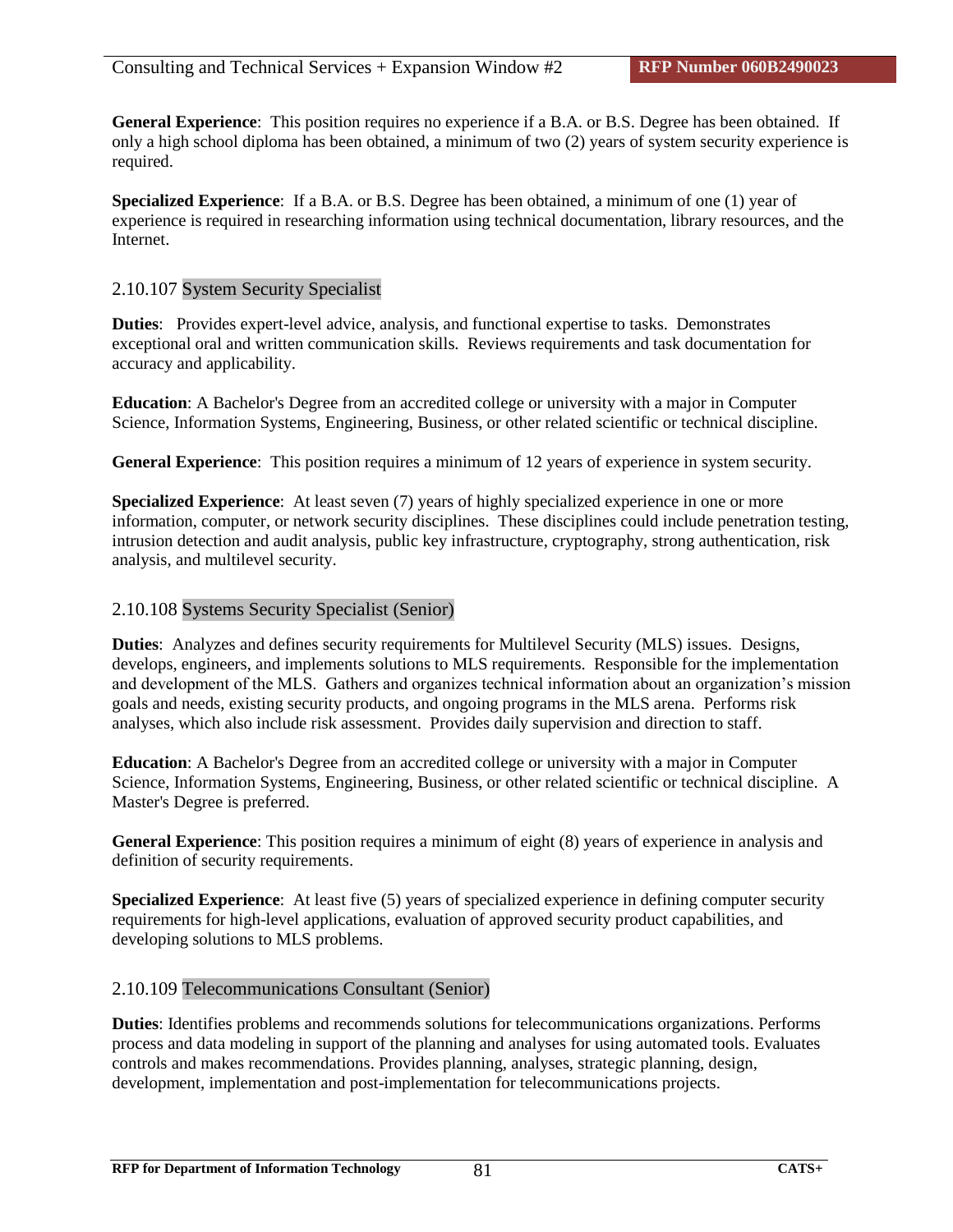**Education**: Bachelor's Degree from an accredited college or university with a major in Telecommunications, Computer Science, Information Systems, Engineering or a related field. Master's degree preferred.

**General Experience**: At least 10 years telecommunications experience.

**Specialized Experience**: At least seven (7) years of experience as a consultant or engineer in the telecommunications field in the private or public sector.

## 2.10.110 Telecommunications Engineer

**Duties**: Responsible for engineering and/or analytical tasks and activities associated with technical areas within the telecom function (e.g., network design, engineering, implementation, diagnostics or operations/user support). Performs complex tasks relating to network monitoring, operations, installation, and/or maintenance for local, off-site, and/or remote locations.

The scope of responsibility for this position includes, but is not limited to, the configuration, deployment, testing, maintenance, monitoring, and trouble-shooting of network components to provide a secure, high performance network. Duties also entail quality assurance and testing of transmission mediums and infrastructure components.

**Education**: Bachelor's Degree in Computer Science, Information Systems, or other related field or equivalent work experience.

**General Experience**: Three (3) to five (5) years of IT work experience.

**Specialized Experience**: Has worked independently or as a part of a team under general supervision and coached more junior technical staff.

# 2.10.111 Telecommunications Engineer (Senior)

**Duties**: Provides engineering and technical support for Statewide telecommunications projects and services. Provides designs and applications to insure overall technical integrity. Provides high-level planning for the systems used by telecommunications organizations. Performs process and data modeling for the planning and analyses of automated tools. Provides technical expertise and guidance in engineering techniques and automated support tools. Provides assistance with planning, design, cost/benefit analyses, assessment of configurations and performance measurements, development, implementation and recommendations for staffing levels for telecommunications systems and processes.

**Education**: Bachelor's Degree from an accredited college or university in Engineering, Telecommunications, Computer Science, Information Systems or other related scientific or technical discipline. A Master's degree is preferred.

**General Experience**: At least 10 years of telecommunications experience.

**Specialized Experience**: At least six (6) of experience in commercial and long distance network architectural design and engineering.

## 2.10.112 Telecommunications Systems Analyst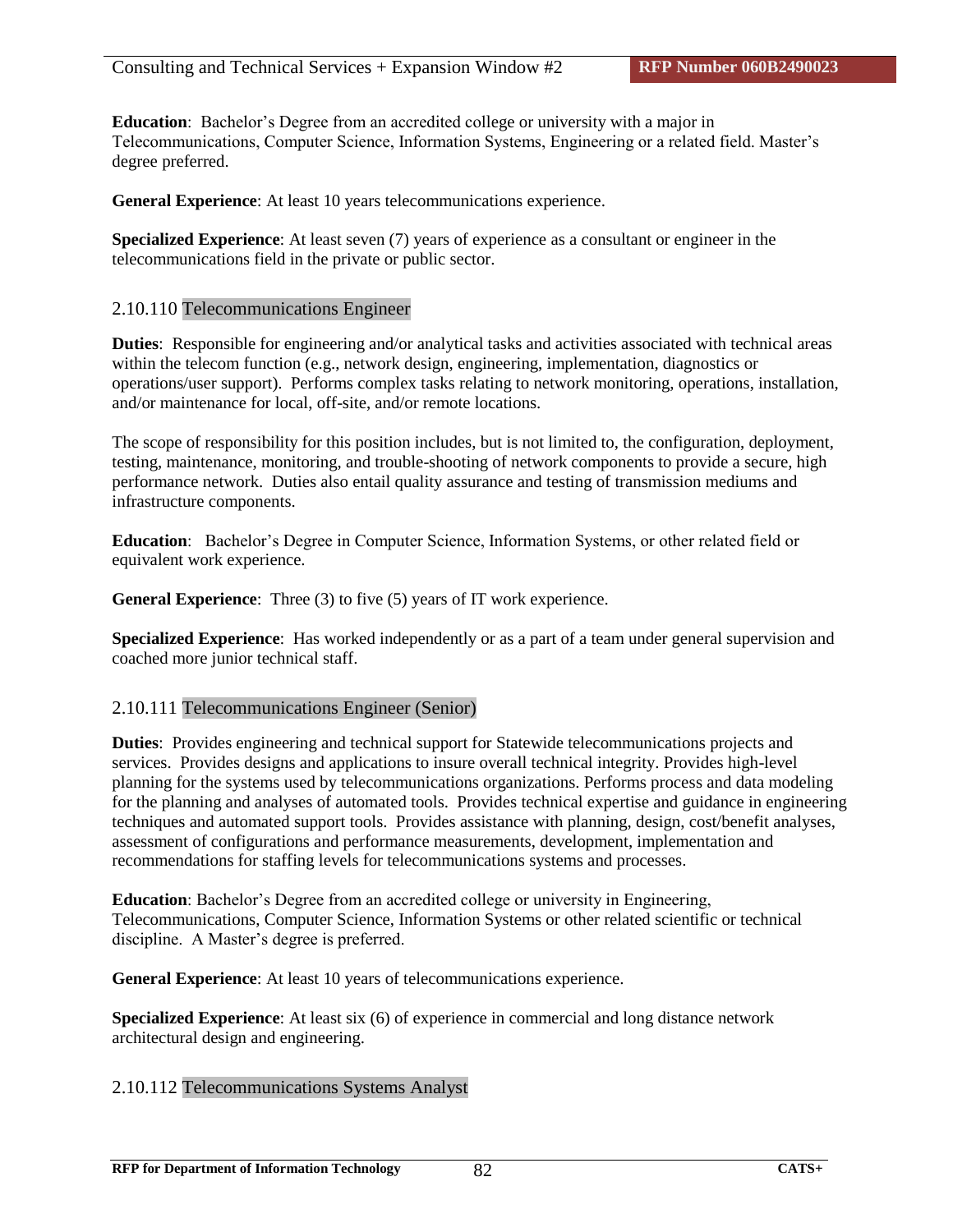**Duties**: Must be capable of planning, analysis, design, development, and maintenance of operations support systems used by telecommunications organizations. Must be capable of performing business systems planning, information planning, and analysis in support of telecommunications support functions, including billing, trouble ticket management, service order entry, and/or configuration management. Performs process and data modeling in support of the planning and analysis efforts using both manual and automated tools. Provides technical guidance in software engineering techniques and automated support tools.

**Education**: A Bachelor's Degree from an accredited college or university with a major in Telecommunications, Computer Science, Information Systems, Engineering, Business, or other related scientific or technical discipline.

**General Experience:** Must have five (5) years of experience in engineering, systems analysis, design and programming.

**Specialized Experience**: At least two (2) years of experience in functional and data requirement analysis, systems analysis and design, programming, program design of billing, trouble ticket management, service order entry, and/or configuration management systems supporting operations of large telecommunications support organizations.

## 2.10.113 Testing Specialist

**Duties**: Must be capable of designing and executing IT software tests and evaluating results to ensure compliance with applicable regulations. Must be able to prepare test scripts and all required test documentation. Must be able to design and prepare all needed test data. Analyzes internal security within systems. Reviews test results and evaluates for conformance to design.

**Education**: A Bachelor's Degree from an accredited college or university with a major in Computer Science, Information Systems, Engineering, Business, or other related scientific or technical discipline or three (3) years of equivalent experience in a related field. A Master's Degree is preferred.

**General Experience**: Must have four (4) years of experience in computer software development.

**Specialized Experience**: At least two (2) years of software testing experience (integration and acceptance).

## 2.10.114 Training Specialist/Instructor

**Duties**: Conducts the research necessary to develop and revise training courses and prepares appropriate training catalogs. Prepares all instructor materials (course outline, background material, and training aids). Prepares all student materials (course manuals, workbooks, handouts, completion certificates, and course critique forms). Trains personnel by conducting formal classroom courses, workshops, and seminars.

**Education**: A Bachelor's Degree from an accredited college or university with a major in Education/Training in the areas of Computer Science, Information Systems, Engineering, Business, or other related scientific or technical discipline. A Master's Degree is preferred.

**General Experience**: Must have four (4) years of experience in information systems development, training, or related fields.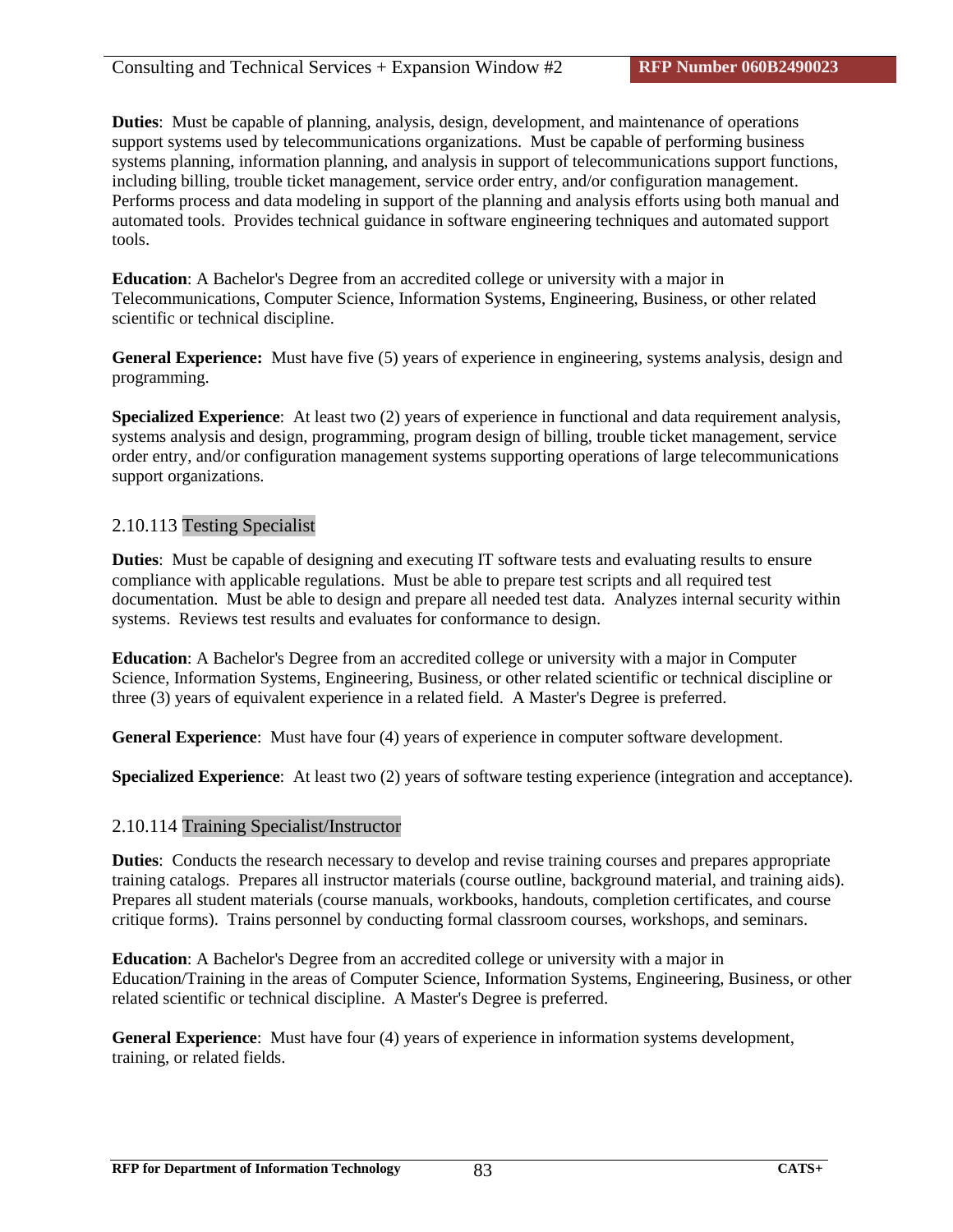**Specialized Experience**: At least two (2) years of experience in developing and providing IT and end user training on computer hardware and application software.

## 2.10.115 Technical Writer/Editor

**Duties**: Assists in collecting and organizing information for preparation of user manuals, training materials, installation guides, proposals, and reports. Edits functional descriptions, system specifications, user manuals, special reports, or any other customer deliverables and documents. Conducts research and ensures the use of proper technical terminology. Translates technical information into clear, readable documents to be used by technical and non-technical personnel. For applications built to run in a Windows environment, uses the standard help compiler to prepare all on-line documentation. Assists in performing financial and administrative functions. Must demonstrate the ability to work independently or under only general direction.

**Education**: Associate's Degree in related field. A Bachelor's degree is preferred.

**General Experience**: A minimum of five (5) years of experience in this area.

**Specialized Experience**: At least two (2) years of experience in preparing and editing documents, including technical documents. Also includes researching for applicable standards.

**The remainder of this page is intentionally left blank.**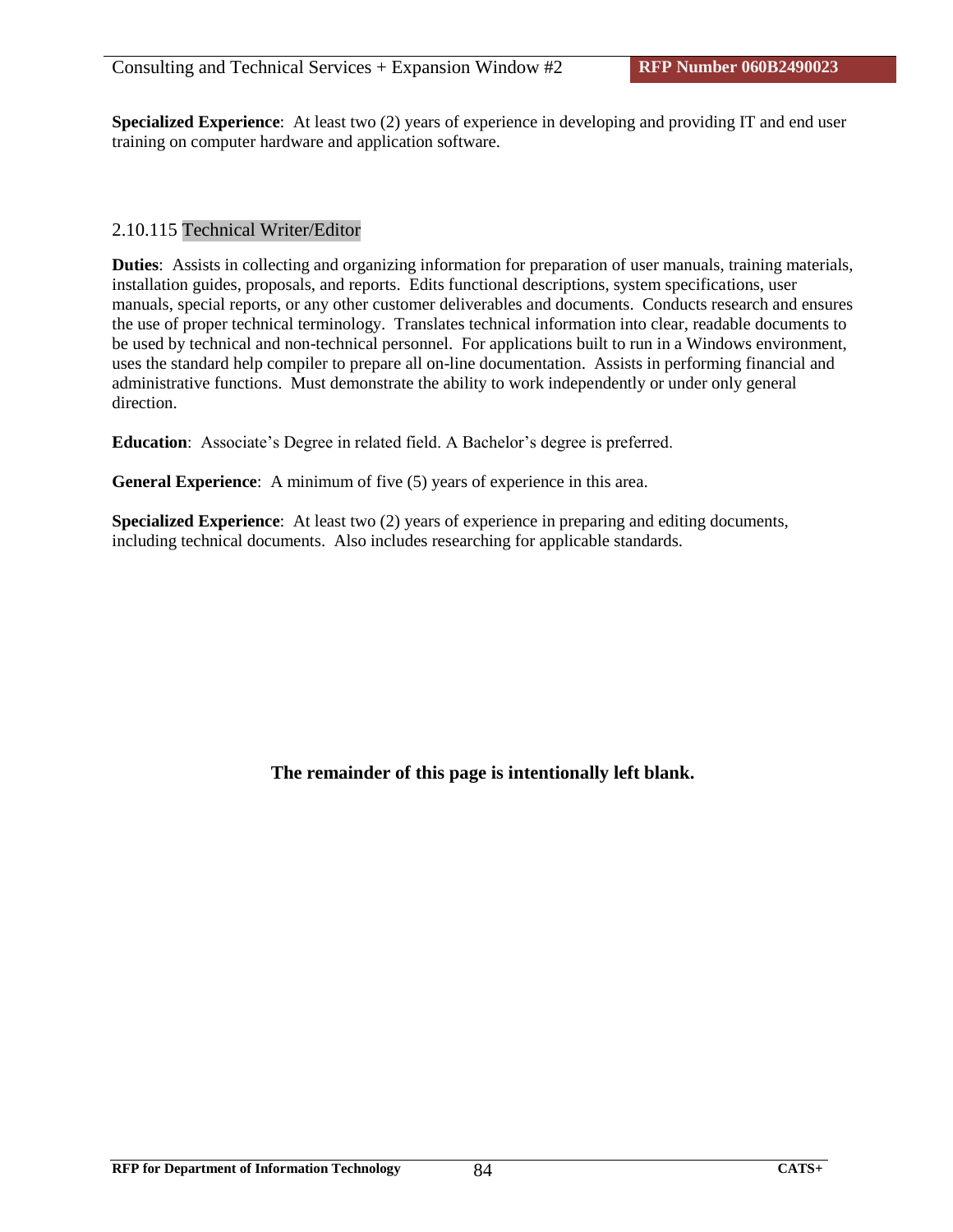# **3 SECTION 3 – PROPOSAL FORMAT**

#### **3.1 Two Part Submission**

- 3.1.1 Offerors shall submit Proposals in separate volumes:
	- o Volume I –Technical Proposal
	- o Volume II Financial Proposal
- 3.1.2 Proposal Delivery and Packaging
	- A. Proposals delivered by facsimile shall not be considered.
	- B. Provide no pricing information in the Technical Proposal. Provide no pricing information on the media submitted in the Technical Proposal.
- 3.1.3 Offerors may submit Proposals by electronic means as described
	- A. Electronic means includes e-mail to the Procurement Officer address listed on the Key Information Summary Sheet.
	- B. Any Offeror wishing to deliver a hard copy (paper) Proposal shall contact the Procurement Officer for instructions.
- 3.1.4 E-mail submissions
	- A. All Proposal e-mails shall be sent with password protection.
	- B. The Procurement Officer will not accept submissions after the date and exact time stated in the Key Information Summary Sheet. The date and time of submission is determined by the date and time of arrival in the Procurement Officer's e-mail box. Time stamps on outgoing email from Contractors shall not be accepted. Requests for extension of this date or time will not be granted. Except as provided in COMAR 21.05.03.02F, Proposals received by the Procurement Officer after the due date will not be considered.
	- C. The State has established the following procedure to restrict access to Proposals received electronically: all Proposal documents must be password protected, and the password for the Technical Proposal must be different from the password for the Financial Proposal. Offerors will provide these two passwords to DoIT upon request or their Proposal will be deemed not susceptible for award. Subsequent submissions of Proposal content will not be allowed.
	- D. The Procurement Officer will only contact those Offerors with Proposals that are reasonably susceptible for award.
	- E. Proposals submitted via e-mail must not exceed 25 Mb. If a submission exceeds this size, split the submission into two or more parts and include the appropriate part number in the subject (e.g., part 1 of 2) after the subject line information below.
	- F. The e-mail submission subject line shall state the RFP 060B2490023 Expansion Window #2, and either "Technical" or "Financial."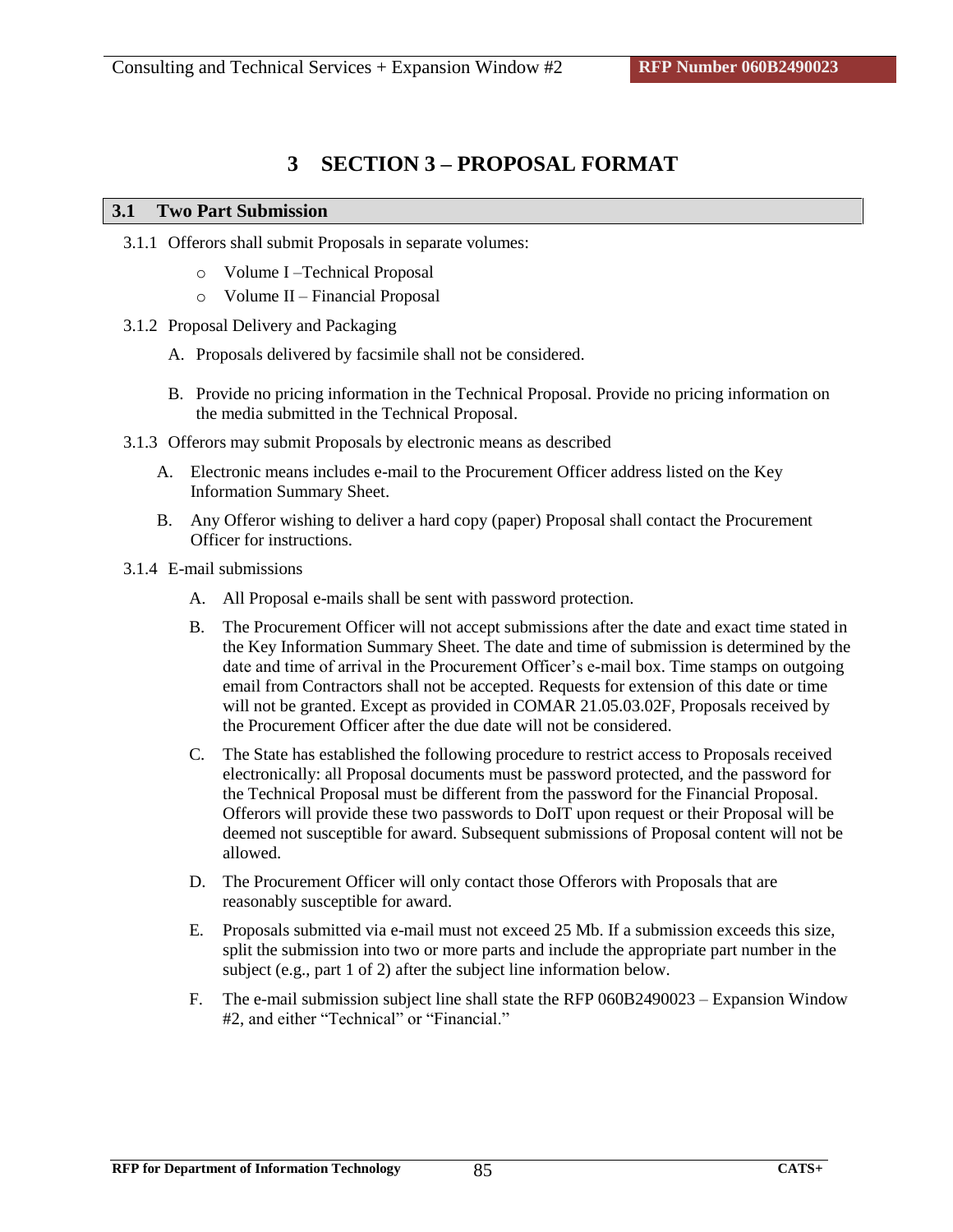## **3.2 Volume I – Technical Proposal**

#### 3.2.1 Transmittal Letter

A transmittal letter shall accompany the Technical Proposal. The purpose of this letter is to transmit the Proposal and acknowledge the receipt of any addenda. The transmittal letter should be brief and signed by an individual who is authorized to commit the Offeror to the services and requirements as stated in this RFP. See Offeror's responsibilities in Section 1.20.

#### 3.2.2 Format of Technical Proposal

Section 2 of this RFP provides requirements and Section 3 provides reply instructions. The paragraphs in these RFP sections are numbered for ease of reference. In addition to the instructions below, the Offeror's Technical Proposal shall be organized and numbered in the same order as this RFP. This Proposal organization will allow "mapping" Offeror responses directly to RFP requirements by paragraph number.

The Technical Proposal shall include the following sections in this order:

#### **3.2.2.1 Title and Table of Contents**

The Technical Proposal shall begin with a title page bearing the name, address, eMM# and Federal Tax ID# of the Offeror and the name and number of this RFP. A table of contents shall follow the title page for the Technical Proposal. Offerors certified under the Small Business Reserve and/or certified as a Maryland Minority Business Enterprise (MBE) are asked to provide those certification numbers.

#### **3.2.2.2 Executive Summary**

The Offeror shall clearly identify the functional area(s) for which it is proposing. The Offeror shall condense and highlight the contents of the Technical Proposal in a separate section titled "Executive Summary". The Summary shall provide a broad overview of the contents of the entire Proposal. The summary shall also identify any exceptions the Offeror has taken to the requirements of this RFP, the Contract (Attachment A), or any other attachments. If there are no exceptions taken, the Offeror is to state that they have no exceptions to the requirements of this RFP, the Contract (Attachment A), or any other attachments. Exceptions to terms and conditions may result in having the Proposal deemed unacceptable or classified as not reasonably susceptible of being selected for award. In addition, the Offeror shall clearly identify each functional area for which they are proposing.

#### **3.2.2.3 Offeror General Information**

This section shall include the following:

- 1. The Offeror's corporation/organization size, experience, services provided, the length of time the organization has been providing the services listed, and key business relationships.
- 2. Statement of Fiscal Integrity for the most recent two (2) full years. Documentation that addresses the Offeror's financial solvency may include, but is limited to, one, some or all of the following:
	- a. Current balance sheet,
	- b. Certified financial statement,
	- c. Dunn and Bradstreet rating,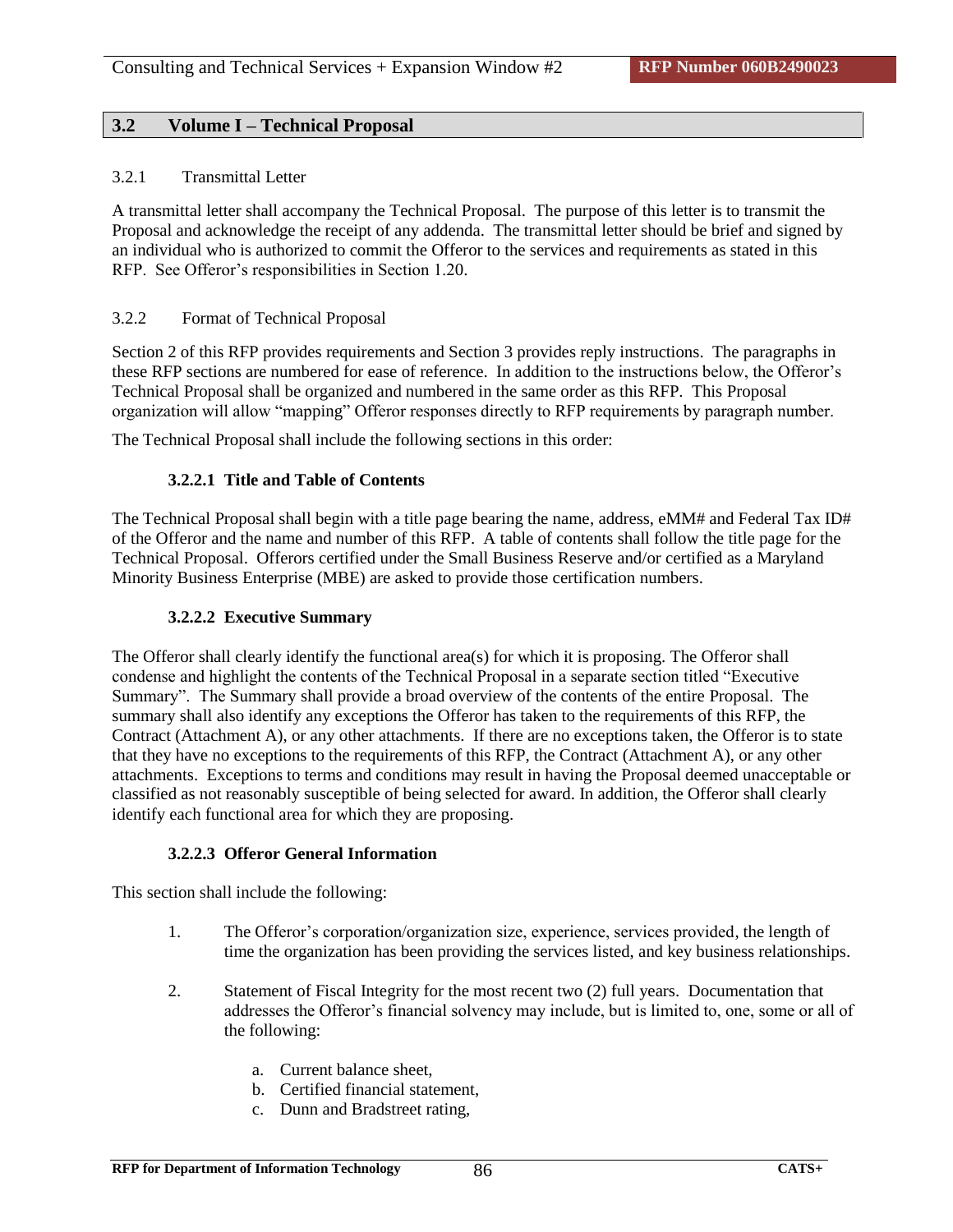- d. Line of credit,
- e. Successful financial track record, and
- f. Evidence of adequate working capital.
- 3. Offeror MBE Form **Attachment D-A** CATS+ Master Contractor Acknowledgement of Task Order MBE Requirements

#### **3.2.2.4 Past Performance – Must be provided for each functional area proposed (one example may be used for multiple functional areas; however, you must clearly list the functional areas that apply to that example).**

This section shall include the following:

- 1. The Offeror shall provide evidence of its capabilities to provide the services outlined in Section 2.3 of this RFP for each functional area proposed.
- 2. The Offeror shall provide an example of a successful project (on time, within budget, within scope) in each proposed functional area. The example $(s)$  shall include the project name, the services provided, and the objectives satisfied.
- 3. For each example project provided, the Offeror shall include a supporting reference with the following information:
	- a. Name of client organization; and,
	- b. Name, title, and current telephone number of point of contact for client organization.
- 4. State of Maryland Experience: If applicable, the Offeror shall submit a list of all contracts it currently holds, or has held within the past five years, with any government entity of the State of Maryland. For each identified contract, the Offeror shall provide:
	- a. The State contracting entity;
	- b. A brief description of the services/goods provided;
	- c. The dollar value of the contract;
	- d. The term of the contract;
	- e. Whether the contract was terminated prior to the specified original contract termination date, and if yes, the reason(s) why;
	- f. Whether any available renewal option was not exercised; and

g. The State employee contact person (name, title, telephone number and email address).

Information obtained regarding the Offeror's level of performance on State contracts may be used by the Procurement Officer to determine the responsibility of the Offeror and considered as part of the experience and past performance evaluation criteria of the RFP.

The Department reserves the right to request additional references or utilize references not provided by an Offeror. Points of contact must be accessible and knowledgeable regarding Offeror performance.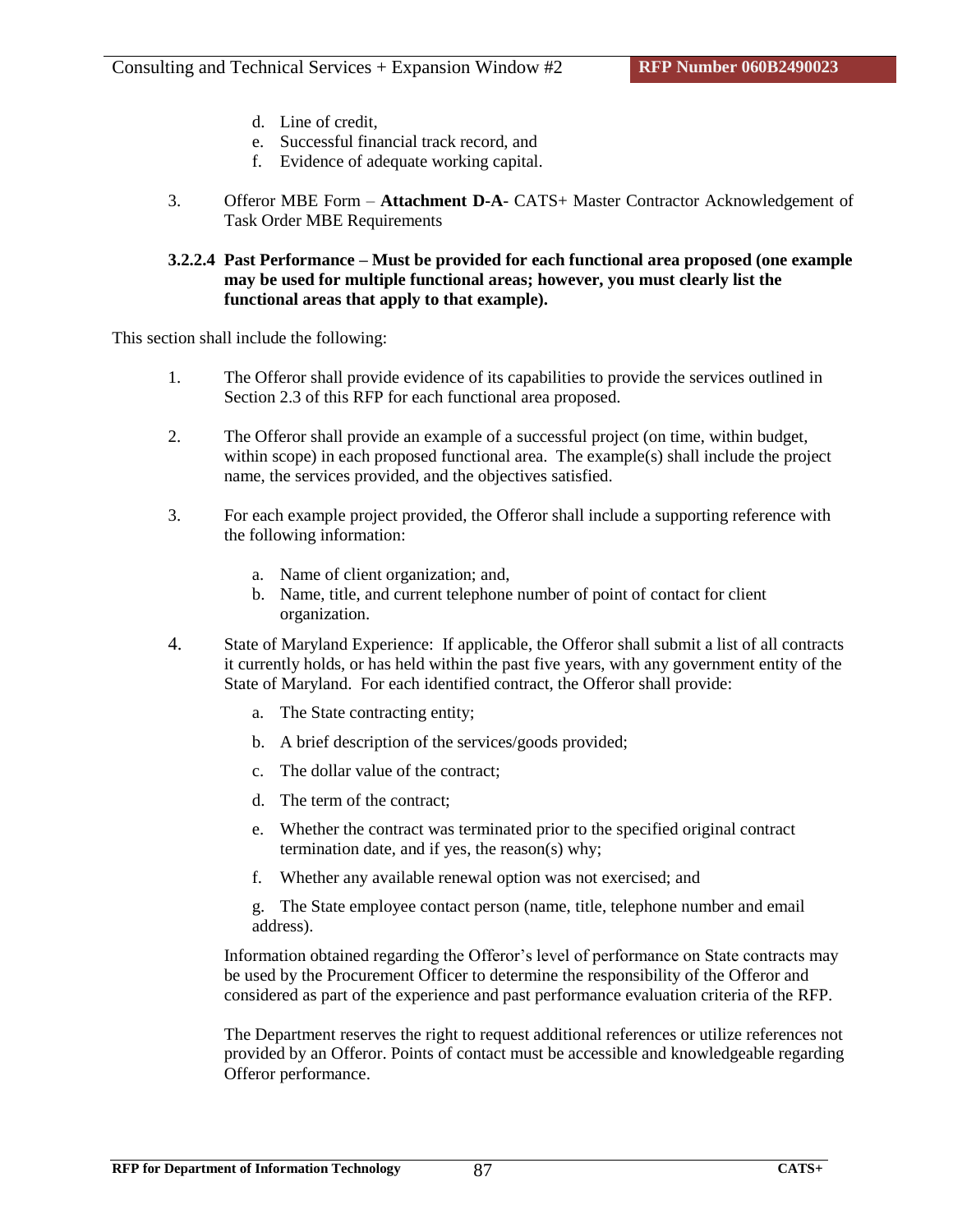#### **3.2.2.5 Insurance Submission**

A copy of the Offeror's current certificate of insurance described in Section 2.7, which, at a minimum, shall contain the following

- 1. Carrier (name and address);
- 2. Type of insurance;
- 3. Amount of coverage;
- 4. Period covered by insurance;
- 5. Exclusions.

#### **3.2.2.6 Required Submissions**

- 1. Attachment B- Completed Bid/Proposal Affidavit
- 2. Attachment D-A- Completed, signed and unedited CATS+ Master Contractor Acknowledgement of Task Order MBE Requirements form.
- 3. Attachment G Completed Living Wage Affidavit
- 4. Attachment I Completed Conflict of Interest Affidavit and Disclosure
- 5. Attachment S- Offeror Information Sheet
- 6. Attachment T- Reference Evaluation Sheet

## **3.3 Volume II - Financial Proposal**

The Financial Proposal shall contain all cost information in the format specified in **Attachment F-A1** for Functional Areas 1 through 12 and Functional Areas 15 through 17. Functional Area 9 only requires the submission of both Attachment F-A1 and F-A2. Functional Areas 13 and 14 require submission of cost information in the format specified in Attachments F-B and F-C. Complete the cost sheets only as provided in the Price Proposal Instructions. **Offerors must propose pricing for all labor categories to be considered for Award.**

**The remainder of this page is intentionally left blank.**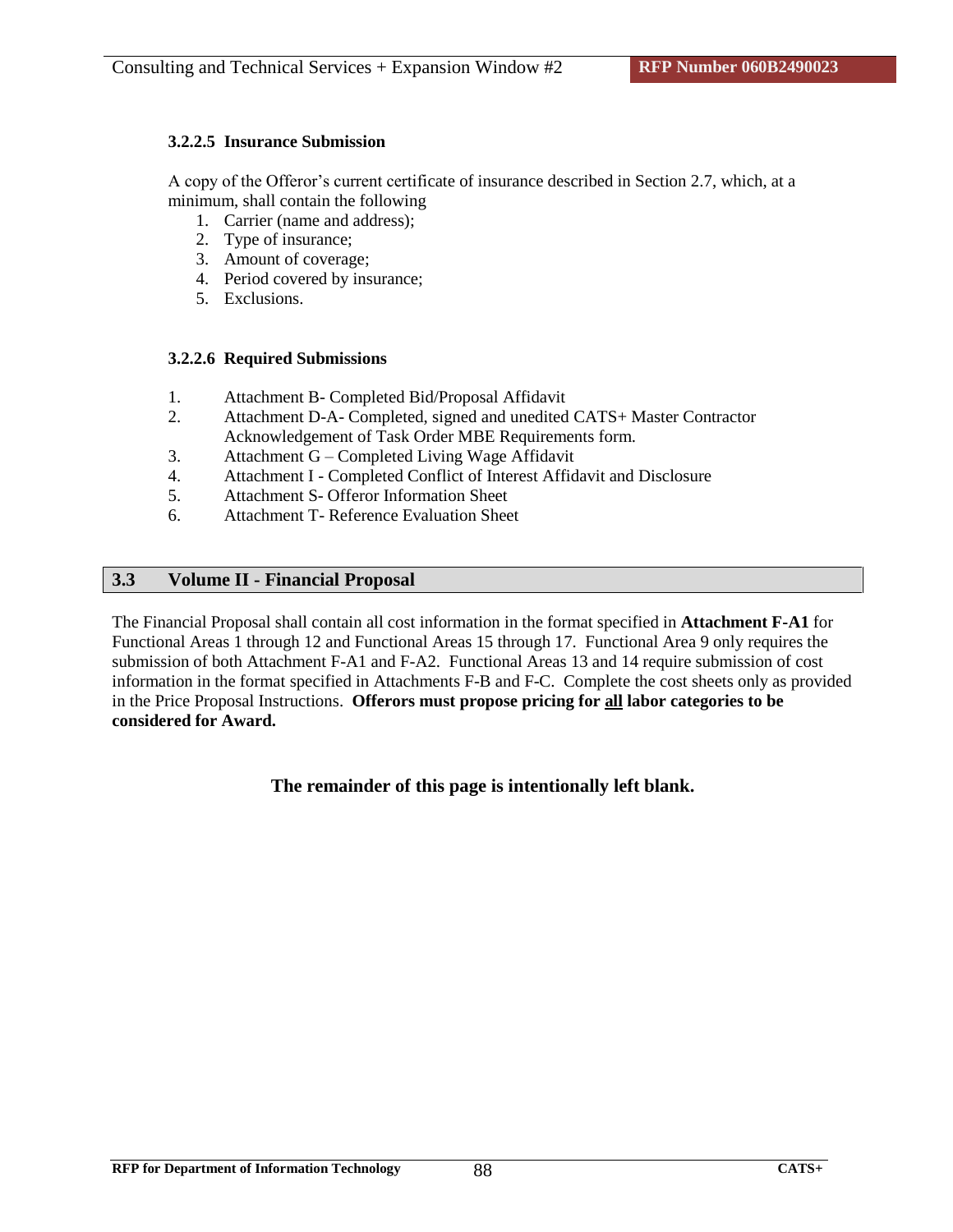# **4 SECTION 4 – EVALUATION CRITERIA AND SELECTION PROCEDURE**

#### **4.1 Evaluation Criteria**

Master Contracts will be awarded to all qualified Offerors in accordance with the Competitive Sealed Proposals procurement process under Code of Maryland Regulations 21.05.03.

#### **4.2 Technical Criteria**

The criteria to be applied to each Technical Proposal are listed in descending order of importance:

- Offeror Past Performance (Section 3.2.2.4)
- Offeror Overall Qualification (Section 3.2.2.3)

## **4.3 Financial Criteria**

Financial Proposals will be evaluated separately. Offerors shall propose prices for **all** labor categories, regardless of an Offeror's ability to provide resources for the labor category. Offerors shall provide prices for Contract years 1 through 12 for **all** labor categories listed in the Financial Proposal, Attachment F-1. These are the maximum prices the State will pay for all proposed labor categories.

#### **4.4 Reciprocal Preference**

- 4.4.1 Although Maryland law does not authorize procuring agencies to favor resident Offerors in awarding procurement contracts, many other states do grant their resident businesses preferences over Maryland contractors. COMAR 21.05.01.04 requires that procuring units apply a reciprocal preference under the following conditions:
- 4.4.1.1 The most advantageous offer is from a responsible Offeror whose headquarters, principal base of operations, or principal site that will primarily provide the products/services required under this RFP is in another state.
- 4.4.1.2 The other state gives a preference to its resident businesses through law, policy, or practice; and
- 4.4.1.3 The preference does not conflict with a Federal law or grant affecting the procurement Contract.
- 4.4.2 The preference given shall be identical to the preference that the other state, through law, policy, or practice gives to its resident businesses.

## **4.5 Selection Procedures**

#### **4.5.1 General Selection Process**

Master Contracts will be awarded in accordance with the Competitive Sealed Proposals process under Code of Maryland Regulations 21.05.03. The Competitive Sealed Proposals method is based on discussions and possible revision of Proposals during these discussions.